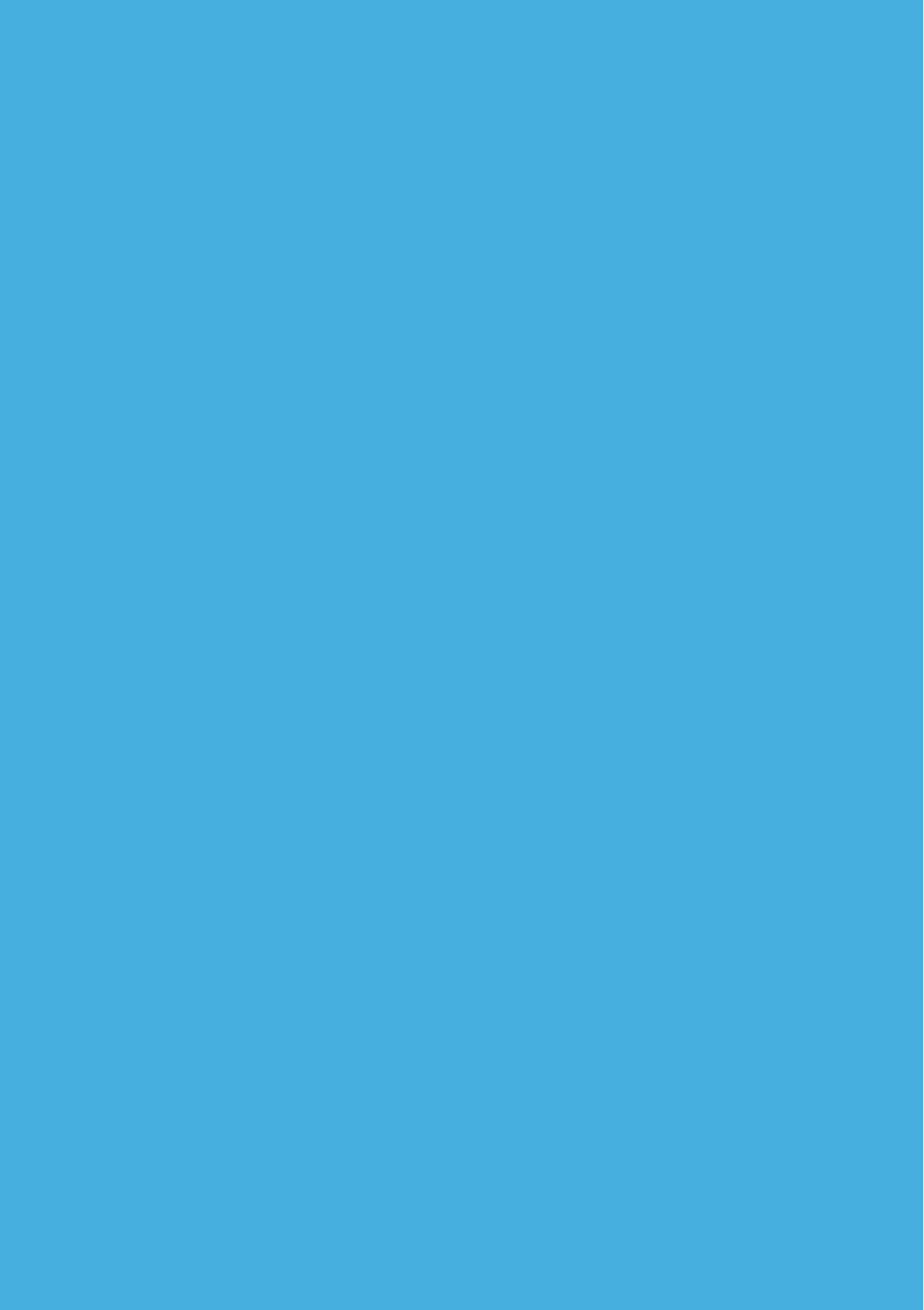### **CONTENTS**

#### MINUTES OF ASSEMBLY, JUNE, 2011

| ١Q |
|----|
|    |
|    |
|    |

#### DIRECTORY OF THE PRESBYTERIAN CHURCH IN IRELAND

|                             | 86  |
|-----------------------------|-----|
|                             | 87  |
|                             | 89  |
|                             | 154 |
| Under Care of Presbyteries: |     |
|                             | 192 |
|                             | 193 |
|                             | 194 |
| Alphabetical Lists:         |     |
|                             | 197 |
|                             | 201 |
| Contacts:                   |     |
|                             | 230 |
|                             | 230 |
|                             | 231 |
|                             | 233 |
|                             | 237 |
|                             | 241 |
|                             | 242 |
|                             | 246 |
|                             | 262 |
|                             |     |

#### STATISTICS OF THE PRESBYTERIAN CHURCH IN IRELAND

| 271 |
|-----|
| 316 |
| 317 |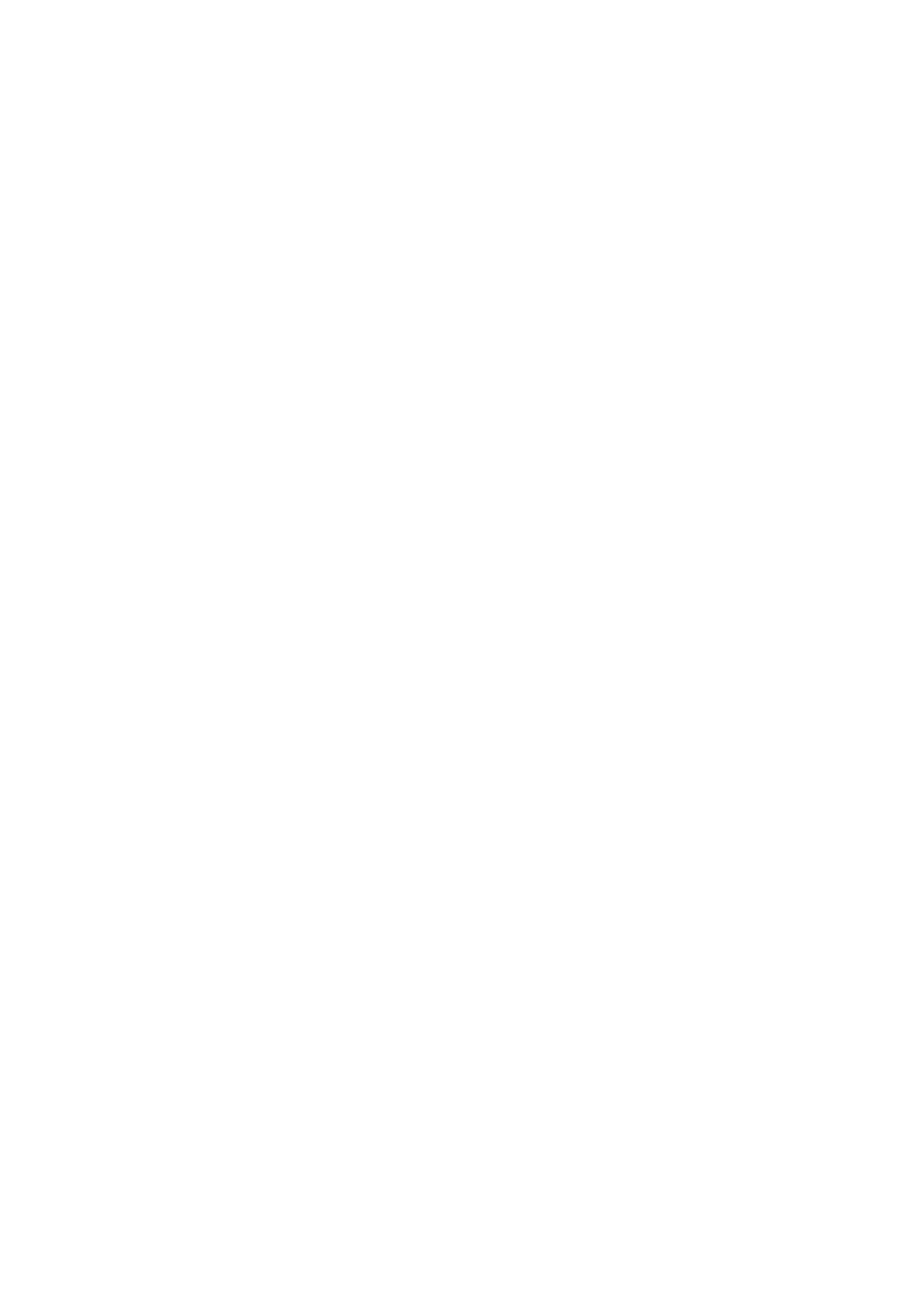1

## **MINUTES**

## OF THE

## **PROCEEDINGS**

### OF THE

## **General Assembly**

## OF THE

## **Presbyterian Church in Ireland**

## **Held at Belfast, June, 2011**

## **FIRST SESSION**

**Monday, 6th June, 2011 7.00 p.m.**

#### **Within Church House**

The Right Rev Dr T Norman Hamilton, Moderator of the General Assembly, led in public worship and addressed those present before constituting the Assembly with prayer.

The Clerk announced that the names of 613 ministers being ex officio members and 468 elders on whose behalf commissions had been received had been entered on the Roll of the Assembly, together with 62 Assembly Elders, Conveners and nominees of the Business Board. In addition 212 people in various categories, not members of the Court, have been invited to sit and deliberate, 18 of whom are from other Churches.

The following Ministers and Ruling Elders were present at the Annual Meeting:-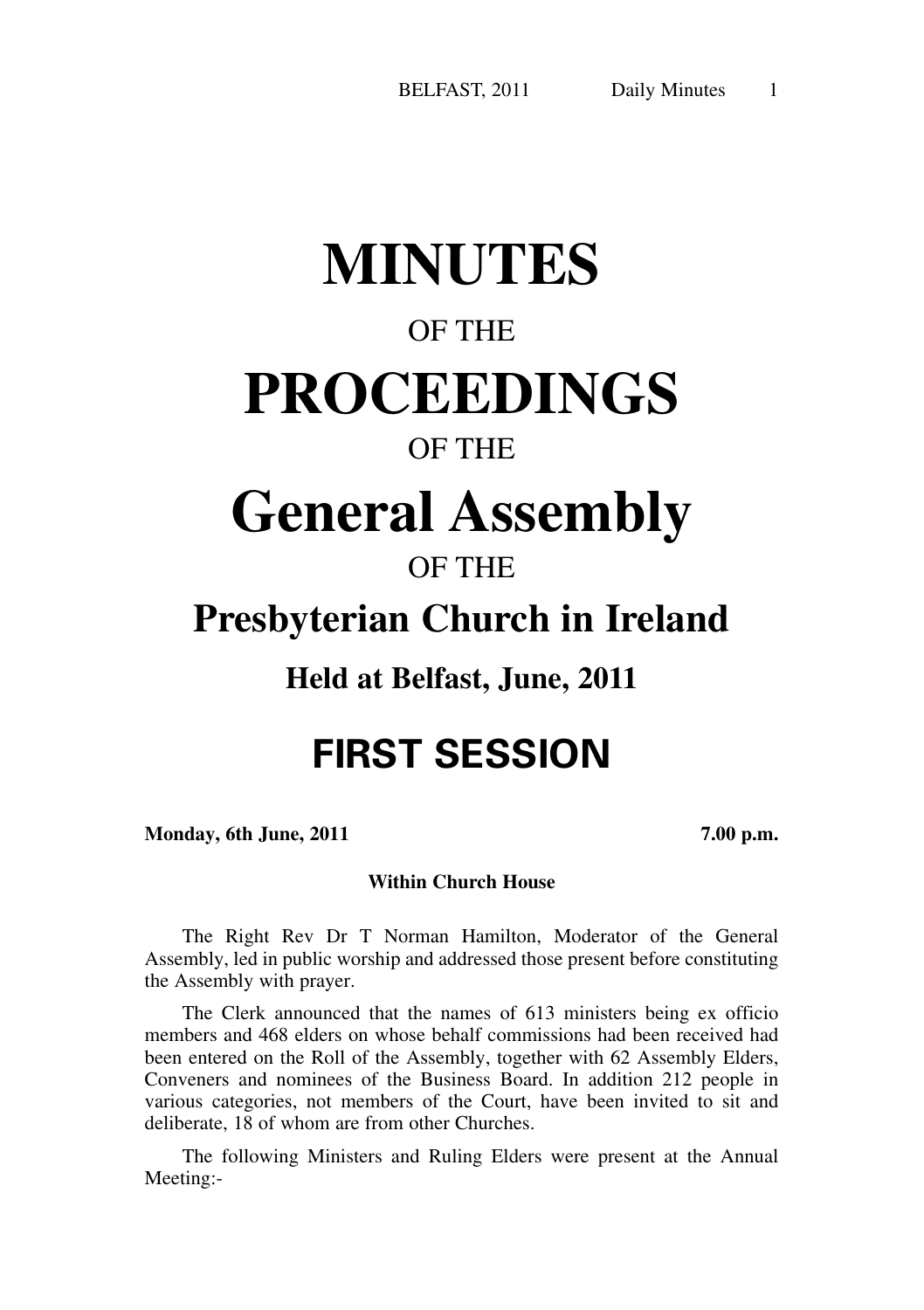### **BELFAST ASSEMBLY**

#### **1. ARDS PRESBYTERY**

| H.D. McMorran<br>Trinity, Bangor<br>R.E. Teacher<br>High Street, Holywood<br>Greenwell St., N'ards<br>Retired<br><b>First Newtownards</b><br>Theological Professor<br>First Bangor<br>Dr. D.J. Watts<br>+W. Graham<br>Clerk<br>G. McCutcheon<br>Groomsport<br>J.T. McCullough<br>Cloughey<br>Dr. R.A. Russell<br>Ballywalter<br>+Mrs J Mann<br>Theological Professor<br>Miss P. Hassard<br>Trinity, Bangor<br>Hamilton Rd., Bangor<br>Ballygilbert<br>Shore Street, Donaghadee<br>Mrs. E. McGucken<br>Helen's Bay<br><b>First Newtownards</b><br>Ms. C. Graham<br>Movilla<br>First Bangor Assoc.<br>C.J.C. McMullen<br>West Church, Bangor<br>Glastry<br>Kirkcubbin<br>Portavogie<br>Mrs. E. Savage<br>Conlig | <b>Ministers</b>  | <b>Ruling Elders</b> | Congregations           |
|---------------------------------------------------------------------------------------------------------------------------------------------------------------------------------------------------------------------------------------------------------------------------------------------------------------------------------------------------------------------------------------------------------------------------------------------------------------------------------------------------------------------------------------------------------------------------------------------------------------------------------------------------------------------------------------------------------------|-------------------|----------------------|-------------------------|
|                                                                                                                                                                                                                                                                                                                                                                                                                                                                                                                                                                                                                                                                                                               |                   |                      |                         |
|                                                                                                                                                                                                                                                                                                                                                                                                                                                                                                                                                                                                                                                                                                               |                   |                      |                         |
|                                                                                                                                                                                                                                                                                                                                                                                                                                                                                                                                                                                                                                                                                                               |                   |                      |                         |
|                                                                                                                                                                                                                                                                                                                                                                                                                                                                                                                                                                                                                                                                                                               |                   |                      |                         |
|                                                                                                                                                                                                                                                                                                                                                                                                                                                                                                                                                                                                                                                                                                               |                   |                      |                         |
|                                                                                                                                                                                                                                                                                                                                                                                                                                                                                                                                                                                                                                                                                                               |                   |                      |                         |
|                                                                                                                                                                                                                                                                                                                                                                                                                                                                                                                                                                                                                                                                                                               |                   |                      |                         |
|                                                                                                                                                                                                                                                                                                                                                                                                                                                                                                                                                                                                                                                                                                               |                   |                      |                         |
|                                                                                                                                                                                                                                                                                                                                                                                                                                                                                                                                                                                                                                                                                                               |                   |                      |                         |
|                                                                                                                                                                                                                                                                                                                                                                                                                                                                                                                                                                                                                                                                                                               |                   |                      |                         |
|                                                                                                                                                                                                                                                                                                                                                                                                                                                                                                                                                                                                                                                                                                               |                   |                      |                         |
|                                                                                                                                                                                                                                                                                                                                                                                                                                                                                                                                                                                                                                                                                                               |                   |                      |                         |
|                                                                                                                                                                                                                                                                                                                                                                                                                                                                                                                                                                                                                                                                                                               |                   |                      |                         |
|                                                                                                                                                                                                                                                                                                                                                                                                                                                                                                                                                                                                                                                                                                               |                   |                      |                         |
|                                                                                                                                                                                                                                                                                                                                                                                                                                                                                                                                                                                                                                                                                                               |                   |                      |                         |
|                                                                                                                                                                                                                                                                                                                                                                                                                                                                                                                                                                                                                                                                                                               |                   |                      |                         |
|                                                                                                                                                                                                                                                                                                                                                                                                                                                                                                                                                                                                                                                                                                               |                   |                      |                         |
|                                                                                                                                                                                                                                                                                                                                                                                                                                                                                                                                                                                                                                                                                                               |                   |                      |                         |
|                                                                                                                                                                                                                                                                                                                                                                                                                                                                                                                                                                                                                                                                                                               |                   |                      |                         |
|                                                                                                                                                                                                                                                                                                                                                                                                                                                                                                                                                                                                                                                                                                               |                   |                      |                         |
|                                                                                                                                                                                                                                                                                                                                                                                                                                                                                                                                                                                                                                                                                                               |                   |                      |                         |
|                                                                                                                                                                                                                                                                                                                                                                                                                                                                                                                                                                                                                                                                                                               |                   |                      |                         |
|                                                                                                                                                                                                                                                                                                                                                                                                                                                                                                                                                                                                                                                                                                               |                   |                      |                         |
|                                                                                                                                                                                                                                                                                                                                                                                                                                                                                                                                                                                                                                                                                                               |                   |                      |                         |
|                                                                                                                                                                                                                                                                                                                                                                                                                                                                                                                                                                                                                                                                                                               |                   |                      |                         |
|                                                                                                                                                                                                                                                                                                                                                                                                                                                                                                                                                                                                                                                                                                               |                   |                      |                         |
|                                                                                                                                                                                                                                                                                                                                                                                                                                                                                                                                                                                                                                                                                                               | Dr. W.J.A. Sleith |                      | Regent St., Newtownards |
| Ms. H. Millar<br>Ballyholme                                                                                                                                                                                                                                                                                                                                                                                                                                                                                                                                                                                                                                                                                   |                   |                      |                         |
| <b>Mission Africa</b>                                                                                                                                                                                                                                                                                                                                                                                                                                                                                                                                                                                                                                                                                         |                   |                      |                         |
| Scrabo                                                                                                                                                                                                                                                                                                                                                                                                                                                                                                                                                                                                                                                                                                        |                   |                      |                         |
| A. McCauley<br>Strean, Newtownards                                                                                                                                                                                                                                                                                                                                                                                                                                                                                                                                                                                                                                                                            |                   |                      |                         |
| Ms. K. Hinds<br>Kilcooley, Bangor                                                                                                                                                                                                                                                                                                                                                                                                                                                                                                                                                                                                                                                                             |                   |                      |                         |
| Carrowdore & Ballyfrenis                                                                                                                                                                                                                                                                                                                                                                                                                                                                                                                                                                                                                                                                                      |                   |                      |                         |
| Army Chaplain                                                                                                                                                                                                                                                                                                                                                                                                                                                                                                                                                                                                                                                                                                 |                   |                      |                         |
| J. McCormick<br>Ballygrainey                                                                                                                                                                                                                                                                                                                                                                                                                                                                                                                                                                                                                                                                                  |                   |                      |                         |
| Ms. A. Rankin<br>Ballyblack                                                                                                                                                                                                                                                                                                                                                                                                                                                                                                                                                                                                                                                                                   |                   |                      |                         |
| Dr. M.J. Welsh<br>W. Bowden<br>Greyabbey                                                                                                                                                                                                                                                                                                                                                                                                                                                                                                                                                                                                                                                                      |                   |                      |                         |
| D.W. Leach<br>Hamilton Road Assoc.                                                                                                                                                                                                                                                                                                                                                                                                                                                                                                                                                                                                                                                                            |                   |                      |                         |
| L. Willoughby<br>St. Andrew's, Bangor                                                                                                                                                                                                                                                                                                                                                                                                                                                                                                                                                                                                                                                                         |                   |                      |                         |
| <b>First Donaghadee</b>                                                                                                                                                                                                                                                                                                                                                                                                                                                                                                                                                                                                                                                                                       |                   |                      |                         |
| Mrs. I. Cockcroft<br>Millisle & Ballycopeland                                                                                                                                                                                                                                                                                                                                                                                                                                                                                                                                                                                                                                                                 |                   |                      |                         |

#### **2. ARMAGH PRESBYTERY**

*Ministers Ruling Elders Congregations*

Dr. W.M. Craig ...................... ............................................ First Portadown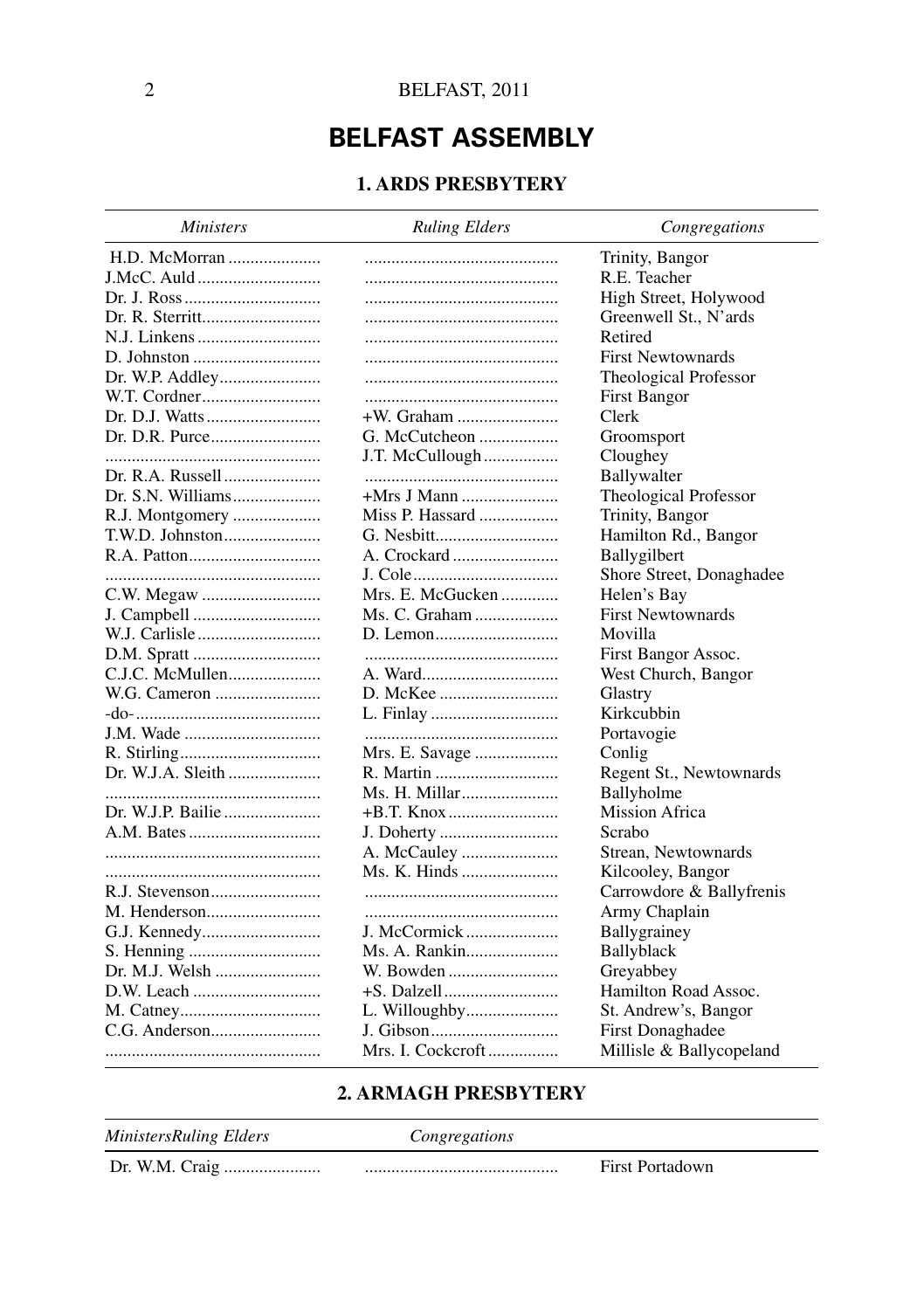|                        |                   | The Mall, Armagh       |
|------------------------|-------------------|------------------------|
|                        |                   | Hill Street, Lurgan    |
|                        | Mrs. H. McCullagh | Second Keady           |
|                        |                   | Drumhillery            |
|                        | Mrs. E. Houston   | Cladymore              |
|                        | Ms. M. McGuinness | Tassagh                |
|                        |                   | Army Chaplain          |
|                        |                   | Ahorey                 |
|                        |                   | Clare                  |
|                        |                   | <b>First Portadown</b> |
|                        |                   | First Armagh           |
| Christina U.R. Bradley |                   | Armagh Road, Portadown |
|                        |                   | Craigavon              |
|                        | J. Whittle        | Vinecash               |
| F.P. Gamble            | T.H. Savage       | The Mall, Armagh       |
|                        |                   | Moy                    |
|                        |                   | <b>Benburb</b>         |
|                        |                   | Hill Street, Lurgan    |
|                        |                   | Druminnis              |
|                        |                   | Redrock                |
|                        |                   | First Lurgan           |
| P.L. McKelvey          |                   | Loughgall              |
|                        |                   | Tartaraghan            |
|                        |                   | First Portadown Assoc. |
|                        |                   | First Keady            |
|                        |                   | Armaghbrague           |
| Dr. M. McClenahan      |                   | Lislooney              |
|                        | G. Diffin         | Knappagh               |
|                        |                   | Waringstown            |
|                        |                   |                        |

### 3. BALLYMENA PRESBYTERY

#### MinistersRuling Elders

#### $Congregations$

| W.J.A. Armstrong     |                | Second Broughshane       |
|----------------------|----------------|--------------------------|
|                      |                | Grange                   |
|                      |                | Connor                   |
| Dr. R.E.H. Uprichard |                | Trinity, Ahoghill        |
| Dr. J.M. Finlay      |                | Harryville, Ballymena    |
|                      |                | Grange with Craigmore    |
|                      | F. Mark        | Wellington, Ballymena    |
|                      |                | Ballee                   |
|                      |                | First Broughshane        |
|                      |                | <b>First Portglenone</b> |
|                      |                | Cloughwater              |
|                      |                | <b>First Ahoghill</b>    |
|                      |                | Second Broughshane       |
|                      | M. Livingstone | West Church, B'mena      |
|                      |                | Kells                    |
|                      |                | Eskylane                 |
| Dr. D.A. Murphy      |                | Cuningham Mem.,          |
|                      |                | Cullybackey              |
|                      |                | Clough                   |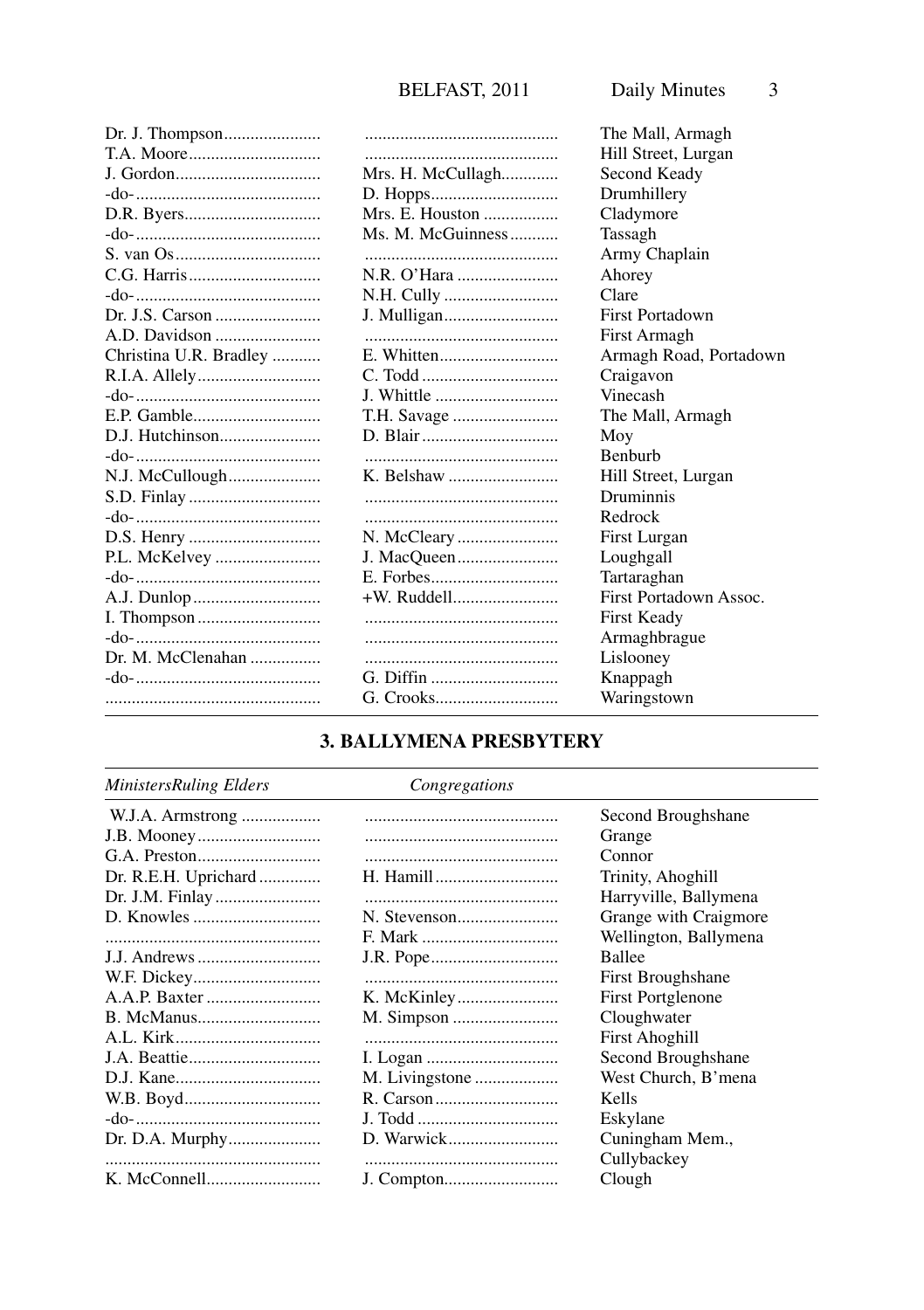|                  | First Ballymena       |
|------------------|-----------------------|
|                  | Churchtown            |
| N.A.L. Cameron   | High Kirk, Ballymena  |
| S.W. Dickinson   | Glenarm               |
|                  | Cairnalbana           |
|                  | <b>Buckna</b>         |
| R.M. Murray      | Connor                |
|                  | Rasharkin             |
|                  | Brookside, Ahoghill   |
|                  | Killymurris           |
| D.B. McCorriston | <b>Ballyloughan</b>   |
|                  | <b>Ballykeel</b>      |
|                  | Third Portglenone     |
|                  | Harryville, Ballymena |

#### **4. NORTH BELFAST PRESBYTERY**

#### Ministers

#### **Ruling Elders**

 $Congregations$ 

|                       |                 | Immanuel                        |
|-----------------------|-----------------|---------------------------------|
|                       |                 | Whiteabbey                      |
|                       |                 | Rathcoole                       |
|                       |                 | Rosemary                        |
|                       | +G. Crooks      | <b>Theological Principal</b>    |
|                       |                 | Immanuel                        |
|                       | Ms. T. Coffey   | Abbey, Monkstown                |
|                       | E. McMurran     | Woodvale                        |
|                       |                 | Director of Min. Studies        |
|                       |                 | Rathcoole                       |
|                       |                 | Carnmoney                       |
|                       | R. Johnston     | Eglinton                        |
|                       |                 | Glengormley                     |
| Dr. T.N. Hamilton     |                 | Ballysillan                     |
|                       | G. Weatherall   | Abbot's Cross                   |
|                       | W. Chambers     | Sinclair Seamen's               |
|                       |                 | New Mossley                     |
|                       |                 | Whitehouse                      |
|                       |                 | Crumlin Road                    |
| Margaret L. Johnston  |                 | Fortwilliam Park                |
|                       | Ms. M. Thompson | Rosemary                        |
| Dr. Lesley E. Carroll | D. Kirkwood     | Fortwilliam & Macrory           |
|                       |                 | West Kirk                       |
| B. McMillen           |                 | Ballygomartin                   |
| D.H. Thompson         |                 | <b>BMI Mission Dev. Officer</b> |
|                       | D. McCormick    | Seaview                         |
|                       |                 | Chaplain U.U. J'stown &         |
|                       |                 | <b>Belfast</b>                  |
|                       |                 | Whiteabbey                      |
|                       |                 | Alexandra                       |
| N.S.R. Lockhart       |                 | Ballyhenry                      |
|                       | T. Cadden       | Newington                       |
|                       |                 | Cliftonville Road (Church       |
|                       |                 | Plant)                          |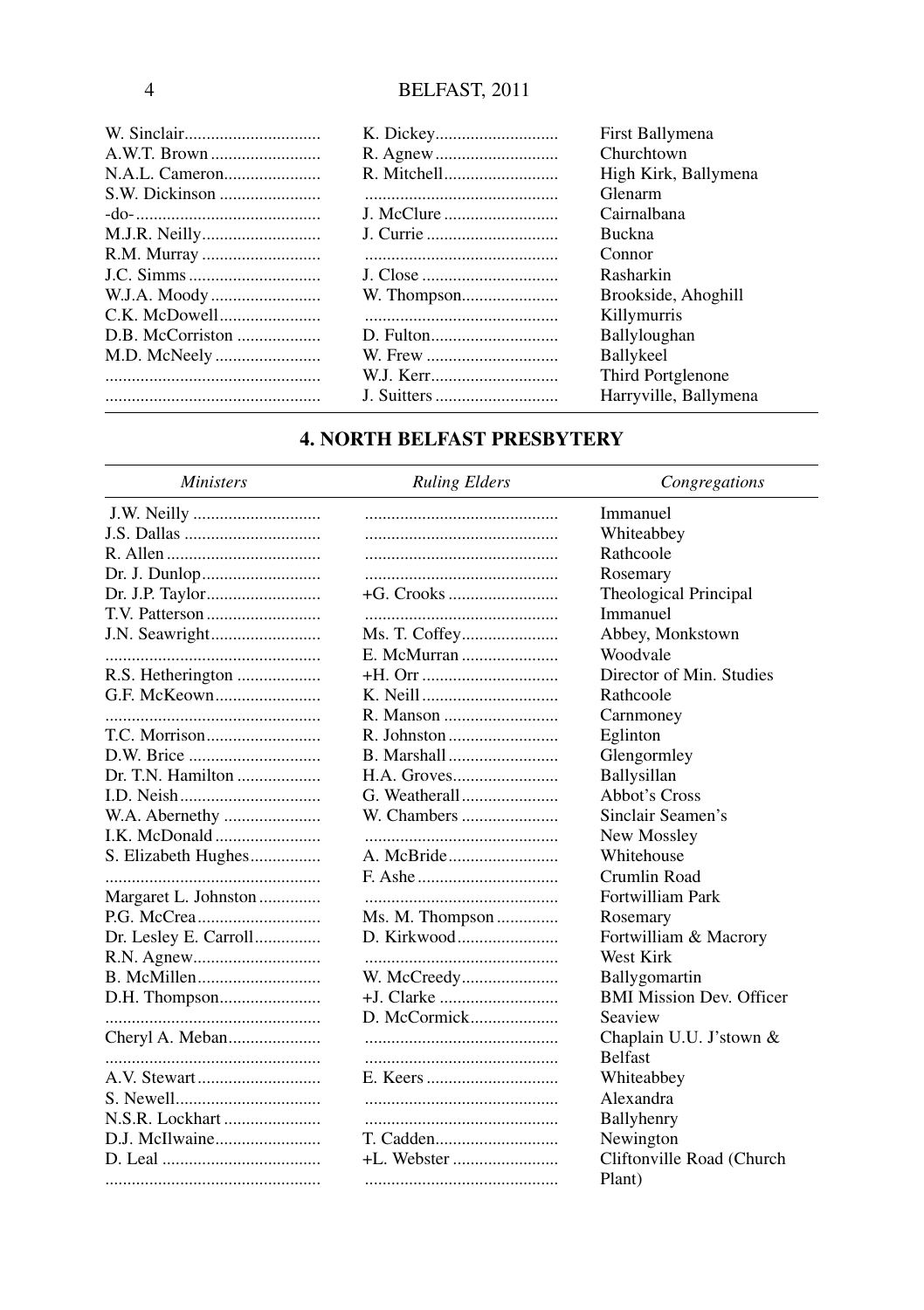|               | Ballysillan Asst. |
|---------------|-------------------|
|               | Nelson Memorial   |
| R.A. Thompson | West Kirk         |

#### **5. SOUTH BELFAST PRESBYTERY**

| <i>Ministers</i>      | <b>Ruling Elders</b> | Congregations                 |
|-----------------------|----------------------|-------------------------------|
| Dr. K.N.E. Newell     |                      | <b>Fitzroy Avenue</b>         |
|                       | Ms. M. Hazlett       | Fisherwick                    |
|                       |                      | Kinghan Church                |
|                       | Mrs. H. Bamford      | Windsor                       |
|                       |                      | Malone                        |
|                       |                      | Newtownbreda                  |
| Dr. M. Ruth Patterson |                      | <b>Restoration Ministries</b> |
|                       |                      | Gt. Victoria Street           |
|                       |                      | Ulsterville                   |
|                       |                      | Cooke Centenary               |
|                       | J. Hamilton          | Saintfield Road               |
|                       |                      | <b>Townsend Street</b>        |
|                       |                      | <b>Belvoir</b>                |
|                       | $+Mrs$ . M. Jackson  | Chaplain City Hospital        |
|                       |                      | Chaplain R.V.H.               |
| Dr. W.G. Campbell     | +M. Smyth            | Theological Professor         |
|                       |                      | <b>Fitzroy Avenue</b>         |
|                       |                      | Richview                      |
|                       |                      | Kilmakee                      |
|                       |                      | Taughmonagh (Ch. Ext.)        |
|                       | Mrs. P. Martin       | Lowe Memorial (Finaghy)       |
| J.A. Peacock          |                      | Youth Link NI                 |
| A.T. Wimberly         | W. Irwin             | McCracken Memorial            |
|                       | Wm. Clarke           | Ballycairn                    |
| Karen M. Mbayo        |                      | QUB Chaplain, Dean            |
|                       |                      | of Residence, Derryvolgie     |
|                       |                      | Dunmurry                      |

#### **6. EAST BELFAST PRESBYTERY**

| <i>Ministers</i> | <b>Ruling Elders</b> | Congregations               |
|------------------|----------------------|-----------------------------|
|                  |                      | <b>First Ballymacarrett</b> |
|                  |                      | Carryduff                   |
|                  |                      | Cooke Centenary             |
|                  |                      | Stormont                    |
|                  |                      | Dundonald                   |
|                  |                      | Ravenhill                   |
|                  |                      | Orangefield                 |
|                  |                      | Missionary                  |
|                  |                      | Tullycarnet                 |
|                  |                      | Theological Professor       |
|                  |                      | <b>First Holywood</b>       |
|                  |                      | <b>Belmont</b>              |
|                  |                      | St. Andrew's                |
|                  |                      | Chaplain Marie Curie        |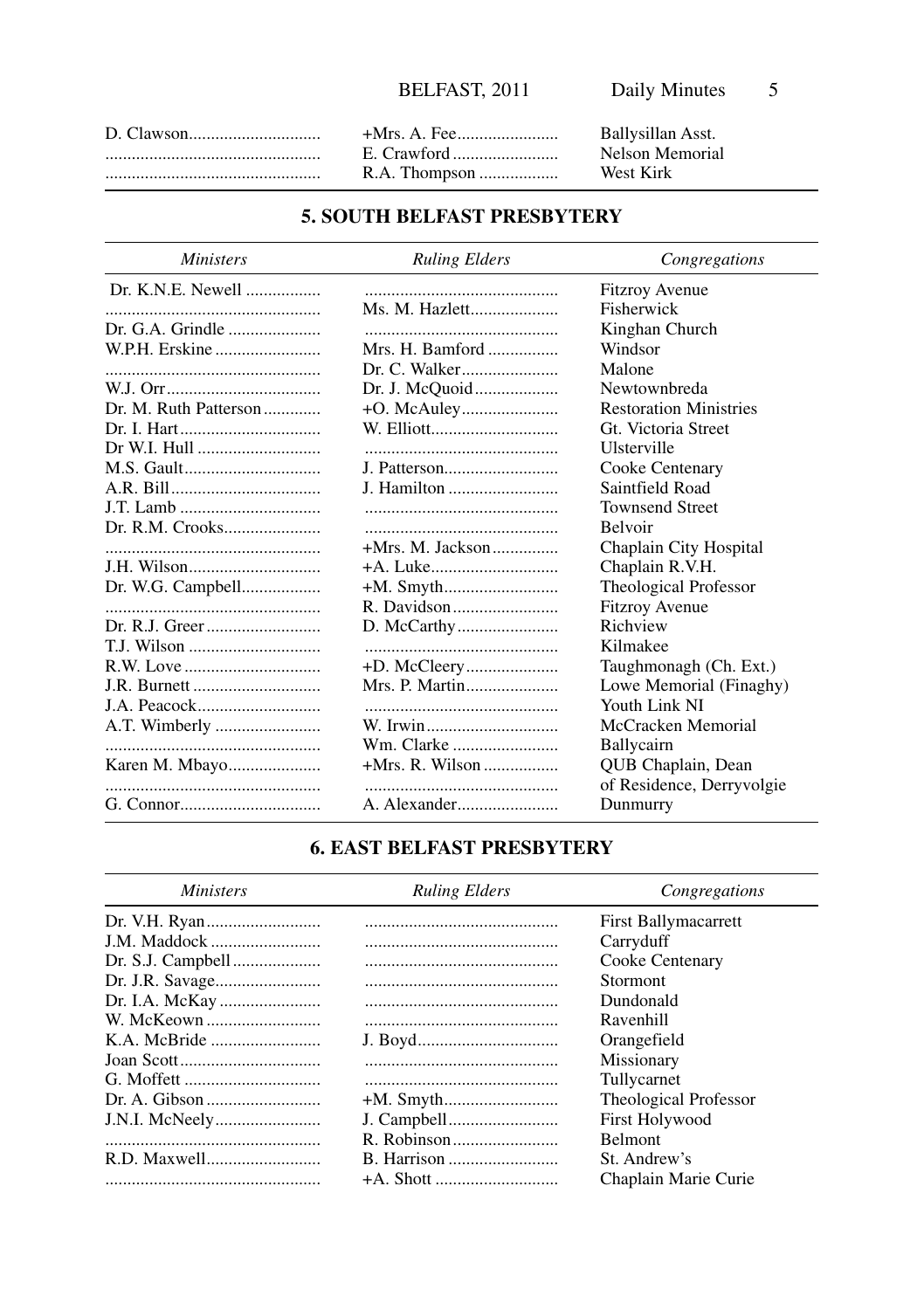|                   |                   | Bloomfield            |
|-------------------|-------------------|-----------------------|
|                   |                   | B.M.O. Secretary      |
|                   |                   | Cregagh               |
|                   | Ms. L. Cardy      | <b>Stormont</b>       |
|                   |                   | <b>Mersey Street</b>  |
|                   |                   | Castlereagh           |
|                   | N. Eves           | High Street, Holywood |
|                   |                   | Gilnahirk             |
|                   | J. Gordon         | McQuiston Mem.        |
| J.R. Lambe        |                   | Mountpottinger        |
|                   |                   | Granshaw              |
|                   | J.H. Black        | Strand                |
|                   |                   | Dundonald             |
|                   |                   | Westbourne            |
|                   | J. McCandless     | <b>Mersey Street</b>  |
|                   | Ms. L. Wasson     | Garnerville           |
| C. Ebbinghaus     |                   | Kirkpatrick Mem.      |
| R.S.J. McIlhatton | T.J.R. Cooper     | Christ Church         |
|                   | +Miss H. Reid     | Knock Assoc.          |
|                   |                   | Ravenhill             |
|                   | H. Mornin         | Tullycarnet           |
|                   | Miss H. Donaldson | Knock                 |

#### **7. CARRICKFERGUS PRESBYTERY**

| <i>Ministers</i>        | <b>Ruling Elders</b> | Congregations              |
|-------------------------|----------------------|----------------------------|
|                         |                      | Greenisland                |
| R.W.C. Clements         |                      | Joymount                   |
| W.J. Johnstone          |                      | Craigy Hill                |
|                         |                      | Ballylinney                |
|                         |                      | Greenisland                |
|                         |                      | Ballyclare                 |
|                         |                      | Second Islandmagee         |
| T.D. Gribben            | $+N$ . Carmichael    | Deputy Clerk               |
| R.J. McCullough         |                      | Loughmorne                 |
|                         | J. Stewart           | Woodburn                   |
|                         |                      | Joymount                   |
|                         | Mrs. B. Moore        | First Larne                |
| Gabrielle A.J. Farquhar | Ms. D. Savage        | Ballycarry                 |
| R.J. Gilkinson          |                      | Craigy Hill                |
|                         |                      | Gardenmore                 |
|                         | <b>J.B. Robinson</b> | Cairncastle                |
|                         | J. Monteith          | Whitehead                  |
|                         | W. Norton            | <b>First Carrickfergus</b> |
| <b>J.E. McDowell</b>    | J. Mann              | Ballylinney                |
| Karen Campbell          |                      | First Islandmagee          |
|                         | $+Miss D.$ Bashford  | Chaplain to Forces         |
|                         |                      | Magheramorne               |
|                         |                      | Raloo                      |
|                         |                      | Downshire, Carrickfergus   |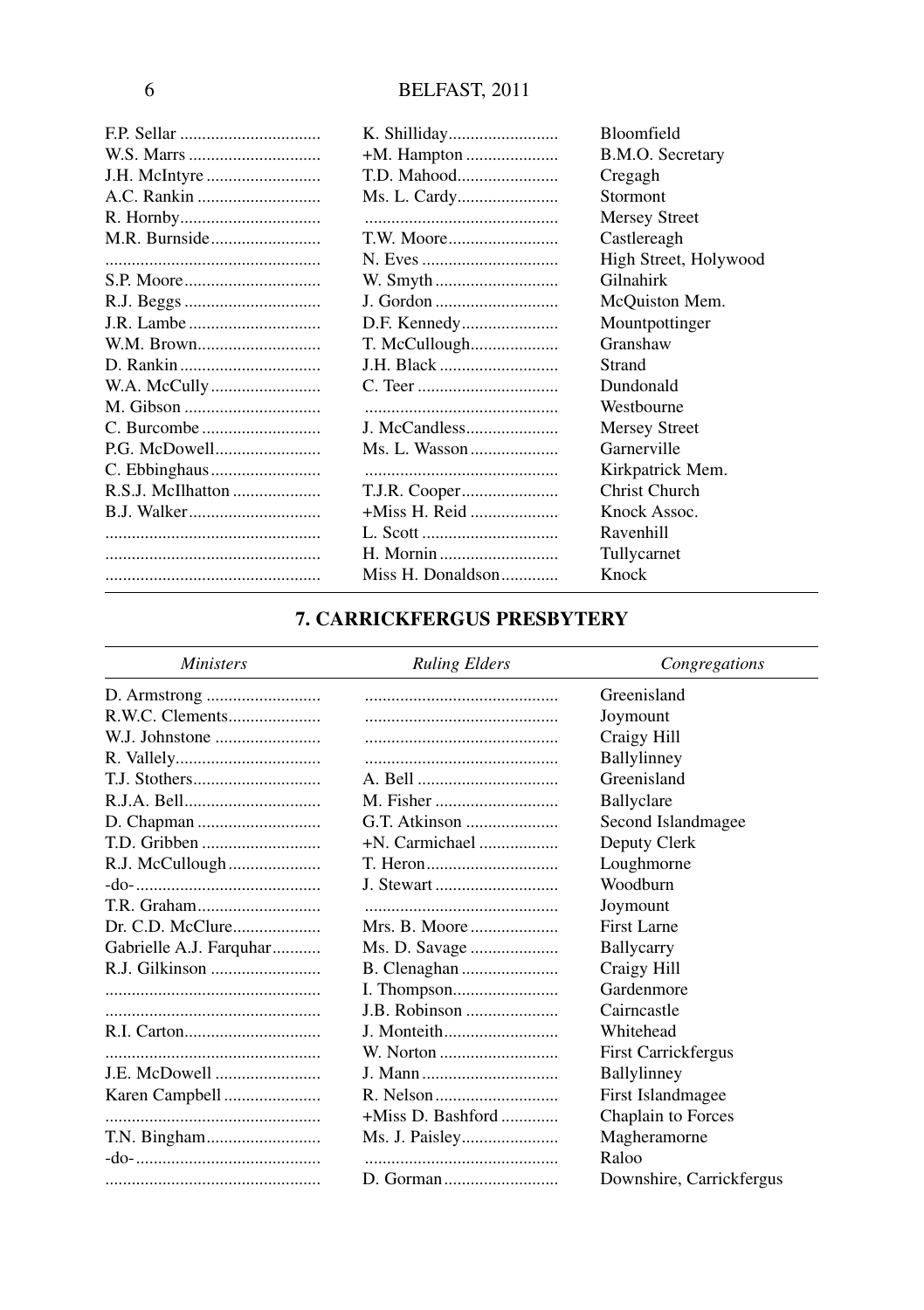#### 8. COLERAINE & LIMAVADY PRESBYTERY

| <i>Ministers</i>      | <b>Ruling Elders</b> | Congregations          |
|-----------------------|----------------------|------------------------|
|                       |                      | Evangelism Promoter    |
|                       |                      | Moneydig               |
|                       |                      | New Row, Coleraine     |
|                       |                      | Ballywillan            |
|                       |                      | Macosquin              |
|                       |                      | Missionary             |
|                       |                      | Balteagh; Bovevagh     |
|                       |                      | Aghadowey; Crossgar    |
|                       |                      | Second Limavady; Myroe |
|                       |                      | Hazelbank              |
|                       |                      | Ballyrashane           |
|                       | J. Hutchinson        | Terrace Row, Coleraine |
|                       |                      | Ballywatt              |
|                       |                      | First Garvagh          |
|                       |                      | Drumachose; Derramore  |
| J.A. McCaughan        | F. Jeffers           | <b>First Dunboe</b>    |
| T.J. McCormick        | S. Irwin             | First Kilrea           |
|                       | J. Gilmore           | Boveedy                |
|                       | A. Warke             | Portrush               |
|                       | J.A. Cassells        | <b>First Coleraine</b> |
|                       |                      | Main St., Garvagh      |
|                       |                      | Killaig                |
| R.S. McMullan         |                      | New Row, Coleraine     |
|                       |                      | Dungiven               |
|                       |                      | Largy                  |
|                       |                      | Ballyrashane           |
|                       |                      | Balteagh               |
|                       |                      | Bovevagh               |
| Dr. S.D.H. Williamson | A. Mark              | Ballywillan            |
|                       | J. Jack              | Portstewart            |
|                       | Mrs. H. Mullan       | Second Limavady        |
|                       |                      | Myroe                  |
|                       |                      | Burnside               |
|                       |                      | Drumachose             |
|                       |                      | Derramore              |
|                       |                      | Ringsend               |
| M.E. Donald           |                      | First Garvagh          |
|                       |                      | First Limavady         |
|                       |                      | Magilligan             |
|                       | D. Hood              | Banagher               |
|                       | C. Hutchinson        | Second Kilrea          |
|                       |                      |                        |

#### 9. DERRY & DONEGAL PRESBYTERY

| <i>Ministers</i> | <b>Ruling Elders</b> | Congregations          |
|------------------|----------------------|------------------------|
|                  |                      | Faughanyale; Gortnessy |
|                  |                      | Waterside: Fahan       |
|                  |                      | Ebrington; Inch        |
|                  |                      | Magheramason           |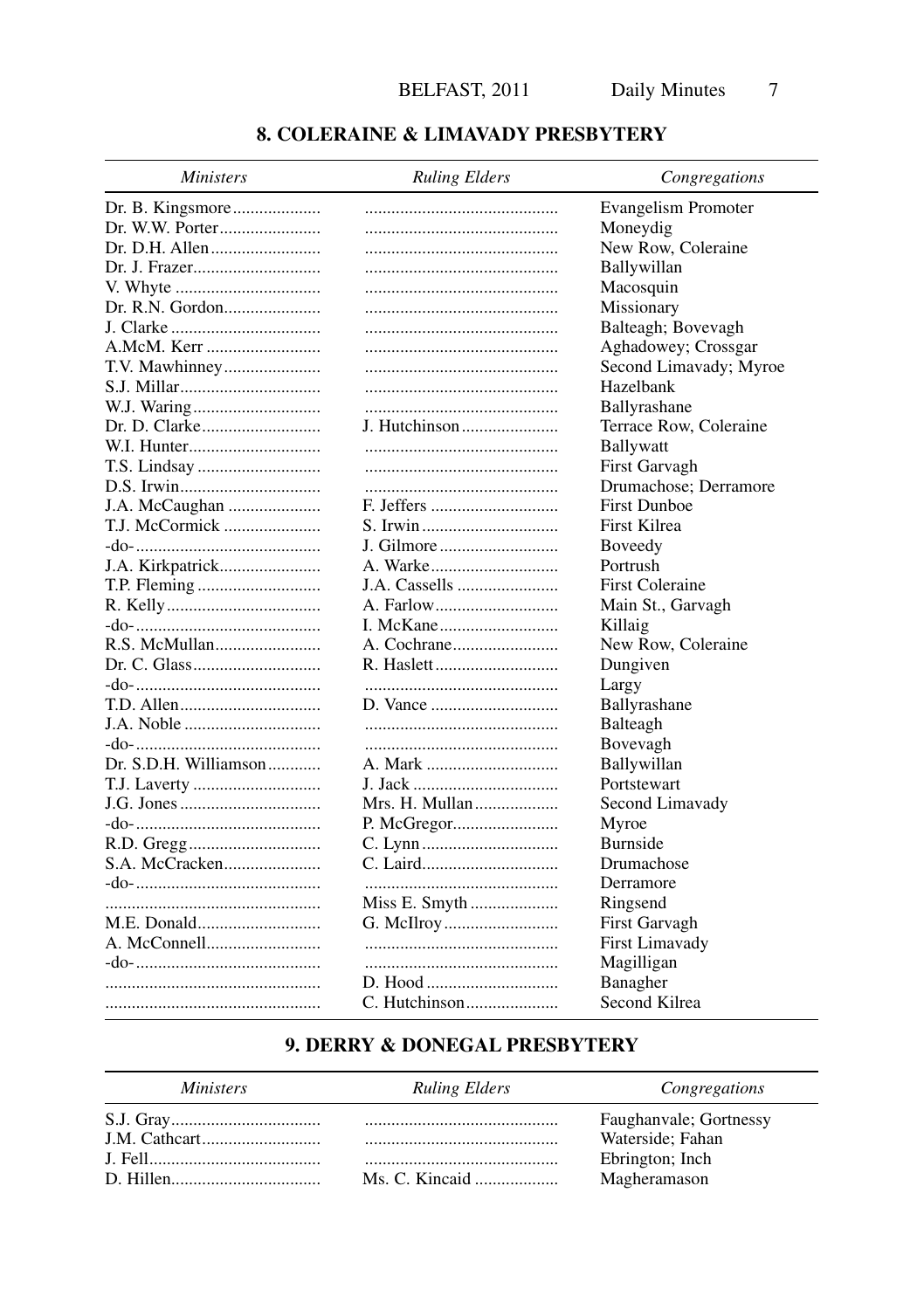|                   | J. McNeely       | Moville                 |
|-------------------|------------------|-------------------------|
|                   |                  | Glendermott             |
|                   |                  | Kilfennan               |
|                   |                  | First Derry & Claremont |
|                   |                  | Monreagh                |
|                   |                  | Donemana                |
|                   |                  | Raphoe & Ballindrait    |
| Dr. T.R. Buick    |                  | Carlisle Road           |
|                   |                  | Crossroads              |
|                   | D. Montgomery    | Faughanvale             |
|                   |                  | School Chaplain         |
| A.J.A. Rosborough |                  | Ballyarnett             |
|                   |                  | Knowhead                |
|                   |                  | Donegal                 |
| W.H. Higgins      |                  | Cumber                  |
|                   |                  | <b>Upper Cumber</b>     |
|                   |                  | Ebrington               |
|                   | W. McIlwaine     | Waterside               |
|                   |                  | Fahan                   |
|                   | H. Henderson     | Ballykelly              |
|                   | Mrs. M. Anderson | Ramelton                |
|                   |                  | Kilmacrennan            |
|                   |                  | Strabane                |
| R.A. Mulholland   |                  | Donagheady              |
|                   | J. Hamilton      | Ray                     |
|                   | Ms. R. Gibson    | Newtowncunningham       |
|                   |                  | Ballylennon             |
|                   | I. McCracken     | St. Johnston            |
|                   |                  | Leckpatrick             |
| Janice M. Browne  |                  | Fannet                  |
|                   |                  | Milford                 |
|                   | Ms. C. Edwards   | Rathmullan              |
| C. McKibbin       |                  | Donoughmore             |
|                   |                  | Carnone                 |
|                   |                  | Convoy                  |
|                   | R. Henderson     | Stranorlar              |
|                   | T. Campbell      | Carndonagh              |
|                   | Mrs. B. Smyth    | Malin                   |
|                   |                  | <b>Burt</b>             |
|                   | Ms. E. Corry     | Letterkenny             |
|                   |                  |                         |

#### **10. DOWN PRESBYTERY**

| <i>Ministers</i> | <b>Ruling Elders</b> | Congregations           |
|------------------|----------------------|-------------------------|
|                  |                      | <b>First Saintfield</b> |
|                  |                      | Killinchy               |
|                  |                      | Missionary              |
|                  |                      | Raffrey                 |
|                  |                      | Trinity, Boardmills     |
|                  |                      | First Killyleagh        |
|                  | W. Crawford          | <b>First Comber</b>     |
|                  |                      | Second Saintfield       |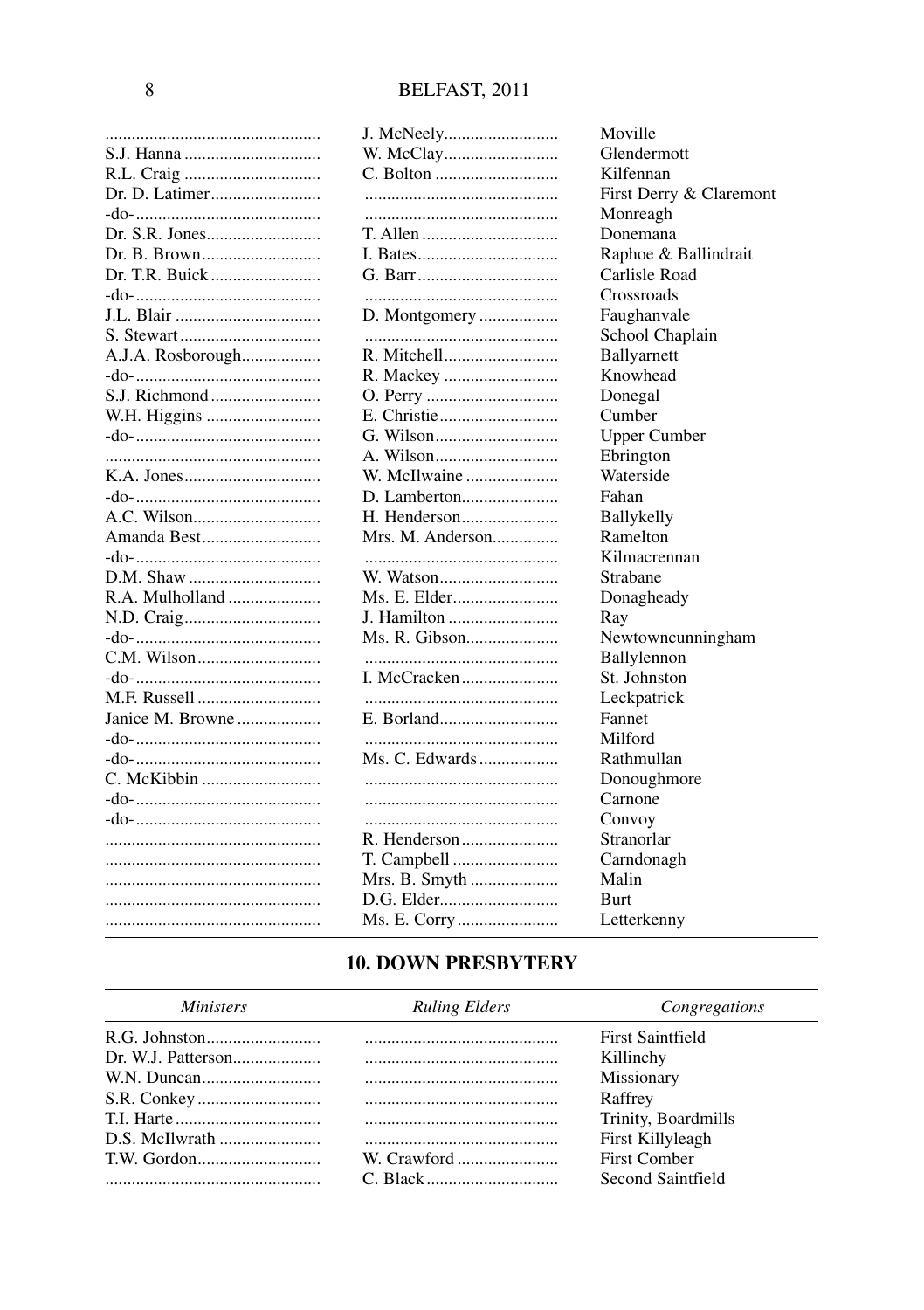|               | Downpatrick        |
|---------------|--------------------|
|               | Second Comber      |
|               | Carryduff          |
| W.C.D. Morrow | Raffrey            |
|               | Killinchy          |
|               | Youth Link NI      |
| Dr. T. Morrow | First Ballynahinch |
|               | Lissara            |
|               | Clough             |
|               | Seaforde           |
|               | Edengrove          |
|               | Special Ministry   |
|               | Second Killyleagh  |
|               | First Killyleagh   |
|               |                    |

#### **11. DROMORE PRESBYTERY**

| <i>Ministers</i>      | <b>Ruling Elders</b> | Congregations             |
|-----------------------|----------------------|---------------------------|
|                       |                      | St. Columba's, Lisburn    |
|                       |                      | <b>First Lisburn</b>      |
| D. McConaghy          |                      | Cargycreevy & Loughaghery |
|                       |                      | Clerk of Assembly         |
|                       | +A. Maxwell          | B.B.C.                    |
| Dr. W.T.J. Richardson |                      | Hillhall                  |
|                       |                      | Elmwood                   |
|                       |                      | Second Dromara            |
|                       | Ms. M. Murphy        | Hillsborough              |
|                       |                      | Harmony Hill, Lambeg      |
|                       |                      | Railway St. Lisburn       |
|                       | Miss M. Craig        | First Lisburn             |
|                       | $+Miss E McConnell$  | <b>B.M.I. Secretary</b>   |
|                       |                      | <b>First Dromara</b>      |
|                       |                      | Moira                     |
|                       |                      | <b>First Dromore</b>      |
|                       |                      | Drumbo                    |
|                       |                      | St. Columba's, Lisburn    |
|                       |                      | Maze                      |
|                       |                      | Ballinderry               |
|                       |                      | Legacurry                 |
|                       |                      | Prison Chaplain           |
|                       |                      | Elmwood                   |
|                       |                      | Magheragall               |
|                       |                      | Second Dromara            |
|                       |                      | Chaplain to Forces        |
|                       |                      | Hillhall                  |
|                       |                      | Drumlough                 |
|                       |                      | Anahilt                   |
|                       |                      | Cargycreevy               |
|                       |                      | Loughaghery               |
|                       |                      | Sloan Street, Lisburn     |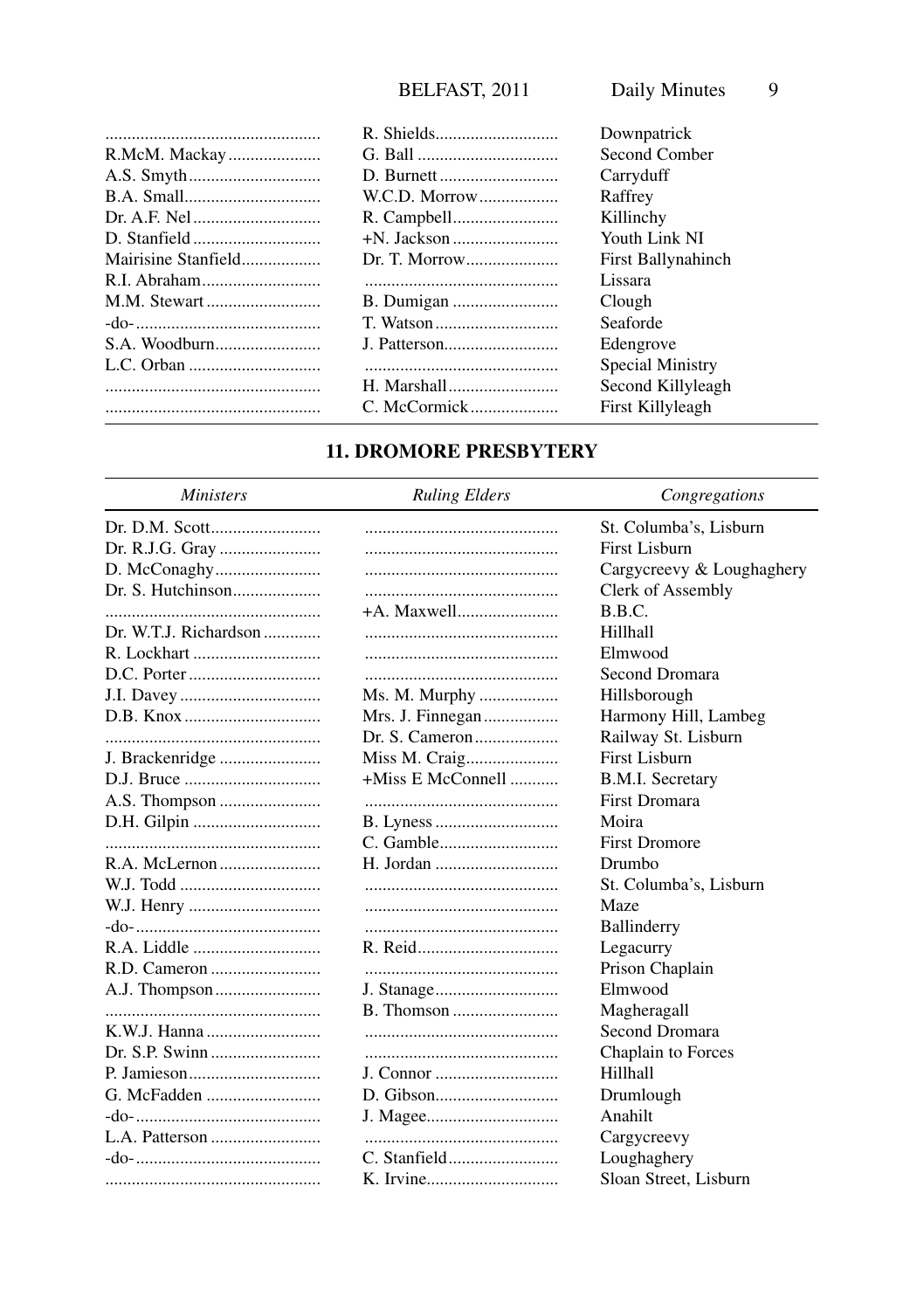#### **12. DUBLIN & MUNSTER PRESBYTERY**

| <i>Ministers</i>   | <b>Ruling Elders</b> | Congregations             |
|--------------------|----------------------|---------------------------|
|                    |                      | Abbey                     |
|                    |                      | Drogheda & Ervey          |
|                    |                      | Galway & Ballinasloe      |
|                    | Mrs. M. White        | St. Andrew's, Blackrock   |
|                    |                      | <b>Bray</b>               |
| Dr. T.W.J. Morrow  |                      | Lucan                     |
|                    | H. Moreland          | Trinity, Cork             |
| Katherine P. Meyer |                      | Christ Church, Sandymount |
| C. Mary Hunter     | Ms. J. Binnie        | Christ Church, Rathgar    |
| Dr. D.K. McCrory   |                      | Maynooth                  |
|                    |                      | Kilkenny                  |
| Dr. S. Mawhinney   | G. McCullagh         | Adelaide Road             |
| Dr. J.G. Millar    |                      | Howth & Malahide          |
|                    |                      | Abbey Church              |
| D.J. Montgomery    |                      | Greystones                |
|                    |                      | Clontarf & Scots          |
|                    |                      | <b>Naas</b>               |
|                    |                      | Corboy                    |
|                    |                      | Mullingar                 |
|                    |                      | Mountmellick              |
|                    |                      | Tullamore                 |
| C.W.P. Kennedy     |                      | Dun Laoghaire             |
| M.R.J. Anderson    |                      | Arklow                    |
|                    |                      | Donabate (Church Plant)   |
| W. Montgomery      |                      | Fermoy                    |
|                    |                      | Cahir                     |

#### **13. IVEAGH PRESBYTERY**

| <i>Ministers</i>    | <b>Ruling Elders</b> | Congregations              |
|---------------------|----------------------|----------------------------|
|                     |                      | Glascar; Donaghmore        |
| Dr. S.A. Matthews   |                      | <b>Bannside</b>            |
| W.H. Sanderson      |                      | Ballydown; Katesbridge     |
|                     |                      | Scarva Street, Banbridge   |
|                     | W.O. McCammon        | Newcastle                  |
|                     |                      | Glascar; Donaghmore        |
|                     |                      | Scarva St., Banbridge      |
|                     |                      | Second & Third Rathfriland |
|                     |                      | Tandragee                  |
|                     | I. Williams          | Donacloney                 |
|                     |                      | <b>Newmills</b>            |
| Patricia A. McBride |                      | Loughbrickland             |
|                     |                      | Scarva                     |
| Dr. M.C.A. Gray     |                      | <b>Bannside</b>            |
|                     |                      | Garvaghy                   |
|                     |                      | Anaghlone                  |
|                     |                      | First Rathfriland          |
|                     |                      | Drumgooland                |
|                     |                      | Kilkinamurry               |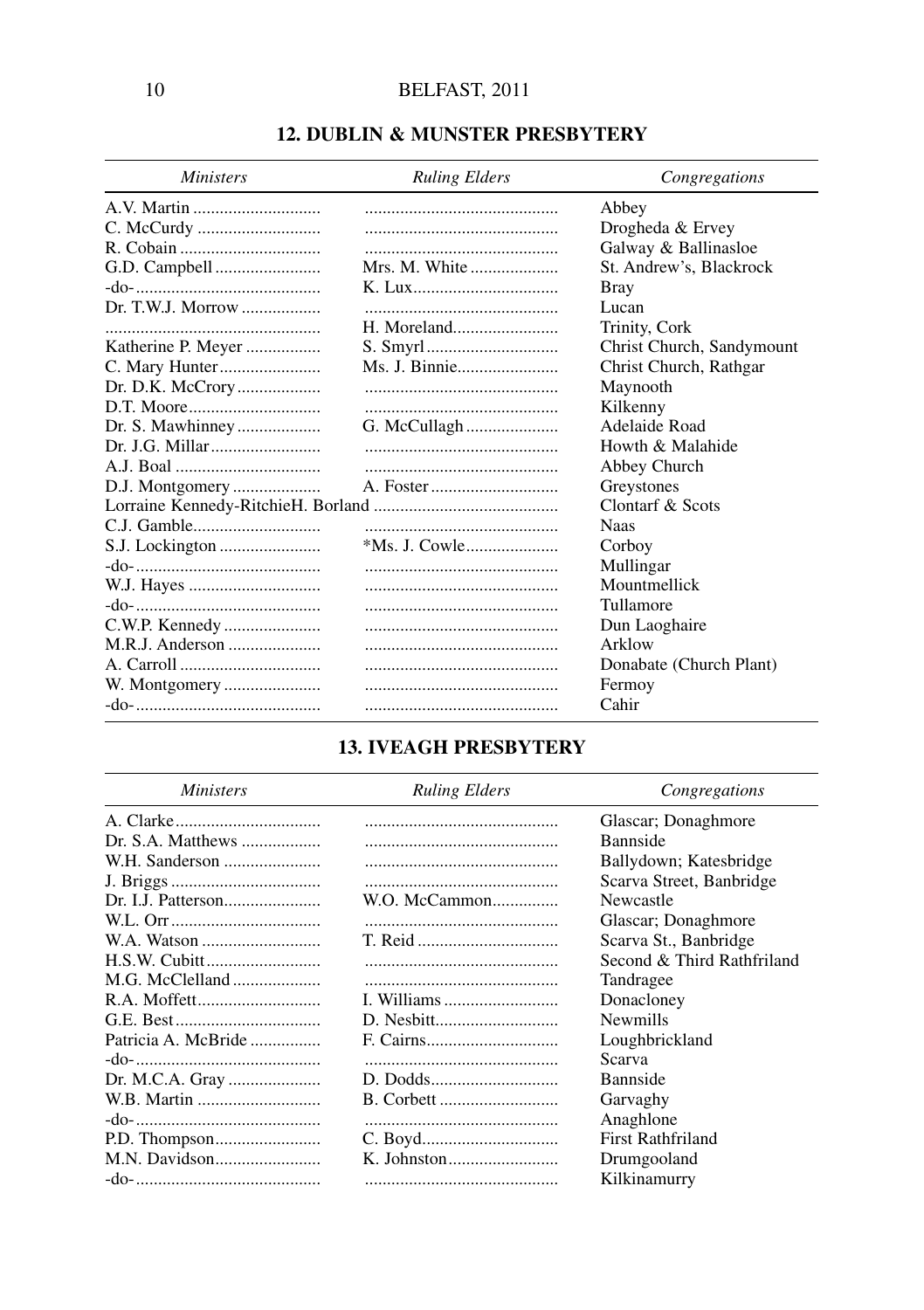$\overline{\phantom{0}}$ 

| T.P. McCullough | Ballyroney |
|-----------------|------------|
|                 | Drumlee    |
|                 | Glascar    |
|                 | Donaghmore |
|                 | Ballydown  |
|                 | Tullylish  |

### **14. MONAGHAN PRESBYTERY**

| <b>Ministers</b> | <b>Ruling Elders</b> | Congregations              |
|------------------|----------------------|----------------------------|
|                  |                      | Kells                      |
|                  | Miss J. Archibald    | Ervey                      |
|                  | J. Stewart           | First Bailieborough        |
|                  |                      | Corraneary                 |
|                  |                      | Trinity, Bailieborough     |
|                  |                      | Dundalk $&$                |
|                  |                      | Castlebellingham           |
|                  |                      | Carlingford                |
| G. Jean Mackarel |                      | Drumkeeran                 |
|                  |                      | Killeshandra               |
|                  |                      | Cavan                      |
|                  |                      | <b>Bellasis</b>            |
|                  | J. Stewart           | Drum                       |
|                  | J. Fairbairn         | Cootehill                  |
| D. Reyes-Martin  | R. Gillanders        | Ballyalbany                |
|                  |                      | Glennan                    |
|                  |                      | Middletown                 |
|                  |                      | Clontibret                 |
|                  | E. Mackarel          | Stonebridge                |
|                  |                      | <b>Newbliss</b>            |
| W.J.A. Buchanan  |                      | First Ballybay             |
|                  |                      | Second Ballybay            |
|                  | L. Forster           | Rockcorry                  |
|                  | A. Hawthorne         | Drumkeen                   |
|                  |                      | First Monaghan             |
|                  |                      | Smithborough               |
| Molly Deatherage |                      | Ballina                    |
|                  |                      | Killala                    |
|                  |                      | Ballymote                  |
|                  | Mrs. D. Holmes-Greer | <b>First Castleblayney</b> |
|                  |                      | Frankford                  |

#### **15. NEWRY PRESBYTERY**

| <i>Ministers</i> | <b>Ruling Elders</b> | Congregations              |
|------------------|----------------------|----------------------------|
|                  |                      | Cremore; Tyrone's Ditches  |
|                  |                      | Mourne                     |
|                  |                      | Annalong                   |
|                  |                      | <b>First Newry</b>         |
|                  |                      | First Drumbanagher; J'pass |
|                  |                      | Kingsmills                 |
|                  | W. Grills            | Mourne                     |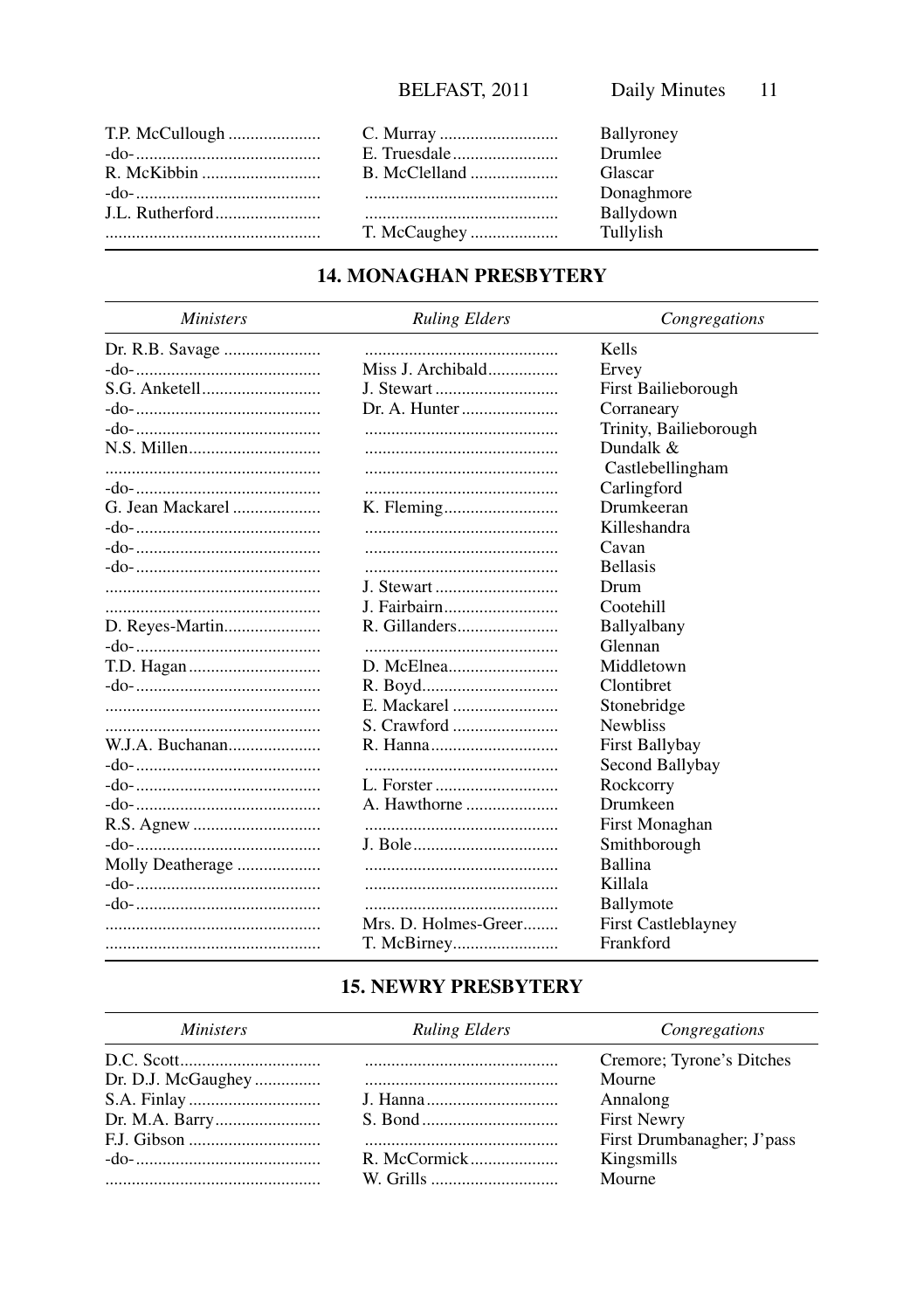| <b>B.A.H. Wilson</b> |                    | Second N'hamilton           |
|----------------------|--------------------|-----------------------------|
|                      |                    | Creggan                     |
|                      | G. McCullough      | Kilkeel                     |
|                      |                    | C'bridge & First N'hamilton |
|                      |                    | Garmany's Grove             |
|                      |                    | McKelvey's Grove            |
| J.K.A. McIntyre      |                    | <b>Bessbrook</b>            |
|                      |                    | Tyrone's Ditches            |
|                      | Miss E. Cunningham | Downshire Rd., Newry        |
|                      |                    | Ryans                       |
|                      |                    | First, Second Markethill    |
|                      | G. Hamilton        | Tullyallen                  |
|                      |                    | Mountnorris                 |
|                      |                    | Mourne Assoc.               |
|                      |                    | Cremore                     |
|                      |                    | Poyntzpass                  |
|                      |                    | Fourtowns                   |

#### **16. OMAGH PRESBYTERY**

| <b>Ministers</b>    | <b>Ruling Elders</b>     | Congregations                |
|---------------------|--------------------------|------------------------------|
|                     |                          | First Castlederg; Killeter   |
|                     |                          | Fintona; B'nahatty & Creevan |
|                     |                          | <b>Sixmilecross</b>          |
| Dr. J.W. Lockington |                          | Clogherney                   |
| J.F. Murdoch        |                          | First Omagh                  |
| J.T. Williamson     |                          | Urney; Sion                  |
| N.R. McCormick      |                          | Ballygawley; Ballyreagh      |
|                     |                          | Clogher; Glenhoy             |
|                     |                          | Trinity, Omagh               |
|                     |                          | Gillygooley                  |
|                     |                          | Enniskillen                  |
|                     |                          | Badoney; Corrick             |
|                     |                          | Glenelly                     |
|                     |                          | Irvinestown                  |
|                     |                          | Pettigo                      |
|                     |                          | Tempo                        |
|                     |                          | Ballygawley; Ballyreagh      |
|                     |                          | Dromore                      |
|                     |                          | Drumquin                     |
|                     | J. Mitchell              | Second Castlederg            |
|                     |                          | Alt                          |
|                     |                          | Fintona                      |
|                     |                          | Ballynahatty & Creevan       |
|                     |                          | Ardstraw                     |
|                     |                          | Douglas                      |
|                     |                          | Clogher                      |
|                     |                          | Glenhoy                      |
|                     | $Dr. C. \text{McKibbin}$ | Cavanaleck                   |
|                     |                          | Aughentaine                  |
|                     |                          | Mountjoy                     |
|                     |                          | Drumlegagh                   |

12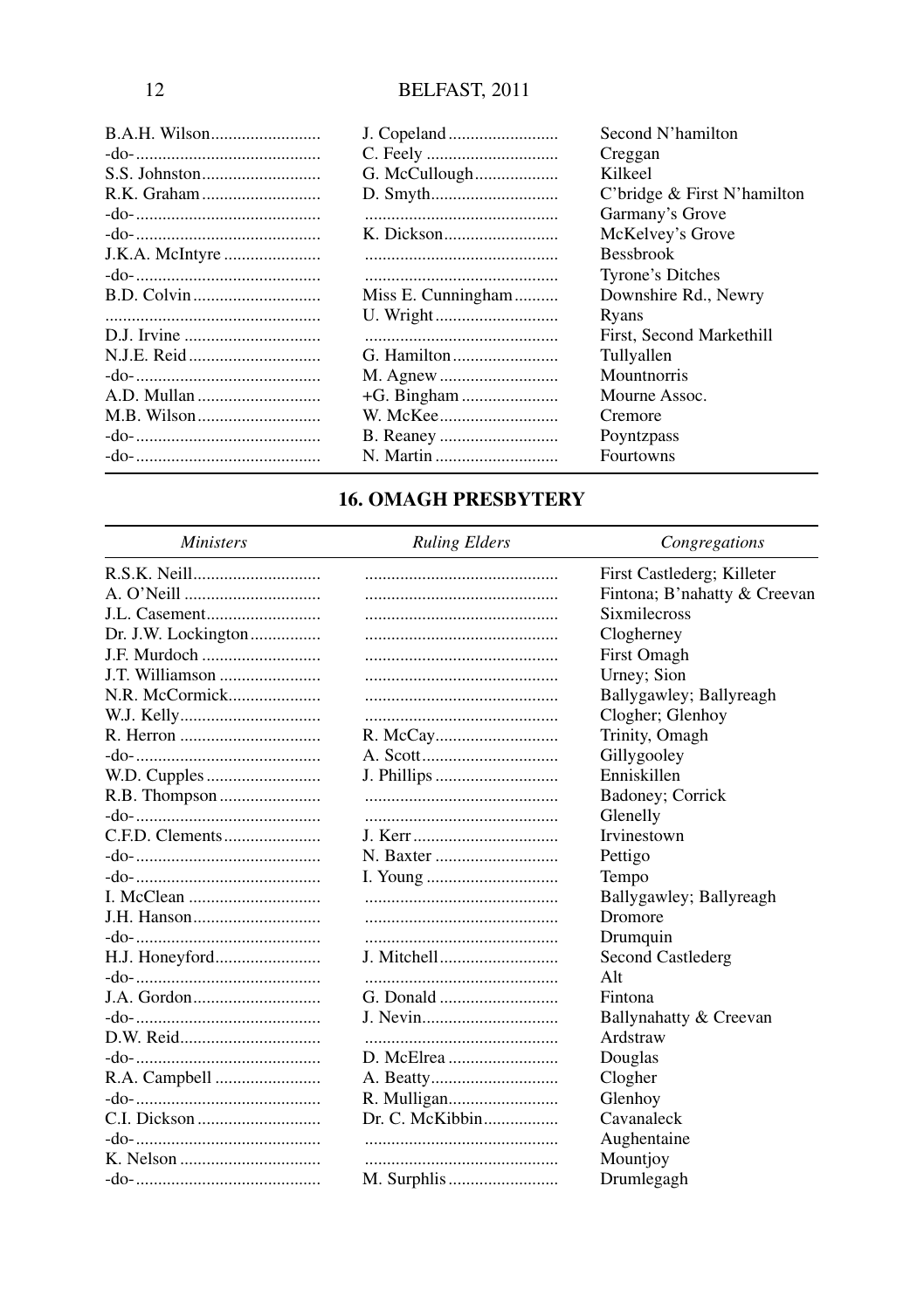|                 | Seskinore               |
|-----------------|-------------------------|
|                 | Edenderry               |
|                 | Newtownstewart          |
|                 | Gortin                  |
|                 | <b>First Castlederg</b> |
|                 | Killeter                |
|                 | <b>Ballygawley</b>      |
|                 | Ballyreagh              |
| Ms. I. Anderson | N't'nhutter             |
|                 | Aughnacloy              |
|                 | <b>Ballymagrane</b>     |
|                 | Clogherney              |
|                 | Urney                   |
|                 | <b>Sion</b>             |
|                 | First Omagh             |
|                 |                         |

#### 17. ROUTE PRESBYTERY

| <i>Ministers</i>  | <b>Ruling Elders</b> | Congregations           |
|-------------------|----------------------|-------------------------|
|                   |                      | Dunluce                 |
|                   |                      | <b>Ballycastle</b>      |
|                   |                      | Deputy Clerk            |
|                   |                      | Toberdoney; Croaghmore  |
|                   |                      | St. James's, Ballymoney |
| Dr. J.A. Thompson |                      | Dervock                 |
|                   |                      | Trinity, Ballymoney     |
|                   |                      | <b>First Kilraughts</b> |
|                   |                      | Toberkeigh              |
|                   |                      | Drumreagh               |
|                   |                      | Dromore                 |
|                   |                      | Dunluce                 |
|                   |                      | <b>Bushvale</b>         |
|                   |                      | Finvoy                  |
|                   |                      | <b>First Ballymoney</b> |
|                   |                      | Ballyweaney             |
|                   |                      | Roseyards               |
|                   |                      | <b>Bushmills</b>        |
|                   |                      | Armoy                   |
|                   |                      | Ramoan                  |
|                   | Ms. M. Warner        | Croaghmore              |
|                   |                      | Garryduff               |
|                   | A. McDowell          | Dunloy                  |

#### **18. TEMPLEPATRICK PRESBYTERY**

| <i>Ministers</i> | <b>Ruling Elders</b> | Congregations              |
|------------------|----------------------|----------------------------|
|                  |                      | Killead; Loanends          |
|                  |                      | First Ballyeaston          |
|                  |                      | First Antrim               |
|                  | I. Walker            | Randalstown O.C.           |
|                  |                      | Crumlin                    |
|                  |                      | First Randalstown, Duneane |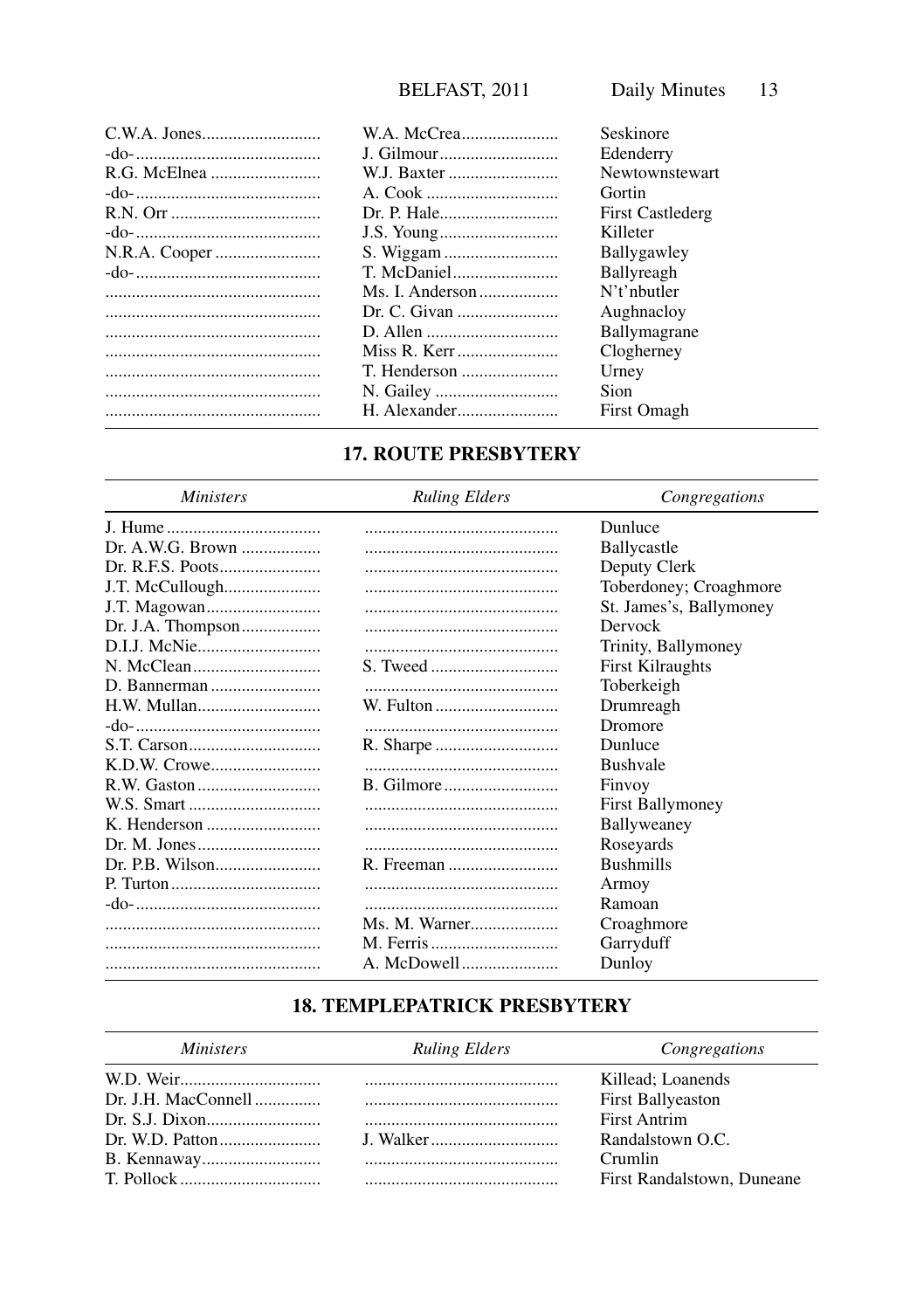| Kilbride                  |                          |
|---------------------------|--------------------------|
|                           | Theological Professor    |
| R.L. Brown<br>W. Pollock  | Second Randalstown       |
|                           | Second Donegore          |
| Hydepark                  |                          |
| Lylehill                  |                          |
|                           | <b>First Randalstown</b> |
| Duneane                   |                          |
| W.J. Murdock<br>Killead   |                          |
| Loanends                  |                          |
| N. McQuillan<br>Muckamore |                          |
|                           | Greystone Road, Antrim   |
|                           | <b>First Ballyeaston</b> |
| <b>First Antrim</b>       |                          |
|                           | Templepatrick            |
|                           | Second Ballyeaston       |
| Dundrod                   |                          |
| Crumlin                   |                          |
|                           | High Street, Antrim      |

#### **19. TYRONE PRESBYTERY**

#### **Ministers**

#### **Ruling Elders**

Congregations

|                   |               | Dungannon               |
|-------------------|---------------|-------------------------|
|                   |               | Orritor & Claggan       |
| Dr. J.I. Thompson |               | <b>First Cookstown</b>  |
|                   |               | Dungannon               |
|                   |               | Culnady                 |
|                   |               | Swatragh                |
| J.H. Flaherty     |               | Tobermore               |
|                   |               | Draperstown             |
|                   |               | Molesworth, Cookstown   |
|                   |               | Castledawson            |
|                   |               | Curran                  |
| J.J. Currie       |               | Union Road, M'felt      |
|                   |               | Lecumpher               |
|                   | R.J. Hamilton | First Magherafelt       |
| S.J.M. Lindsay    |               | Pomeroy                 |
|                   |               | <b>Sandholes</b>        |
|                   |               | Castlecaulfield         |
|                   |               | Orritor                 |
|                   |               | Claggan                 |
|                   |               | Bellaghy                |
|                   |               | Knockloughrim           |
|                   |               | Maghera                 |
|                   |               | <b>Newmills</b>         |
|                   |               | Carland                 |
| J.D. Montgomery   |               | <b>First Moneymore</b>  |
|                   | Ms. M. Quinn  | Second Moneymore        |
|                   |               | Coagh                   |
|                   |               | Ballygoney              |
|                   |               | Saltersland             |
|                   |               | <b>Upper Clonaneese</b> |
|                   |               | Lower Clonaneese        |
|                   |               |                         |

 $14$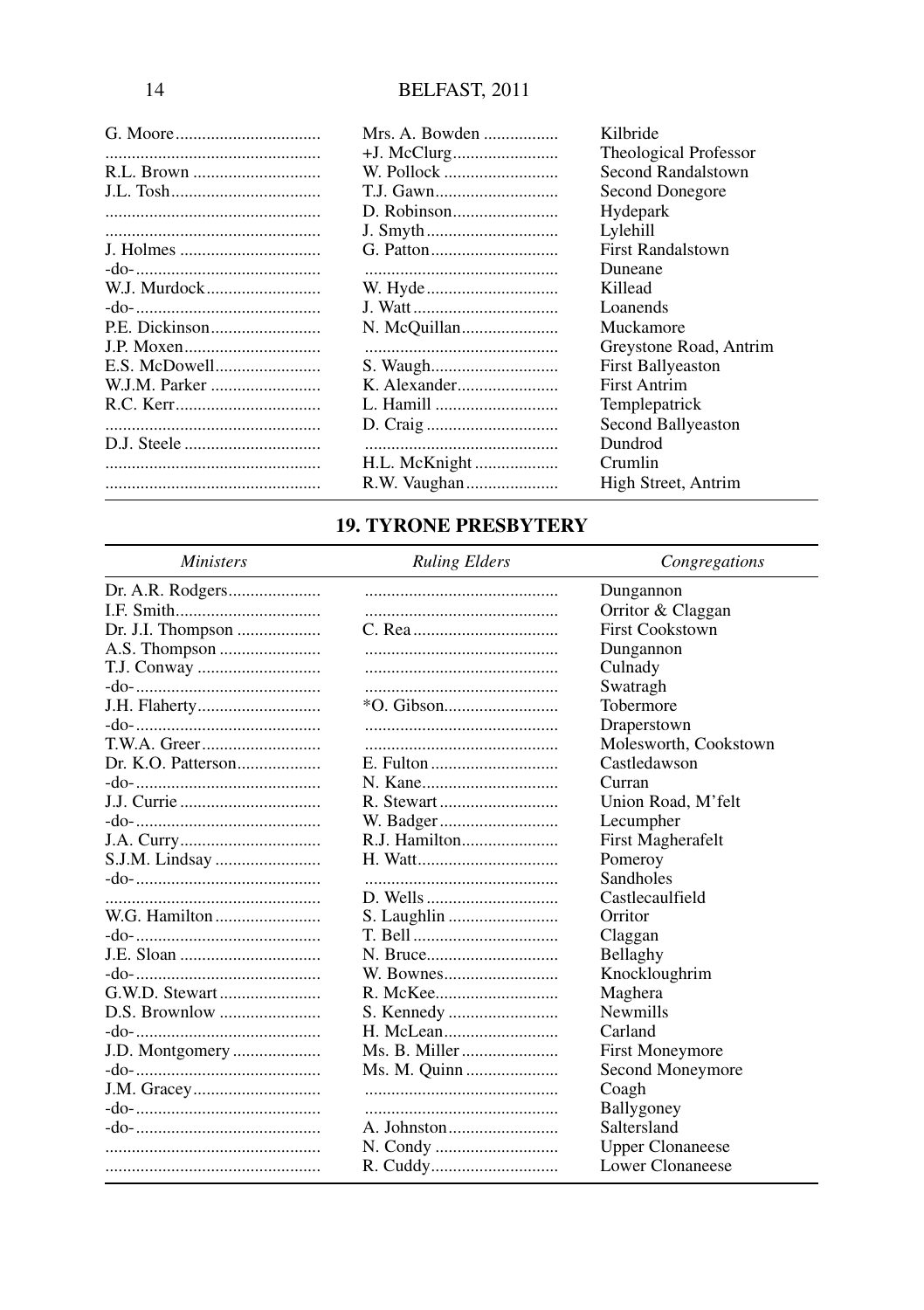#### Daily Minutes 15

#### **TRUSTEES NOMINATIONS – CODE PAR 97(h)(iv)**

D. Bell A.T. Ross

#### **CLERKS OF PRESBYTERY – CODE PAR 97(h)(iii)**

C.W.L. Graham D. Cowan S. Ferguson

#### **ELDERS OF ASSEMBLY – CODE PAR 97(i), 107(a)**

Mrs. C. Barkley R.N.C. Watts

#### **EX-OFFICIO MEMBERS OF ASSEMBLY – CODE PAR 127(2)(a)**

| Mrs. E.A. Warden | A.J. Spence    | R. Tweed     |
|------------------|----------------|--------------|
| M.A. Morrow OC   | Mrs. E. McLeod | Mrs. P. Gray |
| Mrs. I. Younge   | D. Poynton     |              |

#### **CONVENERS AND SECRETARIES WHO ARE ELDERS – CODE PAR 97(h)(i)(ii)**

| S. Lynas         | L. Conway   | J.H. Martin  |
|------------------|-------------|--------------|
| D. Crowe         | J. Hunter   | A.J. Rankin  |
| Miss R. Stirling | T. Finnegan | Mrs. L. Wray |

#### **BUSINESS BOARD NOMINATIONS – CODE PAR 97(j)**

J. Gregg B. Milligan C. Beck R. McCullagh

W.E.C. Ford J.B. McClean G. McConkey T.J. Livingstone Mrs. H. Jess Miss M. Cromie Miss E. Whyte W.H. Scott W. Marshall

Miss D. Draffin Mrs. J. Gwyn Patton Mrs. S. McCullough

#### **The following sat and deliberated with the Assembly:**

#### **CONVENERS & SECRETARIES WHO ARE NOT ELDERS**

Mrs. C. Hawthorne J. Kelly C. Knox

#### **DEACONESSES WHO ARE NOT ELDERS**

| Miss J. Clegg     | Mrs. L. Gibson | Miss R. Irvine |
|-------------------|----------------|----------------|
| Mrs. H. McCracken | Miss K. Spence | Miss R. Spiers |

#### **RETIRED DEACONESSES & WOMEN WORKERS**

| Mrs. R. Henry  | Miss J. Orr | Miss S. Swindle |
|----------------|-------------|-----------------|
| Miss F. Wright |             |                 |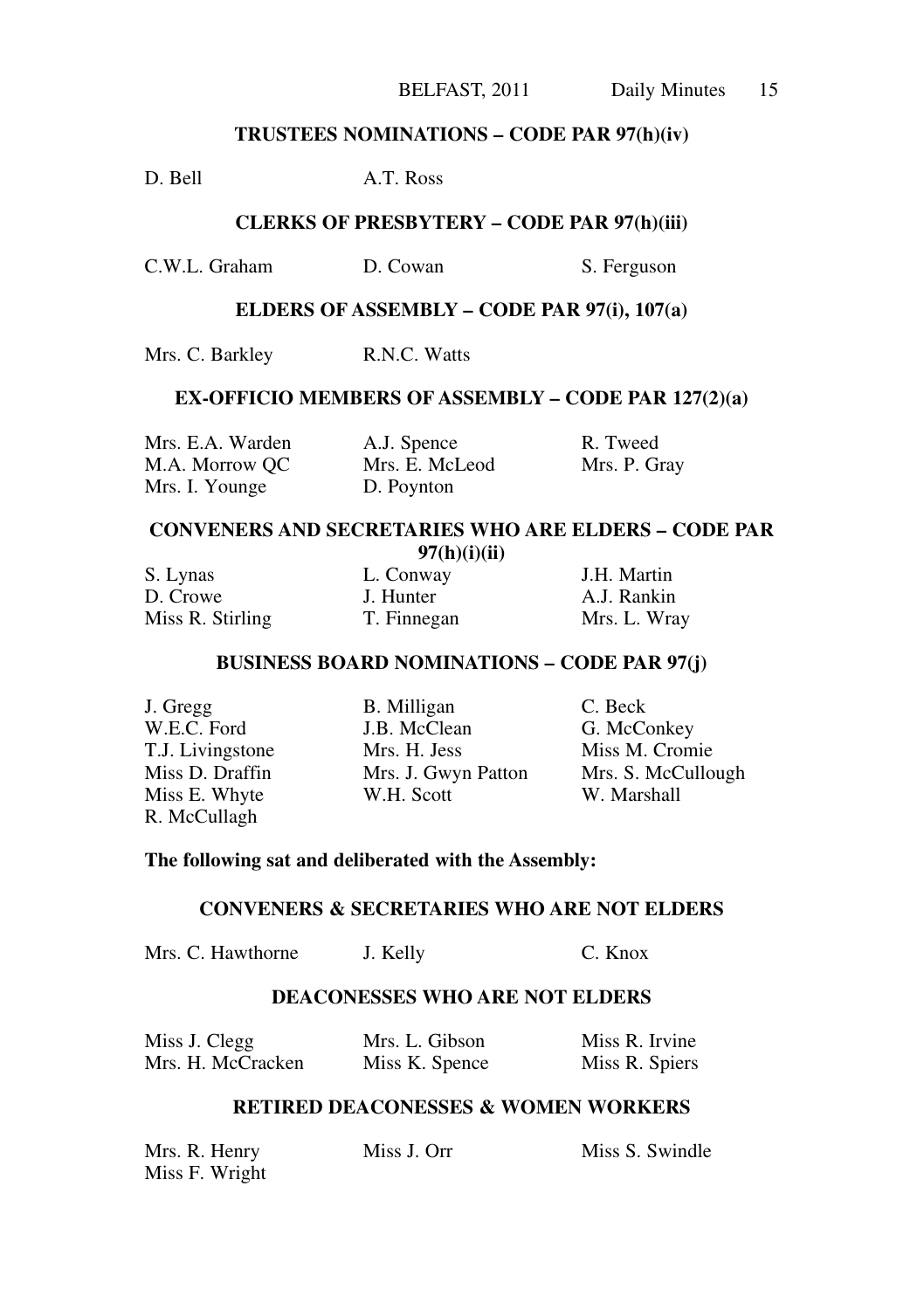#### **IRISH MISSION WORKERS**

#### K. Hargaden

#### **LICENTIATES**

| J. Boyd          | T.J. Bruce         |
|------------------|--------------------|
| D.T.R. Edwards   | A. Faulkner        |
| G. Fowles        | Mrs. H.M. Freeburn |
| G.J. Maclean     | G. McConville      |
| M.W.J. McKeown   | D.C. Millar        |
| Miss P.J. Nelson | N.L. Smyth         |
| J.P. Stanbridge  |                    |
|                  |                    |

#### **MINISTERS UNDER THE CARE OF PRESBYTERY**

| D.R. Baker<br>L.H. Eagleson | C.I. McKnight |
|-----------------------------|---------------|
|-----------------------------|---------------|

#### **MINISTERS TRANSFERRING FROM ANOTHER CHURCH**

B. Reid

#### **SPUD DELEGATES**

| Miss E. Morrow | M. Drennan        | Miss L. Crossett |
|----------------|-------------------|------------------|
| N. Wilkinson   | Miss L. Hutcheson | J. Currie        |

#### **PRESBYTERIAN WOMEN**

#### **ARDS PRESBYTERY**

| Mrs. F. Watts |  |  | Mrs. E. Cobain |
|---------------|--|--|----------------|
|---------------|--|--|----------------|

#### **ARMAGH PRESBYTERY**

Mrs. L. McMullan Mrs. E. McIlwaine

#### **BALLYMENA PRESBYTERY**

Mrs. L. Murray Mrs. E. Wright

#### **NORTH BELFAST PRESBYTERY**

Mrs. C. Maginnis Mrs. E. Abernethy

#### **SOUTH BELFAST PRESBYTERY**

Miss M. Angus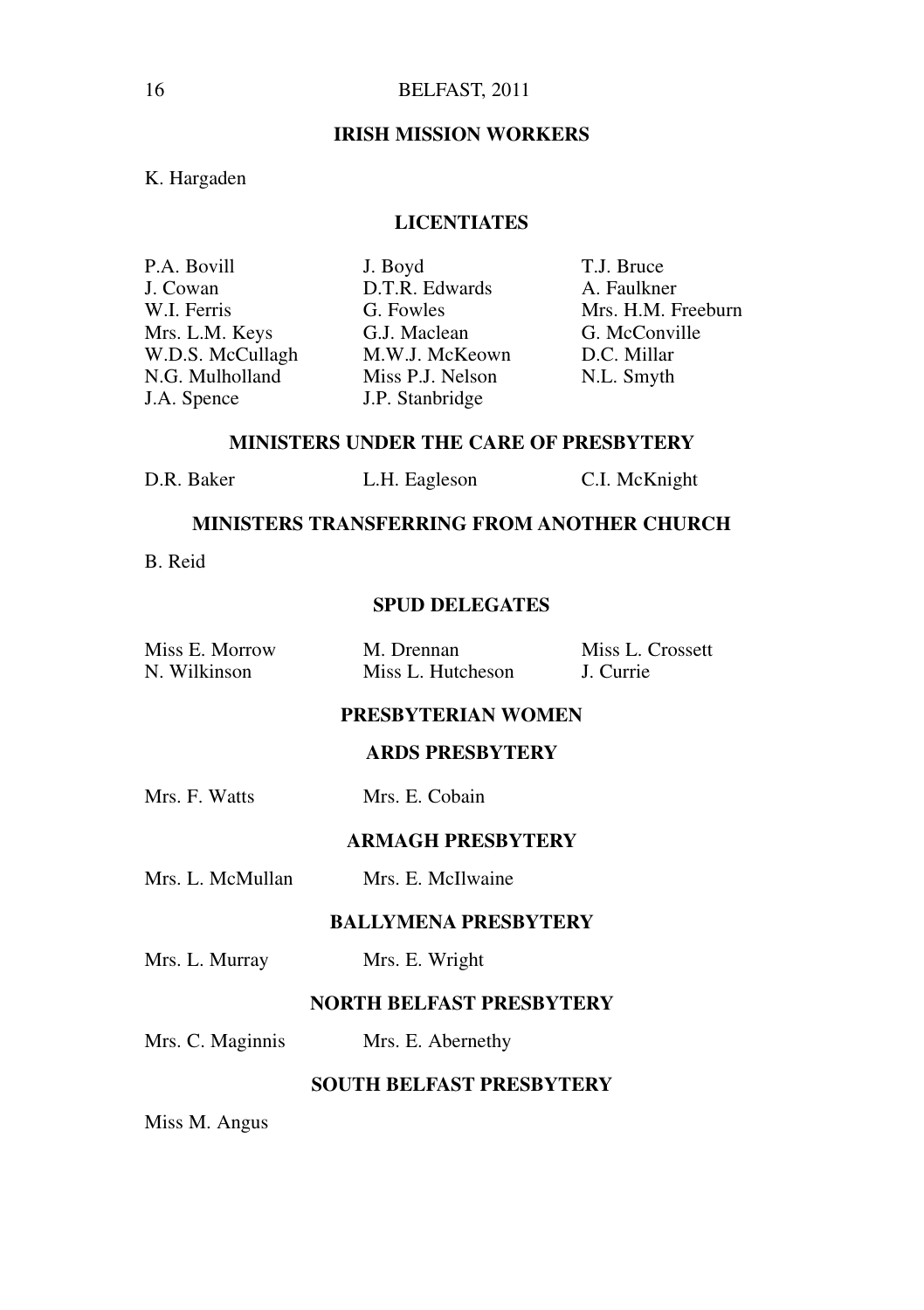BELFAST, 2011 Daily Minutes 17

#### **EAST BELFAST PRESBYTERY**

| Mrs. V. Tweedie                          | Mrs. J. Maxwell  | Ms. S. Spence  |  |  |  |
|------------------------------------------|------------------|----------------|--|--|--|
| <b>CARRICKFERGUS PRESBYTERY</b>          |                  |                |  |  |  |
| Mrs. K. Fisher                           | Mrs. M. McDowell |                |  |  |  |
| <b>COLERAINE AND LIMAVADY PRESBYTERY</b> |                  |                |  |  |  |
| Mrs. M. Conn                             | Mrs. V. Millar   | Mrs. N. Nixon  |  |  |  |
| DERRY AND DONEGAL PRESBYTERY             |                  |                |  |  |  |
| Mrs. I. McNally                          | Mrs. V. Stewart  | Mrs. G. Hunter |  |  |  |
| <b>DOWN PRESBYTERY</b>                   |                  |                |  |  |  |
| Miss Z. McAllister                       |                  |                |  |  |  |
| <b>DROMORE PRESBYTERY</b>                |                  |                |  |  |  |
| Mrs. A. Liddle                           |                  |                |  |  |  |

#### **DUBLIN AND MUNSTER PRESBYTERY**

Miss E. Barnett

**NEWRY PRESBYTERY**

| Mrs. E. Chambers | Mrs. H. Graham |
|------------------|----------------|
|                  |                |

#### **OMAGH PRESBYTERY**

Mrs. J. Donald Mrs. M. Nelson Mrs. R. Honeyford

#### **ROUTE PRESBYTERY**

Mrs. B. Thompson

#### **TEMPLEPATRICK PRESBYTERY**

Mrs. E. Nesbitt

#### **TYRONE PRESBYTERY**

Mrs. I. Reid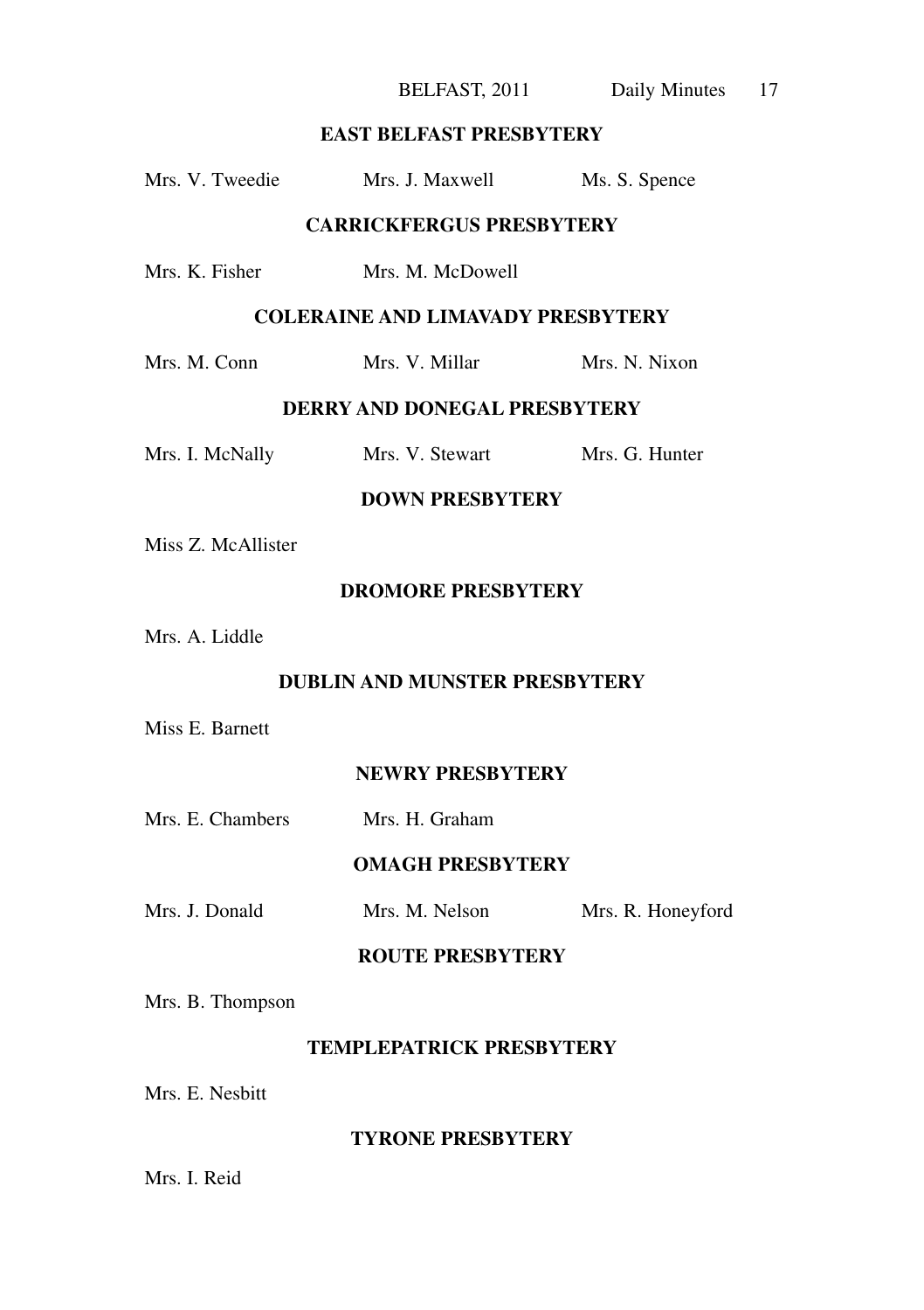#### **PRESBYTERIAN YOUTH**

#### **ARDS PRESBYTERY**

Miss R. Spratt

#### **BALLYMENA PRESBYTERY**

M. Boyd

#### **NORTH BELFAST PRESBYTERY**

G. Abernethy

#### **SOUTH BELFAST PRESBYTERY**

P. Graham

#### **EAST BELFAST PRESBYTERY**

P. Brown

#### **CARRICKFERGUS PRESBYTERY**

A. Howard D. Penney

#### **DERRY AND DONEGAL PRESBYTERY**

B. Smyth

#### **DOWN PRESBYTERY**

Miss M. McCauley

#### **DUBLIN & MUNSTER PRESBYTERY**

A. Gill

#### **IVEAGH PRESBYTERY**

Mrs. R. Elkin

#### **NEWRY PRESBYTERY**

D. Gordon

#### **TYRONE PRESBYTERY**

P. Leonard

18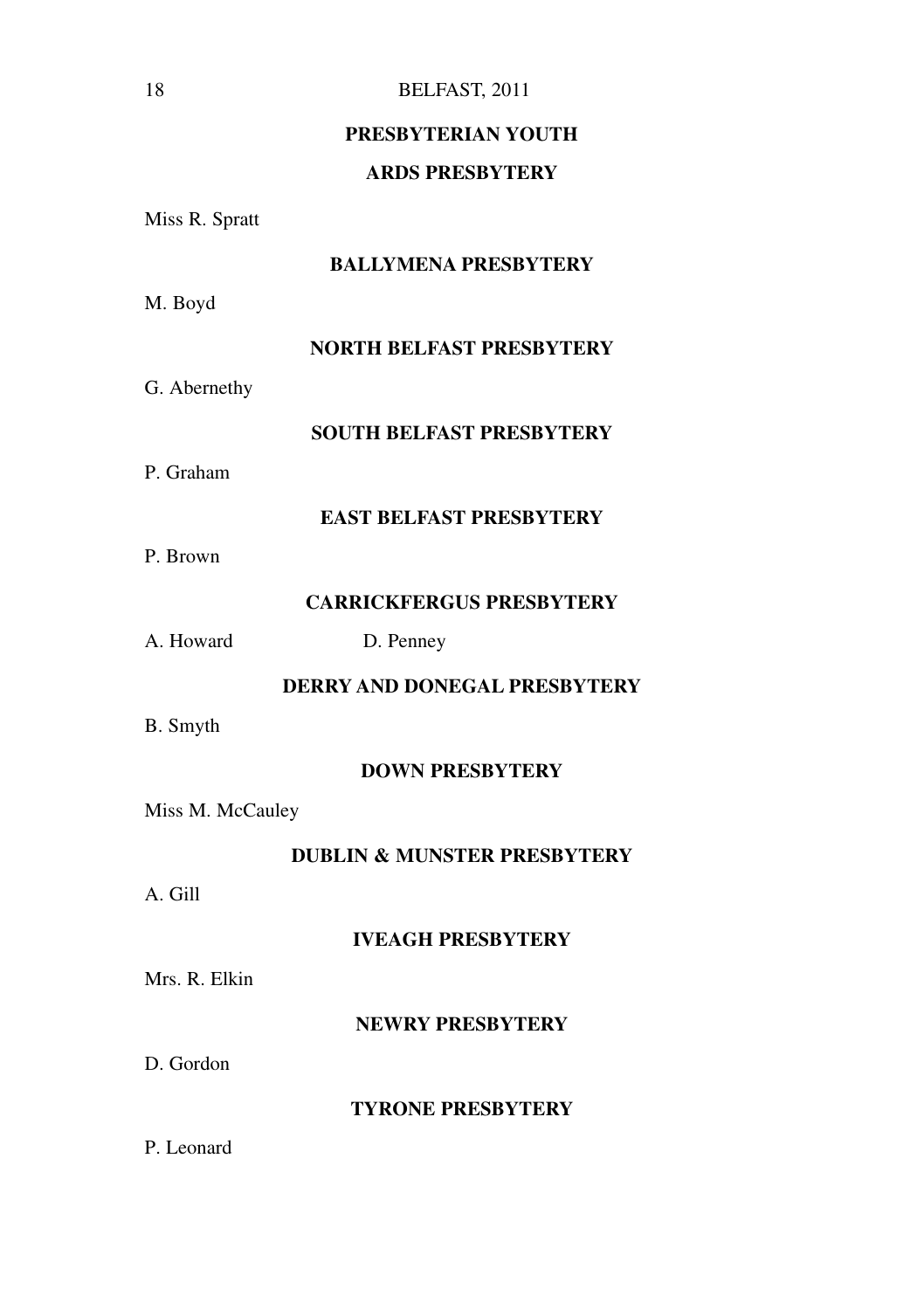The Moderator welcomed, on behalf of the Assembly, the Deputy Lieutenant, the Lord Mayor, representatives of sister Churches, of Educational and Community Organisations, and other special guests present.

The Moderator, having expressed thanks for the help he had received during the past year of office, asked the Assembly to proceed to the election and appointment of a successor to him in office for the ensuing year.

The Clerk submitted the nominations of Presbyteries for the Moderatorship as follows:-

| The Rev Ivan James Patterson    | 12 nominations |
|---------------------------------|----------------|
| The Rev Robert Alexander Patton | 3 nominations  |
| The Rev Joseph John Andrews     | 2 nominations  |
| The Rev Robert Lyle Craig       | 1 nomination   |
| The Rev Robert McMaster Mackay  | 1 nomination   |

On the motion of the Rev RA Patton, seconded by the Rev JJ Andrews, the Rev Dr IJ Patterson was unanimously called to the Chair, welcomed by the retiring Moderator and commended to God in prayer.

The Right Rev Dr IJ Patterson addressed the House.

The sederunt came to a close at 8.55pm, the Moderator pronouncing the Benediction.

————————————————

## **SECOND SESSION**

#### **Tuesday, 7th June, 2011 9.45am**

The Assembly convened, the Moderator leading in prayer.

The Report of the **BUSINESS BOARD** (Reports pp 1-7) was submitted by the Rev Dr DJ Watts, together with the following Supplementary Report:

During the year the Business Board has carefully considered the invitation from the Presbytery of Derry and Donegal for the General Assembly to meet in Derry/Londonderry during 2013, the City's year as UK City of Culture. It also consulted with the General Board (see Supplementary Report), who invited Presbyteries to indicate their view also. It concurs with the General Board that the opportunity to share something of Presbyterian culture and heritage should be welcomed. It also recognises the importance of fostering good local relationships and so endorses the view that twenty additional invitations to Opening Night should be issued by the local Presbytery. While some questions have been raised as to cost, the Business Board is confident that the increased budget will not exceed £10,000 and does not believe this should be a determining factor. An appropriate resolution is attached.

**BUSINESS BOARD**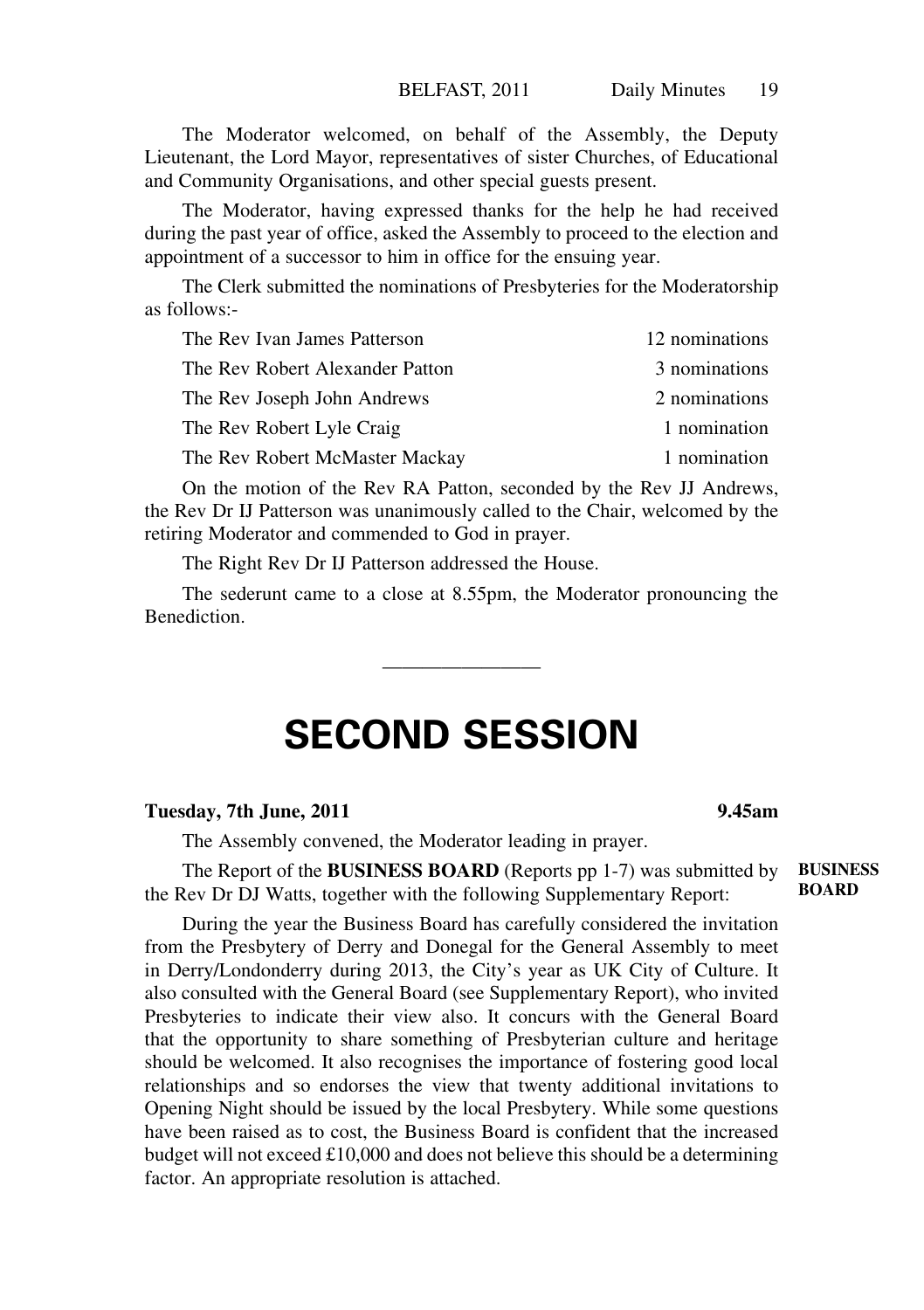The Business Board also considered requests for other Courts of the Church to meet to do business while the General Assembly is in session. The Board felt it necessary to turn down two requests – one from a Kirk Session and one from a Presbytery.

#### **The General Synod of the Church of Ireland (2011)**

#### *The Very Rev Dr J Stafford Carson reports:*

Along with Mr George Russell, Session Clerk in First Portadown, I attended the Church of Ireland General Synod which was held in the City Hotel, Armagh from 12 to 14 May 2011. We were warmly welcomed and enjoyed rich hospitality and good fellowship with many long-standing friends.

In his presidential address, the Most Rev Alan Harper, Archbishop of Armagh, made a plea for passion in the discussion of key issues which were coming before the Synod. He believed that measured, tolerant and reserved contributions can sometimes be interpreted as indifferentism. He went on to say that there was an important difference between engendering division and exposing division, and that diversity need not be a source of division. Sound-bite journalism trivializes issues and excludes good debate. The President asked the synodical delegates, "What are we passionate about?"

The next couple of days answered the Archbishop's question. It revealed that some members of the Church of Ireland are passionate about mission and evangelism, and about the future of Christianity in Ireland.

But that passionate debate was prefaced by a more controlled and rather boring session as the synod used its traditional pattern of dealing with its business by following a 19th century form of parliamentary debate. An example of this was the proposal of Bishop Harold Millar to amend the Book of Common Prayer (2004) to include a prayer for the Northern Ireland Assembly. It took thirty-three separate steps and three days before the bill to include the new prayer was enacted. Afterwards I joked with my friend, Bishop Millar, that I hoped the re-constituted Northern Ireland Assembly would survive until the Church of Ireland were allowed to pray for it!

The passionate debate surrounded a report prepared by the Venerable Gary Hastings, Archdeacon of Tuam, on the future of the Church of Ireland. He prophesied that the "vanishing point" for many small churches is no longer over the horizon, but will arrive in our lifetimes. Young people, having departed from the church after confirmation, no longer return in later life with their own children as was once the case. A cord has been cut, the tradition of osmotically passing on the faith, combined with weekly church attendance, is past.

"Metaphors of cancer and the Titanic may be too dramatic, it's more a matter of slow, quiet, respectable deflation, a gentle haemorrhaging allowing us to drift off to sleep in the damp but hallowed halls of elder glory. If it is a crisis, it is a crisis in slow motion. Yet things are going to change and we should prepare for the change. There is time but we should look at trends and plan ahead where we can."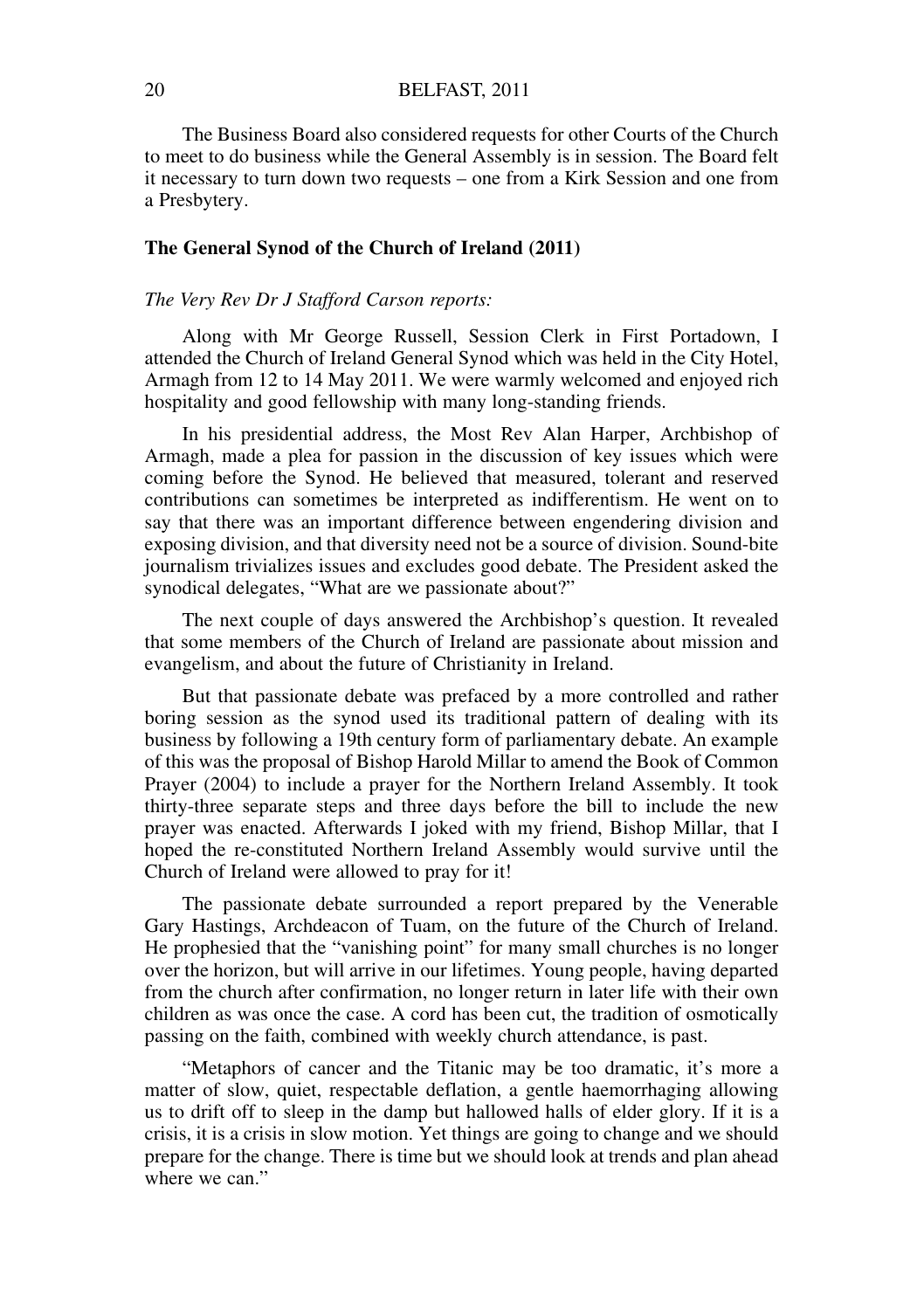Presbyterians will readily identify the same disease as afflicting our own denomination, and will be interested in the response of our brothers and sisters in the Church of Ireland. Canon David McClay warmed our hearts as he reported on some exciting initiatives in Willowfield Parish in East Belfast, where a new concern to connect with people in their community is proving fruitful. Another speaker pointed out that Christ must be our primary identity and if Christ is not our primary identity, then we have no future. Many people are not clear what church membership is or what it means. For that reason, one speaker recommended that the parish must be seen as a unit of mission and not just pastoral care.

The General Synod also received the report of the Covenant Council and agreed to receive the "Second Statement on the Interchangeability of Ministry and Episcope" and encouraged congregations to celebrate the Covenant relationship between the Church of Ireland and the Methodist Church. Proposing the report and the accompanying motion, the Most Rev Richard Clarke, Bishop of Meath and Kildare, emphasised that this would not "organically unify" the Church of Ireland and the Methodist Church, but would "effect a relationship parallel". It was crucial at this point that there be an identical intentionality in both Churches and not a "mere crafting of a form of words", in order that the shared place of the two Churches within the tradition of the historic episcopate should be made public and manifest.

Seconding the motion, the Rev Nigel Dunne (Diocese of Cork) told the Synod that the discussions between the two Churches had now arrived at the stage where both could mutually endorse each other's expression of the office and function of "episcope", and that the time had come to move forward and bring this theological and ecclesiological agreement into real and tangible expression, in order that the mission of Christ's Church on this island might be strengthened.

The President of the Methodist Conference, the Rev Paul Kingston, was invited to address the Synod and told members that he was "very excited" about what was being proposed. Speaking of his positive experience of co-operation between the two Churches, Mr Kingston hoped that both would wholeheartedly embrace the concept of interchangeability of ministry, "in obedience to the prayer of Christ that his people might be one".

When I was given an opportunity to address the Synod, I endorsed the Archbishop's desire for passionate and heart-felt debate, but, in the light of the recent history of our own church, commended those who had an eye for detail and who were prepared to scrutinize the less exciting aspects of a denomination's common life to ensure that "all things were done decently and in order". These aspects are just as important to a denomination's life as are the enthusiastic and passionate debates.

Like ourselves, the times are a-changing for the Church of Ireland, but where there is a whole-hearted commitment to Christ and to the gospel there are indications that they will find new ways of living the gospel and of being a church.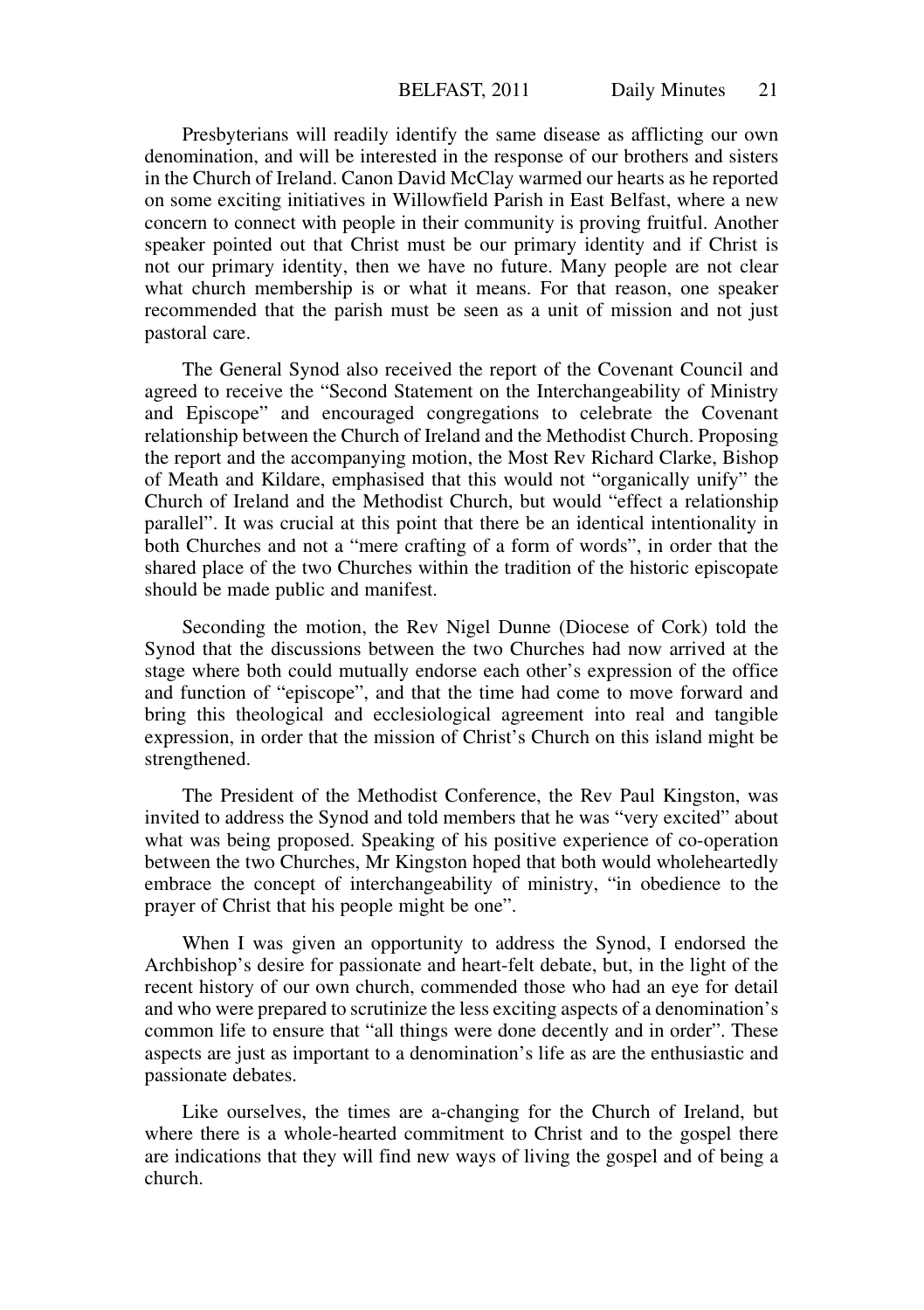#### **The Church of Scotland General Assembly (2011)**

#### *The Right Rev Dr T Norman Hamilton reports:*

The Church of Scotland is famous for the warmth and generosity of welcome to its visitors, and this year was no exception. There is also an oft expressed desire – even expectation – that visiting delegates will contribute to the debates, and I was privileged to do so on several occasions.

The most high profile debate of the week, with a whole day given over to it, was the report of a Special Commission on Same-Sex Relationships and the Ministry. The full report is available online on the Church of Scotland website, and I would urge all who are interested to read it there. The levels of angst were obvious from the earliest contributions, but the newly installed moderator, the Rt. Rev. David Arnott handled the whole day (indeed the whole week) with such great grace and sense of fairness that the angst never became adversarial or bitter.

Yet I sensed at the outset that the more 'liberal' option would be accepted, and it was. Whatever the nuances in the report (and there were many), the public understanding was expressed in the opening words of the leader article in The Scotsman the next day:

*It was a long and understandably passionate debate, but finally last night the General Assembly of Church of Scotland voted to allow Presbyteries across the country to choose gay or lesbian ministers. The vote among the commissioners to throw out the ban on gay clergy brought in two years ago was clear, 351 to 294, but showed how divisive the issue has been in the Kirk.*

There is a widespread view that the traditionalist position on the ordination of those who are gay/lesbian was rejected for what was described as the 'revisionist' position. Those who were advocating this latter position included one minister who spoke warmly of the contribution that bisexuals and those who are transgendered can make to Christian ministry, whilst another spoke of how the Bible had been shown to be wrong in the past and that we now know better. The traditionalist view was articulated by many in the Kirk, and by every visiting delegate who spoke (myself included), and there is no doubt that many of those who hold this position within the Church of Scotland seem seriously demoralised and deeply apprehensive about future developments.

It also has to be said however, that the Assembly was unambiguously clear that there should be no antagonism towards or marginalisation of those who are gay / lesbian within congregations. This is as important a principle for us in PCI as it is for the Church of Scotland.

The other debate which I followed with great interest was the report of the Panel on Review and Reform. This was the product of work going back as far as 2001, and the Convenor reminded the Assembly that his role had been described as a 'poisoned chalice' when he took it up. That report too is available on-line, and from my perspective was memorable for two reasons:

(a) it is brutally honest about how the work of Presbyteries is perceived within the Church of Scotland.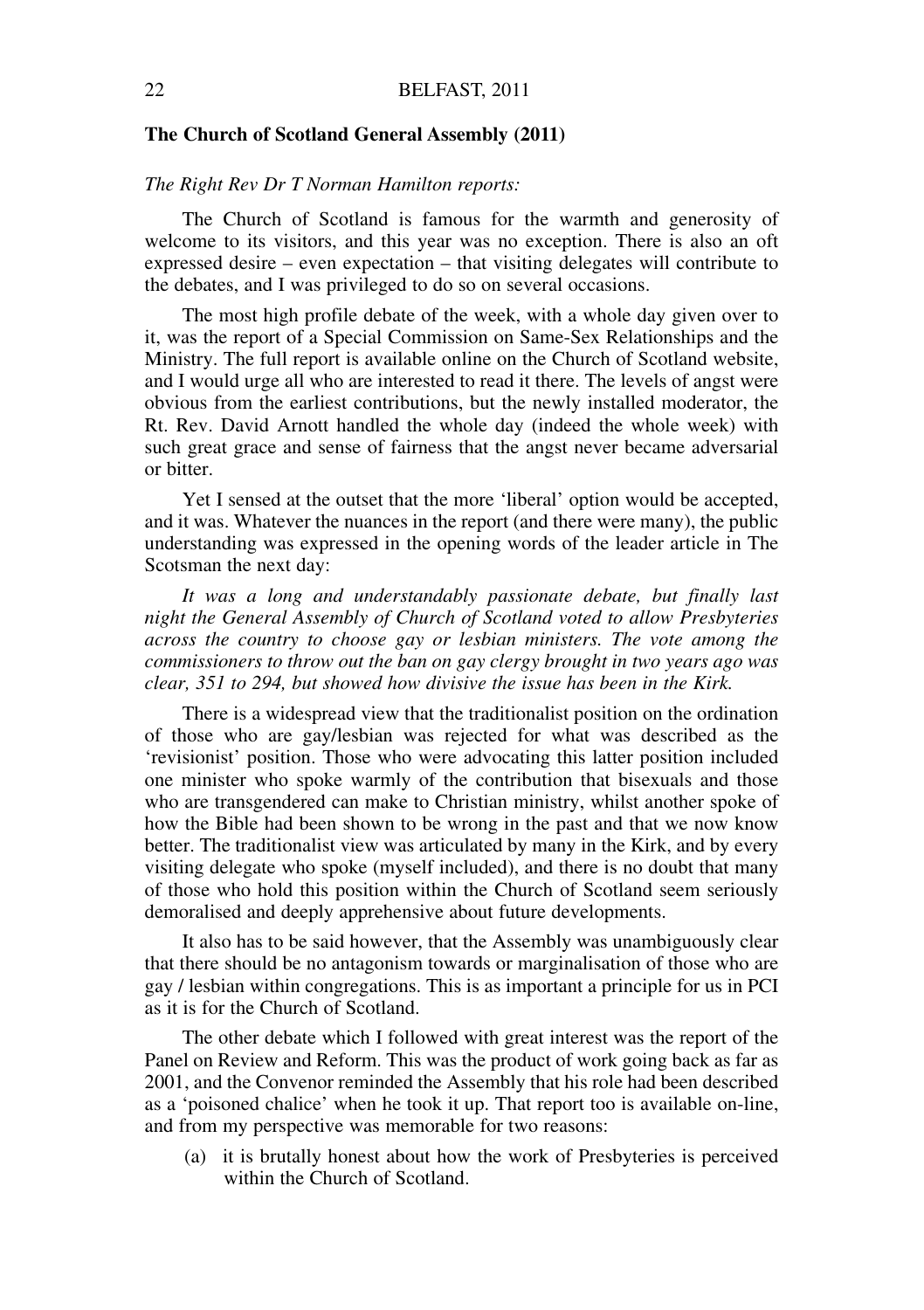(b) it does not recommend anything less than a total overhaul of the role and work of Presbyteries and has many highly creative suggestions as to how that might be done.

The vision for change was set out for the Assembly as follows:

*Affirm that the purpose of Presbytery reform must be to enable the mission of Christ.*

*Affirm the vision begun at the Reformation and expressed in the Church without Walls (CWW) report1 that the Church of Scotland's foundation for mission is rooted in the local church, through the ministry of all God's people.*

*Affirm that local mission planning is a priority for the Church and the Presbytery is the church community which should resource and support the local gospel imperative.*

*Agree that Presbytery planning should take place within the wider context of Presbytery reform and be conducted in partnership with Presbyteries to ensure the strategic distribution of the Ministry and Mission allocation.*

*Note with concern the present situation in many Presbyteries where compliance with governance, planning and finance cannot be fully achieved.*

*Affirm the need for a mechanism of devolved authority to reform the present Presbyteries so that they may become the regional areas of proclamation, support and oversight as envisaged in the report.*

It was however, largely rejected. What surprised me was the rejection did not seem to be based on the core thinking or rationale of the report, but on the practicalities of making the changes needed. I said it at the time, and am happy to repeat my view here, that there is much in this report that we would do well to take on board in our own review of our structures.

The other high profile event was 'Roll Away the Stone', described as follows: *On General Assembly Sunday, from 1pm till 6pm, the Church took over a large area of Princes Street Gardens in Edinburgh for a time of Celebration, Inspiration and Discovery.*

*"Significance comes from the Cross and resurrection life flows from the Tomb." So celebration, inspiration and discovery began with reflections around a huge cross in the garden area near the Ross Bandstand. Meantime at the Bandstand itself, in the picturesque avenue and fountain areas, and in St Cuthbert's Church at the west end of the Gardens there was space for worship, praise and singing amongst a whole range of other things to see and do.*

Between 5-6000 people attended. Personally the highlights were a splendid half hour gospel concert by around two dozen members of the Scottish African Massed Choir in full national dress with wonderful jazz accompaniment. The audience was enthralled. So was I.

The other enthralling event was a young man doing superlative rope tricks and explaining the core gospel message as he did it. Personal testimony to the transforming power of Christ given in a highly creative and compelling way.

Of course there were many other memorable events – the Ceremony of the Keys in Holyrood Palace; the great welcome of the 'Irish Gathering' of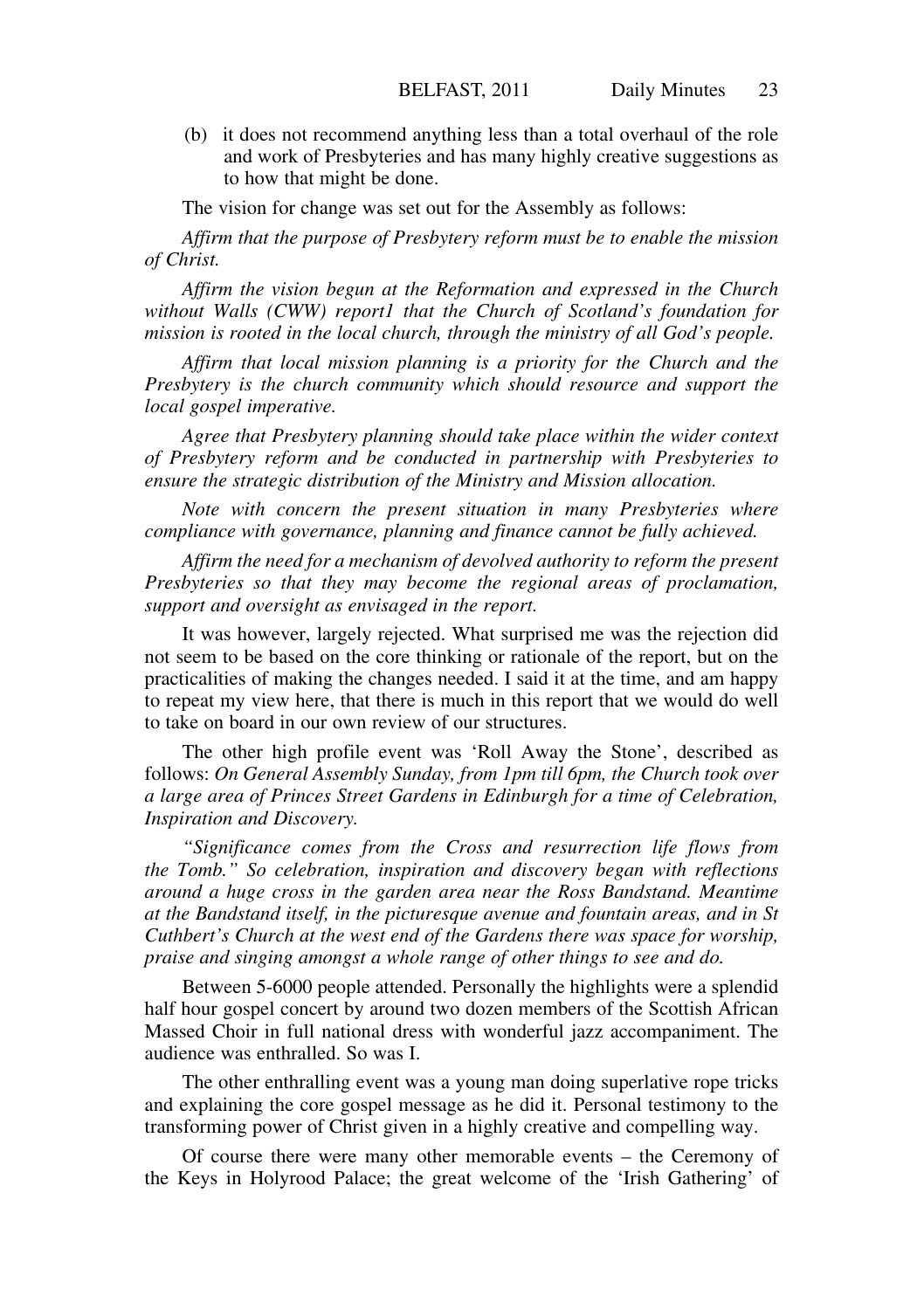ministers, elders and their wives; the reception in the historic Parliament Hall attended by the first minister of Scotland, Alex Salmond and the services in St Giles' Cathedral.

It was a privilege to attend, albeit it seemed to be a somewhat troubled Assembly in a somewhat troubled church. There was much to learn, but maybe most of the learning will happen in the weeks and months to come as members of and visitors to the Assembly reflect deeply on what happened and what was discussed – as they must and no doubt will do.

Moved by the Rev Dr DJ Watts, seconded by the Rev GE Best and agreed: **Resolutions**

1. That the Report be received.

2. That the recommended Order of Business be adopted.

3. That on the first Tuesday of February Presbyteries should meet in the evening to nominate the next Moderator of the General Assembly and remain in session until voting is complete.

4. That the General Assembly accept, with thanks, the invitation of the Presbytery of Derry and Donegal to meet in Derry/Londonderry in 2013, that the normal invitations to Opening Night be issued and that when the General Assembly meets outside Belfast twenty additional invitations to the Opening Night be issued by the local Presbytery.

5. That the professional amplification controller and visual display operator be admitted to the Private Session each year at the General Assembly.

6. That a grant of £16,000 be made from the Incidental Fund to the Arrangements Committee.

That the Business Board, with its associated working Committee, be appointed in accordance with Par 275 of the Code for the ensuing year beginning 15 March, 2011.

The Report of the **PRESBYTERIES** (Reports pp 8-14) was submitted by the Rev Dr DJ Watts. **Presbyteries**

> Moved by the Rev Dr DJ Watts, seconded by the Rev TD Gribben, and agreed:

1. That the Report be received.

The **Corresponding Members** were received from the Church of Scotland. These were the Right Rev David Arnott, Rev Joanne Hood and Mr Robin Arnott. **Corresponding Members**

> The Moderator welcomed the Corresponding Members. The Right Rev David Arnott replied and conveyed greetings.

> The Moderator welcomed Mrs Val Morrison and Rev Dr Jim Coleman of the United Reformed Church of the United Kingdom; and Rev Iain Hodgins of the Presbyterian Church of Wales. The Rev Iain Hodgins replied and conveyed greetings.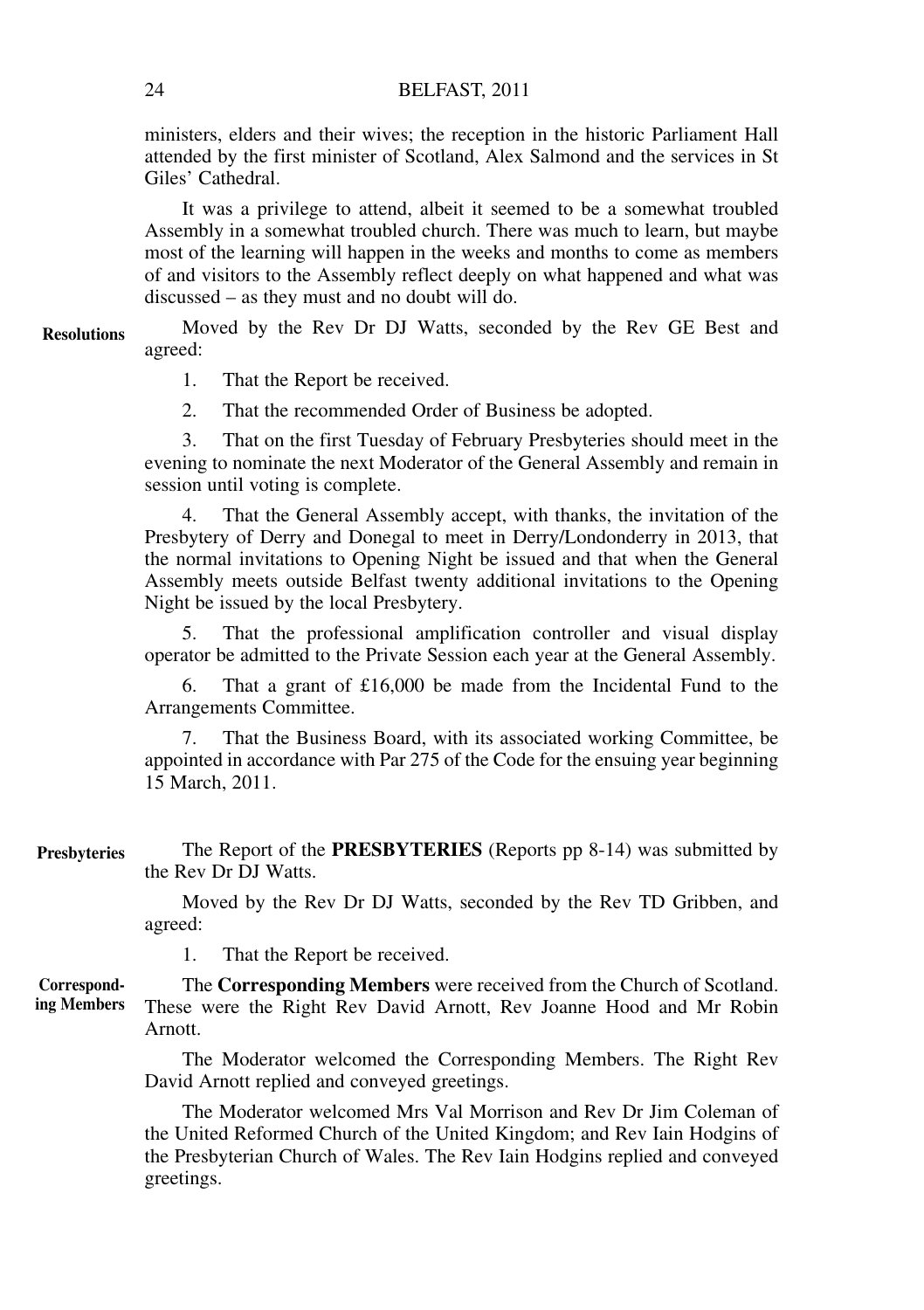The Moderator welcomed the Rev Donald Ker and Mr TG Wilson, delegates from the Methodist Church in Ireland; Most Rev Michael Jackson, delegate from the Church of Ireland; and Mr Mervyn McCullagh from the Irish Council of Churches. Mr Mervyn McCullagh replied and conveyed greetings.

The Moderator welcomed other delegates from: the Presbyterian Church of East Africa, the Rev Francis Njoroge; the CCAP Nkhoma Synod, the Rev Davidson Chifungo; the Church of North India Gujarat Diocese, Mr Reuben B Christie; Károli Gáspár University, Prof Anne Marie Kool; the Presbyterian Church USA, the Rev Doug Baker; and the Waldensian Church, the Rev Bruno Gabrielli. The Rev Davidson Chifungo replied and conveyed greetings.

The Report of the **2010 SPECIAL ASSEMBLY COMMITTEE** (Reports **Special**  pp 297-298) was submitted by the Rev TC Morrison. **Assembly**

Moved by the Rev TC Morrison, seconded by the Rev DH Thompson and agreed:

1. That the Report be received.

2. That consideration be given to holding a PCI Residential Conference in 2015; that the financial surplus from "Confident in Christ" be retained for this purpose; and that the General Board be instructed to report, with recommendations and costings to the 2012 Assembly.

Business lapsed (see below)

#### **Intermission**

Members of Assembly were joined by others to participate in the Sacrament of the Lord's Supper, conducted by the Moderator. During worship the Memorial Roll of Ministers deceased was submitted by the Very Rev Dr WD Patton and the Assembly paid their customary tribute.

The sederunt came to a close at 12.55 pm, the Moderator pronouncing the Benediction.

 $\overline{\phantom{a}}$ 

## **THIRD SESSION**

#### **Tuesday, 7th June, 2011 2.00pm**

The Assembly again convened, the Moderator leading in prayer.

Report of the 2010 Assembly Conference Committee – debate resumed (see above)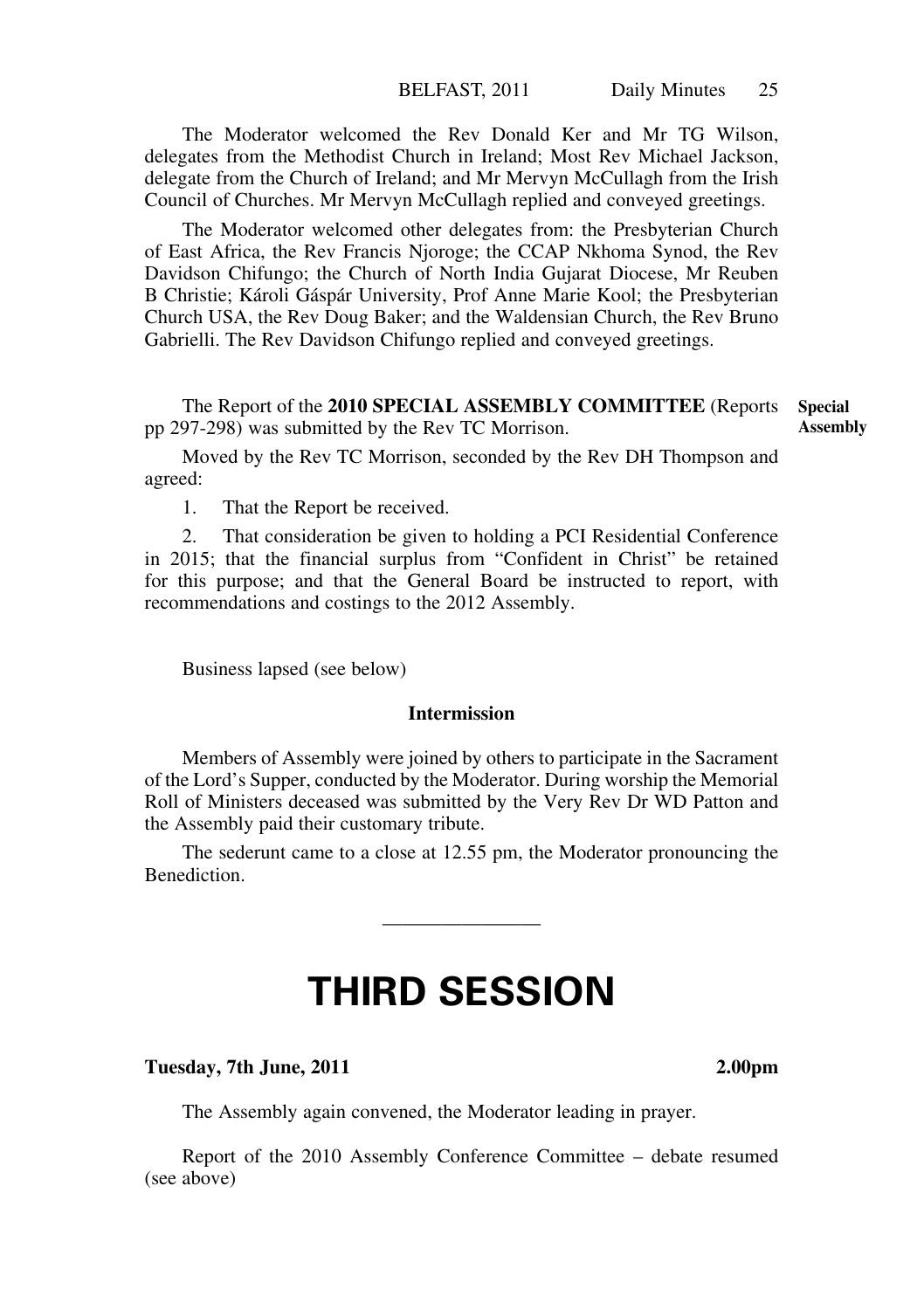Moved by the Rev Dr DJ Watts, seconded by the Rev TD Gribben, and agreed:

3. That the Revs Colin Morrison and David Thompson be thanked for their services as Co-Conveners of the 2010 Assembly Conference Committee.

4. That the 2010 Assembly Conference Committee be thanked and discharged.

The Report of **PRESBYTERIAN WOMEN** (Reports pp 153-156) was submitted by Mrs Edna McIlwaine and Mrs Caroline Hawthorne. **Presbyterian Women**

> Moved by the Rev Dr DJ Watts, seconded by the Rev TD Gribben, and agreed:

That the Report be received.

The Report of the **BOARD OF MISSION IN IRELAND** (Reports pp 122-152) was submitted by the Rev RA Patton, together with the following Supplementary Report: **BOARD OF MISSION IN** 

**IRELAND**

#### **Convener, Strategy for Mission Committee**

#### *The Rev Alistair R Bill reports:*

The street outreach work of Nightlight continues in the entertainment areas of Belfast with Mr John Luke as Director. The staff team consists of Mrs Linzie Cobain (Development Officer, Golden Mile), Brian Simons (Development Officer, Odyssey Complex), and Mrs Catherine Dalzell (Clerical & Resource Officer). Teams of volunteers, working on rota, take Christ onto the streets in the Golden Mile on Thursday, Friday and Saturday nights, and on Friday and Saturday nights in the Odyssey Complex.

#### **Team Members**

Without voluntary Team Members Nightlight could not operate. Accordingly, the Panel is always looking for new people to come along, initially to watch and listen, and then to offer themselves on a weekly basis if possible. Night Tours are still available for individuals and groups - contact the Nightlight office (Tel +44(0)28 9033 2777). Team Members are provided with the Nightlight Mission Statement, the Nightlight Statement of Beliefs and Guiding Principles, and the Nightlight Guidelines for Voluntary Involvement and Recruitment. During the year a Team Member Agreement was also drawn up, to which those participating in the street work agree to adhere.

#### **Training Programme**

A pilot Training programme for street work was undertaken by members of the Core Group in the autumn of 2011. This programme is presently being refined and it is planned that all Team Members will undertake it beginning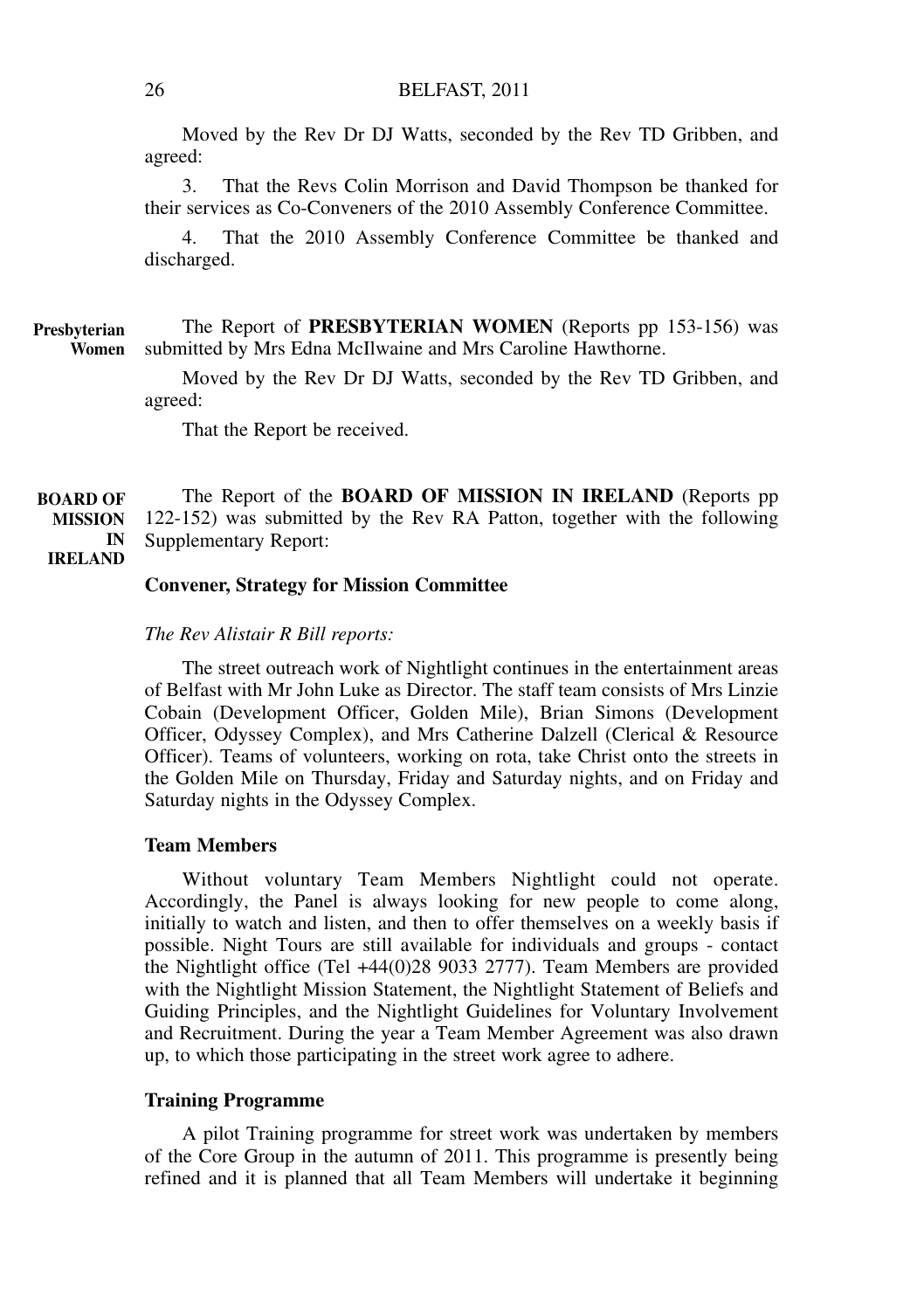September 2011. It is anticipated that it will then be made available to other teams around the country. We are grateful to the Rev Danny Rankin for developing this programme.

#### **Review of Nightlight**

A comprehensive review process was undertaken during the period May to September 2010, under the visionary and efficient leadership of the Rev David Thompson. This resulted in the identification of a significant number of desirable tasks for the improvement of the work. Grouped in 7 areas, these include a Values Statement (P - presence; U - unconditional kindness; R relationship; E - evangelism) now being used on all Nightlight literature; a more solid connection of the Nightlight Panel to the Strategy for Mission Committee; the desire to build the network of those involved in street work across Ireland and beyond. We also plan to explore other sources of funding for the work.

Strategy for Mission Committee

#### *The Rev David J Bruce writes:*

The BMI conveys its deep appreciation to the Rev William Henry who since 2006 has served as Convener of the Home and Irish Mission Committee (latterly the Strategy for Mission Committee). William has brought gifts of communication and insight to his work with the Board and these Committees. His vision for the mission of the Presbyterian Church in Ireland is rooted in his own experience as parish minister in Maze and Ballinderry. In this convenership William has always been ready to travel as a member of various working groups to all parts of Ireland where his wisdom and counsel have been highly valued. He has helped to steer the Board forwards through the process of Mission Planning towards Mission Development, and has been closely involved with the reconfiguration of Irish Mission work and the management of Deaconesses by the Board. We pray God's blessing on William as he completes this period of service with the Board.

Moved by the Rev RA Patton, seconded by the Rev DJ Bruce and agreed: 1. That the report be received. 2. That the recommendations outlined in the Revised Strategy for Future Mission Development section of the Report be agreed. **Resolutions Strategy**

That the BMI Mission Development Officer maintains annual contact with Presbytery Clerks and Mission Development Co-ordinators to offer support in mission development in whatever manner is deemed appropriate.

4. That the General Assembly support the formation of a series of networks built around urban, rural and missional Church. **Networks**

5. That the General Assembly commend to Kirk Sessions the Course for the Training of Evangelists and invite them to consider nominating and supporting suitable candidates as participants from their Congregations. **Evangelists**

6. That the Panel on the Revision of the Book of Public Worship reviews the wording of Pars 10-14 of The Code and reports to next year's General Assembly. **Public Worship**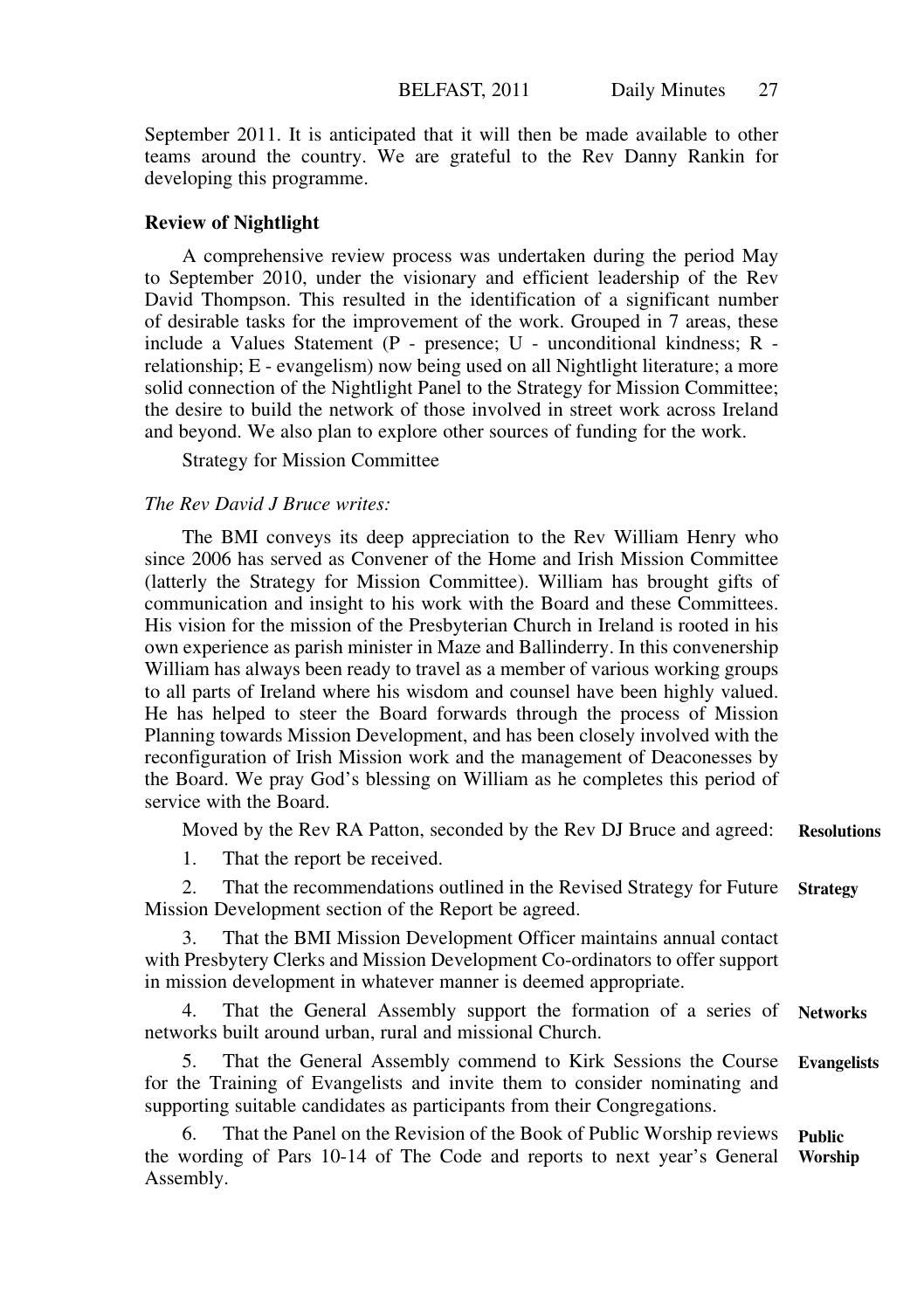7. That the Panel on the Revision of the Book of Public Worship reviews the wording of the questions put at services of ordination, licensing and installation or induction and reports to next year's General Assembly, taking note of the requirement in the present Code regarding the significance of subscription to the Westminster Confession of Faith, and further considering the promises of the minister as set out in the present Code.

8. That the General Assembly request the Panel on the Revision of the Book of Public Worship to send the final sections of its work relating to the sacraments down to Presbyteries for consideration and response by 31 December, 2011.

9. That in light of Presbytery comments received, the Board of Mission in Ireland be requested to publish all completed sections of the revision to the Book of Public Worship as an on-line, downloadable resource for general use by ministers.

10. That the General Assembly commend the work of Nightlight under its Director, Mr John Luke and encourage volunteers to offer themselves for service in this and other outreach projects within the Church. **Nightlight**

11. That the General Assembly encourage Congregations to set aside one Sunday in the year to celebrate our rich access to Scripture and, in this regard, commend the online resources of the Bible Societies in Ireland to Ministers and Kirk Sessions.

12. That the resignation of the Rev WJ Henry as Convener of the Strategy for Mission Committee be accepted, that he be thanked for his services and that the Business Board be authorised to make an appointment in his place.

13. That the Board of Mission in Ireland with its associated working committees for the ensuing year be appointed in accordance with Par 280 of the Code as follows:

#### **Rev RA Patton, Convener**

#### **Rev DJ Bruce, Secretary**

- (a) The Moderator, Clerk of Assembly, Board Convener, Representatives of Social Witness, Education, Christian Training, Youth and Children's Ministry and Mission Overseas Boards, and Union Commission; Conveners of BMI Finance, Personnel and Property Committees; two Deaconess representatives, Nightlight Director.
- (b) Revs SA Little, Douglas Bradley; Mrs Marbeth Russell Revs DS Henry, AD Davidson; Miss Janice Allen — Revs MD McNeely, JG Johnston; Mrs Joy Carson — Revs ID Neish, DJ McIlwaine; Mrs AJ Henderson — Revs Dr RM Crooks, CH Deering; Mrs Jean Gwyn Patton — Revs Mervyn Gibson, Danny Rankin; Mrs Lynda Gibson — Rev RI Carton; Alan Doole, Mrs Jane McClure — Revs TJ McCormick, Raymond Kelly; Mrs Nan Nixon — Revs KA Jones, WH Higgins; Mrs Olive Boreland — Revs DJ Hyndman, Scott Woodburn; Ms Jean Shields — Rev WJ Todd; James McDowell, Mrs Vera Mawhinney — Revs Dr Samuel Mawhinney, SJ Lockington, Lorraine Kennedy-Ritchie — Rev DJM Boyle, MD Davidson; Mrs S

28

**Bible Sunday**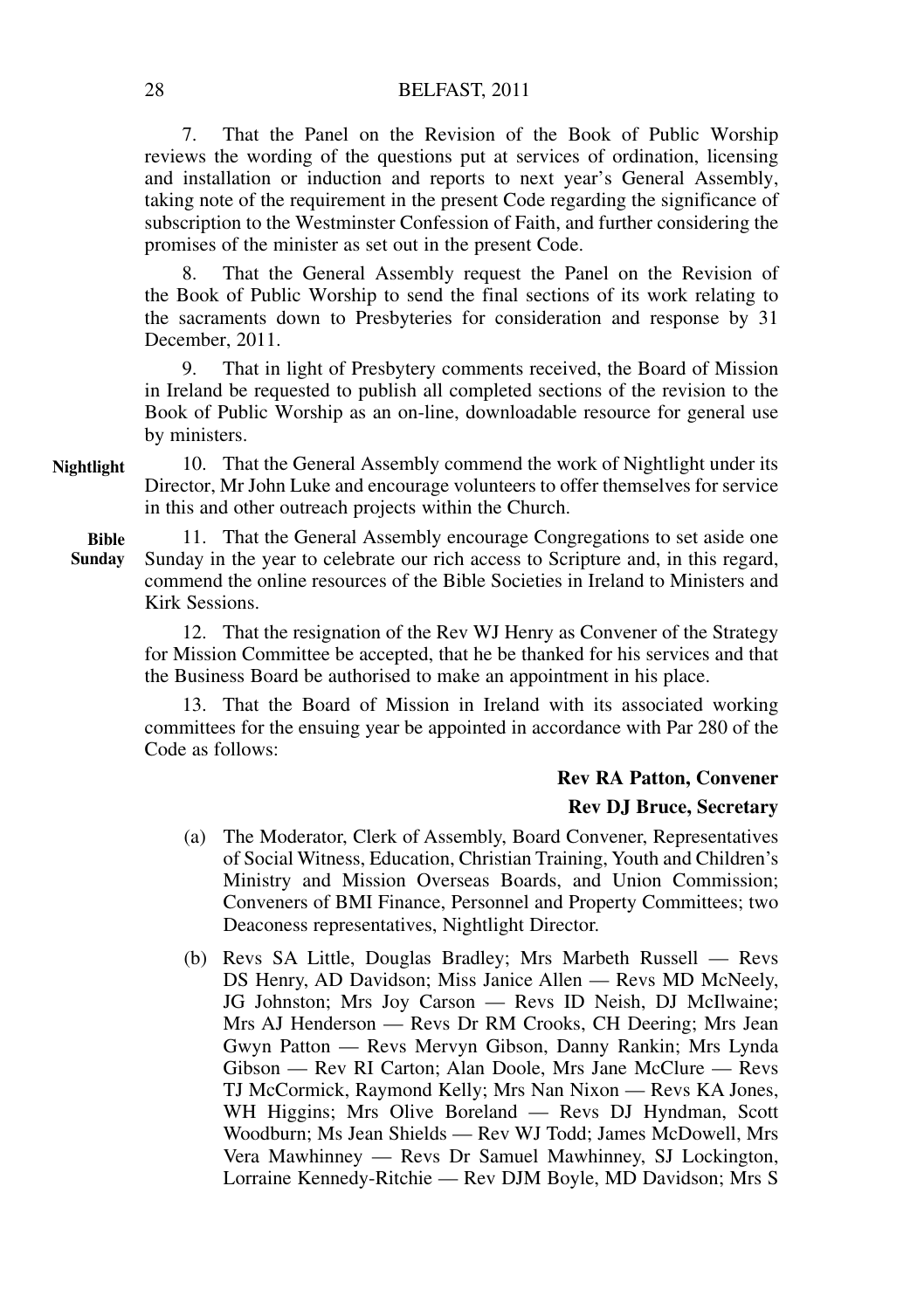Shilliday — Revs NS Millen, Molly Deatherage; Uel Gamble — Revs WT Bingham, BD Colvin; Mrs Ruth Johnston — Rev CI Dickson; TR Reid, Ms Valerie Reid— Revs HW Mullan, Denis Bannerman; Mrs Betty Robinson — Revs Stephen Simpson, George Moore; Mrs Joan Simpson — Revs JJ Currie, DH Brown; Mrs Elsie Farr.

(p) President, Home Vice President and General Secretary of PW; Mrs. Pat Martin, Mrs Hazel Clarke, Mrs Elaine Crockett, Mrs Ann Blue, Mrs Violet Miller.

#### **A. STRATEGY FOR MISSION COMMITTEE**

**\_\_\_\_\_\_\_\_\_\_\_\_\_\_\_, Convener**

#### **Rev DJ Bruce, Secretary**

- (a) The Moderator and Clerk of Assembly, Board Convener and Secretary, Committee Convener, PW Central President, PW Home Vice-President, Convener and Secretary of BMI Communications Committee, Mission Development Officer (Ireland), BMI Support Officer, Nightlight Panel Convener, Convener BMI Personnel Committee, Rev WJ Henry.
- (x) Revs Dr WP Addley, BD Colvin, JR Lambe, Dr Gary Millar, Dr TN Hamilton, JE McDowell; DF Adair.
- (y) Revs SJ Lockington, Stephen Simpson, AD Davidson, Molly Deatherage, Dr Samuel Mawhinney, MN Davidson, Mervyn Gibson.

#### **B. RESEARCH AND RESOURCES COMMITTEE**

#### **Rev CWP Kennedy, Convener**

#### **Rev DH Thompson, Secretary**

- (a) The Moderator and Clerk of Assembly, Board Convener and Secretary, Committee Convener and Secretary, Convener of Training and Resources Committee (BCT), Christian Training Development Officer (BCT), Communications Officer (BMI), Prof Practical Theology, Divine Healing Agent, one representative of Youth & Children's Ministry, Mission Overseas Board, Committee Secretary.
- (x) Revs GE Best, Dr RB Savage, DJ Hyndman, Denis Bannerman, JSB Drennan, Ben Walker.
- (y) Revs BD Colvin, SA Little, DJM Boyle, Dr Rodger Crooks, Douglas Bradley; Mrs Ruth Johnston.

#### **C. CHURCH ARCHITECTURE COMMITTEE**

#### **TR Reid, Convener**

#### **Miss L Beatty, Secretary**

- (a) The Moderator and Clerk of Assembly, Board Convener and Secretary, Committee Convener and Secretary, Rev GD Simpson.
- (x) Brian Knox, Kenneth Fleming, William Watt.
- (y) Revs JR Lambe, George Moore, CH Deering.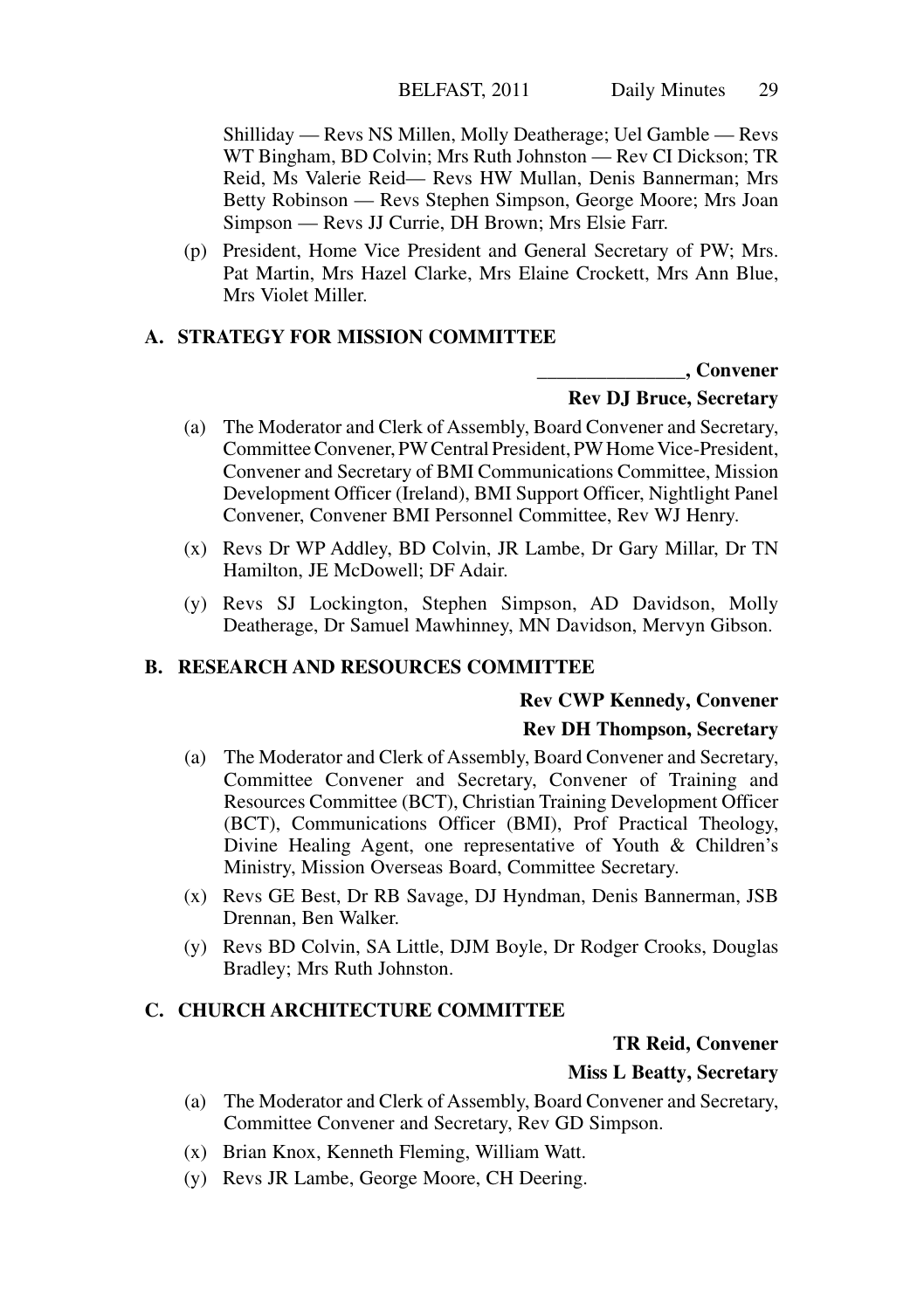The following **Overtures anent Pars 204 and 210(1) of the Code** were submitted by the Rev DJ Bruce: **Overtures**

#### **Anent Par 204 of the Code**

It is hereby overtured to the General Assembly to enact that Par 204 of the Code be deleted and the following substituted in its place:

 "204. The ordination or installation of ruling elders shall be conducted by the Presbytery, or a commission thereof, who shall appoint ministers and ruling elders to officiate at the service."

#### **Anent Par 210(1) of the Code**

It is hereby overtured to the General Assembly to enact that sub-paragraph 210(1) of the Code be deleted and the following substituted in its place:

"(1) appoint ministers and ruling elders to conduct the service."

Moved by the Rev DJ Bruce, seconded by the Rev Prof Drew Gibson, and agreed:

That the overtures anent Pars 204 and 210(1) of the Code be received and that, under the Barrier Act, Code Par 112, they be sent down to Presbyteries.

The following **Overtures anent Pars 205(2) and 212(2) of the Code** were submitted by the Rev DJ Bruce.

#### **Anent Par 205(2) of the Code**

It is hereby overtured to the General Assembly to enact that in sub paragraph 205(2) of the Code the words:

"(a) The Presbytery shall then be constituted publicly by prayer.

(b) The Moderator shall then make a Declaration on the following lines –"

be deleted and the following substituted in their place:

"The Presbytery, having been constituted by prayer, the Moderator shall then make a Declaration on the following lines  $-$ 

#### **Anent Par 212(2) of the Code**

It is hereby overtured to the General Assembly to enact that in subparagraph 212(2) of the Code the words "shall then be constituted publicly by prayer; and the Clerk" be deleted and the words "having been constituted by prayer, the Clerk or Convener" substituted in their place.

Moved by the Rev DJ Bruce, seconded by the Rev Prof Drew Gibson, and agreed:

That the overtures anent Pars 205(2) and 212(2) of the Code be received and that, under Par 111 of the Code, they be made the rule of the Church.

30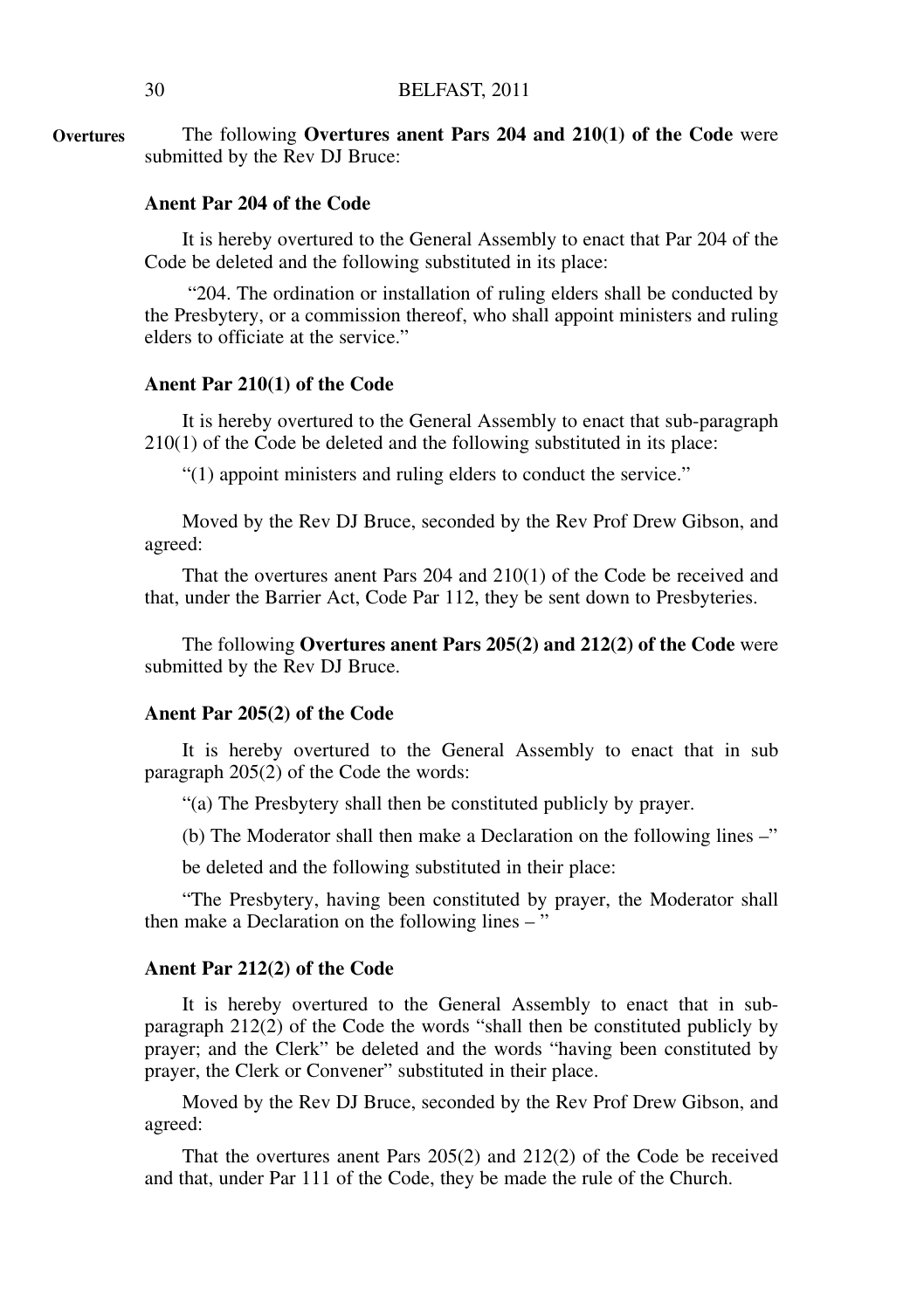The following **Overture anent Par 212(1) of the Code** was submitted by the Rev DJ Bruce.

#### **Anent Par 212(1) of the Code**

It is hereby overtured to the General Assembly to enact that in subparagraph 212(1) of the Code the words "an address dealing with" be deleted and the words "an address or statement dealing with" substituted in their place.

Moved by the Rev DJ Bruce, seconded by the Rev Prof Drew Gibson.

That the overture anent Pars 212(1) of the Code be received.

A card vote was taken, 181 votes were cast for and 166 votes were cast against. The resolution was declared passed and the overture placed on the books for one year.

#### **Intermission**

The Report of the **BOARD OF YOUTH AND CHILDREN'S MINISTRY** (Reports pp 176-189) was submitted by the Rev JP Moxen.

Moved by the Rev JP Moxen, seconded by Ms Lynda Gould, and agreed:

1. That the Report be received.

2. That a grant of £9,736 be paid from the Incidental Fund to Youth Link: NI.

3. That the General Assembly approve the Youth and Children's Project **Project**to support the work of Kids' Alive International and Friendship House in Sandy Row.

4. That the resignation of the Rev Graeme Kennedy as Convener of the Ministry Resources Committee be accepted, that he be thanked for his services and that the Rev David Brownlow be appointed in his place.

5. That the Board of Youth and Children's Ministry, with its associated working Committees for the ensuing year, be appointed as follows:

#### **Rev JP Moxen, Convener**

#### **Miss R Stirling, Secretary**

- (a) The Moderator and Clerk of Assembly, Board Convener, Director of Youth and Children's Ministry, Director of Programmes, Conveners of Research and Resources (BMI), Training and Resources (BCT) Committees, Full-time University Chaplains.
- (b) Revs RJ Montgomery, GJ Kennedy Rev SD Finlay; Noel McKee — Rev WJA Moody; Jonathan Boyd — Miss Doreen Draffin, Michael Wylie — Rev Grant Connor; Johnny Bell — Andrew McCann, Mrs JM Noteman — Stuart Hawthorne, Andrew Howard — WBM Willis,  $-$  Revs ND Craig, DM Shaw  $-$  Stanley McFarland, Mrs Claire Woodward — Rev Gareth McFadden; M Glenn — Revs MRJ Anderson, Andy Carroll — Revs Raymond McKibbin;

**BOARD OF YOUTH AND CHILDREN'S MINISTRY**

**Resolutions**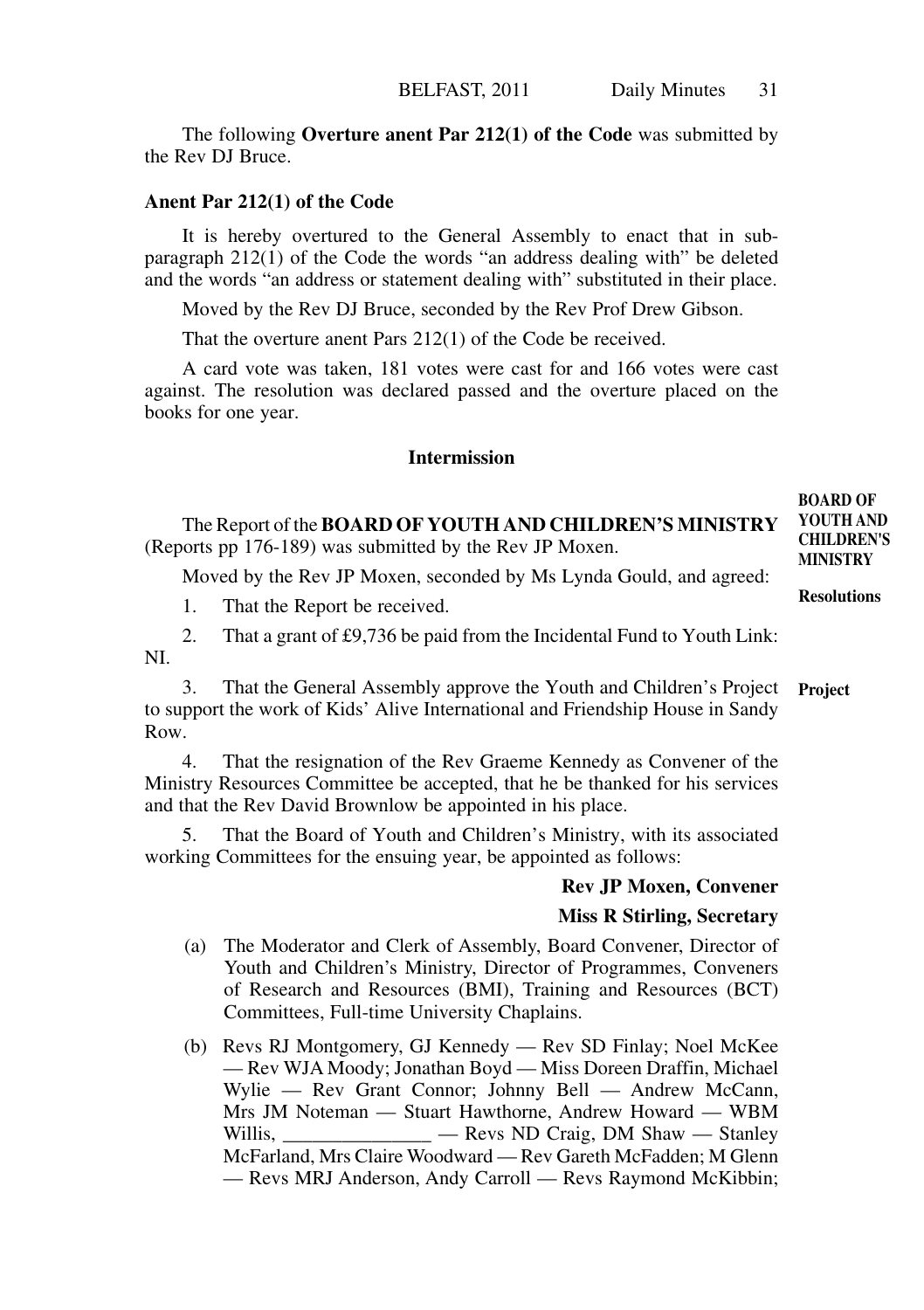Philip McCullough, — Rev Troy Morgan, Richard Carleton — Ronald Annett, Andrew Mullan — Revs CFD Clements, RA Campbell — Revs Peter Turton, Kenneth Henderson — GA Barkley, RWH Hill — Revs Martin Gracey, JD Montgomery.

(g) Rev Amanda Best; Mrs C Murray, Mrs J Craig, Mrs J Robinson, Mrs S Campbell, Mrs G Ditty, Mrs F Cromie, Mrs G Graham, Mrs L Keys, Mrs C McQuigg, P McKinstry, A Ditty, T McAllister, G MacLean, A Brown, Mark Beattie, Miss S Moore, Miss N Bradley, Miss Alison Armstrong, Mrs Jocelyn Brown.

#### **A. TRAINING COMMITTEE**

#### **Rev Christoph Ebbinghaus, Convener**

- (a) The Moderator and Clerk of Assembly, Board Convener, Committee Convener, Director of Youth and Children's Ministry, Youth Development Officer, Children's Development Officer, Regional Youth and Support Worker, Director of Programmes, Young Adults' Development Officer.
- (x) Paul Brown, Mrs Jenny Robinson, Dr Alistair McCracken, Miss Michelle McCauley.
- (y) Revs Kenneth Henderson, Grant Connor, Gareth McFadden; Michael Wylie.

#### **B. RESEARCH AND EDUCATION COMMITTEE**

#### **Ms Lynda Gould, Convener**

- (a) The Moderator and Clerk of Assembly, Board Convener, Committee Convener, Director of Youth and Children's Ministry, Rev RS Stockman.
- (x) Glenn Jordan, Mrs Sonia Mawhinney, Chris Hunter, Philip Scott.
- (y) Revs SD Finlay, Troy Morgan, RJ Montgomery; Stuart Hawthorne.

#### **C. MINISTRY RESOURCES COMMITTEE**

#### **Rev DS Brownlow, Convener**

- (a) The Moderator and Clerk of Assembly, Board Convener, Committee Convener, Director of Youth and Children's Ministry, Children's Development Officer, Youth Development Officer, Regional Youth and Support Workers, Director of Programmes, Young Adults' Development Officer, Rev GJ Kennedy.
- (x) Rev RL Brown; Jim McDowell; Mrs Ruth Elkin.
- (y) Revs Mark Shaw, Peter Turton; Jonathan Bell.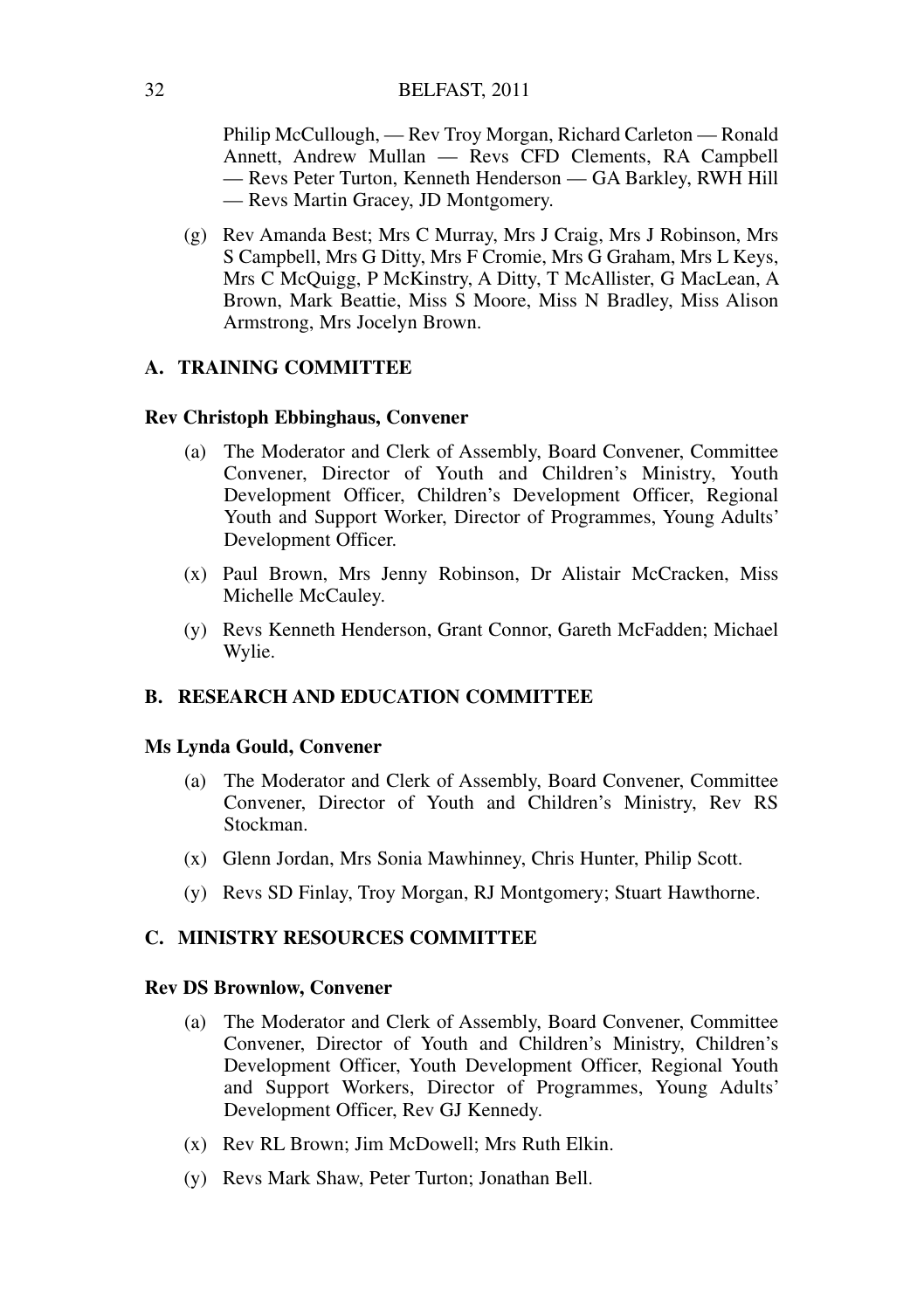# **D. MINISTRY OPPORTUNITIES COMMITTEE**

#### **Rev JH Flaherty, Convener**

- (a) The Moderator and Clerk of Assembly, Board Convener, Committee Convener, Director of Youth and Children's Ministry, Representative Board of Mission Overseas and Board of Mission in Ireland, Director of Programmes, Young Adults' Development Officer.
- (x) Revs Dr MJ Welsh, JA Curry; David McCullagh, Mark Moorhead, Mrs Karen Martin.
- (y) Revs Martin Gracey, JD Montgomery, RA Campbell, ND Craig; Andrew Mullan.

# **E. MINISTRY EVENTS COMMITTEE**

#### **Rev AJ Thompson, Convener**

- (a) The Moderator and Clerk of Assembly, Board Convener, Committee Convener, Director of Youth and Children's Ministry, Director of Programmes.
- (x) Rev Nick Cooper; Lachlan Webster, Robert Penney, Mark Moorehead.
- (y) Rev MRJ Anderson; Andrew Howard, Rick Hill, Jonathan Bell.

The Report of the **BOARD OF FINANCE AND PERSONNEL** (Reports pp 236-283) was submitted by Mr John Hunter, CB, along with the following Supplemental Report : **BOARD OF FINANCE AND PERSONNEL**

# **PENSIONS AND ASSESSMENTS COMMITTEE**

# **Retirements**

Page 243 of the Board's report refers to the retirement of Rev Dr JA Thompson following his 64th birthday, on 4 May 2011. The date should have read 4 May, 2012. An amended resolution is appended.

# **PROPERTY MANAGEMENT COMMITTEE**

#### **Church House Development**

The Contract for the refurbishment and redevelopment of the first phase of Church House, comprising the upgrading of the Assembly Hall and the second and third floor offices, together with the new entrance, lift and reception area, was successfully completed and handed over as agreed on 19 May 2011.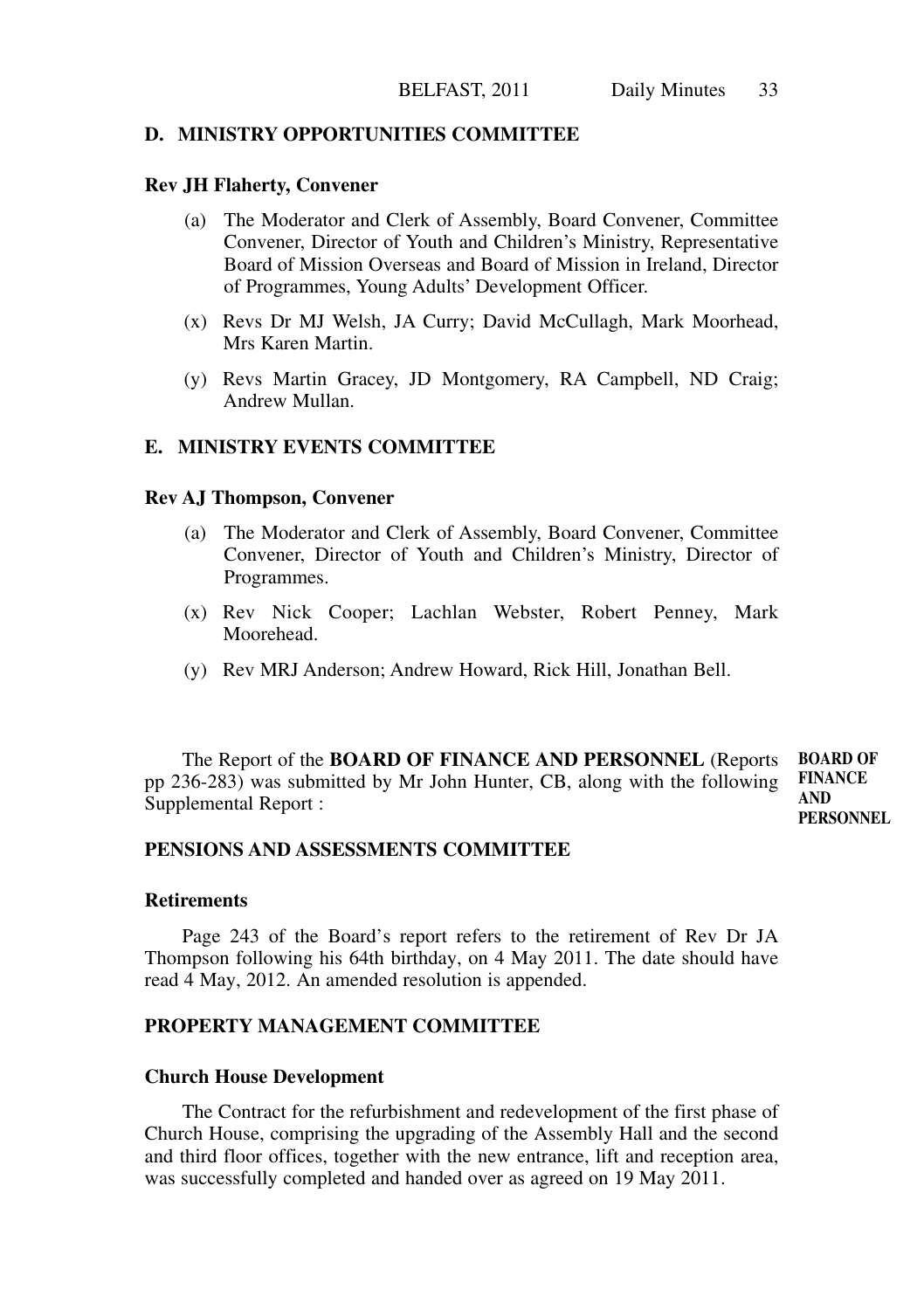The next phase comprises the refurbishment of the first floor to provide committee/meeting rooms and to upgrade the offices for the staff in the Finance and Personnel department.

Savings on the external works contract, reported to the 2010 General Assembly, together with the anticipated savings on this current contract amount to a total of approximately £350,000, although final figures have not yet been agreed in detail with the relevant contractors.

The current contractor, Felix O'Hare & Co Ltd, has indicated his willingness to carry out additional work to the first floor at competitive rates based on the existing contract, and it is anticipated that the savings outlined above should substantially complete the first floor work. It is therefore recommended that the saving of approximately £350,000 should be utilised for this work as an extension to the existing contract.

It is fully appreciated, in these stringent economic and financial times, that expenditure should be kept to a reasonable minimum, and therefore that the additional costs should not exceed the amounts already approved by the General Assembly. A resolution is appended.

#### **Shopping Mall**

The Property Management Committee is currently marketing the vacant retail units in the Spires Mall. Consequently the letting agents have received a number of inquiries from the "Service Sector." While such operations are not strictly retail they may require Sunday opening. The Property Management Committee would therefore seek guidance from the General Assembly on the acceptability of such potential occupiers. A possible resolution is appended.

# **FINANCE, LEGAL AND IT COMMITTEE**

# **Presbytery Returns**

In 2009, the General Assembly passed a resolution "That Presbyteries submit an annual statistics return, in a form to be approved by the Board of Finance and Personnel, and that a summary report be prepared each year for the General Assembly; the first return to be made for the year ended 31 December, 2010".

The Board asked Presbyteries to "trial run" a proposed form for the year ended 2009 with a view to introducing the new form for the year ended 31 December 2010. All Presbyteries submitted a return for 2010 and a summary of the returns is appended.

#### **Appointment of Auditors**

In accordance with the provisions of the Code Para 286(3) (b), the Board of Finance and Personnel nominated Ernst & Young for re-appointment as Auditors. This re-appointment to apply to the accounts for the year ended 31 December 2011.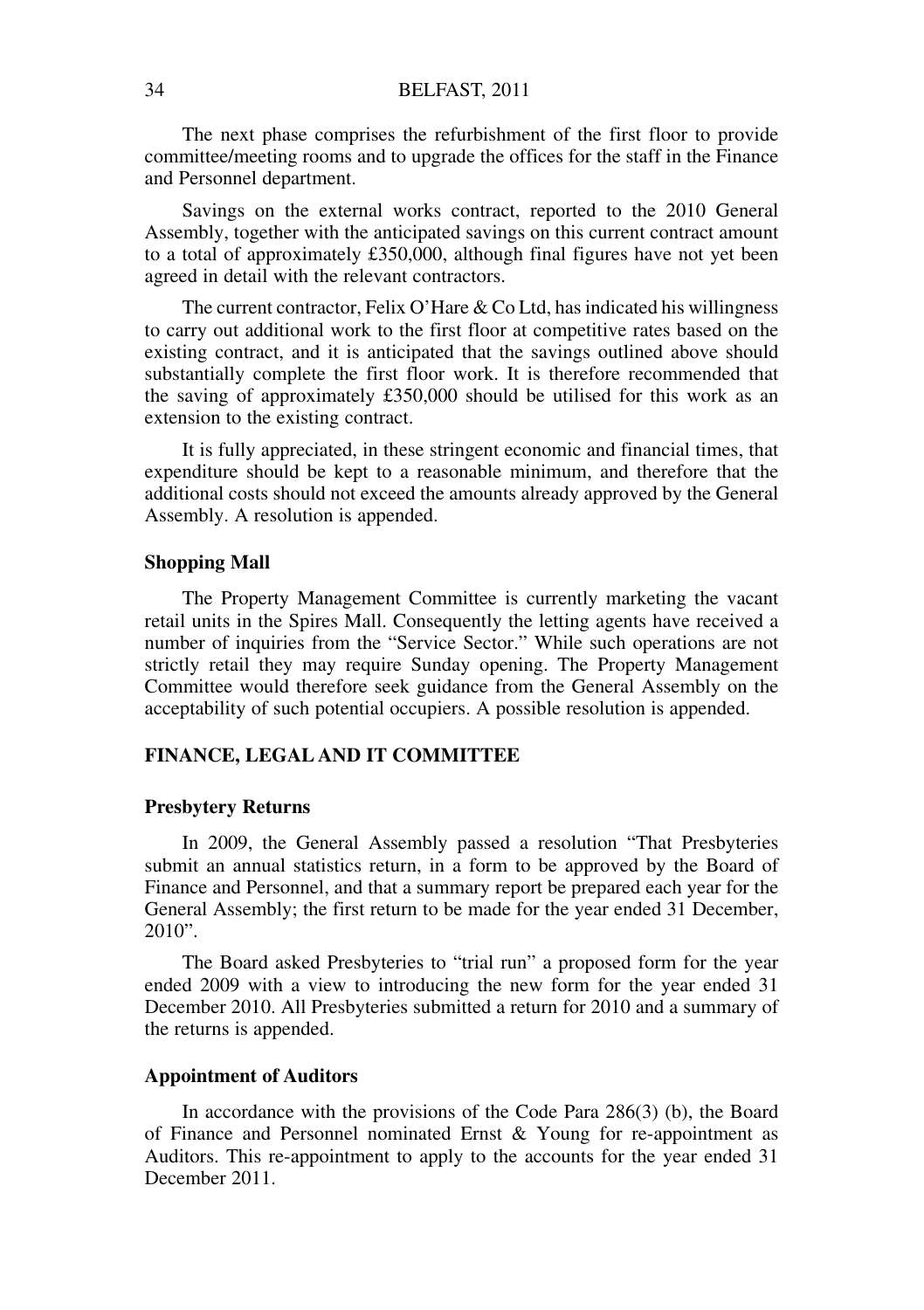# **Appendix 1 – Tyrone Memorial Review Panel**

The following sentence to be included at the end of paragraph 19 of the report (page 263 of the Annual Reports):

"In the absence of clear agreement on the level of payment, the Panel decided to give further consideration to whether the non Regium Donum part of the Bonus should be incorporated into either the Basic Minimum or the Incremental Allowances."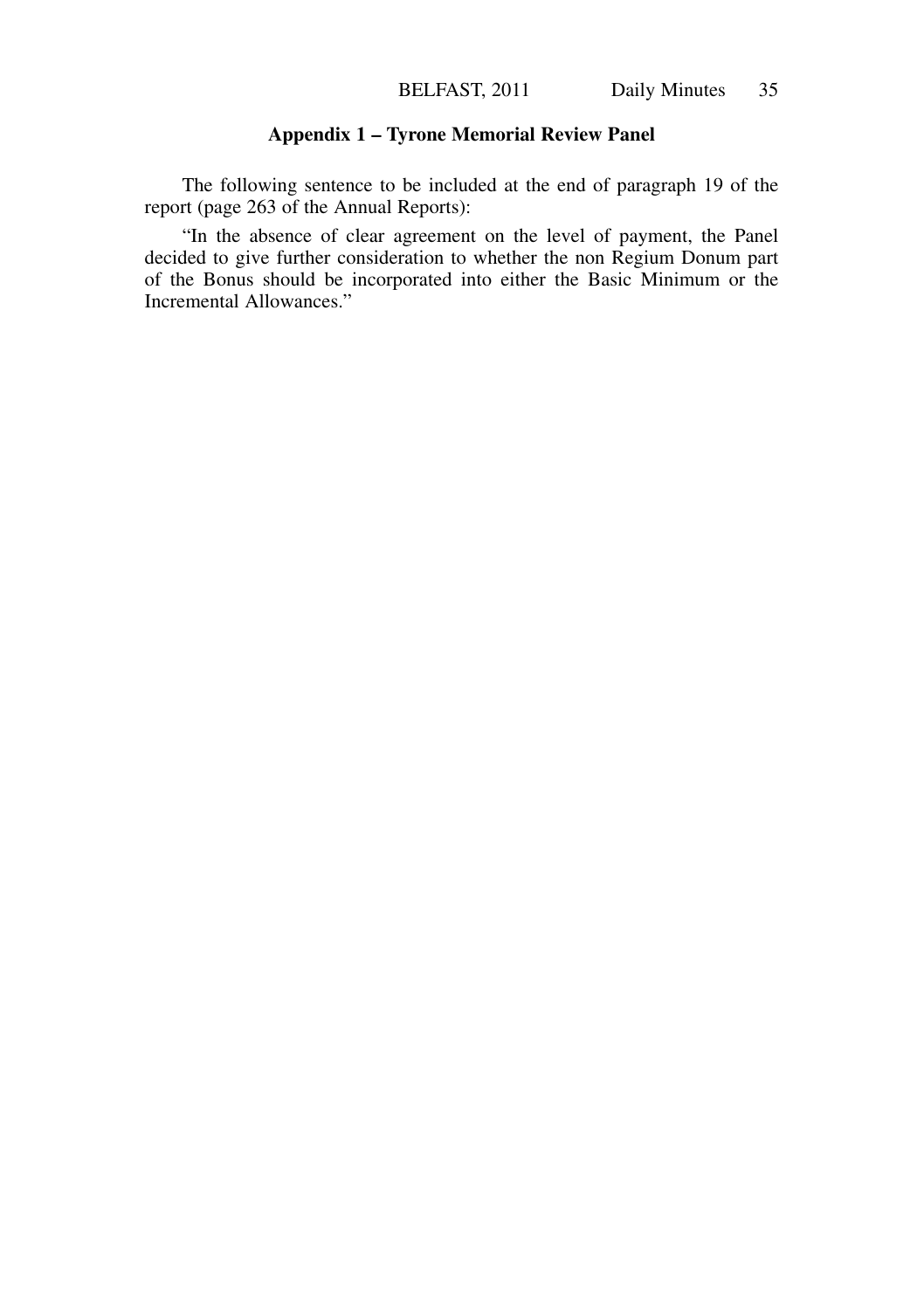|                 |                           |                                  |                                  |                | SUMMARY OF PRESBYTERY RETURNS FOR THE YEAR ENDED 31 DECEMBER 2010 |                               |                             |                    |                        |                                         |                      |                           |
|-----------------|---------------------------|----------------------------------|----------------------------------|----------------|-------------------------------------------------------------------|-------------------------------|-----------------------------|--------------------|------------------------|-----------------------------------------|----------------------|---------------------------|
|                 | £ stg unless indicated    |                                  |                                  | <b>INCOME</b>  |                                                                   |                               |                             | <b>EXPENDITURE</b> |                        |                                         |                      |                           |
|                 |                           | <b>OPENING</b><br><b>BALANCE</b> | Assessment<br>Congre-<br>gations | Other          | <b>INCOME</b><br><b>TOTAL</b>                                     | Presbytery<br>Clerk           | Other<br>Staff              | Insurance          | Other                  | EXPEND-<br><b>LATOT</b><br><b>ITURE</b> | SURPLUS<br>(DEFICIT) | <b>BALANCE</b><br>CLOSING |
|                 | Yds                       | ,036                             | 21,512                           | 759            | 2,271                                                             | 9,823)                        | (5,343)                     | (213)              | 2,242)                 | (17, 621)                               | ,650                 | 13,686                    |
| $\sim$          | Armagh                    | 3,226                            | 11,052                           | 503            | 1,555                                                             | (7,447)                       | 1,000                       | (205)              | 1,873)                 | (10,525)                                | 030,                 | 1,256                     |
|                 | Ballymena                 | 10,422                           | 15,605                           | 22,220         | 17,825                                                            | 10,555)                       | 2,000)                      | (205)              | 12,720)                | (25, 480)                               | 12,345               | 22,767                    |
| 4               | Belfast North             | 5,193                            | 17,118                           | 8,378          | 25,496                                                            | 9,922)                        | 11,927)                     | (303)              | 3,201)                 | (25, 353)                               | 43                   | 336                       |
| 5               | Belfast South             | 4,212                            | 19,640                           |                | 19,643                                                            |                               | (340)                       | (126)              | 14,236)                | (22, 672)                               | (3,029)              | 1.183                     |
| $\circ$         | Belfast East              | 8,609                            | 18,952                           | 506            | 19,458                                                            | $(0.250)$<br>(0.28)<br>(0.29) |                             | (205)              | 12,962)                | (23, 337)                               | (3,878)              | 4,730                     |
|                 | Carrickfergus             | 6,683                            | 10,159                           |                | 10,165                                                            |                               | $(1,600)$<br>$(1,918)$<br>0 | (126)              | 1,426)                 | (10,546)                                | 381)                 | 5,302                     |
|                 | Coleraine & Limavady      | 26,919                           | 16,810                           | 2,384          | 19,194                                                            | 7,809                         |                             | (284)              | (3,003)                | (11,096)                                | 8,098                | 35,017                    |
|                 | Derry & Donegal           | 34,268                           | 18,029                           | 24,129         | 42,158                                                            | (11,474)                      | (13,751)                    | (283)              | (16,224)               | (41, 732)                               |                      | 34,694                    |
| $\approx$       | Down                      | 1,779                            | 9,532                            | 2,010          | 1,542                                                             | (5, 611)                      | 1,000                       | (205)              | $1,177)$               | (7,993)                                 | 426<br>3,549         | 5,328<br>1,241            |
|                 | Dromore                   | 639                              | 12,714                           | $\overline{a}$ | 12,724                                                            | (10,090)                      |                             | (205)              | (408)                  | (12, 122)                               |                      |                           |
|                 | $12 \in$ Dublin & Munster | 49,014                           | 20,158                           | 40,367         | 60,525                                                            | (6,489)                       | $(1, 419)$<br>$(24, 758)$   | (630)              | (12, 697)              |                                         | 602<br>15,951        | 64,965                    |
| $\overline{13}$ | Iveagh                    | 9,111                            | 13,212                           | 446            | 13,658                                                            | (10, 867)                     | (500)                       | (205)              | 1,421)                 | $(44,574)$<br>(12,993)                  | 665                  | 9,776                     |
|                 | $14 \in$ Monaghan         | 65,535                           | 5,270                            | 718            | 6,988                                                             | (2,050)                       | (2,385)                     | (382)              |                        | (9,625)                                 | $(2,637)$<br>$278$   | 62,898                    |
| $\overline{15}$ | Newry                     | 514                              | 7,266                            | 1,213          | 8,479                                                             | (6, 648)                      | (140)                       | (126)              | $(4,808)$<br>$(1,287)$ | (8,201)                                 |                      | 1,792<br>12,663           |
| $\frac{6}{2}$   | Omagh                     | 12,376                           | 10,943                           | 340            | 1,283                                                             | (6, 890)                      | 1,296)                      | (205)              | 2,605                  | (10,996)                                | 182                  |                           |
|                 | Route                     | 56,758                           | 1,179                            | 10,077         | 21,256                                                            | (8,463)                       |                             | (205)              | (5,049)                | 13,717                                  | ,539                 | 54,297                    |
| $\frac{8}{18}$  | lemplepatrick*            | 11,696                           | 16,600                           | 3,605          | 20,205                                                            | (388)                         | 5,170)                      | (269)              | (8,907)                | (22, 284)                               | (2,079)              | 9,617                     |
| $\overline{0}$  | Tyrone                    | 3,777                            | 8,590                            | ,395           | 9,985                                                             | (7,340)                       | (500)                       | (205)              | (2,933)                | (10,978)                                | (993)                | 2,784                     |
|                 | Sterling                  | 206,218                          | 238,913                          | 77,984         | 316,897                                                           | (144, 493)                    | (47,904)                    | (3,575)            | (91, 674)              | (287, 646)                              | 29,252               | 235,469                   |
|                 | Euro                      | 114,549                          | 26,428                           | 41,085         | 67,513                                                            | (8,539)                       | (27, 143)                   | (1,012)            | (17,505)               | (54, 199)                               | 13,314               | 127,863                   |

36

# BELFAST, 2011

\* for the year ended 28 February 2011 \* *for the year ended 28 February 2011*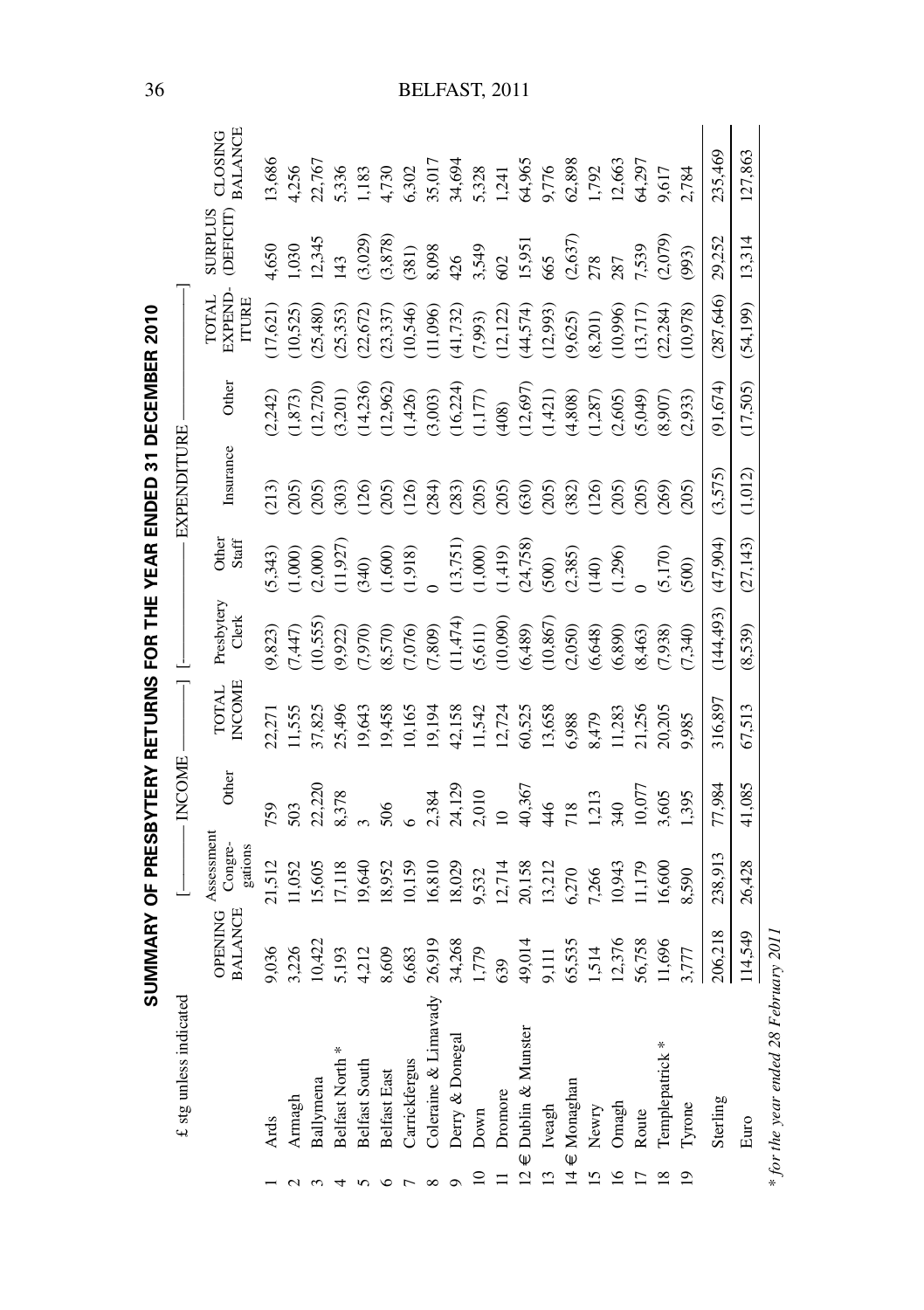Moved by Mr John Hunter, CB, seconded by Mr Douglas Crowe:

That the Report be received.

Moved as an amendment by the Rev James Burnett, seconded by the Rev Dr Roger Purce, and agreed:

1. That the Report be received and that the section relating to the review of the Tyrone Memorial be referred to a Panel appointed by the General Board for consideration on Biblical grounds, and report to the General Assembly of 2012. **Tyrone Memorial Review**

On being put to the House, the substantive motion was declared passed.

Business lapsed on Standing Orders (see page 65)

The sederunt came to a close at 6.10pm the Moderator pronouncing the Benediction.

———————————————

# **FOURTH SESSION**

## **Wednesday, 8th June, 2011 9.30am**

The Assembly again convened, the Moderator leading in prayer.

The Moderator received recently retired Ministers and those recently licensed, who were presented respectively by the Rev JNI McNeely, Convener of the Board of Christian Training, and the Rev RS Hetherington, Director of Ministerial Studies. The Moderator led in prayer.

The Report of the **BOARD OF CHRISTIAN TRAINING** (Reports pp 190-217) was submitted by the Rev JNI McNeely. **BOARD OF CHRISTIAN TRAINING**

Moved by the Rev JNI McNeely, seconded by the Rev Dr RB Savage, and agreed: **Resolutions**

1. That the Report be received.

2. That the following candidates, their nomination having been sustained by the Board of Christian Training, be accepted as students for the Ordained Ministry and placed under the care of their Presbyteries: **Candidates**

| Name           | Congregation      | Presbytery          |
|----------------|-------------------|---------------------|
| Adrian Adger   | Trinity, Ahoghill | Ballymena           |
| Chris Barron   | Fisherwick        | South Belfast       |
| Jeffrey Blue   | Mourne            | Newry               |
| David Cromie   | Fisherwick        | South Belfast       |
| David Currie   | Mountpottinger    | <b>East Belfast</b> |
| Michael Fryer  | Carnmoney         | North Belfast       |
| Norman Kennedy | Wellington        | Ballymena           |
|                |                   |                     |

**Resolutions**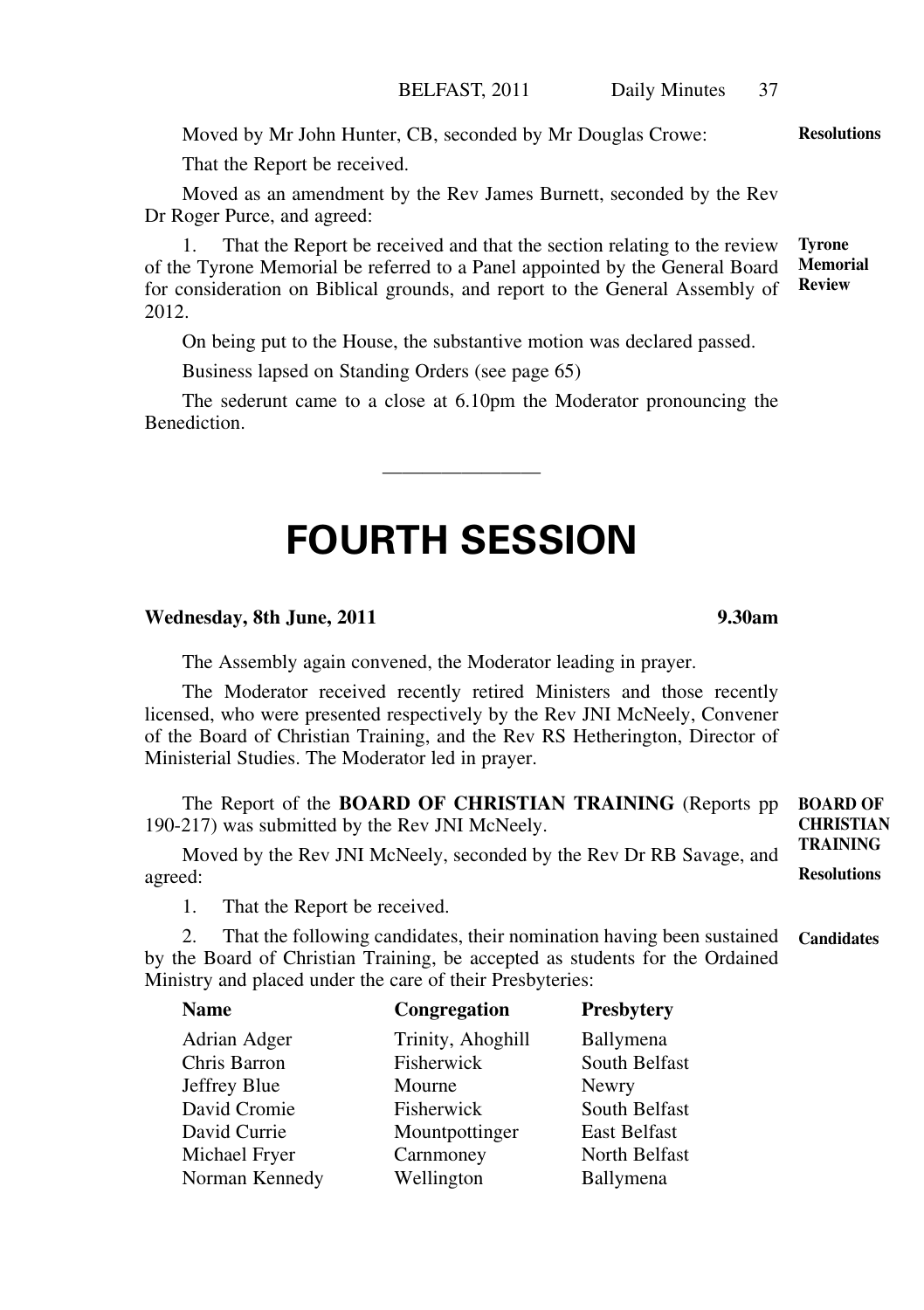| Kells           | Ballymena           |
|-----------------|---------------------|
| 1st Cookstown   | Tyrone              |
| Ballygilbert    | Ards                |
| 1st Holywood    | <b>East Belfast</b> |
| 1st Portglenone | Ballymena           |
| Ravenhill       | <b>East Belfast</b> |
| West, Bangor    | Ards                |
| <b>Newmills</b> | Iveagh              |
| Greystones      | Dublin & Munster    |
| Whitehead       | Carrickfergus       |
| West, Bangor    | Ards                |
|                 |                     |

3. That students for the ministry, commencing their course of study in or after 2012, should normally be required to complete a total of at least three years approved theological study prior to eligibility for licensing.

**Pastoral** 

**Care**

4. That the General Assembly endorse the three models of pastoral care proposed by the Panel on Pastoral Care (Appendix 2) and commend them for use throughout the Church.

5. That the General Assembly, having endorsed three models of pastoral care, request the Clerk of Assembly to consult with the Panel on Pastoral Care and bring appropriate overtures to the 2012 General Assembly to ensure that the Code reflects the variety of approaches which may be adopted by Kirk Sessions.

6. That the General Assembly authorise the printing of 6,000 copies of the three models of pastoral care as set out in Appendix 2 for study by Kirk Sessions.

7. That the General Assembly request all Kirk Sessions to review their pastoral care, in light of the three models of pastoral care endorsed by the Assembly, by the end of September 2013.

8. That the General Assembly request the Panel on Pastoral Care to commend and/or produce resources and training courses to assist Kirk Sessions in considering and implementing new models of pastoral care or enhancing existing ones.

9. That the General Assembly welcome the large number of applicants for the Accredited Preacher Scheme and commend both the course and the new Accredited Preachers to the Church. **Accredited Preacher**

10. That the General Assembly commend the production and promotion of the leadership development resources outlined in paragraph 14(A) of the report of the Panel on Leadership (pp 198-200**)** and approve the recommendations therein as a means of equipping the Church for effective leadership in the 21st century. **Leadership**

11. That the General Assembly recommend the use of the guidelines for the involvement of Presbyteries in the approval and training of Elders Elect referred to in paragraph 14 (B)(i) of the report of the Panel on Leadership (p 200) and fully outlined in Appendix 3. **Ruling Elders**

Moved by the Rev JNI McNeely, seconded by the Rev Dr RB Savage: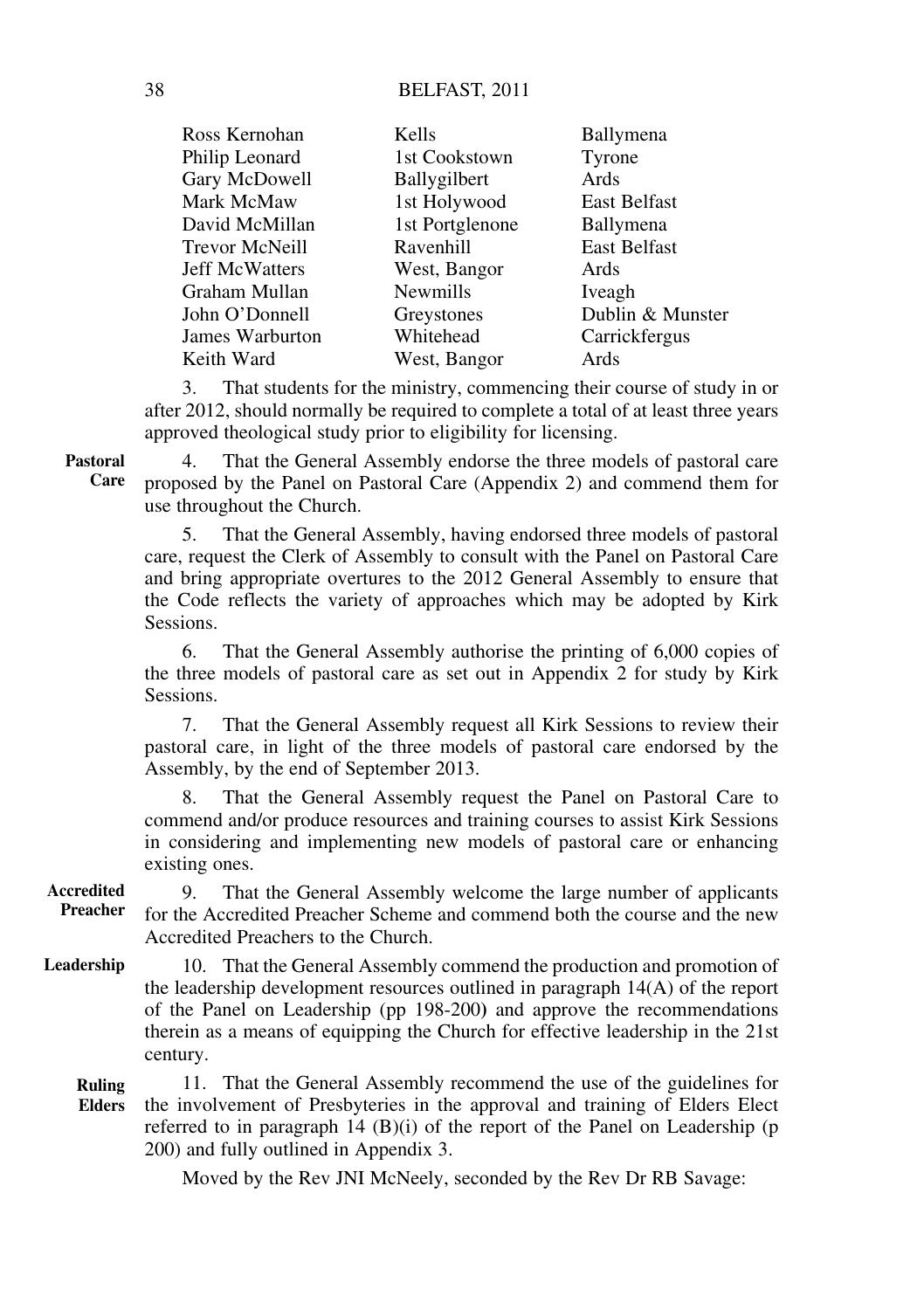12. That the General Assembly encourage Ruling Elders to participate in 'learning opportunities' as outlined in paragraph 14 (B)(ii) of the report of the Panel on Leadership (pp 200-201).

Moved as an amendment by the Rev ML Johnston, seconded by Rev Joan Scott:

12. That the General Assembly normally require Ruling Elders to participate in 'learning opportunities' as outlined in paragraph 14(B)(ii) of the report of the Panel on Leadership (pp 200-201).

A vote was taken, 102 votes were cast for and 137 votes were cast against. The amendment was declared lost.

On being put to the House, the original resolution was agreed.

Business lapsed on Standing Orders (see page 72).

# **Intermission**

The Report of the **BOARD OF COMMUNICATIONS** (Reports pp 218- 221) was submitted by the Rev Dr RA Russell. **BOARD OF COMMUNI-CATIONS**

Moved by the Rev Dr RA Russell, seconded by the Rev Ivor Smith, and agreed:

1. That the Report be received.

2. That a grant of £1,000 for 2011 be paid from the Incidental Fund to the Church Architecture Committee. **Church Architecture**

3. That a grant of £16,750 be paid from the Incidental Fund to the Presbyterian Historical Society.

That the resignation of the Rev George Simpson as Convener of the Church Architecture Committee be accepted, that he be thanked for his services, and Mr TR Reid appointed in his place.

5. That the Church Architecture Committee be transferred to the supervision of the Board of Mission in Ireland.

Moved by the Rev Dr RA Russell, seconded by the Rev Dr DJ Watts, and agreed:

6. That the resignations of Mr Maurice McNicholl and the Rev Ivor Smith as Co-Conveners of the Communications Administration Committee be accepted and that they be thanked for their services.

Moved by the Rev Dr RA Russell, seconded by the Rev Ivor Smith, and agreed:

7. That the Presbyterian Historical Society be invited to report annually to the General Board.

Moved by the Rev Dr DJ Watts, seconded by the Rev Trevor Gribben, and agreed:

8. That the resignation of the Rev Dr Alan Russell as Convener of the Communications Board be accepted and that he be thanked for his services.

**Historical Society**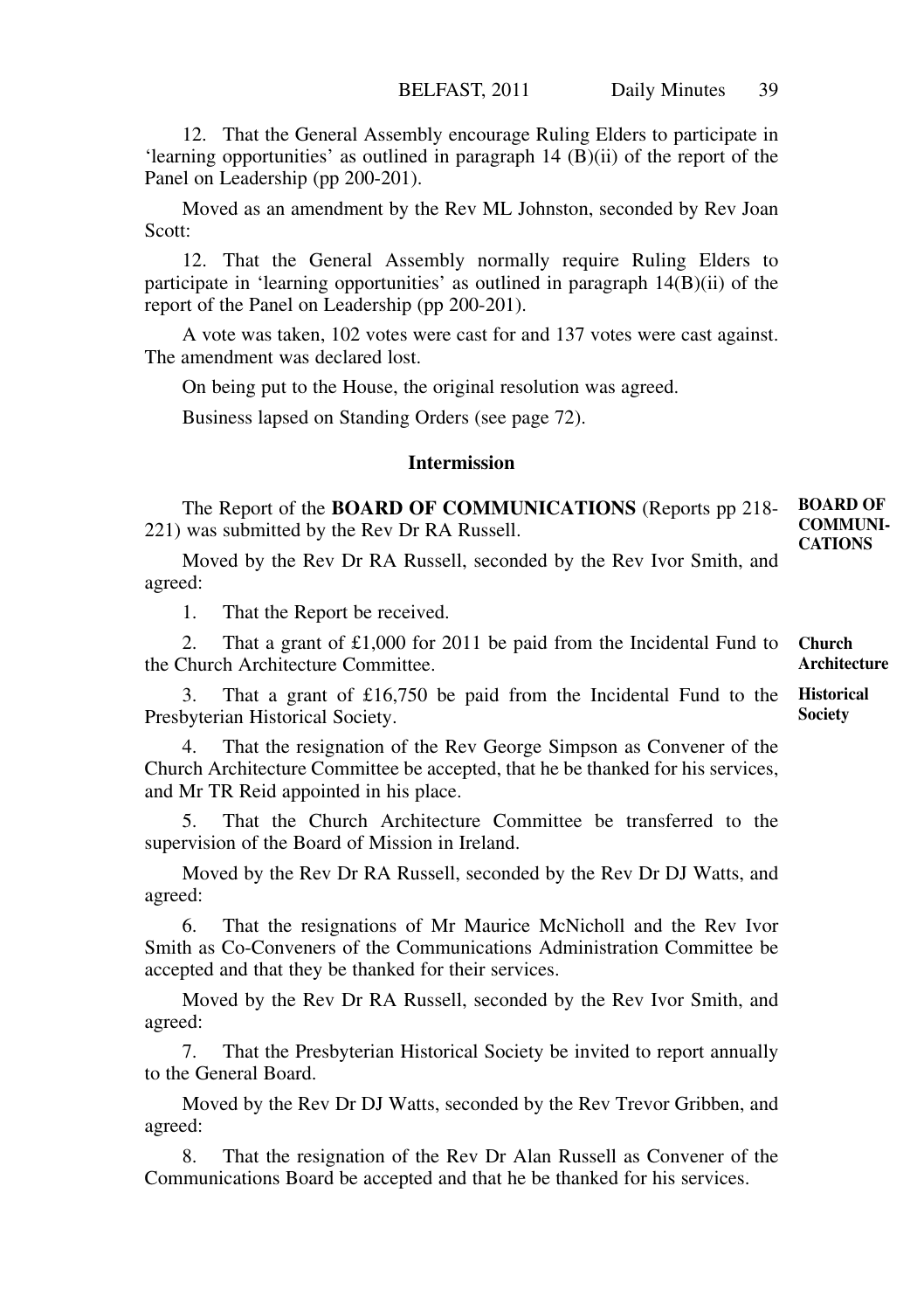#### BELFAST, 2011

Moved by the Rev Dr RA Russell, seconded by the Rev Ivor Smith, and agreed:

9. That the Board of Communications together with its associated Committees be thanked and discharged and its responsibilities transferred to a Committee to be formed under the supervision of the General Board.

The Report of the **BOARD OF SOCIAL WITNESS** (Reports pp 157-175) was submitted by Mr Lindsay Conway, OBE. **BOARD OF SOCIAL WITNESS**

Moved by Mr Lindsay Conway, OBE, seconded by the Rev RA Liddle, and agreed:

That the Report be received.

Business lapsed on Standing Orders (see page 74)

The Assembly engaged in worship conducted by the Moderator and others. The Moderator invited the Rev Adrian Moffett to address the Assembly.

The sederunt came to a close at 1.15pm the Moderator pronouncing the Benediction.

———————————————

# **FIFTH SESSION**

#### **Wednesday, 8th June, 2011 2.15pm**

The Assembly again convened, the Moderator leading in prayer.

The Report of the **GENERAL BOARD** (Reports pp 15-75) was submitted by the Rev Dr DJ Watts, along with the following Supplementary Report: **GENERAL BOARD**

#### **General**

The General Board discussed in detail the invitation from the Presbytery of Derry and Donegal to hold the General Assembly in Derry/Londonderry during the year in which the City will be UK City of Culture, 2013. The Board also consulted with Presbyteries. It recognised the opportunity to share something of Presbyterian culture and heritage in this important year in the life of the City and recommended to the Business Board that the invitation be accepted. It further recommended that to acknowledge the importance of building good relationships locally, when the General Assembly meets outside Belfast an additional twenty invitations to the Opening Night should be issued by the local Presbytery. The resolution to the General Assembly on this matter will come from the Business Board.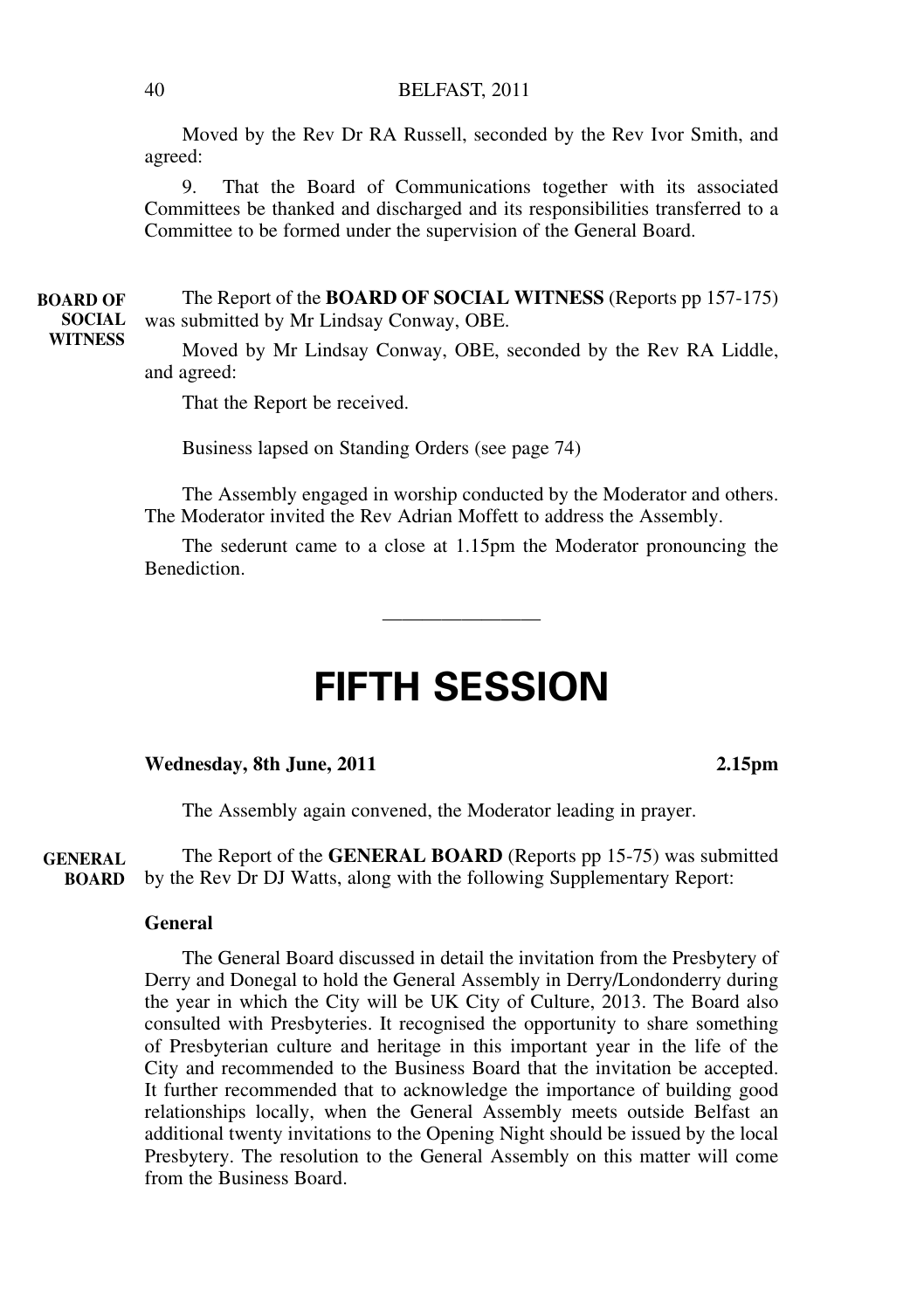# **Memorial Record**

*The Very Rev Dr W Donald Patton reports:*

**The Rev David Alderdice, MA,BD,** Minister Emeritus of the congregation of Wellington, Ballymena, in the Presbytery of Ballymena, died on 23 April, 2011 in the 82nd year of his age and the 58th year of his ministry. He was born on 19 June, 1929, the youngest of five children to David Alderdice, farmer, and his wife Amy, née King, who lived at Mullaghglass, near Bessbrook, in County Armagh. He was educated at Mullaghglass Primary School and Shaftesbury House College, Belfast. At the age of 16 he responded to the call of Christ to take Him as his personal Saviour and he responded to the call of God to serve him in full-time ordained ministry. He worked hard to complete the entrance requirements for the ministry of the Presbyterian Church and studied at Magee University College, Londonderry; Trinity College, Dublin; New College, Edinburgh and the Assembly's College, Belfast. He graduated BA in 1950; BD in 1953; and achieved his MA in 1959 while ministering in his first congregation. He was licensed by the Presbytery of Newry on 8 June, 1952 and served as Assistant in the congregations of Nelson Memorial and Strand, Belfast. He received a call from the congregation of Donacloney and was ordained there by the Presbytery of Banbridge on 4 March, 1954. On 3 April that year he married Annie Margaret Helena Shields and in the years following four children were born to them, David King, Helen Anne, John Thomas, now Lord John Alderdice, and Ruth Pauline. In 1960 he moved to Westbourne in East Belfast being installed there on 21 January, and served for five years until his call to Wellington Street, Ballymena, where he was installed on 8 January, 1964 and remained until his retirement on 30 June, 1994. A big man with a big heart, David was a caring pastor and fluent preacher. His gift for evangelism was recognised by the wider church when he was appointed to the Panel of Evangelists, and he conducted many evangelistic missions throughout the land being used of God to win souls to Christ. He had a wonderful memory for literature and story which he used to great effect in his preaching. His evident humanity and sense of humour commended the man and his message, opening up many opportunities to share the Gospel of Jesus Christ in the pulpit and in personal conversation. His main hobby was gardening and for some years he shared his knowledge with readers of the *Presbyterian Herald* in the articles he wrote under the heading 'Into the Garden'. He and Helena retired to Glenariffe, where they created a beautiful garden from moor land which they opened to visitors, hosting many church outings. He put together a slide presentation of their work and spoke to church meetings using it to present the Gospel to his audience with wit and wisdom. It was said of him – 'True instruction was found in his mouth and nothing false was found on his lips. He walked with me in peace and uprightness, and turned many from sin.' (Malachi 2:6) He was delighted to be present at the official opening of the new Wellington church premises at Galgorm on 4 April, 2009, rejoicing in the growth of the congregation. During the last year of his life he battled courageously with illness drawing strength from his faith, his family and the prayers of God's people. He now enjoys the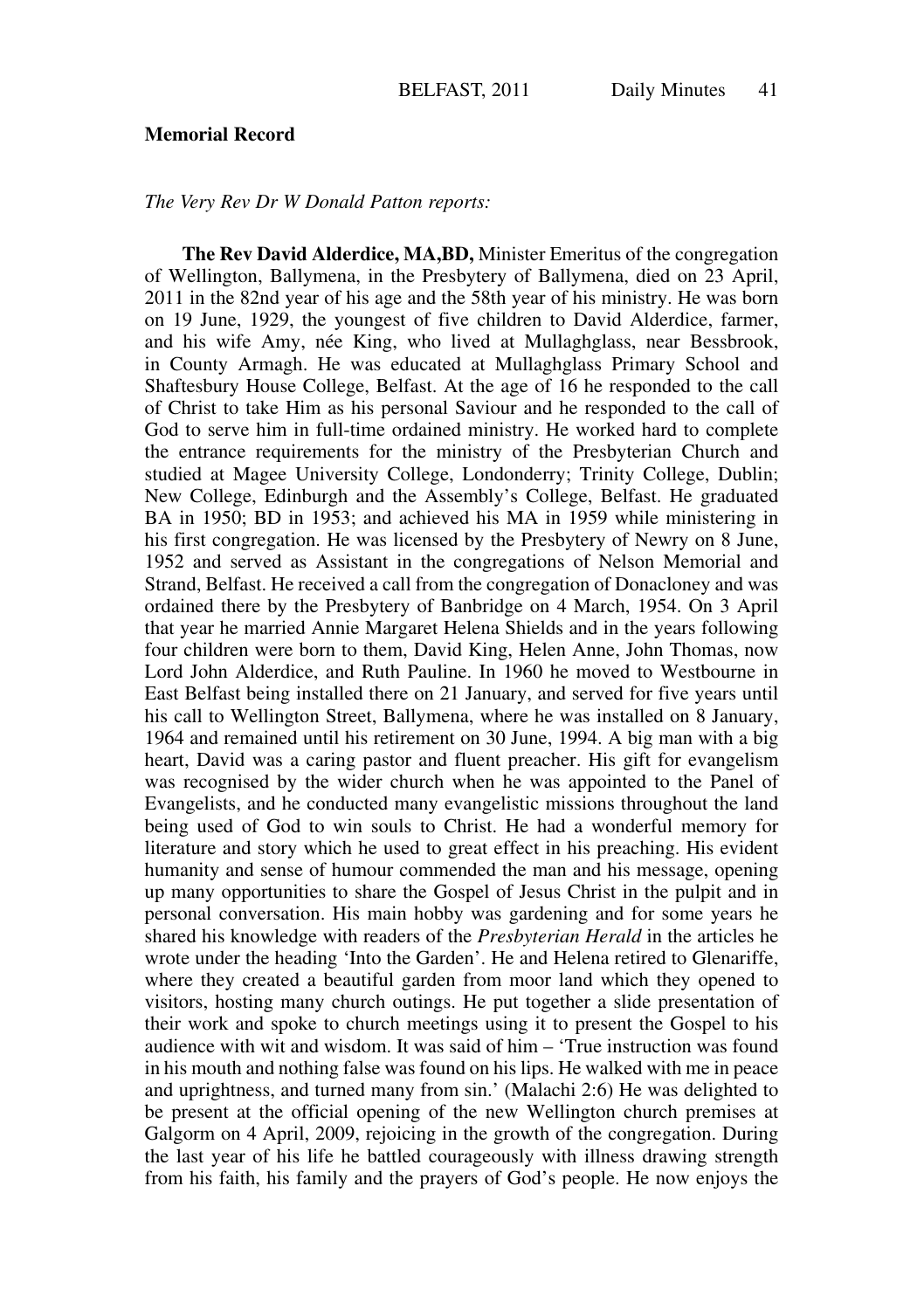presence of his Lord in the heavenly country and our thoughts are with his wife Helena, their children and the wider family circle whom we commend to the comforts of Christ the Saviour.

**The Rev Samuel Malcolm McSparran, BA,** Minister Emeritus of Monreagh congregation in the Presbytery of Derry and Donegal, died on 13 May, 2011 in the 94th year of his age and the 67th year of his ministry. He was born on 17 January, 1918 at Lockgate, Balne, Yorkshire, to James McSparran, farmer, and his wife Catherine, née Creswell. Following the tragic death of his father on Christmas Eve, 1930, his widowed mother returned to her roots at Beachmount, Nedd, Ballykelly, with her six children. Mr McSparran began his education at Pollington Elementary School, Yorkshire, then Ballykelly Elementary School, and Limavady Academy. He went on to study at Magee University, Londonderry; Trinity College, Dublin; the Assembly's College, Belfast and New College, Edinburgh, graduating BA. He was licensed by the Presbytery of Glendermott on 5 December, 1943 and served as Assistant in the congregation of Nelson Memorial on the Shankill Road. He was ordained and installed in the congregation of Monreagh in the Presbytery of Donegal on 12 January, 1945 and remained there until his retirement on 31 October, 1987. He married Mary Margaret McCartney on 4 September, 1945, and four children were born to the marriage, two sons, John and David, and two daughters, Ruth and Claire. Mr McSparran was well known to all the people around Monreagh and enjoyed happy cross- community relationships. He is remembered, in particular, for his part in securing a piped water supply from nearby mountain springs to the homes in the parish to replace water drawn from wells. This was initiated as a private scheme to which householders subscribed but was taken over later by the public authorities. His successor, the Rev Dr David Latimer, also minister of First Derry, in a funeral tribute observed of him that 'Christianity for the Rev McSparran … primarily was being amongst the people and living out the love of God in a host of everyday practical ways.' Mr McSparran's enduring legacy lies in the hearts and memories of those among whom he lived and worked during his long and settled ministry in this County Donegal parish. To his family we extend our sympathy and appreciation of their father's life and work together with the assurance of the prayers of the Church in their loss.

# **Priorities Committee**

If the General Assembly agrees to the Priorities Committee developing an Assembly theme each year, beginning in 2012-13, there would need to be some budget available from the Incidental Fund for the production of resource materials and other initiatives around the theme. This would need to be carefully managed by the General Board. An additional resolution asks the Assembly to provide the General Board with a budget for this purpose of up to £20,000, but only to be used at the discretion of the Board.

#### **Church Relations Committee**

*The Rev Cheryl Meban reports:*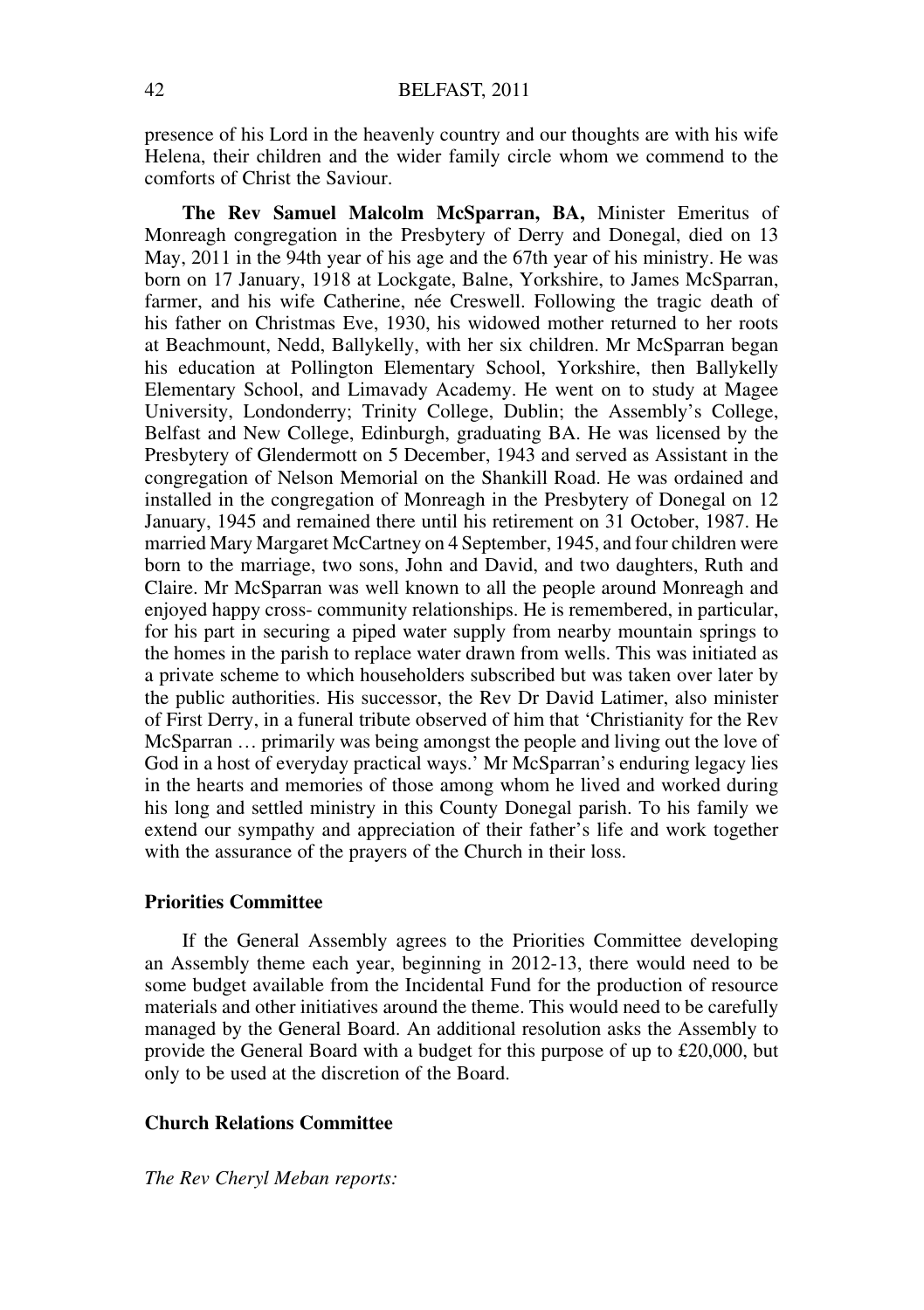#### **World Communion of Reformed Churches European Area Council**

Leaders of 24 European churches belonging to the World Communion of Reformed Churches (WCRC) gathered in Prague on 4-5 March 2011 to renew relationships and to discuss developments in European and global church life. The Rev Dr Donald Watts represented the Presbyterian Church in Ireland.

WCRC President, Dr Jerry Pillay, (South Africa) brought input from the strategic planning process that is underway, focussing the vision and purpose of WCRC to further the Mission of God in the world, through holistic mission that includes seeking justice and deeper communion.

Dr Guy Liagre (Belgium) spoke about the future of reformed theological work in Europe. There was also an opportunity to discuss with him personally the complexity of the current political situation in Belgium, and the strain on the church of functioning in different languages, particularly at times when the different ethnicities of the country are pulling apart.

Meanwhile the Hungarian Reformed Church has been able to reunite six different church groupings in different jurisdictions which had been split since World War 1. It was salutary, too, to be in the company and receiving the hospitality of Czech leaders who, having lived through the persecution of Communist regime, now face the tides of secularism in the form of consumerism, and to talk with our Romanian brother about the ongoing discrimination against the Reformed Church in his country.

Rev Cheryl Meban, one of the four European members of the WCRC Executive Committee, was also present. Cheryl has been part of the strategic planning process of WCRC, and attended the European Steering Group meeting in October. She has been involved in the process of selecting a new Executive Secretary for Justice and Partnership, and continued her involvement with the Strategic Planning Group and Executive Committee in Geneva in May. Her presence in Europe and beyond ensures that the commitment of PCI to the mission of Christ in the world, and our Board of Mission Overseas emphasis on Leadership Development, are being put at the centre of WCRC's Vision, Mission and Strategy.

# **Church and Society Committee**

# **Sectarianism**

1. The recent murder of Ronan Kerr was a criminal act, with little political support, and is to be condemned as wrong. It reminds everyone of the need to maintain a real and practical commitment to a society in which violence has no part, in which differences are resolved by peaceful means and in which there is mutual respect and tangible growth in trust and co-operation. There is a need to remain vigilant and attend to separation arising from different histories, geographical locations, cultural backgrounds, and education systems, otherwise there will remain great potential for sectarianism to take root and flourish.

The responses from Presbyteries were careful to note that no one can claim to be free from sectarianism, not least because it so often 'blind sides us'.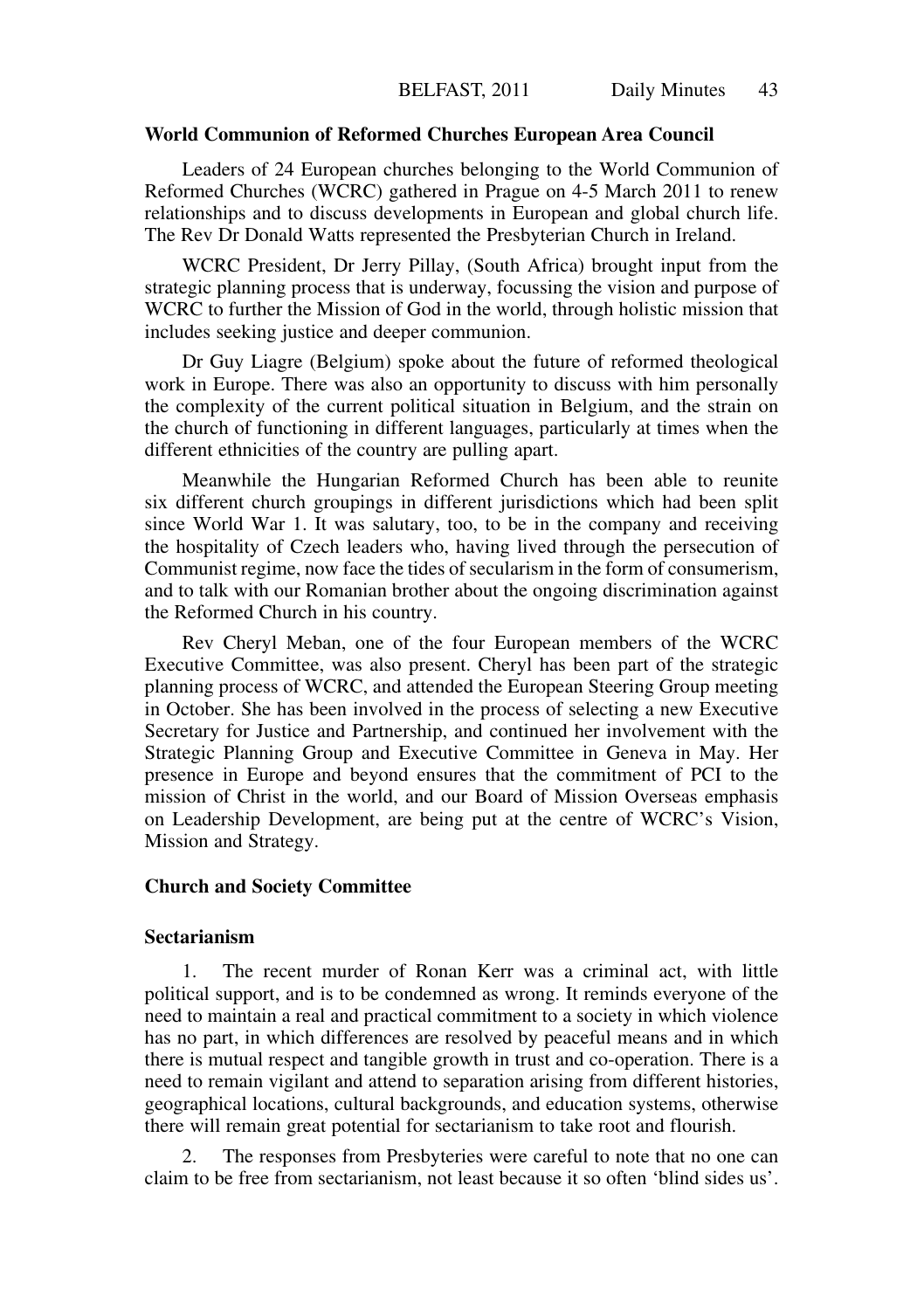#### BELFAST, 2011

So boundaries may become hardened without it being noticed, other people may be overlooked and feel overlooked again without this being noticed and it is only a short step to words and then practices that marginalize, belittle, dehumanize or demonize. The act of recognising and accepting sectarianism as part of one's own behaviour as well as that of others, is perhaps even more painful and sobering than the recognition of the sectarianism of others. But any hope of healing and reconciliation depends deeply on both forgiving and being forgiven. All acquiescence, acceptance or collaboration with sectarianism, including that which is quite unintentional and due more to neglect, has to be clearly identified and purposefully resisted.

3. It cannot be said often enough that relationships matter. At the heart of the gospel lies relationship with God. How relationships are constructed with neighbours feeds the kind of society that grows and develops over a period of time. So if good relationships with neighbours, particularly those who are different, are not attended to then they are likely to fall by the wayside and eventually break down. Such break down may only become evident at times of difficulty or contention, otherwise the break down lies under the surface but with separateness being built up as communities live parallel, rather than integrated, lives.

4. It is with all of this in mind that the Committee appends a resolution asking that everyone be careful not to focus on any speck in someone else's eye while ignoring the log in their own. (Matthew 7:3-5) The Committee also invites members of congregations to seek to build relationships with neighbouring Catholic people, or to renew those relationships that may have fallen by the wayside. Joint worship is not being advocated, although some may choose to worship with their Catholic neighbours. Rather the Committee is asking that some form of relationship be developed which allows people to get to know each other without fear and to live less parallel lives; to respect one another despite differences and, while not compromising matters of faith, to become friends. Such relationships could, for example, take the form of social events, or of taking the opportunity to talk about local socio-economic issues, or an Open College Network course addressing transition from conflict in countries including Northern Ireland which gives people the opportunity to talk about past experiences and hopes for the future. What happens locally can change the atmosphere and landscape both locally and further afield.

5. Across society there are many groups working towards the better relationships that not only bring sectarianism to light but also help communities to find alternative ways of being together, ways built on co-operation and not contention. Local Councils have Good Relations Partnerships or Community Relations Officers. These groups and individuals have a much clearer picture of what is going on than churches do. They have knowledge and learning to share. At the same time they may have little understanding or knowledge of what churches are doing or of what they potentially could do. So the Committee is asking Presbyteries to take a determined lead in making connections with their local councils through their Good Relations or equivalent committees or through their Community Relations Officers. The Committee believes there is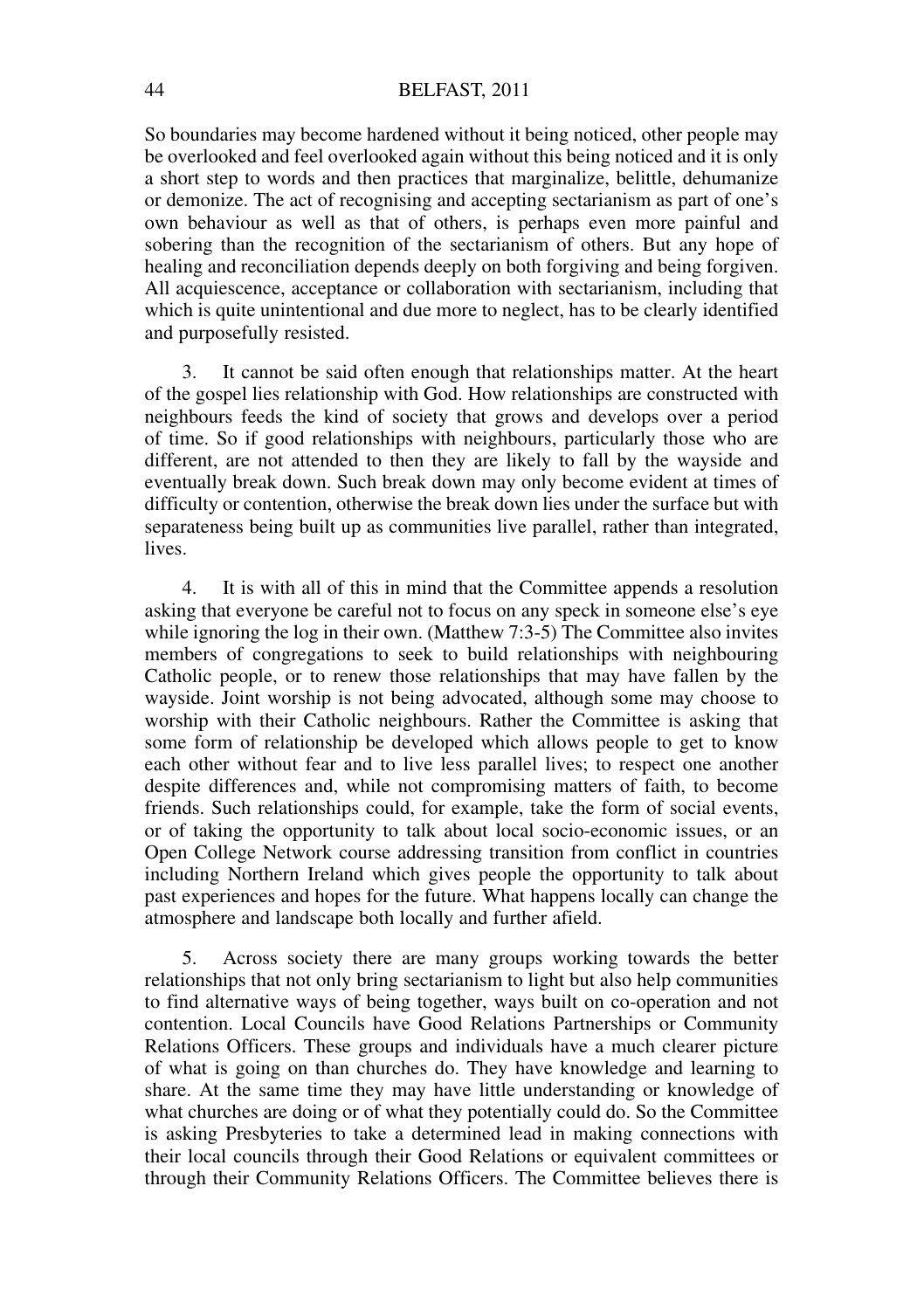much to be learned from them and much for churches to put their weight behind in partnership with others so that much more effect is made on sectarianism in society and more hope is seen for a shared and better future.

6. The Committee is greatly encouraged that the responses from Presbyteries show there is scope and willingness for much more work to be done in this area. To test the mind of the Assembly as to what that further work might be resolutions are appended to facilitate debate.

- 7. Three further avenues for work remain possible:
- (i) Through asking the Church & Society Committee to make sectarianism a particular focus of conversations with political parties and to develop an informal group with the Catholic Church in Ireland, perhaps through its bishops, to consider the issue;
- (ii) Through the General Assembly's Good Relations Committee whose work has always focused more towards congregations and local groups. Within their remit they could, for example, be asked to consider developing some materials for use by primary schools and Sunday schools to help address sectarianism and building good relationships. This can, of course, take existing work both from within PCI and also other organisations into account;
- (iii) Through a specially appointed panel or group to consider all the suggestions made by Presbyteries which could be undertaken at denominational level and to decide on which are viable and how they might be achieved. Having made that decision, and gaining the approval of the appropriate Board, they should then be tasked to take the work forward.

8. Every time sectarianism is spoken about it needs to be remembered that there are those who still carry hurts from the past that run deep and bring very painful memories to mind. It is important that this work continues to be victim-sensitive in the areas of both politics and sectarianism. The Committee will continue to work with groups such as the NI Commission for Victims and Survivors and encourage local ministers in the sturdy pastoral work that they have offered over the years.

# **Decade of Centenaries**

9. As the decade of centenaries approaches the Committee is aware of both the challenges and opportunities of remembering the past. On the one hand, it is important to note that remembering can undermine processes of reconciliation and can put unnecessary stumbling blocks in the way of others. On the other hand, it is equally important to be aware that remembering is part of who people are and it is only in owning and sharing who they are, and meeting others who likewise own and share who they are, that there is any real chance of understanding and reconciliation.

10. The Committee attach a short reflective paper to give the General Assembly the opportunity to think and talk about how to remember and how to approach the decade of remembering. Resolutions are appended to focus that discussion.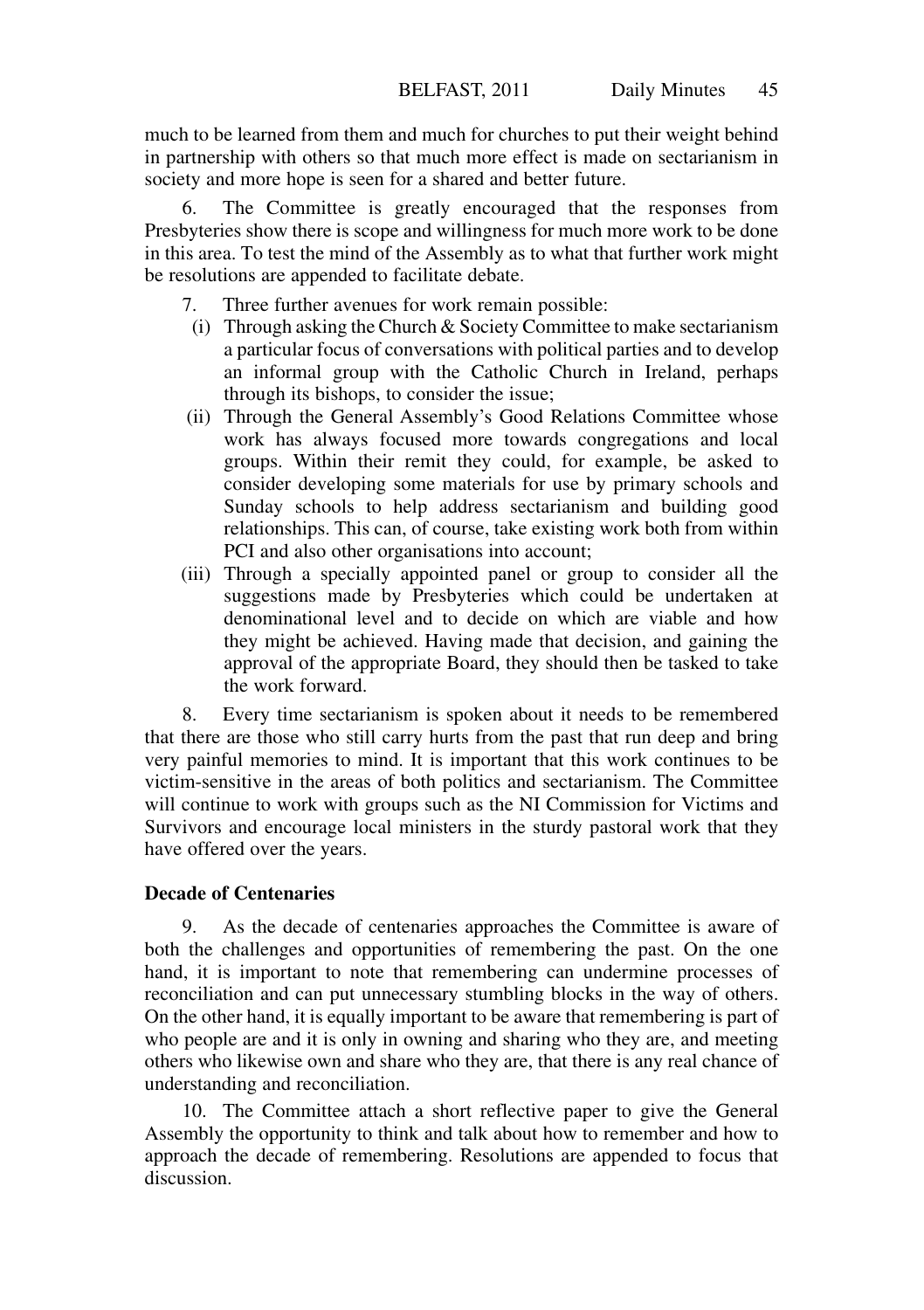#### **Prisons, Prisoners and the Work of Reform**

11. In conjunction with the Director of Social Service the Church & Society Committee is in the process of setting up an inter-board panel to reflect on work that is being done in prisons, the prison structure and the impact on prisoners and the potential for their reform.

12. All of this work will be done with particular reference to the final report from Dame Anne Owers, who was appointed by the Minister for Justice to head a Prison Review Team. An interim report was received in February and a full report is expected soon.

13. The format for the work of the Panel on Prisons will be consultative and it will report to the Church & Society Committee and hence to the General Board.

# **Recent Events**

14. Across the Island of Ireland, on both sides of the border, there was warm welcome for the visit of the Queen. The grace with which Her Majesty carried out her visit, the warmth with which she was received by President McAleese and the people of Ireland and the wisdom of their words all inspired real hope for the future and for better and more reconciled relationships across the Island of Ireland and across these Islands. On this island near neighbours to one another remain people who have much to learn about one another.

15. Towards the end of the Queen's visit the Committee was saddened to hear of the death of Dr Garrett Fitzgerald, former Taoiseach and an individual who would have greatly appreciated and welcomed what the Queen had to say. While it is obvious that not everyone shared Dr Fitzgerald's politics, it is the case that he had a warmth of personality and a commitment to something better in terms of relationships between North and South than was the case at the height of the Troubles. The Committee extends sympathy to his family and note the contribution he made and the hopes he had for a new Ireland, North and South, in which there would be respect for one another and a greater commitment to sharing.

# **APPENDIX C**

# **DECADE OF CENTENARIES**

*"With the benefit of historical hindsight we can all see things which we would wish had been done differently or not at all."*

*Queen Elizabeth II, speaking at Dublin Castle on 19 May, 2011*

The upcoming decade of centenaries is both a challenge and an opportunity for society. This short paper is offered not as a position paper but as a tool for reflection. The resolutions appended to the main report provide the opportunity for the General Assembly to discuss, consider and decide what might be done as the decade approaches.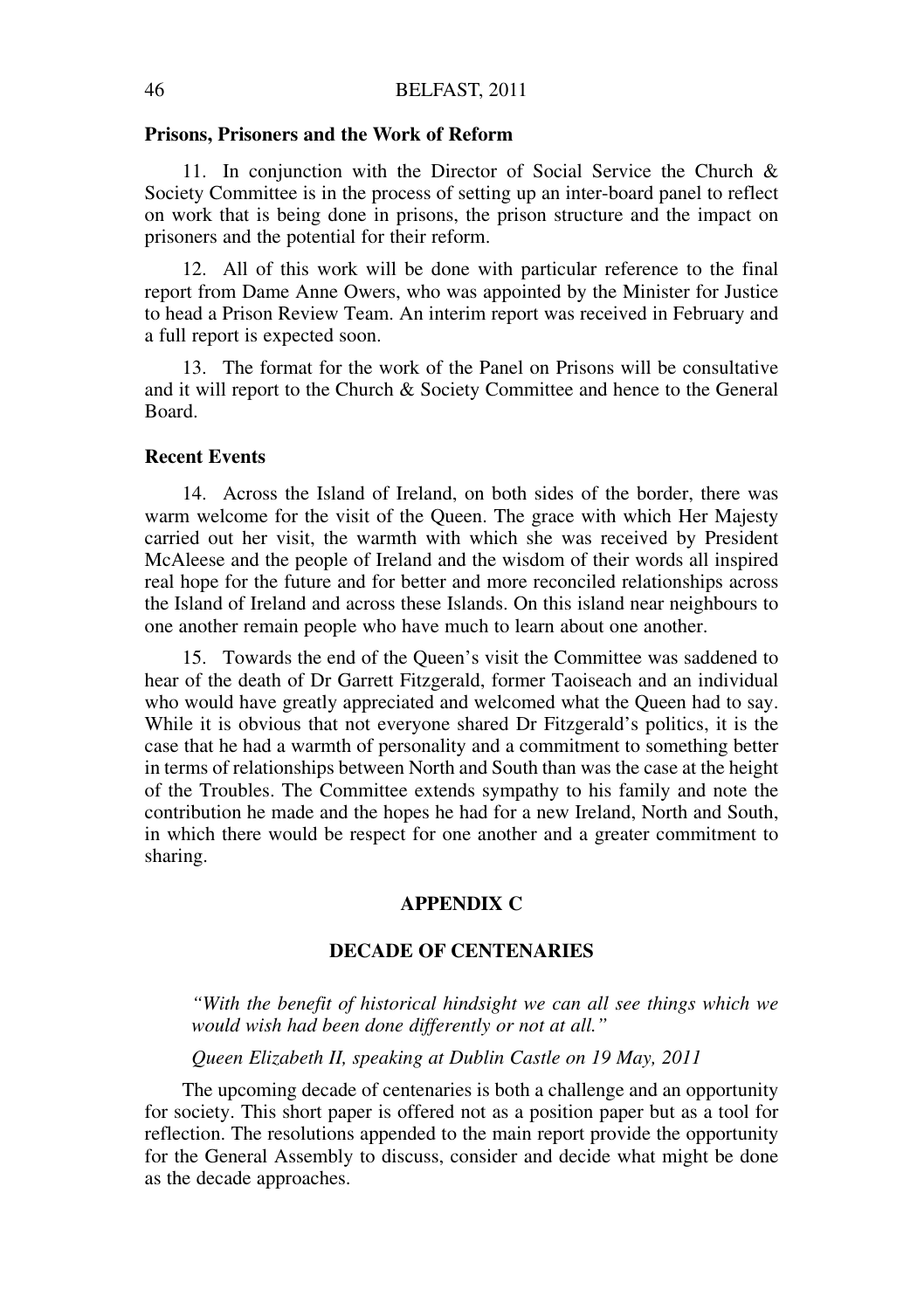The years 1912-1922 were critical years in shaping the life of the different parts of Ireland up until the present day, including events concerning Home Rule, the gunrunning and birth of the Ulster Volunteers, the Ulster Covenant, the rise of armed Nationalism, and significant turning points in gender and labour politics. But the past is over, and the Church wants to be forward-looking. So why should the Presbyterian Church in Ireland be interested in how our history is remembered?

Let us look at our calling and how it relates to the context in which we find ourselves.

# **What is our role as Church?**

- To love our God, our neighbour and our enemy. And to bear witness to the love of God that we have received in Christ, which is available to all.
- To keep close (or get close) to the outcast and the marginalised – we won't be faithful to Jesus if we fail to listen to those who have felt excluded.
- To articulate a view of the past, present and future which take account of the dignity of all human beings, as creatures made in the image of God, and which deals with the reality of human wrongdoing, falling short of God's glory.
- To pass on to children and children's children the story of God's grace justice and truth, at work in the midst of human weakness, betrayal and injustice.
- To demonstrate the power of God for change in human lives and societies, as illustrated in our own life, by our willingness to take responsibility for our past wrongdoing, and to live lives of hope in the transforming grace which allows us to break the cycles of hatred and violence and guilt and fear which bind human individuals and societies.
- To grow into maturity, so that while there are elements of the past we can take as a model, an encouragement and wisdom for the future, there are also elements of what was done – on every side – which were less noble than we would wish.
- To graciously remind ourselves and the world that most of the time people are doing the best they can, and that this falls short of our calling, which is the perfect love of God.
- To be able to say that the Church played its part in history, and takes seriously her responsibility for the fear and distrust fomented at any given time.
- With an eye to faithful interpretation of Scripture and discernment of the leading of the Holy Spirit, to learn from how the Bible and theology were used (and abused) in the past, both to reinforce the quest for justice and truth, and to justify people acting out of fear rather than love.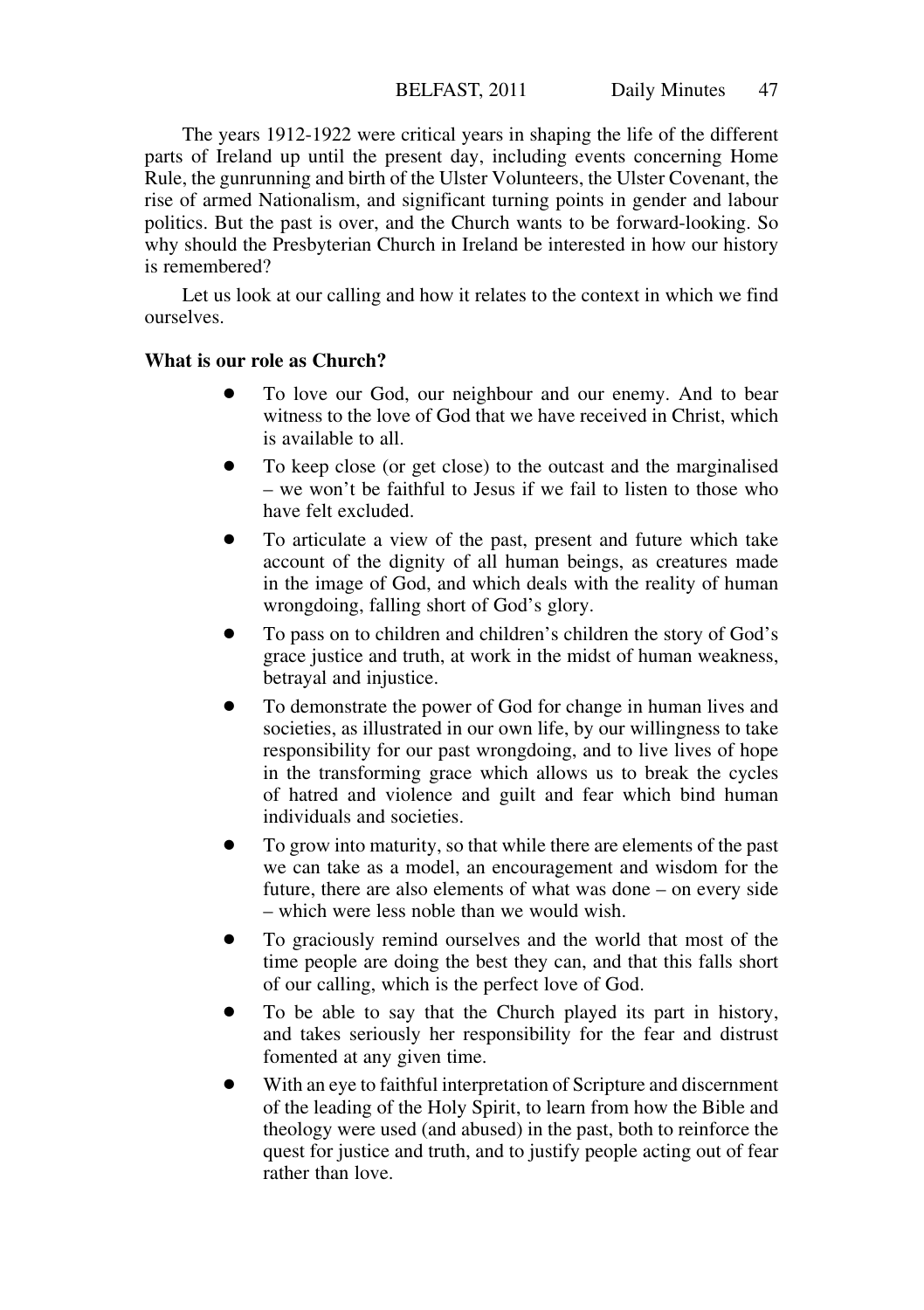#### 48 BELFAST, 2011

- To discern the "signs of the times", and to guard against the trap of theologising the spirit of this age, rather than daring to trust in God for the future.
- Rather than leave reflection on the events of a century ago to those with a political agenda, who may wish (or feel the need) to be selective in order to gain support from one part of society over against another, it is the place of the Church to deal in truth and in honest, humble relationships that sow seeds of peace.

Humble reflection on the past is required for an honest relationship with God, both as individuals and as a whole community and Church. Is it legitimate to say, as we look at our history, that as a Church, we at times have allowed ourselves to become unduly co-opted by the powers of this age? Have we fed the hatred and fear that led to injustice, oppression or conflict? Have we at times failed to remember that our enemy and our neighbour were also created in God's image? Have we (or our forebears) preferred to trust in chariots and horsemen, or at least in battalions and guns, rather than trust God to protect us? Insofar as any of that is true, and while it is important that we recognise the context and reasons for why they did what they did, we would do better to acknowledge humbly that there might have been a better way, and set ourselves the task of engaging constructively and relationally with those who may have suffered from our past actions, however well intended.

Some may call for public acts of repentance for the part we played in the past. Indeed, there may be times and places where public apology and repentance is what is required, in order to move forward. Whilst there may be appropriate opportunity for this, we should be careful not to engage too lightly in such acts, lest we cause more hurt and alienation, particularly amongst the poor or marginalised. More significant in kingdom terms is active engagement in a new life, a new way of living, a turning away from fear, and a turning towards God and towards our diverse neighbours in love and confidence. We cannot fix the past by symbolic acts of repentance, but we are called to engage with each other towards a shared future. Parts of the Church remain in fear, bound by hatred and distrust. Sectarianism is deeper within us than we care to admit. Yet the presence of Christ among us demands that we dare to face down the demons of fear and hatred, and make room instead for the Spirit of courage, love and self-control.

As the Church, can we help our society to find a more sophisticated vocabulary than that of victimhood? How can we look at the past and say, we did some wrong and we did some right, we suffered wrong, and we received kindness. Terrible as parts of the past have been, we must also recognise the Good that has accompanied us, without which, the bloodshed might have been substantially worse. Now, as recipients of such grace, how can we be gracious to each other? We are called, not to judge our neighbour or our predecessors or ancestors, but to judge ourselves with the measure of grace we hope will be used in judging us. We may then receive with gratitude the gift of life we have been given, and then offer the same to others, past and present, in the same spirit of faith, courage and generosity.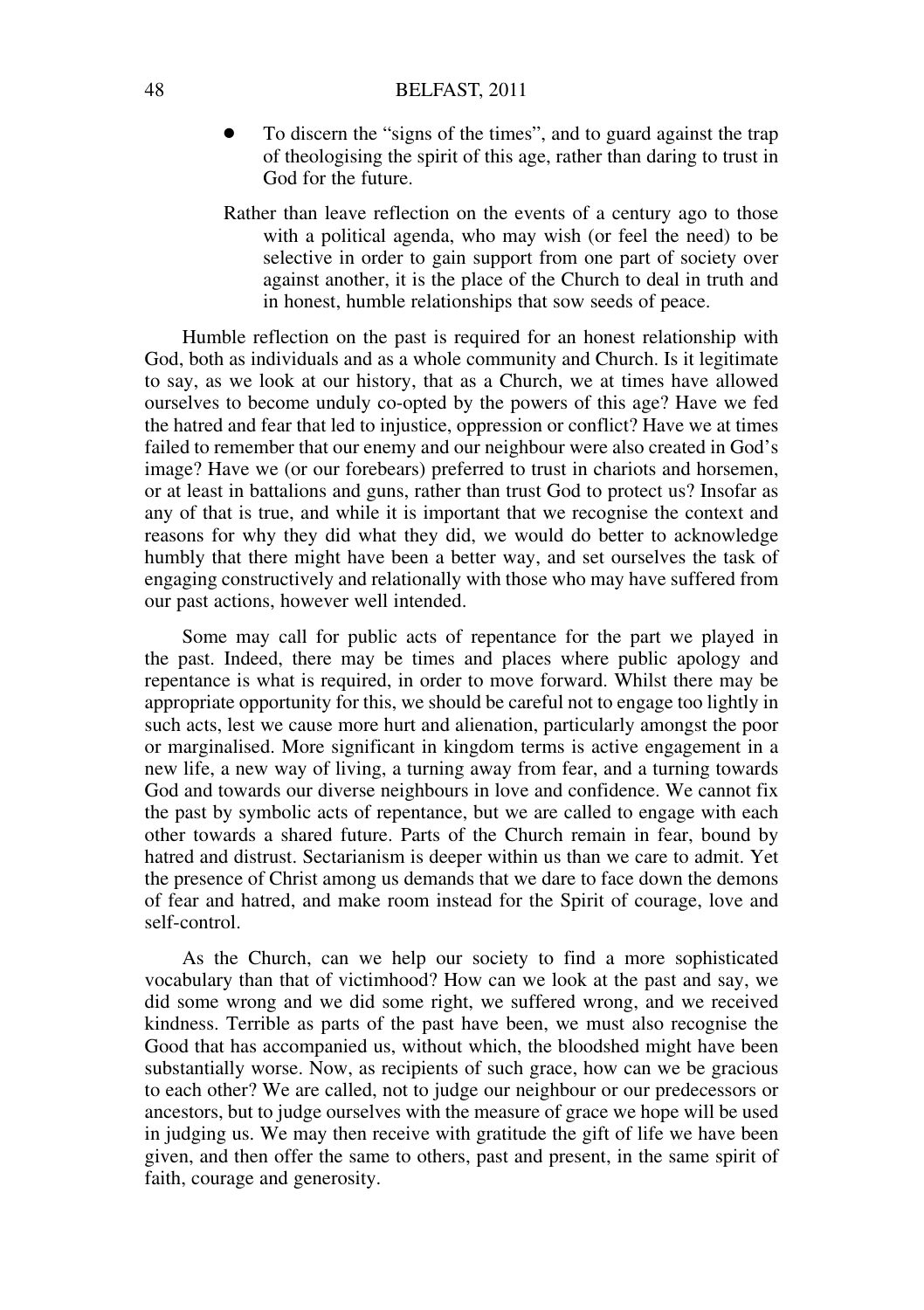#### **What are the Risks of remembering?**

There are risks to remembering the past: Those suffering from old hurts, from unhealed trauma, may feel their pain revived by talking about the past. Equally, the old bitternesses and animosities may be revived by taking people back to places in their minds and memories where they felt threatened, humiliated, depersonalised, diminished or outraged.

Another major risk in looking at history is to fall into the trap of believing that from our current perspectives, we are in a position to judge or approve those who acted in ways that undermine or affirm us and our position now. It is human nature to tend to select the parts of a story that resonate with current feelings, and to ignore the actual context which pertained at the time of the events being addressed. We may become side-tracked into introversion – looking inward whilst forgetting to learn about the wider European and global contexts. Our reading of history can therefore be a rewriting from 21st Century perspectives, and through preferred cultural and political lenses, which affirm prejudices and assumptions rather than challenging and maturing us in our current relationships. Our reading of history, as with our current relationships, ought to make us more compassionate, more understanding of those who do not behave as we think we would like. And history should enable us to engage locally as the global church, rather than be held hostage to local and national imperatives.

The task of exploring and remembering may raise the ante for those for whom reading history is a competitive activity, and for those for whom a selective reading is a central tenet of cherished commitments. There is the risk that by treading in these waters, the church be blamed for muddying them.

What are the Risks of doing nothing?

Whoever controls the past controls the future. The way we engage with the power of (his)storytelling is crucial to the envisioning of future generations and peoples for or against each other. For the Church to fail to engage in exploring the history would allow others with different agendas to set the agenda for the future and rewrite the history without corrective influence or balancing voices.

But more crucially, we have an opportunity to engage with our neighbours, to learn together and to communicate the love and value God places on them by our willingness to listen and learn from their experience and perspectives. To avoid looking at the history of this place is to miss our responsibility to love our neighbour (and even our enemy) by denying their place in our history, and the place of their voice in our understanding of the past and our commitments to create a shalom-filled community and society.

*"…we have much to do together to build a future for all our grandchildren; the kind of future our grandparents could only dream of."*

*Queen Elizabeth II, speaking at Dublin Castle on 19 May, 2011*

#### **Parish Bounds**

*The East Belfast Presbytery reported as follows:*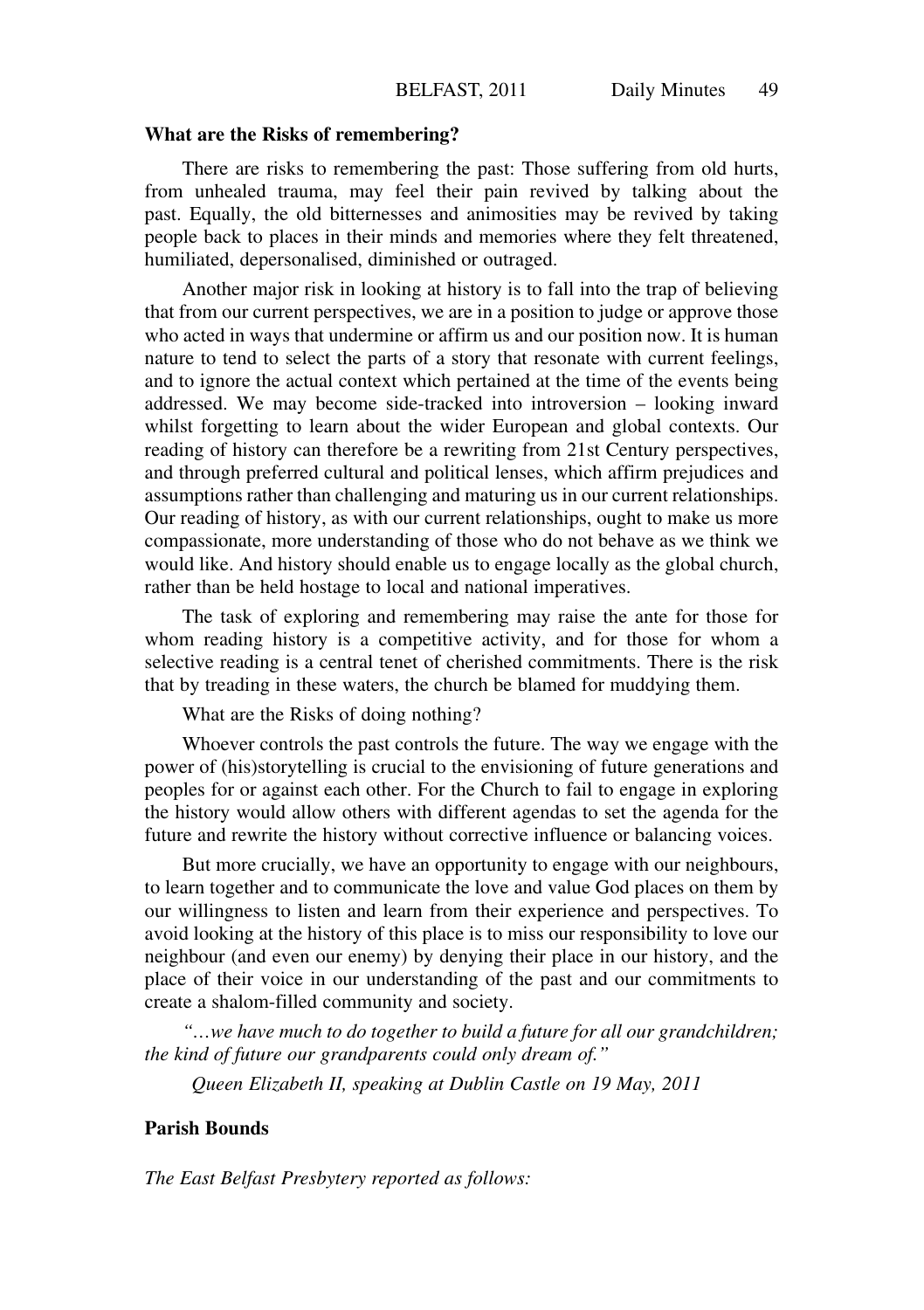Ballymacarrett Congregation amalgamated with Ravenhill Congregation on 31 October, 2010. Presbytery has reviewed the Ballymacarrett parish bounds and agreed that the district be subsumed by Mountpottinger, Westbourne and Mersey Street Congregations. It also wants to take this opportunity to transfer the bounds of the former Megain Memorial parish into the name of Mersey Street Congregation. The boundary between Ravenhill and Mountpottinger now follows a main road rather than several side streets.

Agreement has been obtained on behalf of all Congregations concerned.

#### **PROPOSED NEW BOUNDARIES**

#### **Westbourne**

From Albert Bridge (3496 7396) down river and round lower Twin Island, and up Musgrave Channel to South End (3555 7517), thence by straight line to Convention Court (3565 7464), along Convention Court via Tower Street to Newtownards Road , along Newtownards Road to Templemore Avenue (3560 7437) to Albertbridge Road, to Lagan River at Albert Bridge (3496 7396).

#### **Megain Memorial – name change to Mersey Street**

From where the Conn's Water goes under Sydenham By-Pass (3563 7503) to Connswater Bridge (3635 7422), along Newtownards Road to Albertbridge Road (3622 7425), thence along Albertbridge Road to Templemore Avenue (3568 7394), thence along Templemore Avenue to Newtownards Road (3549 7437), thence along Newtwonards Road to Tower Street, thence along Tower Street to Convention Court and continuing in a straight line to the South West end by Musgrave Channel (3555 7515).

#### **Mountpottinger**

From Lagan River at Albert Bridge (3496 7396) along Albertbridge Road to Newtownards Road (3622 7425), to Connswater Bridge (3636 7422), along Connswater river to Loop Bridge (3637 7354), along Beersbridge Road via Cherryville Street to My Lady's Road, along My Lady's Road to Ravenhill Road to Lagan River at Albert Bridge (3946 7396).

#### **Ravenhill**

From Lagan River at Albert Bridge (3496 7396) up Lagan River to point opposite Balfour Avenue (3457 7271), thence across Ormeau Park to Earl Haig Gardens (3561 7263), to Ardenlee Avenue (3506 7261), up Ardenlee Avenue to Ardenlee Gardens (3550 7250), to Ranelagh Street (3566 7268), to Carlingford Street (3561 7289), by Killowen Street (3558 7306) to Woodstock Road (357 7310), to My Lady's Road (3559 7346), to Pearl Street (3552 7343), along Cherryville Street (3543 7354) to My Lady's Road, along My Lady's Road to Ravenhill Road, to Lagan River at Albert Bridge (3946 7396).

Moved by the Rev Dr DJ Watts, seconded by the Very Rev Dr JS Carson, and agreed: **Resolutions**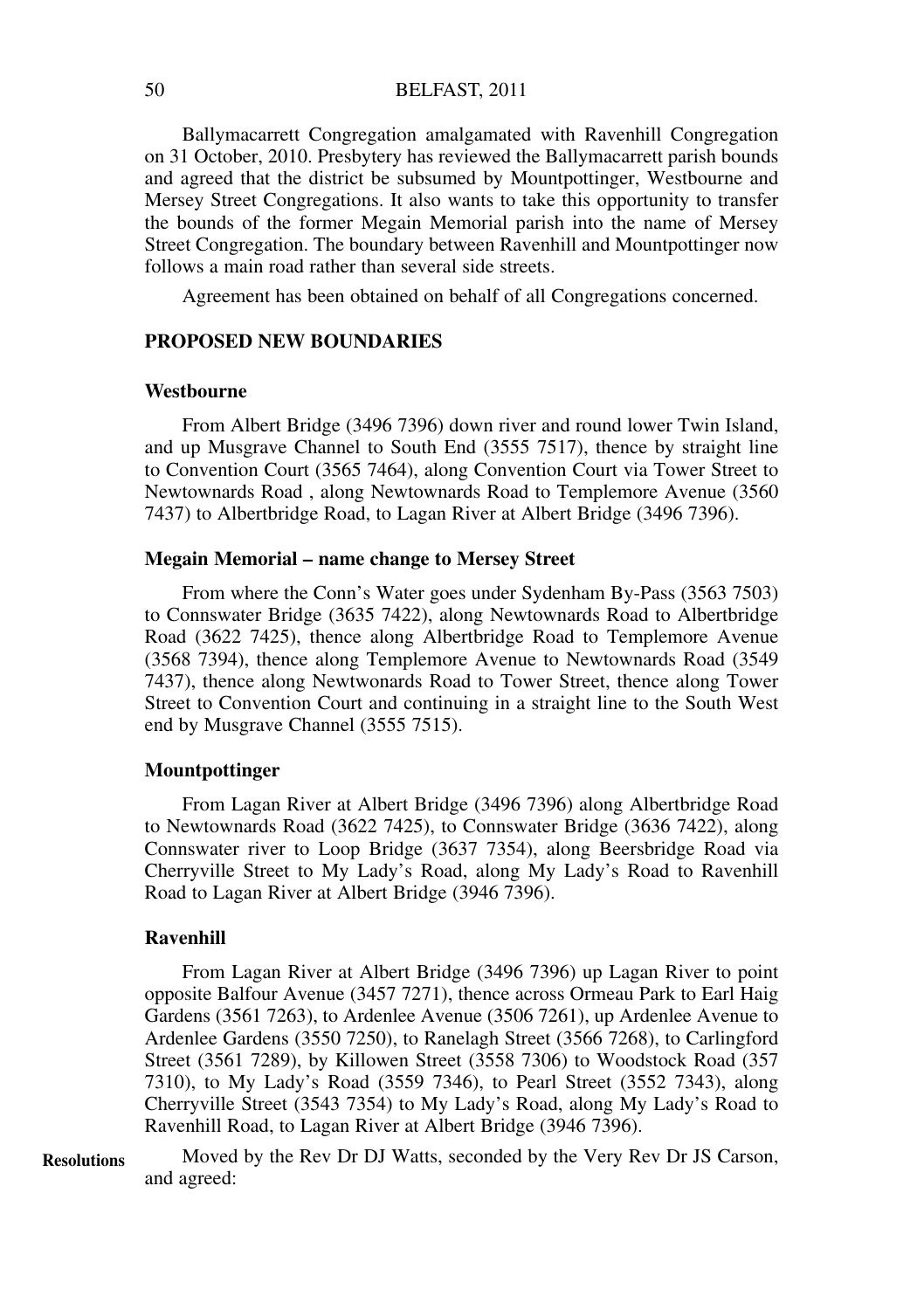1. That the Report be received.

2. That the General Assembly give thanks for the progress in finding an acceptable solution to the Presbyterian Mutual Society crisis and gratefully acknowledge the contribution and commitment of many people in Government, Civil Service, the Administrator's office and the Church in reaching this point. **Financial Crisis**

That the General Assembly acknowledge with gratitude the patience and forbearance of the vast majority of savers in the Presbyterian Mutual Society throughout this difficult period when there was no access to their funds.

4. That the General Assembly accept the five aspirational headings noted **Priorities** in the Priorities Committee report as five Assembly themes for the years 2012- 2017.

5. That the theme for the 2012-13 year be, "A Prophetic Voice" and the 2013-14 year be, "A Place of Transformation".

6. That the General Assembly approve an additional budget to the General Board from the Incidental Fund of up to £20,000 for the use of the Priorities Committee, if necessary, in providing helpful materials to focus the mind of the Church on the agreed theme for 2012.

Moved by the Rev Dr DJ Watts, seconded by Mr Robert McCullagh, and agreed:

7. That the General Assembly approve the proposed arrangements, as outlined in the report of the Pensions and Assessments Panel. **Assessments**

Moved as a licensed additional resolution by the Very Rev Dr JW Lockington, seconded by the Rev NJ McCullough and agreed: **Church of Scotland**

8. That the General Assembly endorse the actions of the General Board and the Clerk (Reports p 16) in relation to the "Special Commission on Same-Sex Relationships and the Ministry" of the Church of Scotland and view with concern the deliverances of the General Assembly of the Church of Scotland on the Report of the Special Commission.

#### **Intermission**

The Report of the **GENERAL BOARD** (Reports p 15-75) – debate continued.

Moved by the Rev Dr DJ Watts, seconded by the Rev Dr Lesley Carroll, and agreed:

9. That the General Assembly, recognising the awesome and God-given responsibility which political leaders have, do not want to abandon them to the **Leaders**task but assure the political leaders of the Assembly's prayers and willingness to engage with them. **Political** 

10. That the General Assembly encourage Congregations to continue to pray for those given leadership in society.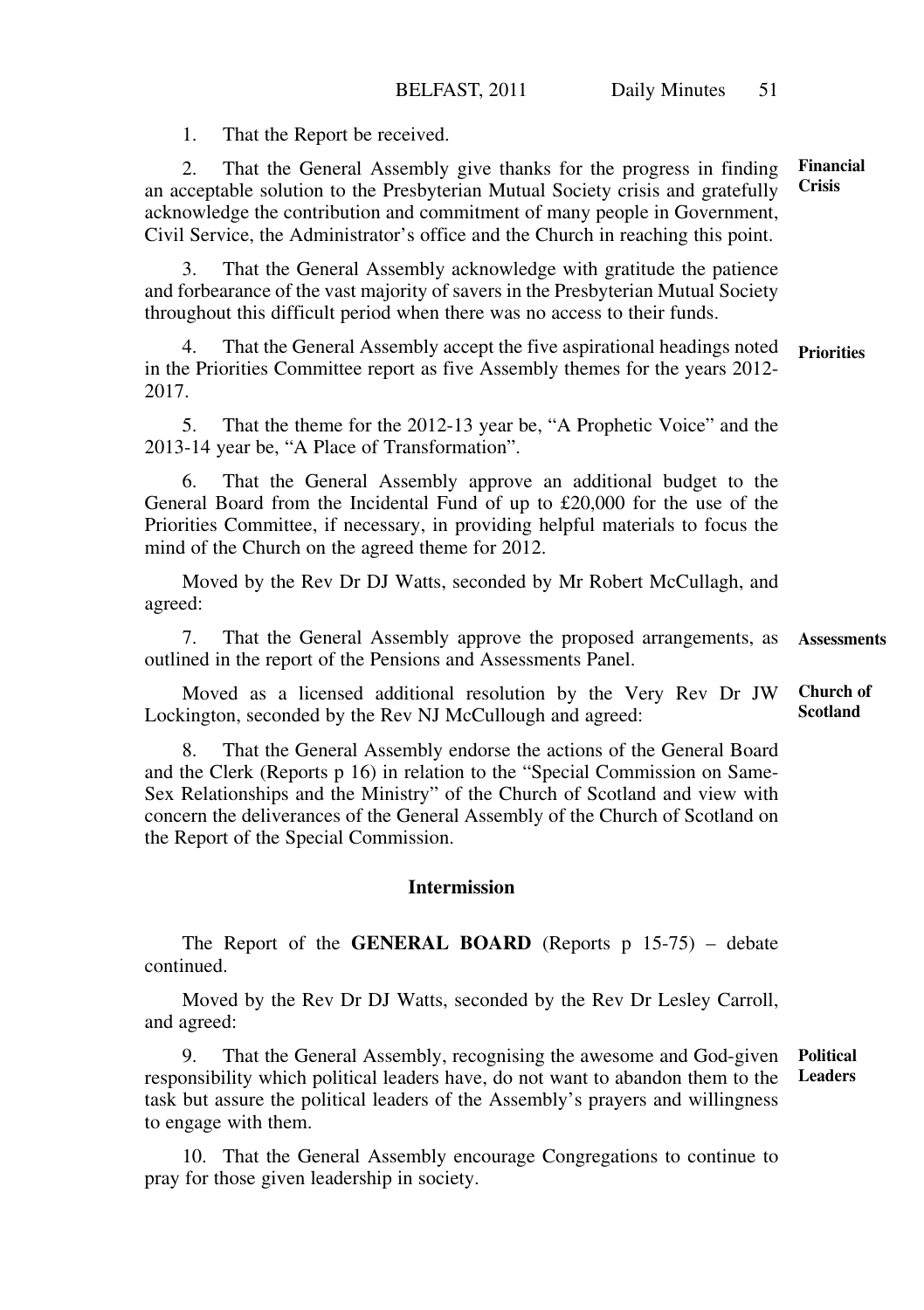#### 52 BELFAST, 2011

11. That the General Assembly express concern for the citizens of the Irish Republic and for fellow Presbyterians in particular, wish them well in these challenging times and assure the new government, under the leadership of Mr Enda Kenny, of their concerned prayers and good wishes.

12. The General Assembly, conscious of the anxiety in which some members of this society live, of the threat to members of the PSNI, the Prison Service and others, and of the threat to the future stability and the rebuilding of society that comes from dissident groups, encourage the wider church to pray without ceasing for those who remain afraid and anxious because of the divisions in this society and to work for peace in every way possible. **Dissident Groups**

13. That the General Assembly affirm the talent with which God has gifted members of the Presbyterian Church in Ireland and that this talent remains despite our economic difficulties, enabling them to continue to joyfully and willingly serve God. **Economic Difficulties**

> 14. That the General Assembly commend the Church and Society Committee on its determination to stimulate meaningful responses by the Church to the broad and deep economic issues being faced across the island.

#### 15. That the General Assembly note the consultation responses made by the Church and Society Committee during the past year. **Consultations**

16. That the General Assembly adopt the position paper, 'Building good relationships: our hope for a more reconciled society' and ask that a version prepared for congregational use be provided and circulated as a cost to the Incidental Fund. **Good Relationships**

#### 17. That the General Assembly note the appointment of a Panel from the Church and Society Committee in conjunction with the Board of Social Service to consider prisons, prisoners and the work of reform and encourage the Panel to fully consider the proposals of Dame Anne Owers and to consult on this issue. including consultation with PCI's Prison Chaplains. **Prisons**

18. That the General Assembly believe sectarianism is insidious, is no respecter of persons, is historically rooted and given vitality by perceptions and by narrow or parallel lifestyles that take little or no account of the 'other' and that Sectarianism therefore needs to be addressed with urgency if it is not to continue to take root in the Church and in society. **Sectarianism**

> 19. That the General Assembly, believing in the insidious nature of sectarianism, encourage every Presbyterian when thinking about those who are different, or when speaking about sectarianism to first of all look for the log in their own eye.

> 20. That the General Assembly, recognising that sectarianism can thrive where separation and a measure of 'parallel living' exists, encourage:

- (i) all congregations to find ways to build relationships with their Catholic neighbours;
- (ii) Presbyteries both to acquaint themselves with 'good relations' committees and Community Relations Officers at local council level and also to identify with some of their work that they can support, lead or get involved in.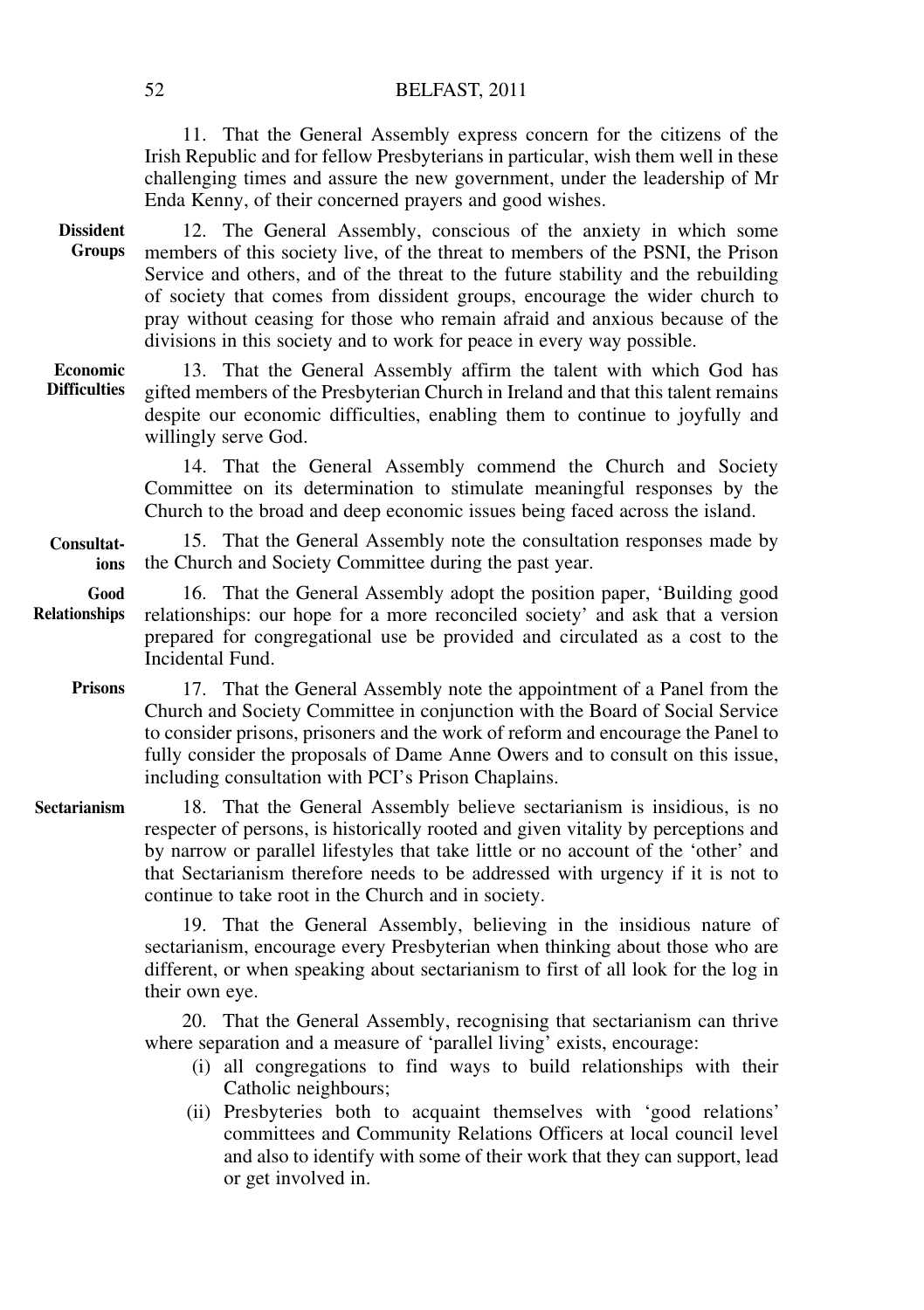- 21. That the General Assembly request the Church & Society Committee to:
- (i) make sectarianism a particular focus of conversations with political parties;
- (ii) develop an informal group with the Catholic Church in Ireland, perhaps through its bishops, to consider the issue of sectarianism and report to the 2012 General Assembly.

22. That the General Assembly request the Good Relations Committee to consider developing materials for use by primary schools and Sunday schools to help address sectarianism through building good relationships and to keep sectarianism as a concern in their work.

23. That the General Assembly request the Church & Society Committee to consider all the suggestions made by Presbyteries with regard to addressing sectarianism and bring proposals to the 2012 General Assembly regarding those which could be undertaken at denominational level.

24. That the General Assembly encourage Congregations and Presbyteries to take every opportunity to seriously engage across the community with neighbours and (former) enemies and to use the decade of centenaries to listen, learn and love, bringing our own cultural and moral selves to the encounters, so that sharing our history can teach us what are the challenges, obstacles, and useful pathways towards a shared and peaceable future. **Centenaries**

25. That the General Assembly, mindful of the risk of polarisation in the next decade, ask that those engaging with others would seek to do so constructively and in such a way as to encourage a more inclusive listening, learning and sensitive commemoration of events for community-building, involving both intra and inter community meeting and engagement.

26. That the General Assembly invite individuals, Congregations and Presbyteries to set their hearts to listen for the Spirit of God as He convicts of sin and so makes His people slow to judge and gracious and patient towards those who may have sinned against them.

27. That the General Assembly commend the initiative of Contemporary Christianity in Ireland to facilitate a well-researched and presented History Roadshow, with a view to making available to schools, church fora, crosscommunity, good relations and combined single identity groups, an opportunity to engage in history together.

28. That the General Assembly note the Environment Panel is considering the possibility of initiating an "Environment Sunday". **Environment**

29. That the General Assembly encourage the Race Relations Panel as it resources the strategic mission of the Church with immigrants and minority ethnic people. **Race Relations**

30. That the General Assembly approve the following grants from the Incidental Fund:

| Vuleka Trust (South Africa)                 | £750   |
|---------------------------------------------|--------|
| Diakonia Council of Churches (South Africa) | £750   |
| Embrace (NI)                                | £5,000 |
| Churches Asylum Network (RoI)               | £500   |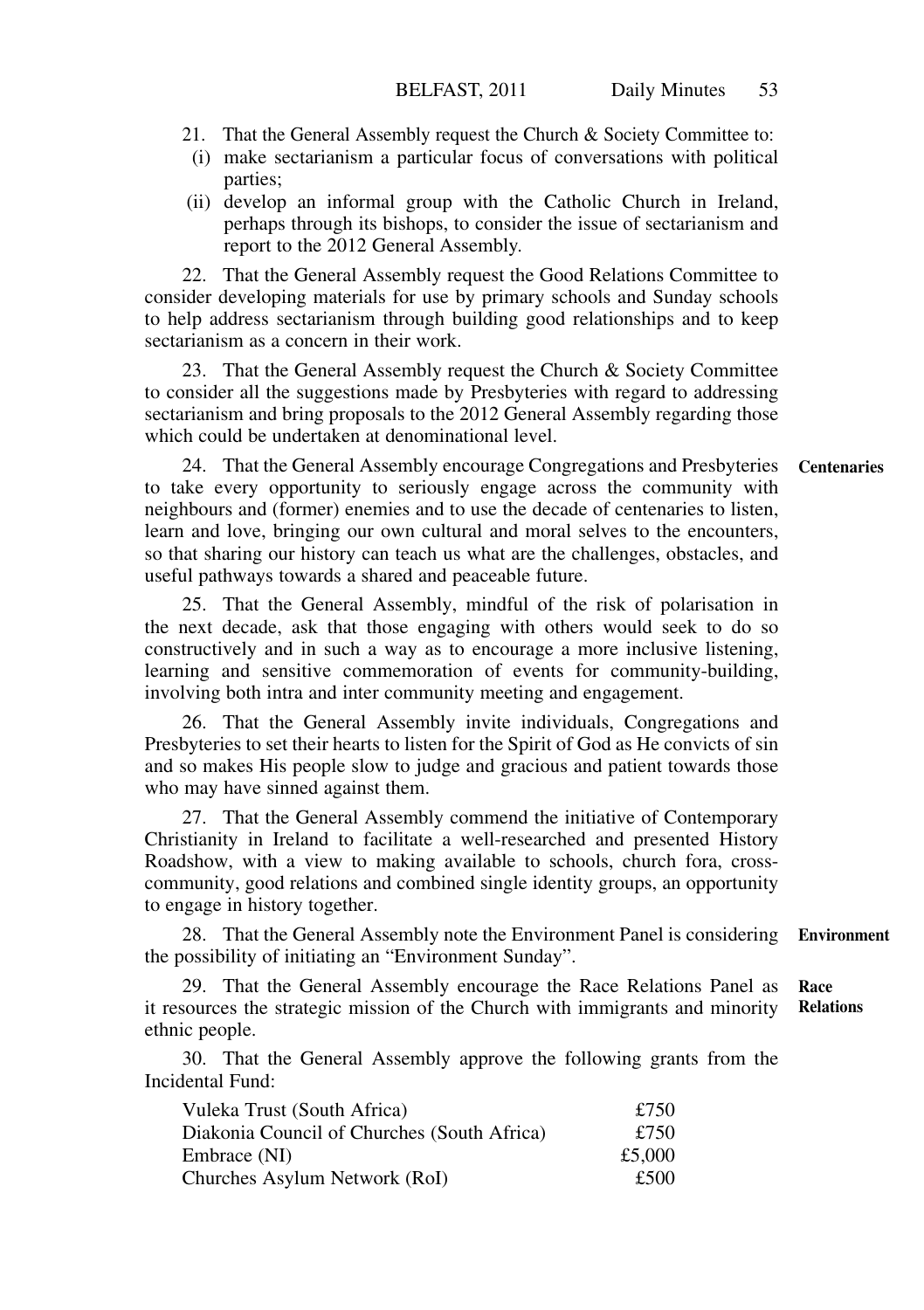# 54 BELFAST, 2011

| Faith<br><b>Relations</b>          | 31. That the General Assembly encourage the on-going discussions of the<br>Global Concerns Committee on Abrahamic faith relations.                                                                                           |                                                             |
|------------------------------------|------------------------------------------------------------------------------------------------------------------------------------------------------------------------------------------------------------------------------|-------------------------------------------------------------|
| Good<br><b>Relations</b>           | 32. That the General Assembly instruct the General Board to appoint a<br>new Panel on Building Good Relations, with the remit outlined in the Future of<br>Peacemaking Report.                                               |                                                             |
| <b>Structures</b><br><b>Review</b> | 33. That the General Assembly note the work of the Panel to review Board<br>and Committee Structures.                                                                                                                        |                                                             |
| Consultation<br><b>Review</b>      | 34. That the General Assembly note the work of the Panel to review the<br>Presbytery Consultation process and authorise the General Board to approve for<br>trial any new Consultation process.                              |                                                             |
|                                    | 35. That the General Assembly approve the following budgets from the<br>Incidental Fund:                                                                                                                                     |                                                             |
|                                    | General work of the Board<br>£6,000<br>Church and Society<br>£2,000<br><b>Building Good Relations</b><br>£8,000<br><b>Environmental Issues</b><br>£2,000<br>Pastoral Care of Manse Families<br>£2,000                        |                                                             |
|                                    | Moved by the Rev Colin Burcombe, seconded by the Rev Uel Marrs, and<br>agreed:                                                                                                                                               |                                                             |
| Parish<br><b>Bounds</b>            | 36. That the General Assembly confirm the changes to Parish Bounds as<br>reported by the East Belfast Presbytery.                                                                                                            |                                                             |
| Church<br><b>Relations</b>         | Moved by the Rev Dr DJ Watts, seconded by the Rev Lorraine Kennedy-<br>Richie and agreed:                                                                                                                                    |                                                             |
|                                    | 37.<br>That the General Assembly appoint the following:                                                                                                                                                                      |                                                             |
|                                    | to the Irish Council of Churches Executive: Revs John Brackenridge,<br>Lorraine Kennedy-Ritchie, Dr Donald Watts;                                                                                                            |                                                             |
|                                    | to the Irish Inter-Church Committee Revs Lorraine Kennedy-Ritchie,<br>Dr Donald Watts.                                                                                                                                       |                                                             |
|                                    | 38. That the following grants be made available from the Incidental<br>Fund:                                                                                                                                                 |                                                             |
|                                    | Irish Council of Churches<br>Irish Inter-Church Meeting<br>World Communion of Reformed Churches<br>Conference of European Churches<br>Church and Society Commission (Brussels)<br>Community of Protestant Churches in Europe | £19,000<br>£10,000<br>£13,000<br>£5,000<br>£2,000<br>£3,000 |
| <b>Reception</b>                   | 39. That the General Assembly adopt the recommendations of the<br>Reception of Ministers and Licentiates Committee on Ministers and Licentiates<br>without charge.                                                           |                                                             |
|                                    | 40. That the Rev Colin Harris be appointed as Acting Convener of the<br>Reception of Ministers and Licentiates Committee                                                                                                     |                                                             |
| <b>Pastoral</b><br>Care            | 41. That Ministers and Manse families be encouraged by Presbytery<br>Clerks and colleagues to avail of the care available.                                                                                                   |                                                             |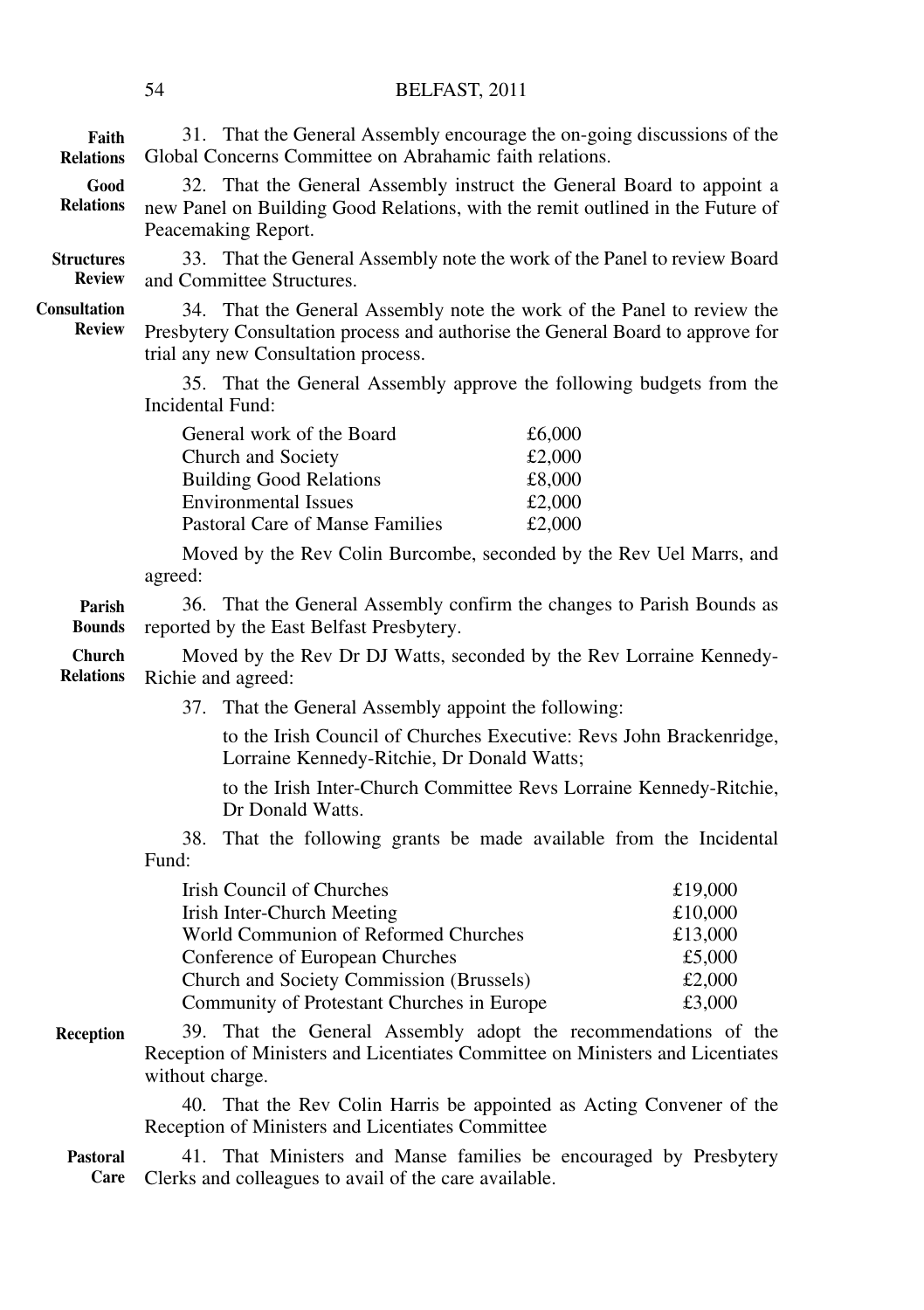42. That the General Board with its associated working Committees for the ensuing year, be appointed in accordance with Par 272 of the Code as follows:

# **The Clerk, Convener**

- (a) Moderator, Clerk of Assembly, preceding three Moderators and former Clerks of Assembly, Assembly Conveners and Secretaries of Commissions and Boards.
- (b) Revs Dr RA Russell, Dr WP Addley; Alan Boyd, Peter Davison — Revs James Gordon, AD Davidson; JG MacQueen, JLA McIlwaine — Revs JJ Andrews, RM Murray; Nathaniel Rea, Samuel Wallace — Revs TC Morrison, DW Brice; HA Groves, Richard Doggart — CWL Graham; Revs DJ Boden, WJ Orr; \_\_\_\_\_\_\_\_\_\_\_\_\_\_\_ — DC Cowan; Rev FP Sellar; CM Young, John McKibbin — Revs TJ Stothers, GAJ Farquhar; Edwin Boal, James Armstrong — Revs WI Hunter, Richard Gregg; Cecil Lynn, George McIntyre — Revs Stanley Stewart, Dr David Latimer; Mrs Ruby Millar, Ian McCracken — Revs Dr BCG Black, AS Smyth; John Hanna, William Poole — Revs JI Davey, Paul Jamieson; Norman Mawhinney, Miss Evelyn Whyte — Stuart , AW Finlay — Revs GE Best, RA Moffett; JB McClean, Dr TJ Robinson — Revs SG Anketell, GJ Mackarel; J Fairbairn, Wilson McConkey — Revs SA Finlay, WT Bingham; James Chestnutt, Samuel Walker — Revs Robert Herron, RA Campbell; TJG Wilson, JA Patterson — Revs Noel McClean, Dr JA Thompson; Victor McLean, EC Redmond — Revs WJ Murdock, Brian Kennaway; JH McClurg, Mrs Adrianne Bowden — Revs TJ Conway, AS Thompson; Orr Gibson, WGN Johnston.
- (g) Revs Dr RI Birney, DH Thompson, IF Smith, RA McLernon; Mrs Caroline Hawthorne, Mrs Deborah Webster, Mrs Maeve Magowan, Mrs Sarah Harding, Mrs Avril Heenan, Mrs Pauline Kennedy, Miss Barbara McDade, Miss Muriel Cromie, D Bell, JH Martin, WJ Cairns, Mervyn McCullagh.

# **A. CHURCH AND SOCIETY COMMITTEE**

# **Revs Dr LE Carroll; AJ Boal, Co-Conveners**

- (a) The Moderator, preceding Moderator, Clerk, former Clerks, and Deputy Clerk of Assembly, Moderator-Designate, Global Concerns Convener, Church and Society Conveners, Communications Secretary.
- (x) Revs John Brackenridge, AC Wilson, JA Kirkpatrick, Mary Hunter; ESR McCarter.
- (y) Revs WT Bingham, Richard Murray, Brian Kennaway; JA Patterson, I McCracken.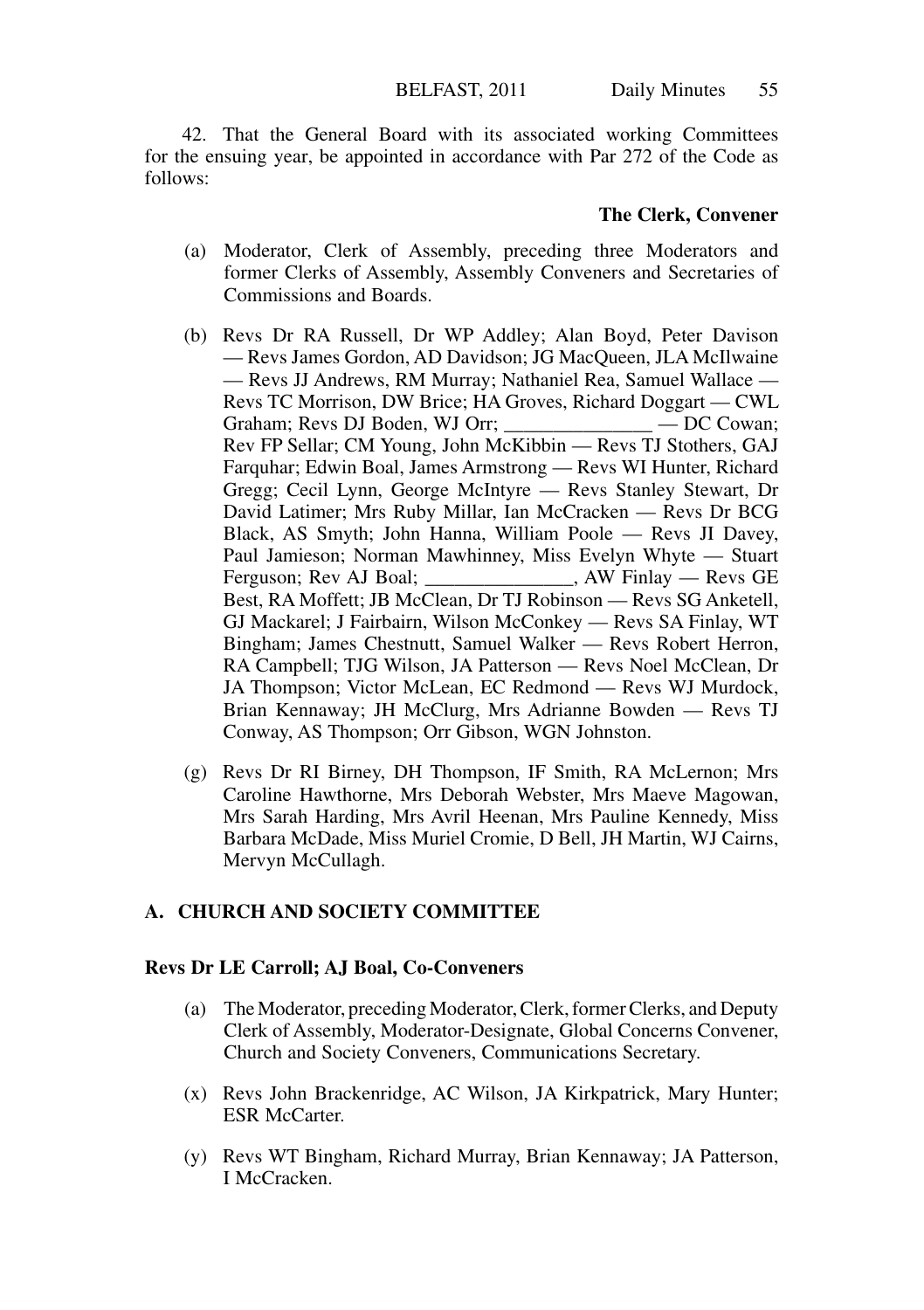# **B. GLOBAL CONCERNS Rev Dr AF Nel, Convener**

- (a) The Moderator and Clerk of Assembly, Committee Convener, Conveners of Environment, Building Good Relations, Race Relations Panels, Representative of Board of Mission Overseas, Church Relations.
- (x) Rev CM Hunter; Mrs Fiona Watts, Dr John Gillespie.
- (y) Revs Dr WP Addley, Dr RA Russell, AD Davidson; Alan Boyd.

# **C. CHURCH RELATIONS Rev L Kennedy-Ritchie, Convener**

- (a) The Moderator and Clerk of Assembly, Committee Convener, Prof of Systematic Theology, Representative of Youth and Children's Ministry, Board of Mission in Ireland, Board of Mission Overseas and Global Concerns.
- (x) Revs John Brackenridge, KDW Crowe, Dr JC McCullough, TJ Wilson, DB Knox, Simon Henning.
- (y) Revs GAJ Farquhar, SG Anketell; CM Young, Dr TJ Robinson, Stuart Ferguson.

# **D. DOCTRINE COMMITTEE Principal, UTC, Convener**

# (a) The Moderator and Clerk of Assembly, General Assembly's Theological Professors.

- (x) Revs GJ Kennedy, SD Finlay Dr Michael McClenahan; R Thompson, Miss D Ford.
- (y) Revs AD Davidson, GJ Mackarel, Dr RA Russell, SA Finlay, AJ Boal, RA Moffett.

# E. PRIORITIES COMMITTEE The Clerk, Convener

- (a) The Moderator, Clerk, Deputy Clerk of Assembly, Board Secretaries.
- (x) Conveners of: Union Commission; Communications; Mission Overseas, Mission in Ireland; Social Witness; Youth and Children's Ministry; Christian Training; Finance and Personnel; United Appeal Boards.
- (y) Revs Dr RA Russell, RA Moffett, GAJ Farquhar, AD Davidson; Mrs Adrianne Bowden, DC Cowan, JLA McIlwaine, CWL Graham, Stuart Ferguson.

# **F. MODERATOR'S ADVISORY COMMITTEE**

# **The Clerk, Convener**

(a) The Moderator, preceding three Moderators, Clerk, former Clerks, Deputy Clerk of Assembly, Communications and Press Secretary.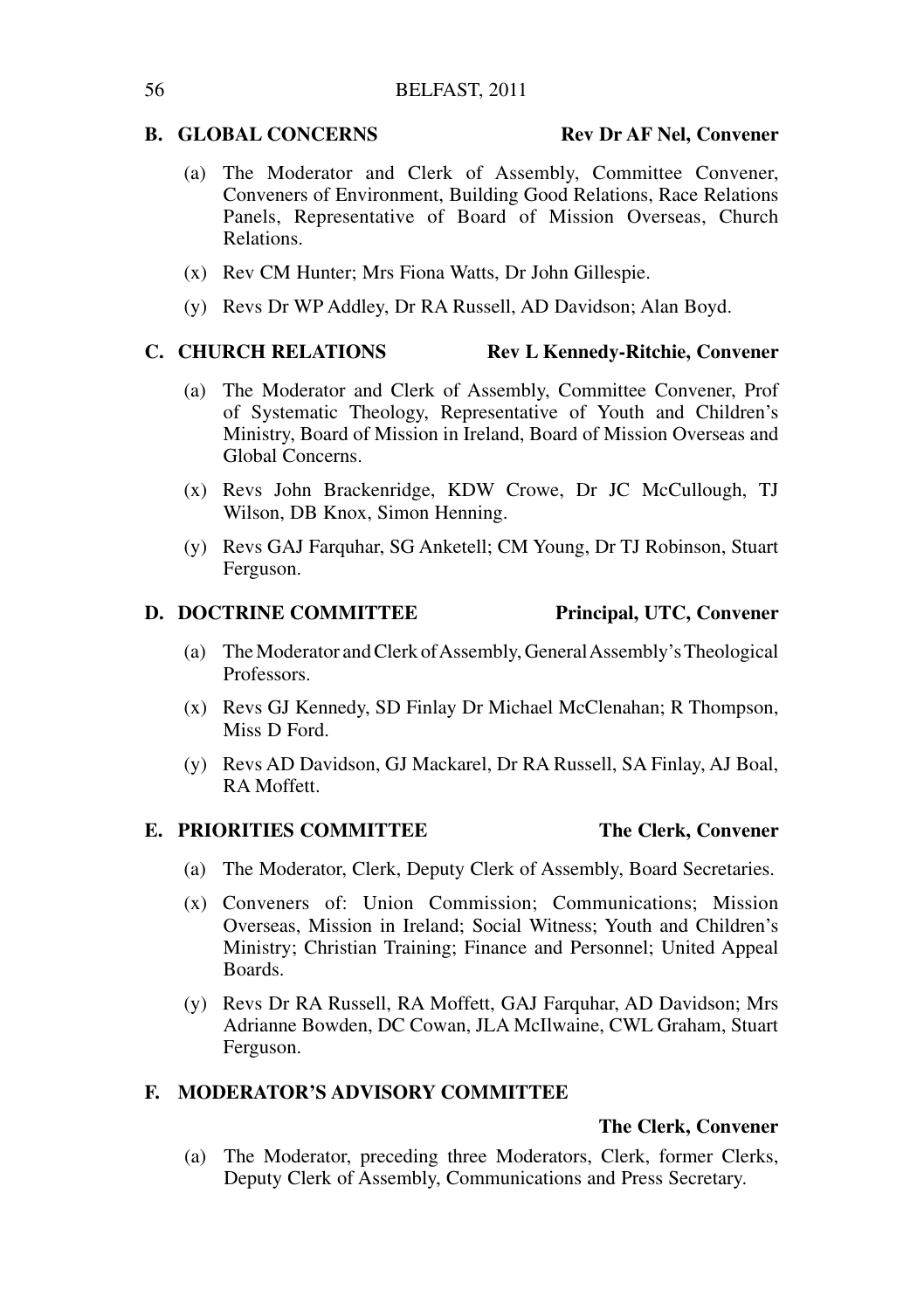- (x) Rev DR Baker; Mrs Rosemary Dunlop, Mrs Cherry Poynton, Lindsay Conway, MA Morrow QC.
- (y) Revs JJ Andrews, TJ Conway, SG Anketell; Mrs Adrianne Bowden, Mrs Ruby Millar.

# **G. RECEPTION OF MINISTERS AND LICENTIATES COMMITTEE**

# **Rev CG Harris, Acting Convener**

- (a) The Moderator, Clerk, Deputy Clerk of Assembly, Committee Convener, Convener of Board of Christian Training, Convener and Director of Ministerial Studies, Convener Church Relations, Principal UTC, Secretary of Board of Mission in Ireland.
- (x) Revs KWJ Hanna, SD Finlay, SS Johnston, Lorraine Kennedy-Ritchie; David McMullan, Miss Anne Taylor.
- (y) Revs SA Finlay, WJ Murdock, TC Morrison, GAJ Farquhar; Mrs Adrianne Bowden, Alan Boyd.

The **Overtures Anent** Pars **25 and 48 of the Code** (Reports pp75-76) were **Overtures**submitted by the Rev Dr DJ Watts

Moved by the Rev Dr DJ Watts, seconded by the Rev TD Gribben, and agreed:

That the overtures anent Pars 25 and 48 of the Code, having lain on the books for one year, be enacted as the law of the Church.

The Overture **Anent Par 33 of the Code** (Reports p76) were submitted by the Rev Dr DJ Watts

Moved by the Rev Dr DJ Watts, seconded by the Rev TD Gribben, and agreed:

That the overture anent Par 33 of the Code, having lain on the books for one year, be enacted as the law of the Church.

The Overture **anent Par 81 of the Code** (Report p 76) was submitted by the Very Rev Dr JW Lockington.

Moved by the Very Rev Dr JW Lockington, seconded by the Very Rev Dr SJ Dixon, and agreed:

That the overture anent Par 81 of the Code, having lain on the books for one year, be enacted as the law of the Church.

An **Overture Anent Par 76(e) of the Code** was submitted by the Rev Dr DJ Watts, as follows:

It is hereby overtured to the General Assembly to enact that in subparagraph 76(e) of the Code the words "proportional to the amount of stipend paid," be deleted.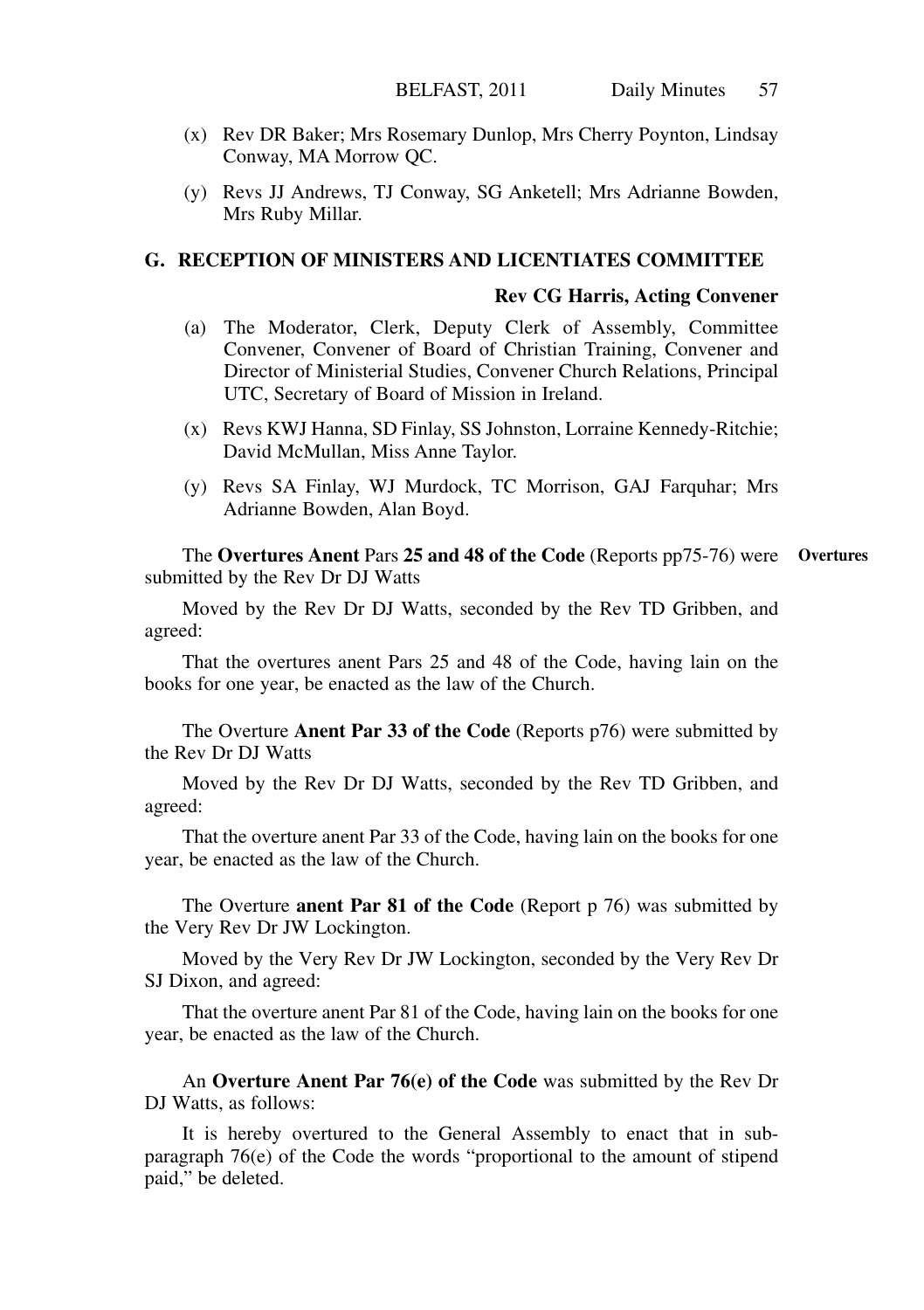Moved by the Rev Dr DJ Watts, seconded by the Rev TD Gribben, and agreed:

That the overture anent Par 76(e) of the Code be received and placed on the books.

Overtures Anent Pars 235, 313(1), 318(B)(2), 320(2) and 325(2) of the Code were submitted by the Rev Dr DJ Watts, as follows:

### **Anent Par 235 of the Code**

It is hereby overtured to the General Assembly to enact that Par 235 of the Code be deleted and the following substituted in its place:

**"235. (1) Within the total income of a congregation** certain items are designated as Assessable Income and include –

- (a) Weekly Freewill Offering;
- (b) Income for Stipend;
- (c) Income for the Central Ministry Fund;
- (d) Sunday and other collections for general congregational purposes;
- (e) Rental income retained for general purposes less related expenditure including financing costs on related loans;
- (f) Income on general bequests;
- (g) Any other general income on which no restriction has been applied by the donor.

(2) Money received by way of repayment of Income Tax on a contribution shall be treated as part of that contribution.

(3) Assessable Income does not include collections for building and repairs, repayment of debts and other designated objects approved by the Presbytery with reference, if necessary, to the Board of Finance and Personnel, monies raised in Sunday School or Church organisations (other than for general congregational purposes), collections for the United Appeal, World Development or other religious and charitable objects, bequests, grants and restricted endowment income.

Where a congregation adopts the Weekly Freewill Offering method, the Congregational Committee shall provide envelopes and appoint a WFO Secretary to supervise their distribution and return."

# **Anent Par 313(1) of the Code**

It is hereby overtured to the General Assembly to enact that in subparagraph 313(1) of the Code the words "on the stipend paid to the minister in the preceding year, or as fixed by the Union Commission in giving leave to call in a vacancy," be deleted and the words "on Assessable Income," be substituted in their place.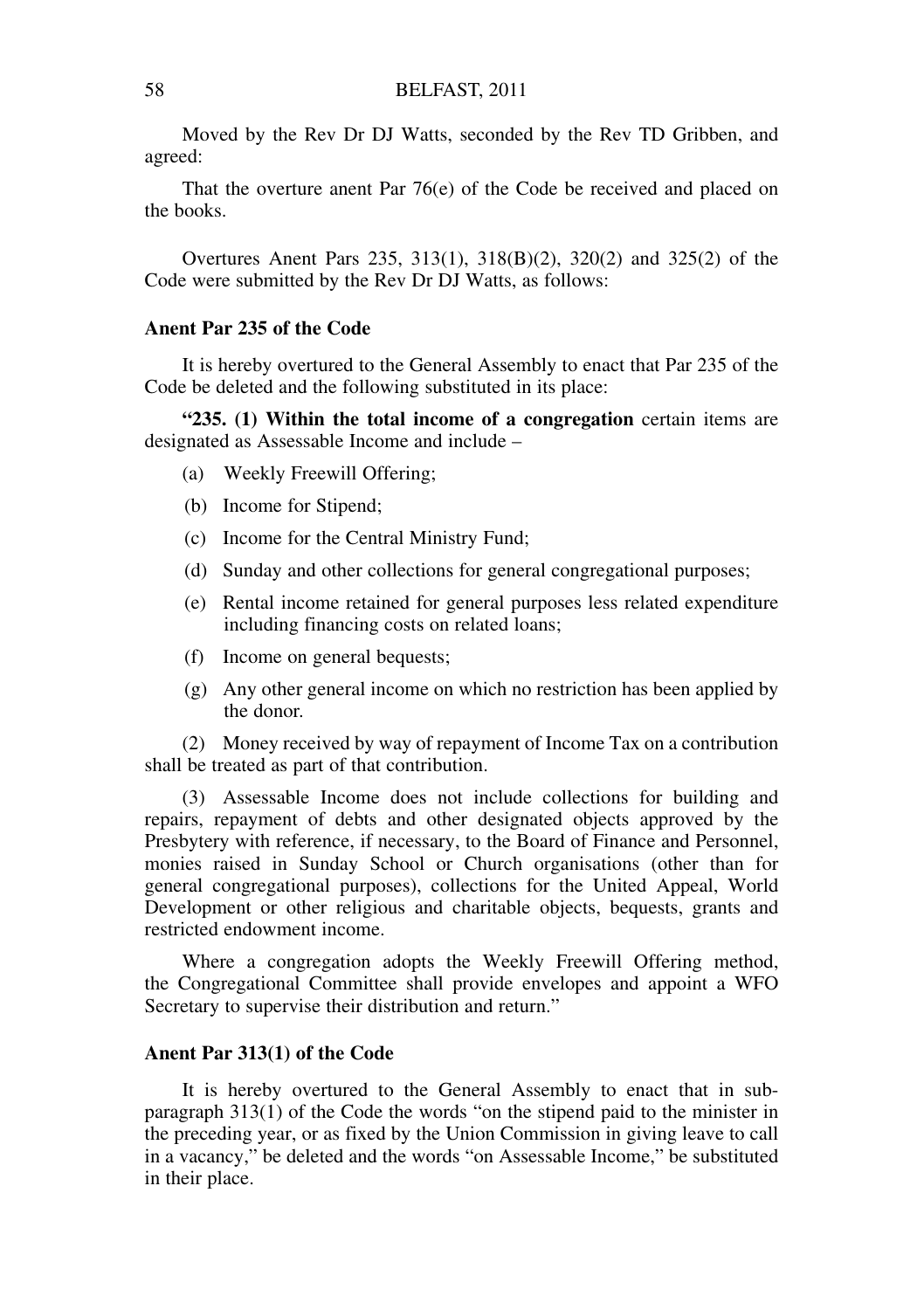#### **Anent Par 318(B)(2) of the Code**

It is hereby overtured to the General Assembly to enact that in sub-paragraph 318(B)(2) of the Code the words "in the preceding financial year, or as fixed by the Union Commission in giving leave to call in a vacancy," be deleted.

# **Anent Par 320(2) of the Code**

It is hereby overtured to the General Assembly to enact that in subparagraph 320(2) of the Code the words "assessed on the stipend paid to the minister in the preceding financial year, or as fixed by the Union Commission in giving leave to call in a vacancy," be deleted and the words "on Assessable Income," be substituted in their place.

# **Anent Par 325(2) of the Code**

It is hereby overtured to the General Assembly to enact that in subparagraph 325(2) of the Code the words "on the stipend to the minister in the preceding year, or as fixed by the Union Commission in giving leave to call in a vacancy," be deleted and the words "on Assessable Income," be substituted in their place.

Moved by the Rev Dr DJ Watts, seconded by the Rev TD Gribben, and agreed:

That the overtures anent Pars 235, 313(1), 318(B)(2), 320(2) and 325(2) of the Code be received and placed on the books.

The sederunt came to a close at 6.06pm, the Moderator pronouncing the Benediction.

On Wednesday evening, 8 June, 2011, at 7.45pm, an Evening Rally was held in the Assembly Hall led by the Moderator.

 $\overline{\phantom{a}}$ 

# **SIXTH SESSION**

#### **Thursday, 9th June, 2011 9.30am**

The Assembly again convened, the Moderator leading in prayer.

# **In Private**

The Report of the **JUDICIAL COMMISSION** (Reports pp 77-78) **JUDICIAL**  was submitted by Mr Mervyn A Morrow QC, along with the following **COMMISSION**Supplementary Report: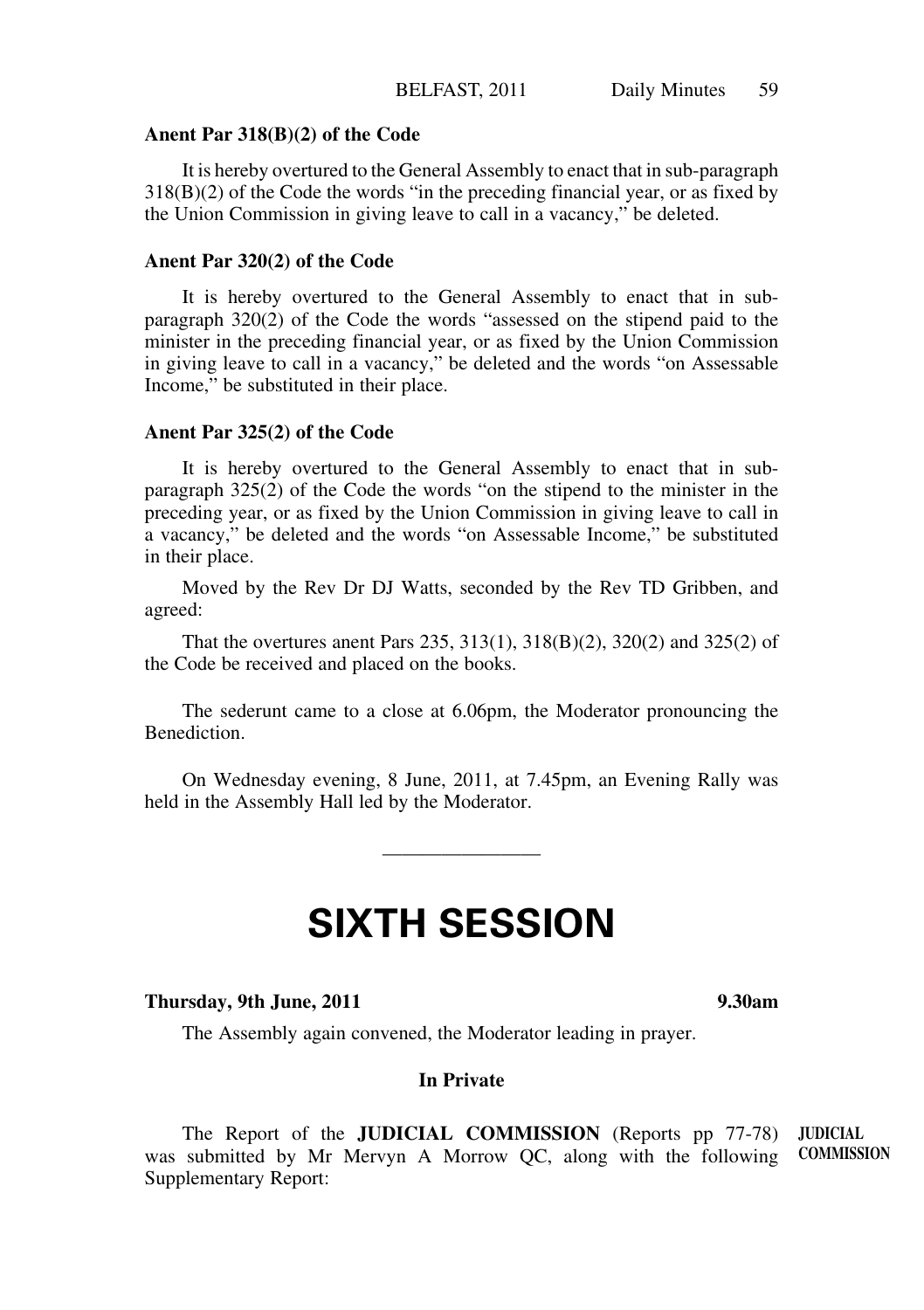# **REFERENCE FROM THE AHOREY COMMISSION OF THE ARMAGH PRESBYTERY**

The Judicial Commission recognises that there have been very difficult and sensitive matters for the Presbytery and its Commission to deal with, and the Judicial Commission acknowledges the many hours spent by the Presbytery members in seeking the best way forward for the Ahorey Congregation. Following receipt of the Presbytery Commission's reference dated 2 June 2010, the Judicial Commission heard and considered the responses of (a) Presbytery representatives, (b) the Ruling Elders and (c) the Minister and his wife respectively to a number of questions.

2. Having heard and considered their respective responses the Judicial Commission is satisfied:

- (a) that reports of events, circumstances and relationships which had been the subject of concern to the Commission of Presbytery have not irreparably impaired the ministry of the Minister;
- (b) that the relationships between the Congregation, Ruling Elders and the Minister have been clarified and harmony is being restored;
- (c) that the Ruling Elders desire closure of the issues that had caused concern to the Commission of Presbytery, and desire to go forward in their work with the ministry of the Minister in the Congregation, and both intend to work together and look to Presbytery for support.

3. In the forgoing circumstances the Judicial Commission finds and determines:

- (1) that the reasons for the concerns which had been expressed by the Commission of Presbytery in its reference and in its written and oral submissions no longer require further response of or inquiry by or directions from Presbytery;
- (2) that it is not appropriate for the Judicial Commission to instruct Presbytery in the matter of the appointment of the Clerk of Presbytery, but notes and endorses the expressed wish and intention of the Minister to devote his time to the primary task of rebuilding relationships in the congregations of Ahorey and Clare and that he does not seek to return for the time being to the office of Clerk of Presbytery;
- (3) that representatives of the Judicial Commission are available to assist the parties to further the restoration of harmonious relationships in Ahorey Congregation and for this purpose intend to meet with the Minister and such other parties as are deemed appropriate.

4. The Judicial Commission commits the Minister and his wife, the Ruling Elders and Members of both the Congregations of Ahorey and Clare and the Members of Presbytery to the care, guidance and help of Almighty God in their work. It looks forward in prayer to the restoration of harmonious relationships in Ahorey Congregation, which will glorify God and bear witness to His Kingdom.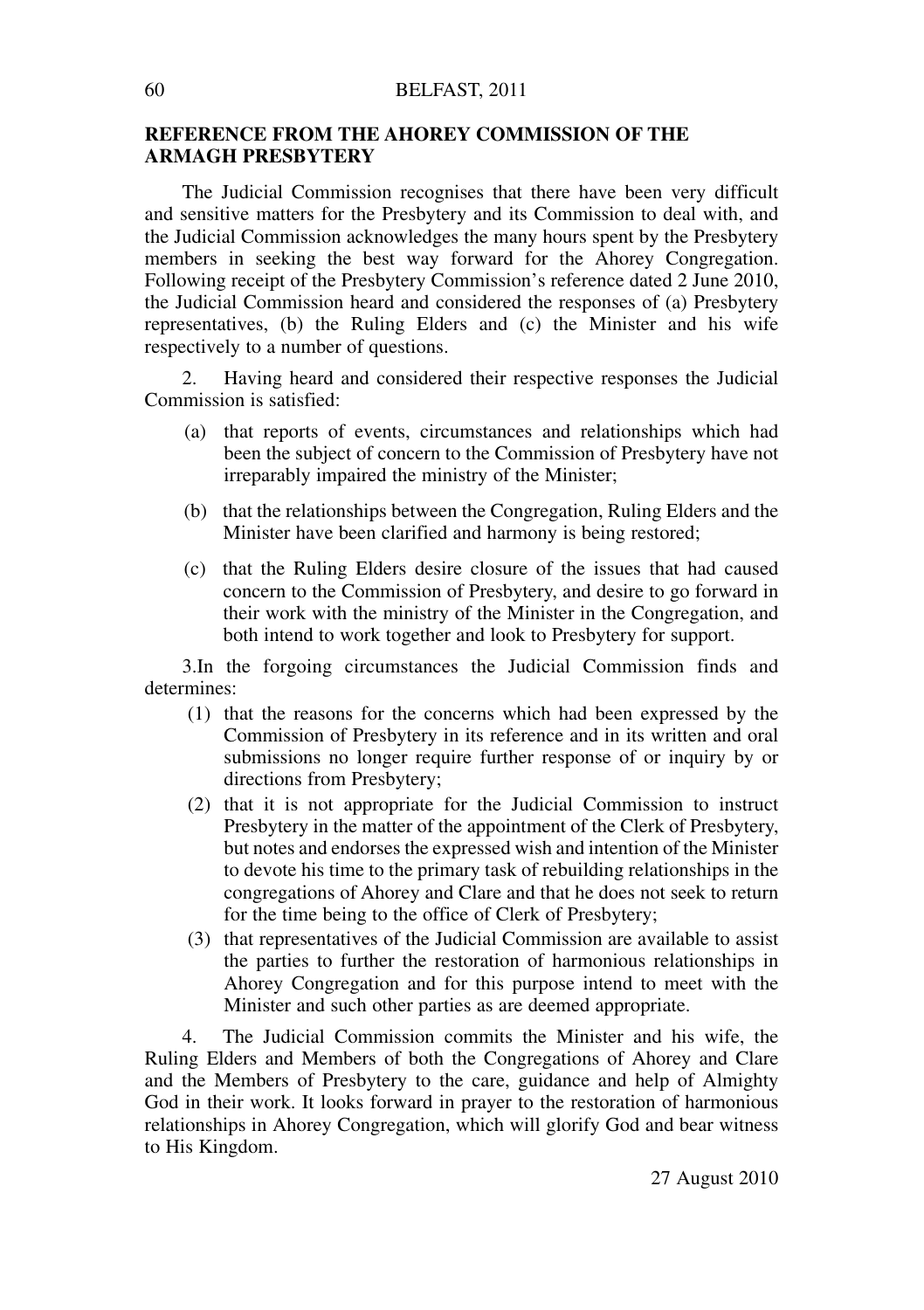# **APPEAL AGAINST A DECISION OF THE BALLYMENA PRESBYTERY**

# **Appeal of Junior Christian Endeavour Leaders to the Judicial Commission against the decision of the Ballymena Presbytery Commission, made on 6 July 2010, that they be dismissed as leaders of the Junior Christian Endeavour in Cairnalbana Presbyterian Church**

The Judicial Commission, having considered the record of the Cairnalbana Commission of the Ballymena Presbytery in the case including extracts from the Minutes of the Cairnalbana Kirk Session and of the Presbytery Commission, met on 13 September 2010 to consider the written and oral submissions of the Appellants and the oral submissions of representatives of the Kirk Session and of the Presbytery Commission, and Finds:

1. On 3 November 2009 the Presbytery Commission was appointed following a request from Cairnalbana Kirk Session to look into the situation in Cairnalbana congregation and to give assistance to the Kirk Session.

On 30 March 2010 the Presbytery Commission issued its Finding which included four recommendations, of which the fourth is "Commission directs that the Junior C. E ...... stop as soon as practically possible and that the issues regarding communication ...... between leaders and the minister be resolved to the Commission's satisfaction. [This organisation] shall recommence at the Commission's discretion once the Commission is satisfied that outstanding issues have been dealt with." In the Conclusion the Finding included "Due to the nature of the issues and the complexity of relationships [the Commission does] not believe [removing people from posts] is the best way of resolving matters at this stage".

2. Members of the Presbytery Commission attended the Kirk Session stated meeting on 14 June 2010. The Commission advised the Kirk Session to assess the confidence it had in the leadership of the Junior Christian Endeavour in a secret ballot. One of the appellants, a member of the Kirk Session, remained present and was included as one of the voters in the ballot for the purpose of indicating the Kirk Session's confidence in the Christian Endeavour leadership and was permitted to vote with the other elders, except in relation to the vote concerning himself. The Minister, to whom the Presbytery Commission had referred in its fourth recommendation (quoted above), remained also and was included as one of the voters in the ballot and was permitted to vote with the other elders. None of the voters were permitted to vote in relation to any of their respective family members. The votes were cast for each of the Christian Endeavour leaders seriatim. The results recorded in the minutes disclose that a majority of the voters expressed their confidence for each of the four leaders.

3. The Presbytery Commission noted that all the leaders of the Junior Christian Endeavour had received less than two-thirds of the votes and advised the Kirk Session that it would be unwise to appoint leaders obtaining such a percentage of votes and that the Christian Endeavour leadership should be stood down.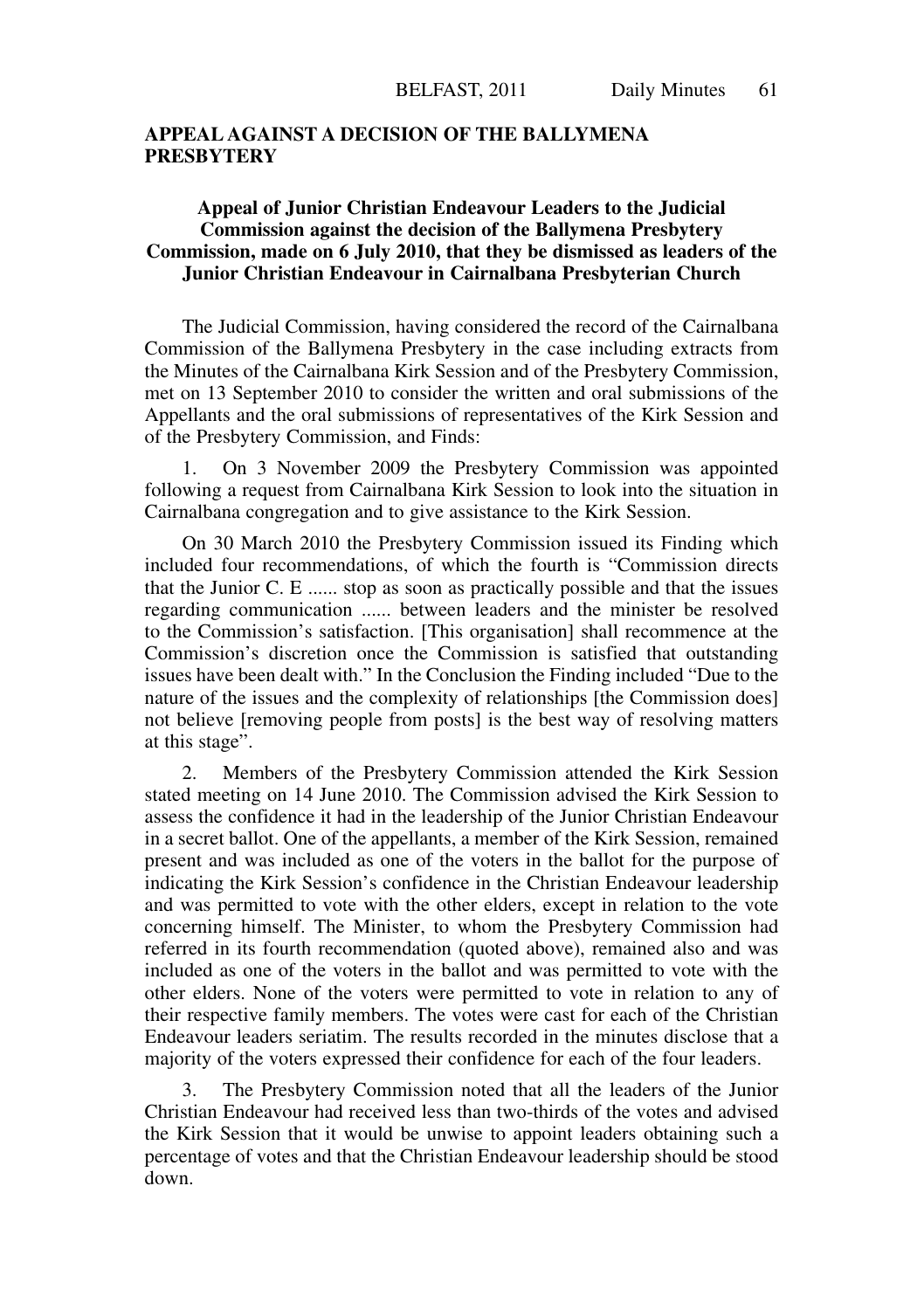4. On 6 July 2010 the Presbytery Commission decided, acting under paragraph 20 (1) (b) of The Code, to send a letter to one of the Christian Endeavour Leaders confirming that the Christian Endeavour leaders did not receive a two-thirds vote of confidence from the Kirk Session and that as a result the Junior Christian Endeavour leadership had been stood down. The Presbytery Commission sent a letter dated 8 July 2010 with three copies in the foregoing terms to that Leader, and in which the Commission asked him to so inform the rest of the Christian Endeavour leadership.

5. The Presbytery Commission submitted to the Judicial Commission that it considered that at least a two-thirds majority vote of confidence was required because it took the view that a minister should obtain that majority from a congregation before it would be considered safe to issue a call to the congregation.

6. The evidence before the Judicial Commission has disclosed that the minister considered that relationships and communications between the Christian Endeavour leadership and himself had broken down. There was no evidence before the Judicial Commission that the Presbytery Commission had met with or interviewed the minister or any of the Christian Endeavour leaders, other than the one to whom they had written in relation to the problem.

7. The Judicial Commission is satisfied that the Presbytery Commission was not justified in reaching the conclusions and decisions which are the subject of this appeal on the grounds that none of the leaders of the Christian Endeavour had received two-thirds of the votes of confidence, because:

- (1) it was improper for one of the appellants and the minister, both being the members of Kirk Session who were primarily concerned in and affected by the issues the subject of the ballot, to be present and to vote in the ballot. Consequently the results of the ballot undertaken by the Kirk Session on 14 June 2010, in so far only as they related to the leadership of the Junior Christian Endeavour, are determined by the Judicial Commission to be null and void;
- (2) in any event, each of the leaders had received a majority of the votes of the Kirk Session and it was not appropriate in the circumstances to adopt a practice which may have been adopted in relation to the issue of a call to a minister to a Congregation to the matter of whether leaders of Christian Endeavour who had already been appointed by the Kirk Session should be dismissed from the position they held.

In Conclusion, the Judicial Commission directs:

1. That the decision of the Presbytery Commission at its meeting on 6 July, 2010 to stand down the Junior Christian Endeavour Leadership be set aside.

2. That the Junior Christian Endeavour should not recommence until the Presbytery Commission is satisfied that outstanding issues have been dealt with, in accordance with paragraph 4 of the Presbytery Finding Recommendations of 30 March, 2010.

3. That the Appellants and Minister are to take part in meaningful conciliation, facilitated by the Presbytery Commission with the help of the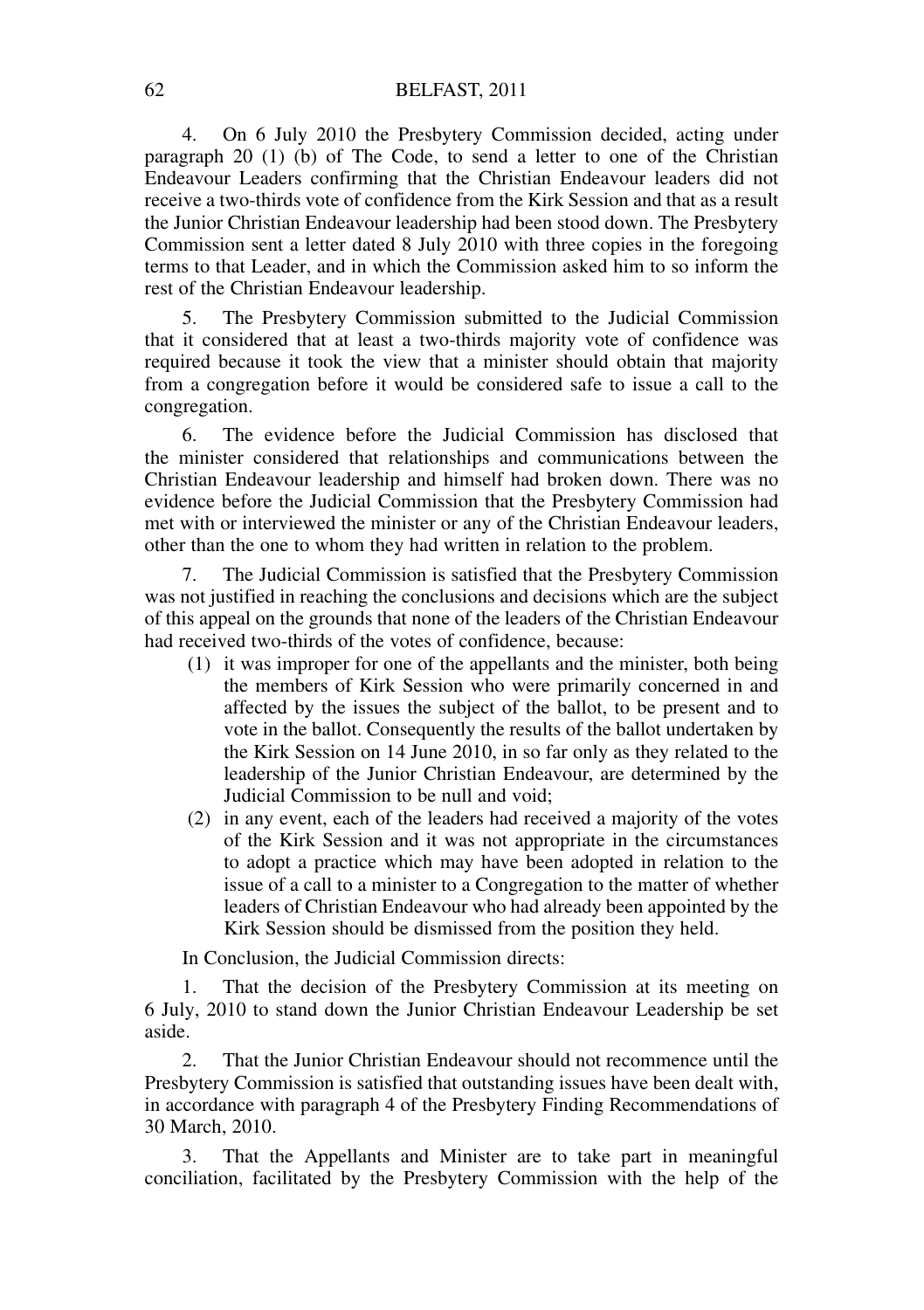General Assembly's Conciliation Panel and each of the parties – Appellants, Minister and Presbytery Commission – are to report back to the Judicial Commission no later than 13 December, 2010.

The Judicial Commission commends the Appellants and their families, the Minister, Kirk Session and Congregation of Cairnalbana and the Presbytery of Ballymena to the grace and peace of Almighty God.

4 October 2010

# **APPEAL AGAINST A DECISION OF THE BALLYMENA PRESBYTERY**

Notice of Appeal was received from a person who had applied to the Ballymena Presbytery to be nominated to the Board of Christian Training in order to proceed to the next stage of the Accredited Preacher Scheme. While the Appeal is in order, the Judicial Commission decided that it should report to the General Assembly under Code Par 165(3) and recommend that a special Commission be appointed to deal with this and any similar appeal through the year. The special Commission should also recommend to next year's Assembly how a review process may be built into a Presbytery nomination procedure rather than a judicial appeal. This report should refer to all nominations such as Accredited Preacher, Auxiliary Minister and Candidate for the Ministry. The recommended membership of the special Commission is: Moderator, Clerk, 3 members Judicial Commission; 3 members Board of Christian Training; 2 members Doctrine Committee.

# **RESIGNATION AND APPOINTMENT TO JUDICIAL AND SPECIAL COMMISSION**

The resignation of the Rev TJ Conway as Tyrone Presbytery representative to the Judicial Commission was noted with regret. The nomination of the Rev TWA Greer to the Judicial Commission was also received.

The Judicial Commission nominate the Rev Dr DJ McKelvey to the Special Commission.

Moved by Mr Mervyn A Morrow QC, seconded by the Rev Dr DJ Watts, **Resolutions**and agreed:

1. That the Report be received.

2. That the following Commission be appointed to consider any appeal against a Presbytery decision not to nominate an applicant for the Accredited Preacher course and to consider how such appeals should be dealt with in the future: Moderator, Clerk; Revs TJ Conway, M Stanfield; MA Morrow QC; Revs JNI McNeely, TD Gribben, Dr RB Savage; Rev Prof JP Taylor, AD Davidson.

3. That the resignation of the Rev TJ Conway be accepted, that he be thanked for his services and the Rev TWA Greer appointed in his place.

4. That the Rev Dr DJ McKelvey be appointed a member of the Special Commission.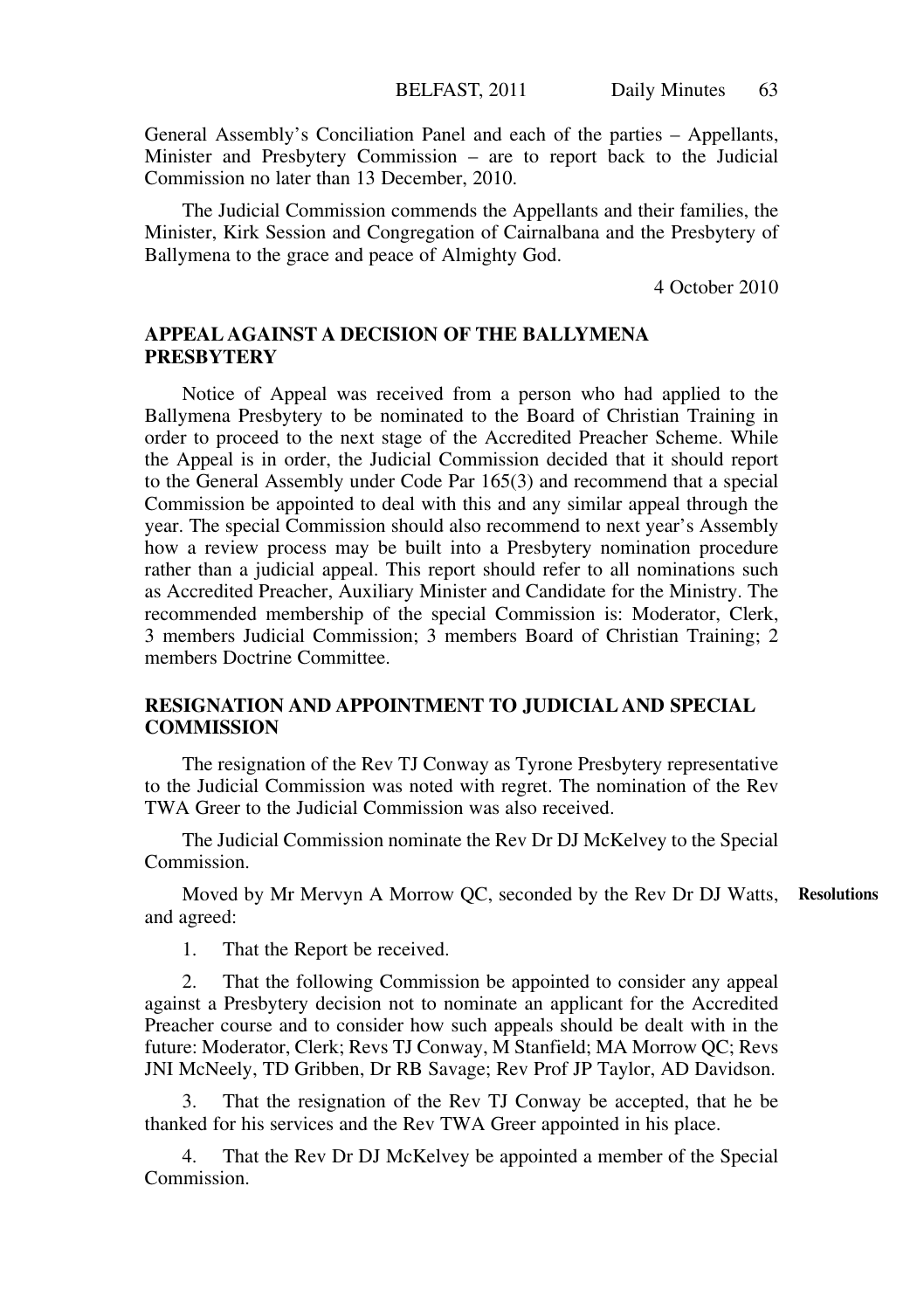#### **In Public**

The Report of the **UNITED APPEAL BOARD** (Reports pp 285-291) was submitted by the Rev RIA Allely. **APPEAL UNITED** 

> Moved by the Rev RIA Allely, seconded by the Very Rev Dr John Dunlop, and agreed:

1. That the Report be received.

2. That the United Appeal for 2012 be as set out in the Schedules (III) and (IV).

3. That the General Assembly instruct the Priorities Committee to initiate an independent review by an outside consultant of the core costs, including staffing, of each Board and report to the 2012 Assembly. **Review of Staffing**

**Moratorium**

4. That the General Assembly impose a moratorium on all new posts during the year 2011-2012, unless approved in special circumstances by the General Board.

5. That the General Assembly commend the Briefing and DVDs on the work supported by the United Appeal to Congregations and ask that they be used creatively.

6. That the United Appeal Board for the ensuing year be appointed in accordance with par 287 of the Code as follows:

# **Rev RIA Allely, Convener The Clerk, Secretary**

- (a) The Moderator and Clerk of Assembly; Board Convener.
- (b) Mrs EJ Mann JN Greenlee Rev NAL Cameron Billy Elliot — Rev AR Bill — Martin Hampton — R Nelson — Rev TJ Laverty — Stewart Ramsey — William Keown — James McDowell — Rev Mary Hunter — Rev S Newell — J Bole — Rev DJ Temple — N Morrison — Rev KDW Crowe — Mrs Laura Martin — Rev WG Hamilton.
- (g) Rev Dr John Dunlop, John Brackenridge; Miss DE McCaughan, Dennis Alexander, Douglas Crowe, Raymond Adams, WK Belshaw, Peter McGimpsey.

#### The **MEMORIAL OF THE KIRK SESSION OF FIRST DERRY AND CLAREMONT PRESBYTERIAN CHURCH** was submitted by the Rev Stanley Stewart: **Memorial**

To the Venerable the General Assembly of the Presbyterian Church in Ireland to meet in Belfast on 6th day of June, 2011.

# **The Memorial of the Kirk Session of First Derry and Claremont Presbyterian Church Respectfully Showeth:**

That a successful assimilation of First Derry and Claremont Churches has taken place.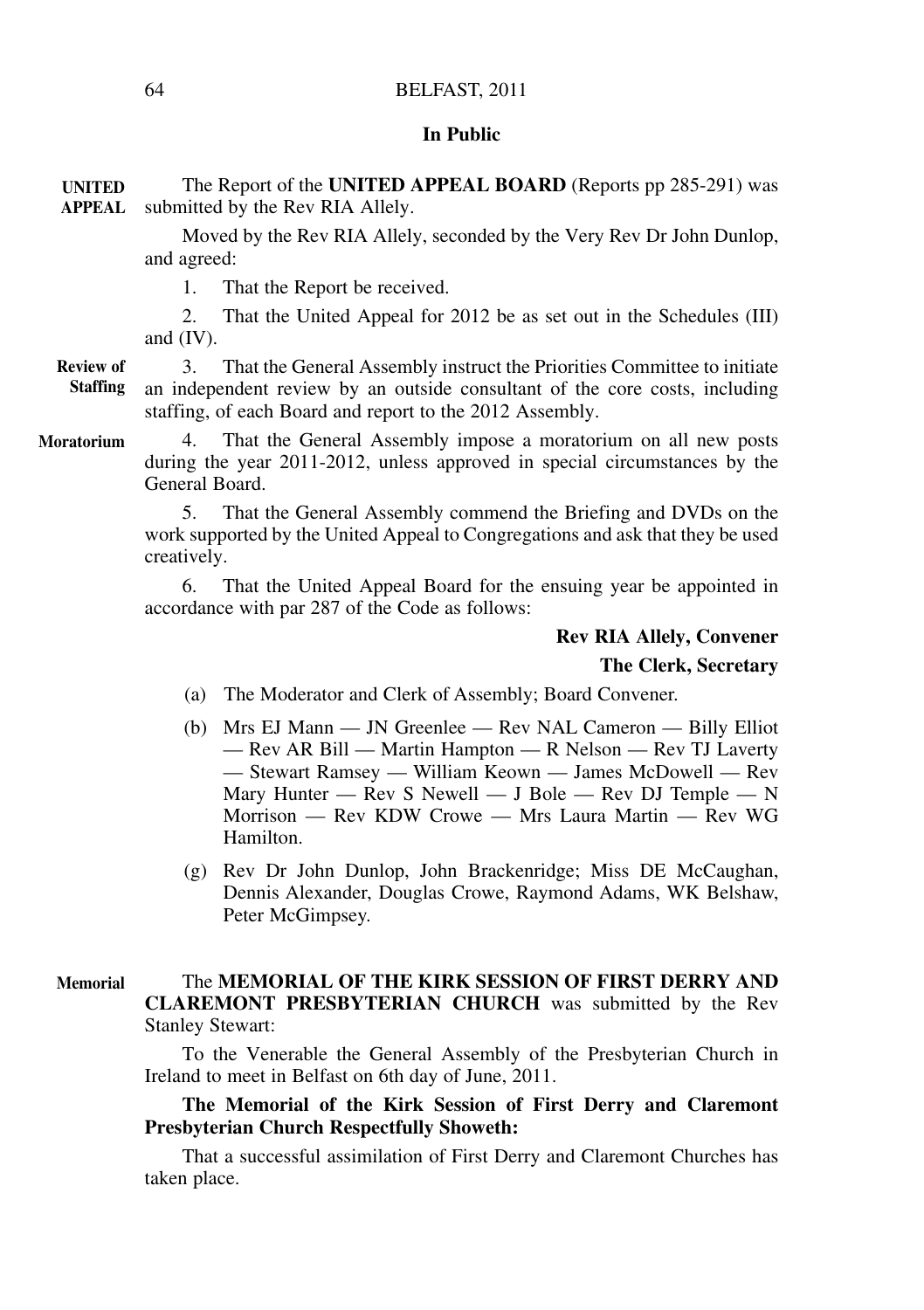That the city's oldest congregation is known and exclusively referred to as First Derry.

That the congregation, following 8.75 years displacement due to severe structural problems caused by dry-rot, has returned to its spiritual home on the site of the first church built in 1690.

The Kirk Session considers that the appropriate name for the congregation, which has met on the same site since 1690 should now be First Derry Church (incorporating Claremont). Memorialists therefore pray your Venerable Assembly to approve the change of name from First Derry and Claremont Presbyterian Church to that of First Derry Presbyterian Church (incorporating Claremont), and Memorialists, as in duty bound, will ever pray.

Adopted by the Kirk Session at its meeting on 27th March 2011

DAVID LATIMER, Moderator

DEREK R LEE, Clerk of Session

Licensed and transmitted by the Presbytery of Derry and Donegal at its meeting in Gortnessy on Tuesday 3 May, 2011 with the strong recommendation that the prayer of the Memorialists be granted.

R BUICK, Moderator

S STEWART, Clerk

Moved by the Rev Stanley Stewart, seconded by the Rev Dr Stewart Jones, and agreed:

That the Memorial be received and its prayer granted.

**BOARD OF FINANCE & PERSONNEL** (Reports pp 236-283 & **BOARD OF**  Supplementary Reports p 33)– debate resumed (see page 37) **FINANCE** 

Moved by Mr John Hunter, CB, seconded by Mr Douglas Crowe and agreed:

2. That the rate of assessment for the Central Ministry Fund for 2011 be **Assessments**18.5p in the £ of stipend.

3. That the rate of assessment for the Retired Ministers' Fund for 2011 be 1.5p in the £ of stipend.

4. That the rate of assessment for the Widows of Ministers' Fund for 2011 be 4.0p in the £ of stipend.

5. That the rate of assessment for the Prolonged Disability Fund for 2011 be 0.25p in the £ of stipend.

6. That the rate of assessment for the Church House Repair Fund for 2011 be 3.50p in the £ of stipend.

7. That the rate of assessment for the Incidental Fund for 2011 be 5.00p in the £ of stipend.

8. That the rate of assessment for the PCI Pension (2009) Fund for 2011 be 30.00p in the £ of stipend.

**AND PERSONNEL (cont'd)**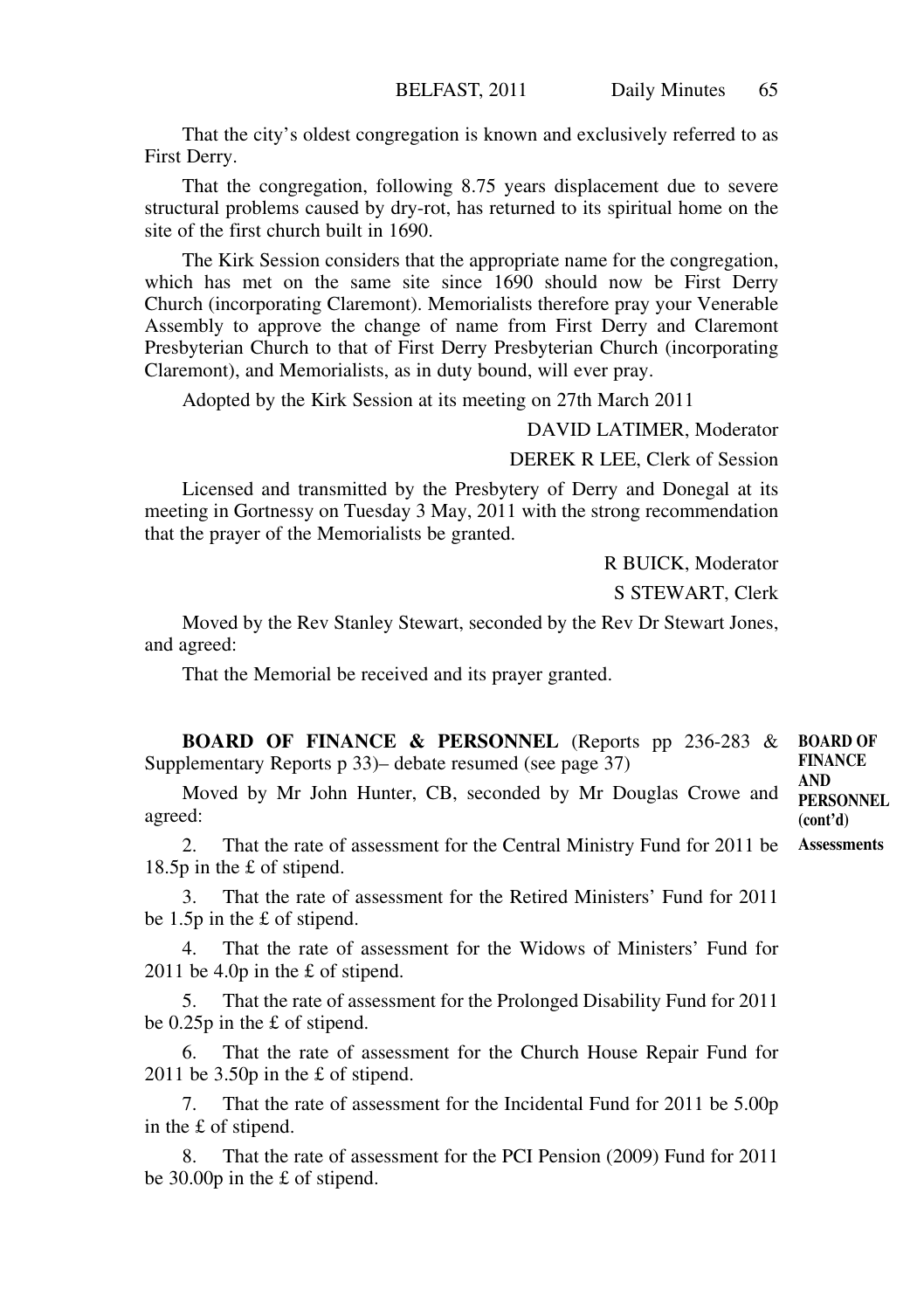9. That the rate of assessment for the Sick Supply Fund for 2011 be 0.25p in the £ of stipend.

10. That the General Assembly approve the new Rules as set out in Appendix 4 for the Retired Ministers House Fund.

11. That the contract of Felix O'Hare & Co Ltd be extended to carry out work to the first floor of Church House, up to a value of the savings of approximately £350,000, but that no additional money be expended which has not already been approved by the General Assembly. **Church House**

Moved by Mr John Hunter, CB, seconded by Mr Douglas Crowe:

12. That the General Assembly authorise the General Board to advise the Property Management Committee, if necessary, in agreeing terms with potential tenants.

Moved by the Rev Joseph Andrews, seconded by Mr Jonathan Pope, and agreed:

- 12. That the General Assembly:
- (a) recognising its custom and practice, authorise the General Board to advise the Property Management Committee, if necessary, in agreeing terms with potential tenants;
- (b) request the General Board to set up a Panel to examine the wider issues connected with the commercial property aspect of the Church House complex and report to the General Assembly of 2012.

Moved by Mr John Hunter, CB, seconded by Mr Douglas Crowe and agreed: **Prolonged Disability**

> 13. That rule 17c of the Prolonged Disability Fund be amended to add the word "currently available" as follows "evidence which demonstrates to the satisfaction of reasonable medical opinion that all currently available appropriate treatment option have been thoroughly investigated and appropriately explained to the applicant/prospective applicant."

- 14. That Ernst & Young, LLP be appointed as auditors for all the Committees, Boards, Trusts, Commissions and Agencies of The General Assembly for the year 2011. **Auditors**
- 15. That under the provisions of the Code Par 223(3) the Rev JA Thompson (Dervock) be given permission to retire on or after his 64th birthday, on 4 May, 2012. **Retirement**

Moved by Mr John Hunter, CB, seconded by the Rev Dr Donald Watts, and agreed:

16. That the resignation of Mr Douglas Crowe as Convener of the Pensions and Assessments Committee be accepted, that he be thanked for his services and that the Rev DC Porter be appointed in his place.

Moved by Mr John Hunter, CB, seconded by Mr Douglas Crowe and agreed: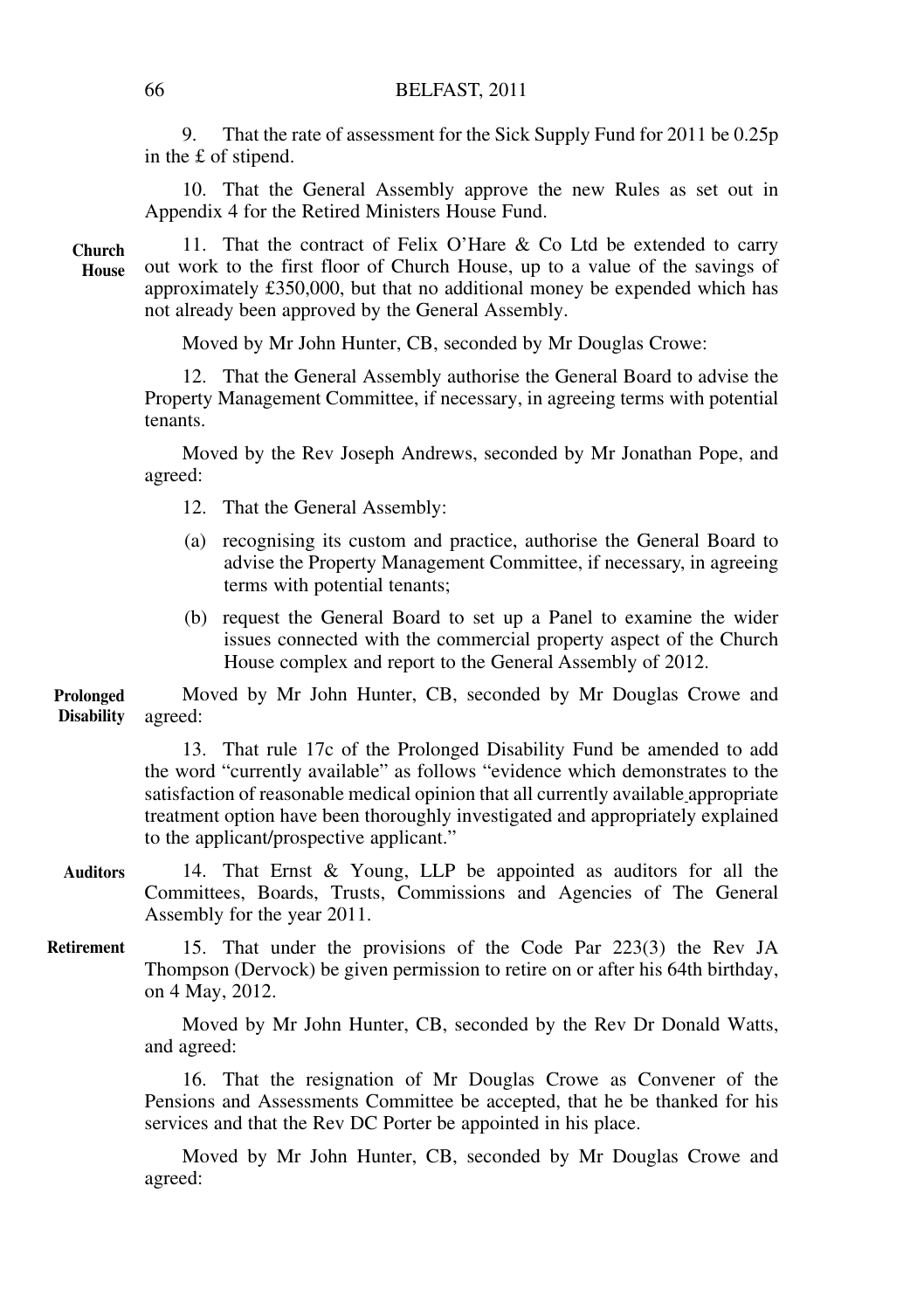17. That the resignation of Mr Michael Fitch as Convener of the Finance, Legal and IT Committee be accepted, that he be thanked for his services and that Mr Robert McCullagh be appointed in his place.

18. That the resignation of Mr David Lamb as Convener of the Personnel Committee be accepted, that he be thanked for his services and that Mr Robert Campton be appointed in his place.

19. That the resignation of Mr Hubert Martin as Co-Convener of the Property Management Committee be accepted, that he be thanked for his services and that the Rev Adrian McLernon become sole Convener of the Committee.

20. That the Board of Finance and Personnel, with its associated working Committees for the ensuing year, be appointed in accordance with Par 286 of the Code as follows:

#### **John Hunter, Convener**

- (a) The Moderator and Clerk of Assembly, Board Convener, Financial Secretary, Convener of Union Commission.
- (b) Rev NJ Linkens; Mrs EJ Mann Rev RIA Allely; AG Sleator Rev Dr DA Murphy; Lyle Cubitt — Rev WA Abernethy; Alan Bridle — Rev Dr WI Hull: — JD McKibbin. Martin  $\frac{1}{\sqrt{2\pi}}$  — JD McKibbin, Martin Hampton — Rev RJA Bell; Ronnie Nelson — Rev Dr David Clarke; Basil McCorriston — Rev Dr Brian Brown; Robin Young — Norman Jackson, Desmond Milligan — Rev John Brackenridge; R McCullagh — Alan Foster; James Gregg — Rev Dr SA Matthews; Herbert Smyth — Rev RS Agnew; Allan McAdoo — John Peacock, Mervyn Agnew — Alex Fletcher, RH Kidd — Rev Dr PB Wilson; Robert McKane — Alex Chestnutt, SJ Waugh — Rev John Flaherty; Kenneth Sharkey.

# **A. COMMITTEE ON FINANCE, LEGAL AND IT**

# **Robert McCullagh, Convener**

- (a) The Moderator and Clerk of Assembly, Board Convener, Committee Convener, Financial Secretary, Michael Fitch.
- (x) Rodney Power, Tim McQuoid, Alan Meban.
- (y) Revs. Dr WI Hull; Alan Bridle, Martin Hampton.

#### **B. PERSONNEL COMMITTEE (3) Robert Campton, Convener**

- (a) The Moderator and Clerk of Assembly; Board Convener, Committee Convener, Head of Personnel, Financial Secretary, David Lamb.
- (x) Brian Phillips, Ian Moore, Len Murray, John Francey.
- (y) Revs NJ Linkens, PB Wilson; Desmond Milligan, Herbert Smyth.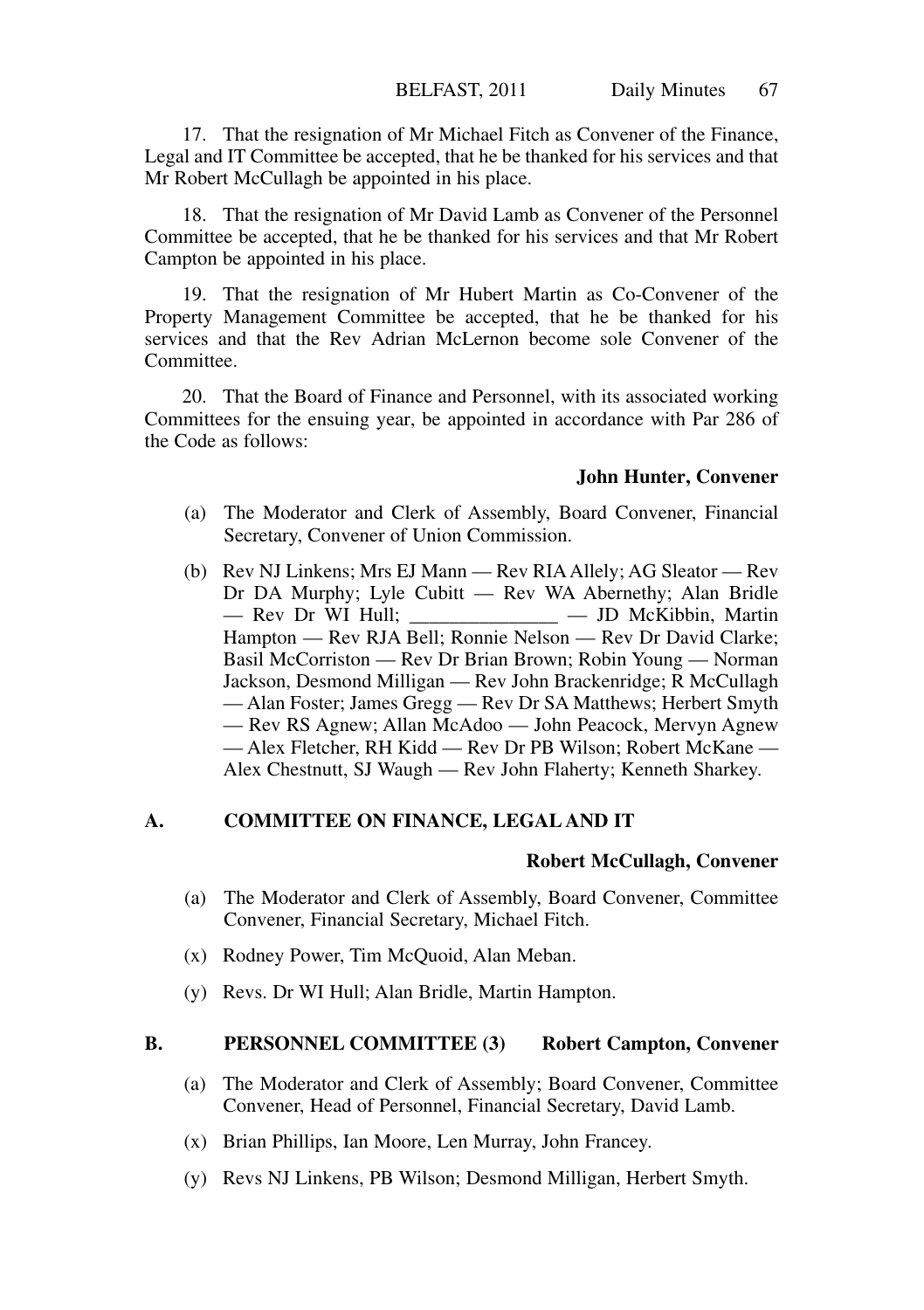#### 68 BELFAST, 2011

# **C. PROPERTY MANAGEMENT COMMITTEE**

#### **Rev RA McLernon; Convener**

# **Jonathan Kelly, Secretary**

- (a) The Moderator and Clerk of Assembly, Board Convener, Committee Conveners and Secretary, Financial Secretary, JH Martin.
- (x) WJ Cairns, JDD O'Neill, John Francey.
- (y) Rev Dr David Clarke; Mrs EJ Mann, Basil McCorriston.

# **D. PENSIONS AND ASSESSMENTS COMMITTEE**

#### **Rev DC Porter, Convener**

- (a) The Moderator and Clerk of Assembly, Board Convener, Committee Convener, Financial Secretary.
- (x) Revs R McIlhatton, DJ Irvine; Brian Topping, David Munster, David Clements, Clarence Scott.
- (y) Revs WA Abernethy, RIA Allely, RJA Bell; Alan Bridle, Alex Fletcher, Mrs EJ Mann.

The **Overture anent Par 318(2) of the Code** (Reports pp 283-284) was submitted by Rev Dr DJ Watts. **Overture**

> Moved by the Rev Dr DJ Watts, seconded by the Rev TD Gribben, and agreed:

> That the overture anent Pars 318(2) of the Code be received and that, under Par 111 of the Code, be made the rule of the Church.

# **Intermission**

| <b>BOARD OF</b>                       | The Report of the <b>BOARD OF MISSION OVERSEAS</b> (Reports pp 102- |
|---------------------------------------|---------------------------------------------------------------------|
| <b>MISSION</b>                        | 121) was submitted by the Rev WS Marrs.                             |
| <b>OVERSEAS</b><br><b>Resolutions</b> | Moved by the Rev WS Marrs, seconded by the Rev John Hanna.          |
|                                       | 1. That the Report be received.                                     |
|                                       | Business lapsed on Standing Orders (see page 76)                    |

The Assembly engaged in worship conducted by the Moderator and others. The Moderator invited the Rev Stephen Johnston to address the Assembly.

The sederunt came to a close at 1.10pm the Moderator pronouncing the Benediction.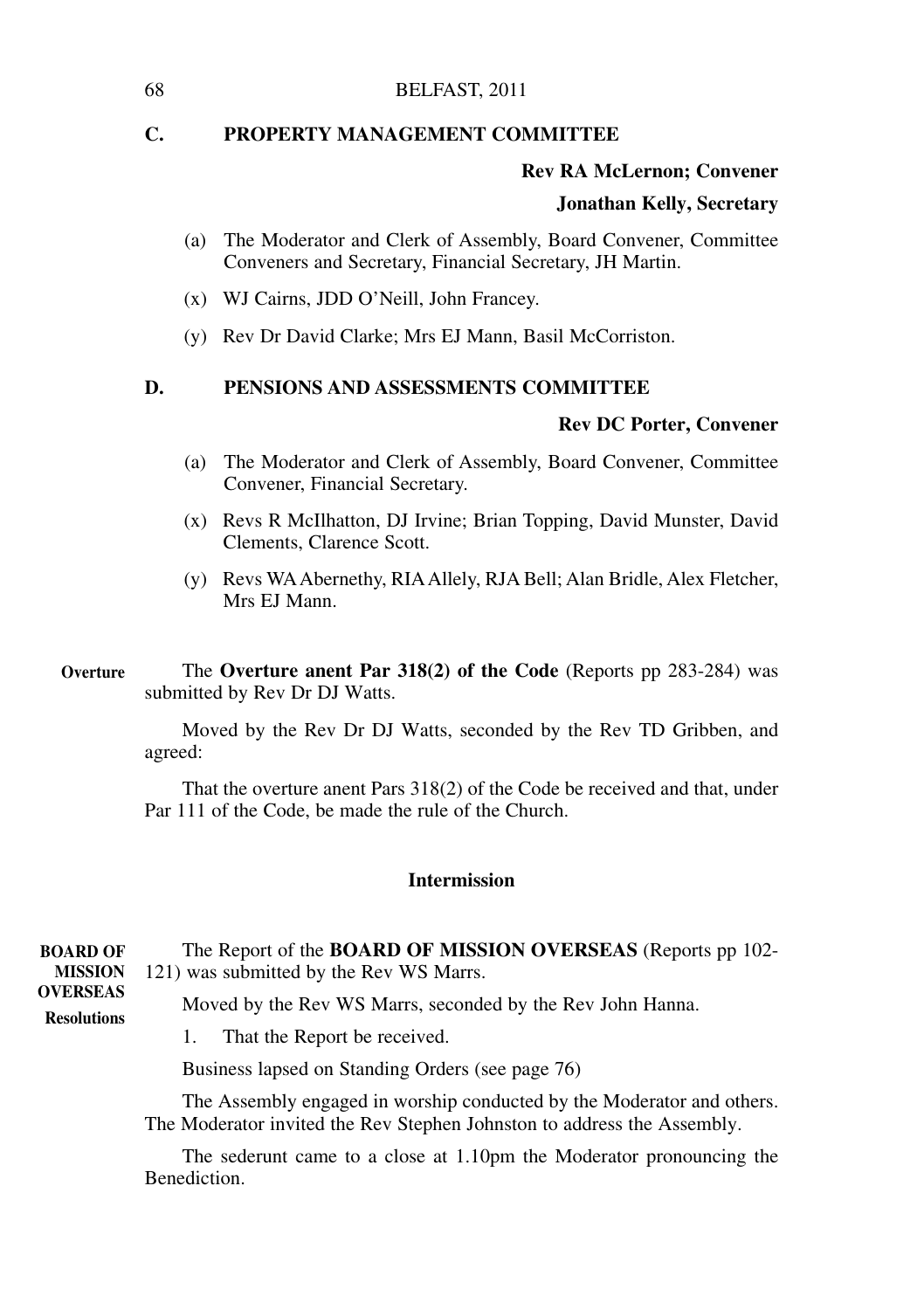#### **Thursday, 9th June, 2011 2.15pm**

The Assembly again convened, the Moderator leading in prayer.

The Report of the **BOARD OF EDUCATION** (Reports pp 222 - 235) was submitted by the Rev Dr CD McClure. **BOARD OF EDUCATION**

Moved by the Rev Dr CD McClure, seconded by the Rev TD Gribben and agreed: **Resolutions**

1. That the report be received.

2. That the General Assembly welcome the reports on 'Supporting Christians in Education' and 'Supporting our Local School' and encourage the Board of Education to progress this work. **Reports**

3. That the General Assembly uphold the fundamental right of church members to continue to make a contribution to all aspects of our common life in society and in particular the presentation of the values of the Christian faith as a vital element in the education of children and young people in schools.

4. That the General Assembly express thanks to those who serve as Transferor representatives on Education and Library Boards in the current difficult transitional period and again express deep regret that the legal right of representation continues to be denied for Transferors on the South Eastern Education & Library Board. **Thanks**

5. That the General Assembly welcome a public debate on the potential for shared education in NI and encourages dialogue between schools and educational sectors with the aim of developing closer relationships through opportunities for collaboration and sharing. **Shared Education**

6. That the General Assembly encourage the Board of Education to take steps to promote enhanced educational opportunities that will enable young people from across the different school sectors in Northern Ireland to integrate together through contact, collaboration and sharing.

7. That the General Assembly strongly support recent efforts to identify factors contributing to educational underachievement particularly among disadvantaged Protestant communities and call for the identification of policy and practical measures to help address these issues. **Educational Underachievement**

That the Board of Education be appointed in accordance with Par 284 of the Code as follows:

# **Rev Dr Colin McClure, Convener Rev TD Gribben, Secretary**

(a) The Moderator, Clerk and Deputy Clerk of Assembly, Board Convener, Principal UTC, Full-time University Chaplains, Transferors'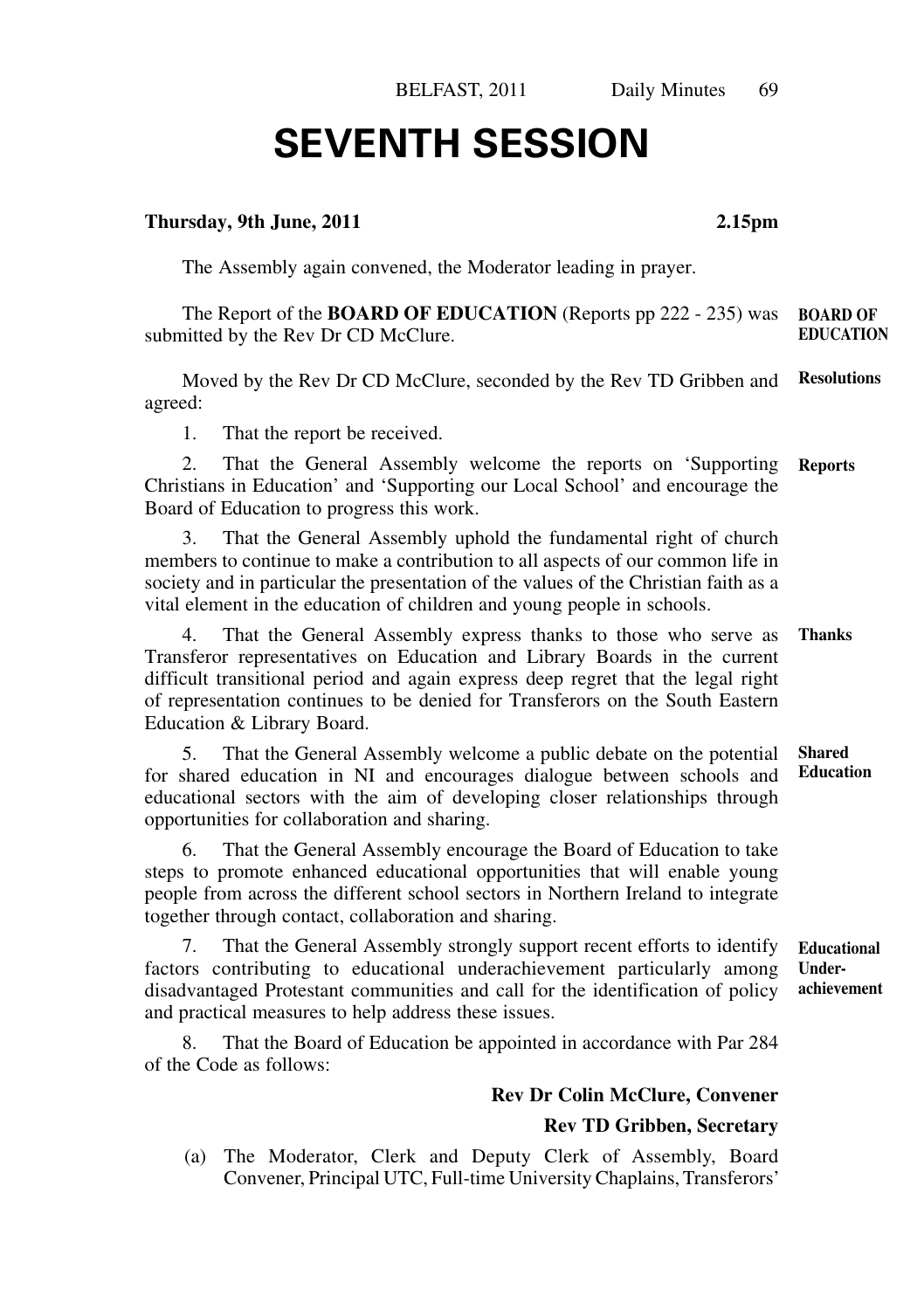Representatives on Area Boards, Directors of Primary & Secondary Education in the Republic of Ireland.

- (b) Revs WG Cameron, RJ Montgomery Revs John Hutchinson, TA McNeely — Rev William Sinclair; William McCartney — Rev Brian McMillen; William McDowell — Rev AT Wimberley; CWL Graham — Miss J Williams, Mrs Hilary Gourley — Rev Karen Campbell; Richard Wallace — Revs TV Mawhinney; ME Donald — Rev Dr SR Jones; Alan Rowan — Rev AA Cole; Gary McCreery — J Wilkinson, AJ Cochrane — Rev GD Campbell; Mrs Eleanor Petrie — Rev MN Davidson; Mervyn Patton — Rev TD Hagan; Ronnie Gillanders — Revs BD Colvin, DJ Irvine — Revs RA Campbell, Miss C Trimble — Rev WS Smart; Mrs Mildred Poots — Mrs IK Nesbitt, DMcC Humphries — Rev GWD Stewart; Robert Stewart.
- (g) Rev Stanley Stewart; John Shivers, Mrs M Robinson, Dr M Hollinger, Mrs J Bell, Uel McCrea.

#### The Report of the **UNION COMMISSION** (Reports pp 79-100) was submitted by the Rev Dr SA Matthews, together with the following Supplementary Report: **UNION COMMISSION**

At its meeting on 31 May, 2011 the Union Commission briefly considered the issue of holiday entitlement for Ministers in Pastoral Charges, an issue which had been raised with the Commission by the Clerk's office.

It was noted that the Call to a Minister, from a congregation or linkage, includes the following promise from the congregation(s):

*...and to meet as a congregational expense the cost of a holiday pulpit supply for one month annually during vacation ...*

It was further noted that in 1979 the General Assembly decided (Minutes page 99 resolution 17):

*That congregations should consider granting their minister holidays, which would include a Sunday, following Christmas and Easter.*

Over the years there have been various interpretations of the exact meaning of these decisions and it is felt that greater clarity would assist all concerned. For instance, both Ministers and congregations often seek to ascertain what is the exact holiday entitlement of Ministers because of a genuine desire to do what is right. Further, those dealing with these issues in College, and especially in Licentiate training, need clarity so that there can be a consistency in what is said.

The Union Commission therefore proposes to consult with others, as appropriate, regarding this issue, and report back to the 2012 General Assembly with any necessary recommendations.

Moved by the Rev Dr SA Matthews, seconded by the Rev EP Gamble and agreed: **Resolutions**

1. That the Report be received.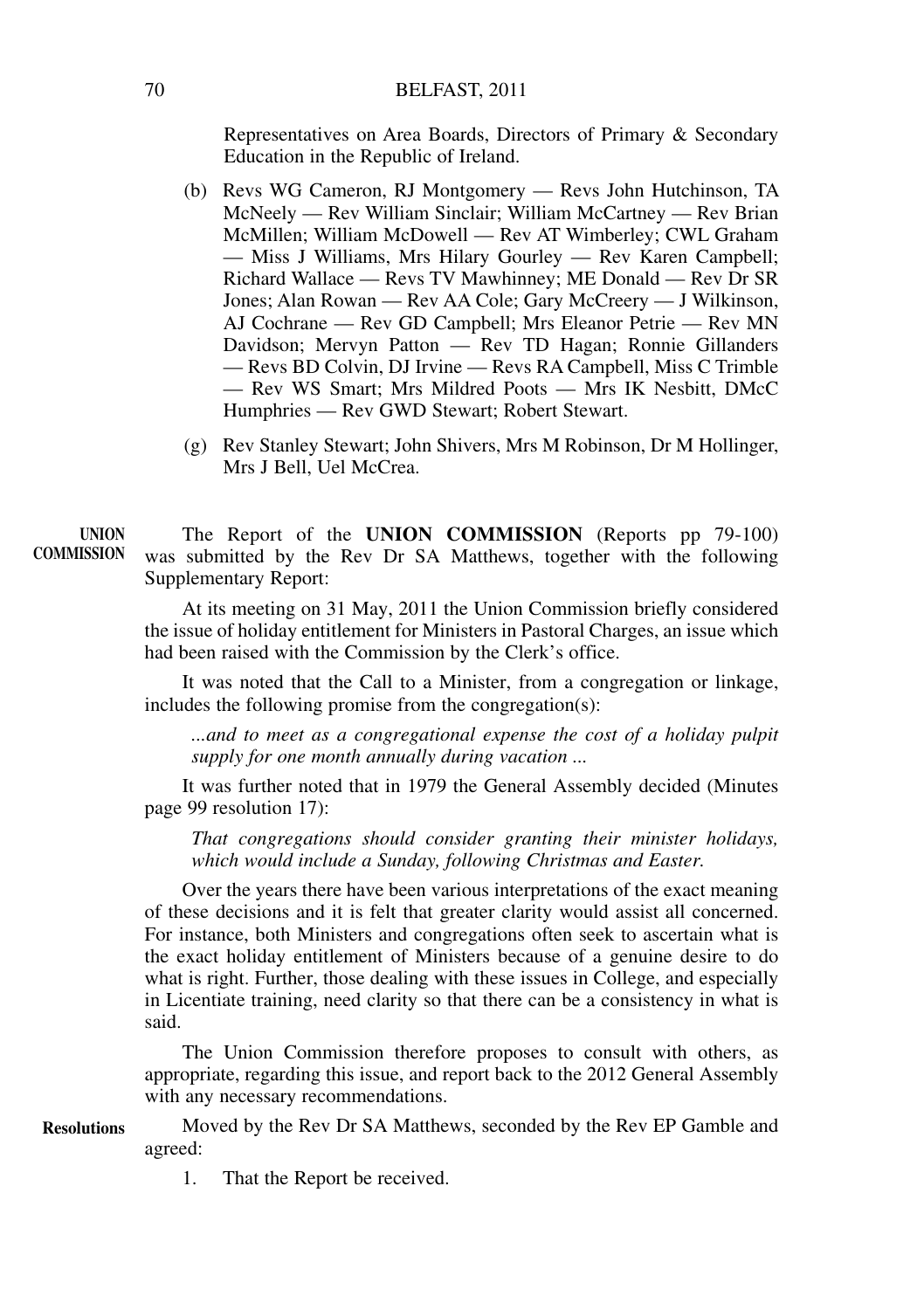2. That CMF be authorized to pay inadequate expenses grants towards **CMF** expenses incurred by Ministers, up to a limit of NI £6,000 or RI  $\epsilon$ 9,100, within the terms of resolution 3, p 70 General Assembly Minutes, 1988.

That the Union Commission be appointed for the ensuing year in accordance with par 128 of the Code as follows:

#### **Rev Dr SA Matthews, Convener**

#### **Rev WJ Henry, Secretary**

- (a) The Moderator, Clerk, Deputy Clerk of Assembly, Commission Convener and Secretary, Board of Mission in Ireland Secretary, Strategy for Mission Convener, Representative of Central Ministry Fund.
- (b) Rev Dr DR Purce; Miss Pearl Hassard Rev EP Gamble; James Whittle — Rev Desmond Knowles; James Gregg — Rev PG McCrea; Roy Thompson — Rev \_\_\_\_\_\_\_\_\_\_\_\_\_\_\_; Brian Milligan — Rev William McKeown; Robert Tinney — Rev Dr Cecil Grant; Norman Carmichael — Rev JG Jones; Colin Beck — Rev AJA Rosborough; Eric Christie — Rev RI Abraham; Norman Jackson — Rev Dr WTJ Richardson; WEC Ford — Rev JG Faris; Keith Talbot — Rev TJ Hagan; JB McClean — Rev SG Anketell; George McConkey — Rev Dr MA Barry; Adam Barber — Rev CFD Clements; JB Wilson — Rev Noel McClean; James Kane — Rev PT Dalzell; TJ Livingstone — Rev Dr KO Patterson; Dr Harold McNeill.
- (c) Revs Dr JW Lockington, Dr SDH Williamson, JH McIntyre, AE Tolland, AD Davidson, DC Porter; AJ Giffen, Dr TJ Robinson.

#### **Intermission**

The Report of the **TRUSTEES** (Reports pp 293-296) was submitted by Mr **TRUSTEES** David Bell CB, together with the following Supplementary Report:

Since the Report was written the resignation has been received with regret of Mr RA Wilson from the Board of Trustees. The Trustees wish Mr Wilson well in the future.

Moved by Mr David Bell CB, seconded by Mr AT Ross and agreed: **Resolutions**

1. That the Report be received.

2. That the recommendation regarding the Mrs A M Davidson Trust be adopted.

3. That the recommendation regarding the Sir Wm V McCleery Trust be adopted.

4. That the recommendation regarding the Miss Irene Scott Trust be adopted.

5. That the recommendation regarding the Miss Ida Mary McGeown Trust be adopted.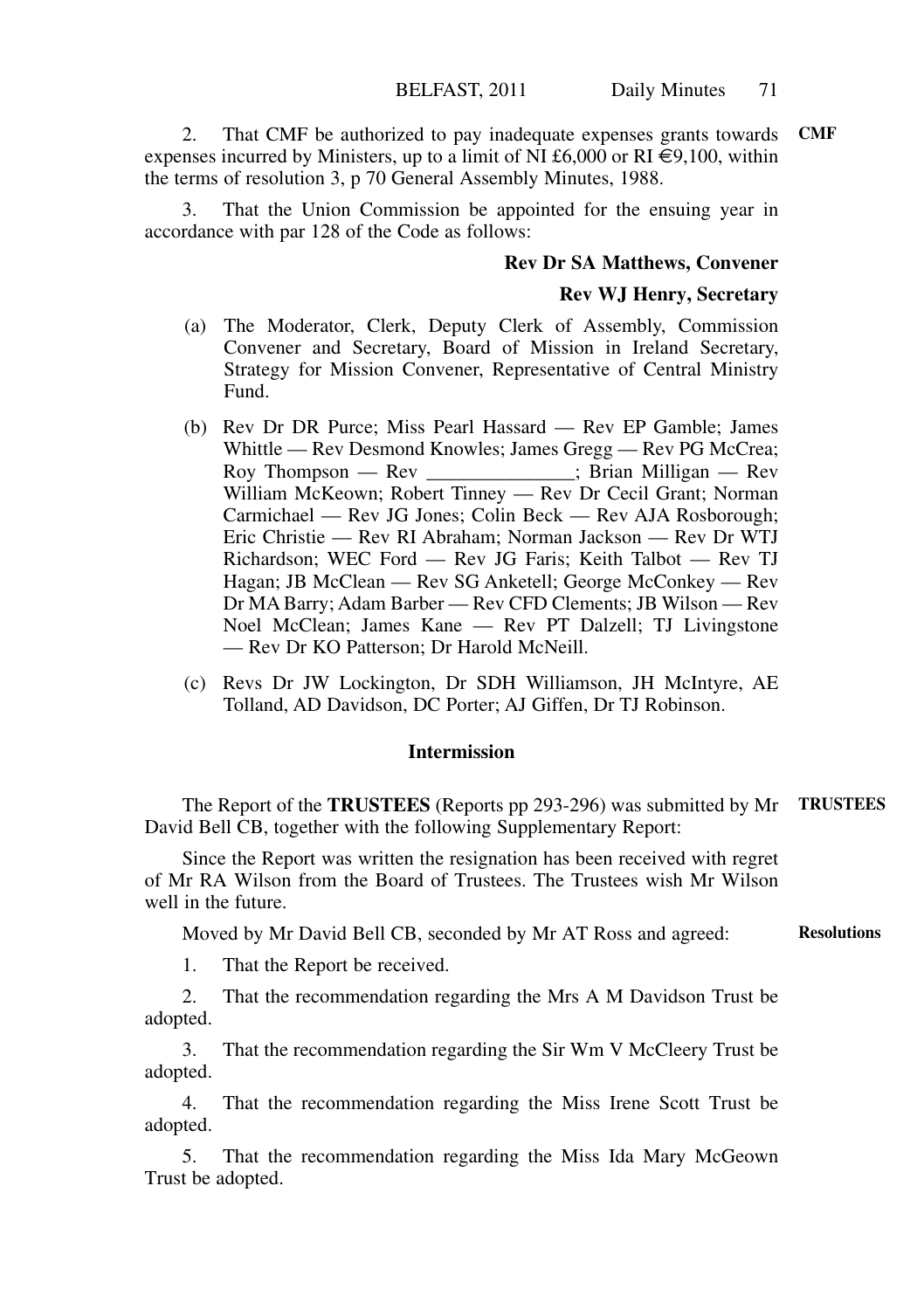6. That the recommendation regarding the Victor Morrow Trust be adopted.

7. That in accordance with the Will of the late John Getty the following be constituted as the Committee for the "direction and management of the application" of the income from the Getty Bequest:

Very Rev Dr S Hutchinson, Revs Dr DJ Watts, RJA Bell, WJ Orr; Mr Wilson Ervin, CBE, Sir Eric McDowell, Mr David Bell, CB, Mr AT Ross, Mr John Millar, OBE.

The Report of the **COMMISSION ON TRUSTS** (Reports p 292) was submitted by Mr AJ Rankin. **COMMISSION ON TRUSTS**

**Resolutions**

1. That the Report be received.

2. That the Commission on Trusts for the ensuing year be appointed in accordance with Par 130 of the Code as follows:-

Moved by Mr AJ Rankin, seconded by the Rev Dr DJ Watts, and agreed:

#### **AJ Rankin, Convener**

 Moderator, Clerk, Convener; V Revs Dr David Clarke, Dr Samuel Hutchinson; Rev WJ Orr; Sir Eric McDowell, Messrs David Bell, Wilson Ervin, George McCullagh, John Millar, AT Ross.

**BOARD OF CHRISTIAN TRAINING** (Reports pp 190-217 & Supplementary Reports) – debate resumed (see page 39) **BOARD OF CHRISTIAN** 

Moved by the Rev JNI McNeely, seconded by the Rev Dr RB Savage, and agreed: **TRAINING (cont'd)**

13. That the General Assembly request that the Panel of the General Board currently reviewing the guidelines for the Presbytery Consultation Process include the area of congregational leadership within that review. **Leadership**

> 14. That the General Assembly encourage all Presbyteries to actively promote and facilitate congregational leadership development as outlined in the report of the Leadership Panel, particularly paragraph  $14 \text{ (B)}$ (iv) (p 201).

> 15. That the General Assembly agree that Presbyteries be requested to inquire what leadership development has taken place in Congregations, or linkages, along with the other information being considered at the time of a vacancy.

> 16. That the General Assembly request that the Committee for Ministerial Studies and Development, and any other relevant panels and committees, consider the recommendations outlined in paragraphs 15-18 of the report of the Panel on Leadership (pp 201-202) and take action where appropriate.

**Assessments**

17. That the assessment for the Ministerial Development Programme for 2011 be 0.25p per £ of stipend.

18. That the rate of assessment for the Students' Bursary Fund for 2011 be 5.75p in the £ of stipend.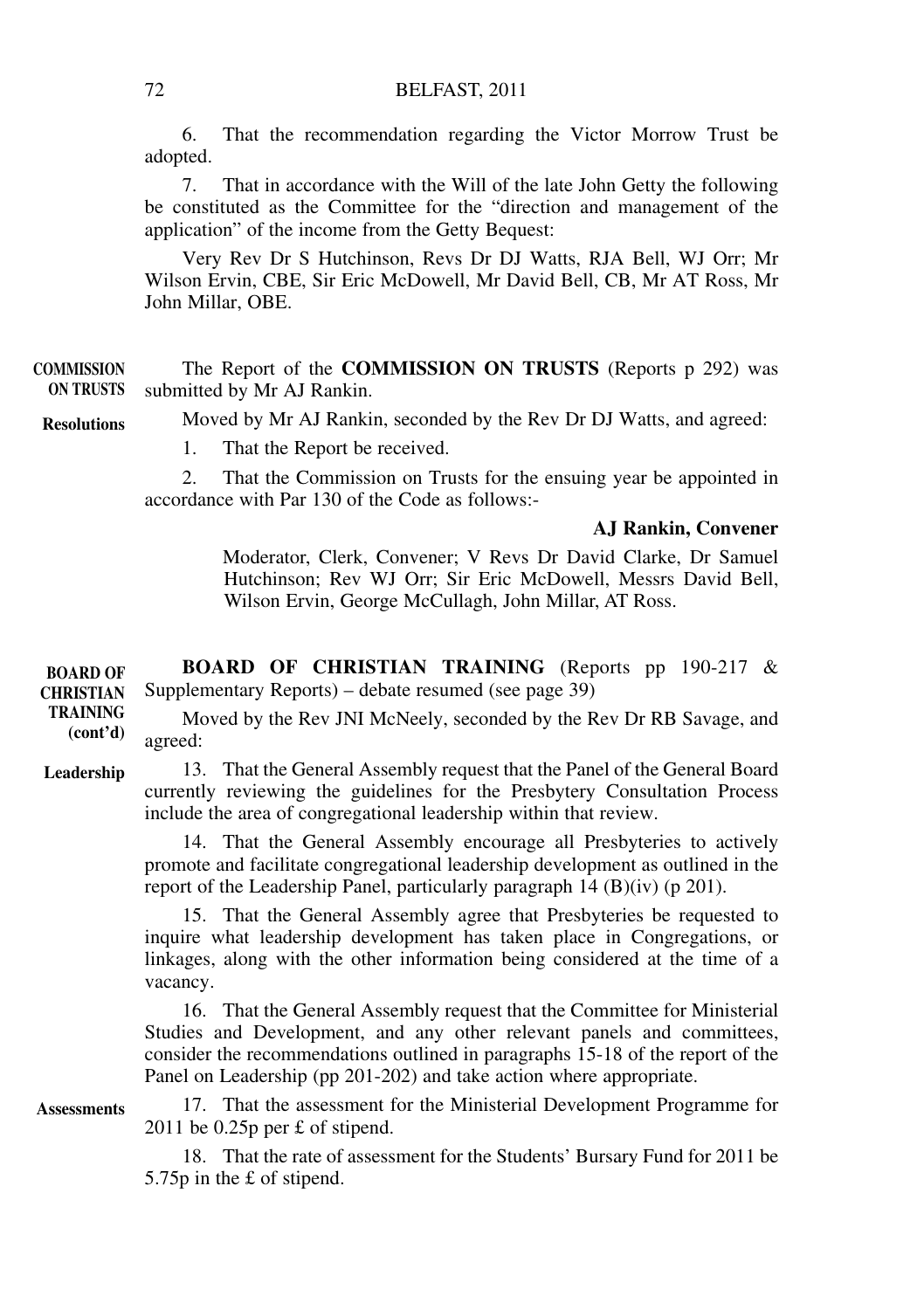19. That the General Assembly agree that the In-Service/Sabbatical Grant be increased to £300 per week from 1 September, 2011.

Moved by the Rev JNI McNeely, seconded by the Rev TD Gribben, and agreed:

20. That the resignation of the Rev Dr RB Savage as Convener of the Committee on Training and Resources be accepted, that he be thanked for his services and that Rev NJ McCullough be appointed in his place.

21. That the Board of Christian Training, together with the appropriate working Committees, be appointed for the ensuing year in accordance with Par 285 of the Code, as follows:

#### **Rev JNI McNeely, Convener**

#### **Rev TD Gribben, Secretary**

- (a) The Moderator and Clerk of Assembly; Board Convener and Secretary; Members of Faculty; 2 student representatives; Christian Training Development Officer.
- (b) Revs Dr WJP Bailie, Robert Stirling Revs NJ McCullough, Dr JS Carson — Revs JG Johnston, AAP Baxter — Rev JR Dickinson; Trevor Long — Revs Dr DJ McKelvey, TJ Wilson — Revs RD Maxwell, Colin Burcombe — Revs LJ Addis, RJ McCullough — Revs RS McMullan, JA Noble — Revs AC Wilson, RL Craig — Revs TW Gordon, BA Small — Rev JG Trueman; Dr C Reid — Revs DK McCrory, DJ Montgomery — Revs IJ Patterson, WA Watson — Rev John Rushton; Eric Latimer — Revs FJ Gibson, BAH Wilson — Revs WD Cupples, DW Reid — Revs DIJ McNie, WS Smart — Rev Dr WD Patton; Mrs J Wright — Revs TWA Greer, JE Sloan.
- (g) Revs Karen Campbell, Janice Browne, Mairisine Stanfield, DJ Montgomery, DH Thompson, Amanda Best; Mrs M Myers, Mrs Isabel McAuley; WJ Cairns, Joe Campbell.

# **A. COMMITTEE ON MINISTERIAL STUDIES AND DEVELOPMENT**

#### **Rev WJM Parker, Convener**

#### **Director of Ministerial Studies, Secretary**

- (a) The Moderator, Clerk and Deputy Clerk of Assembly, Board Convener, Committee Convener, Principal UTC, Students' Bursary Fund Convener, Director of Ministerial Studies, Professor of Practical Theology, Christian Training Development Officer.
- (x) Revs William Sinclair, AV Stewart, RL Brown; Andrew Faulkner, Miss Anne Taylor, Mrs Rosemary Dunlop.
- (y) Revs Dr IJ Patterson, Dr WJP Bailie, Colin Burcombe, JR Dickinson, WD Cupples, NJ McCullough.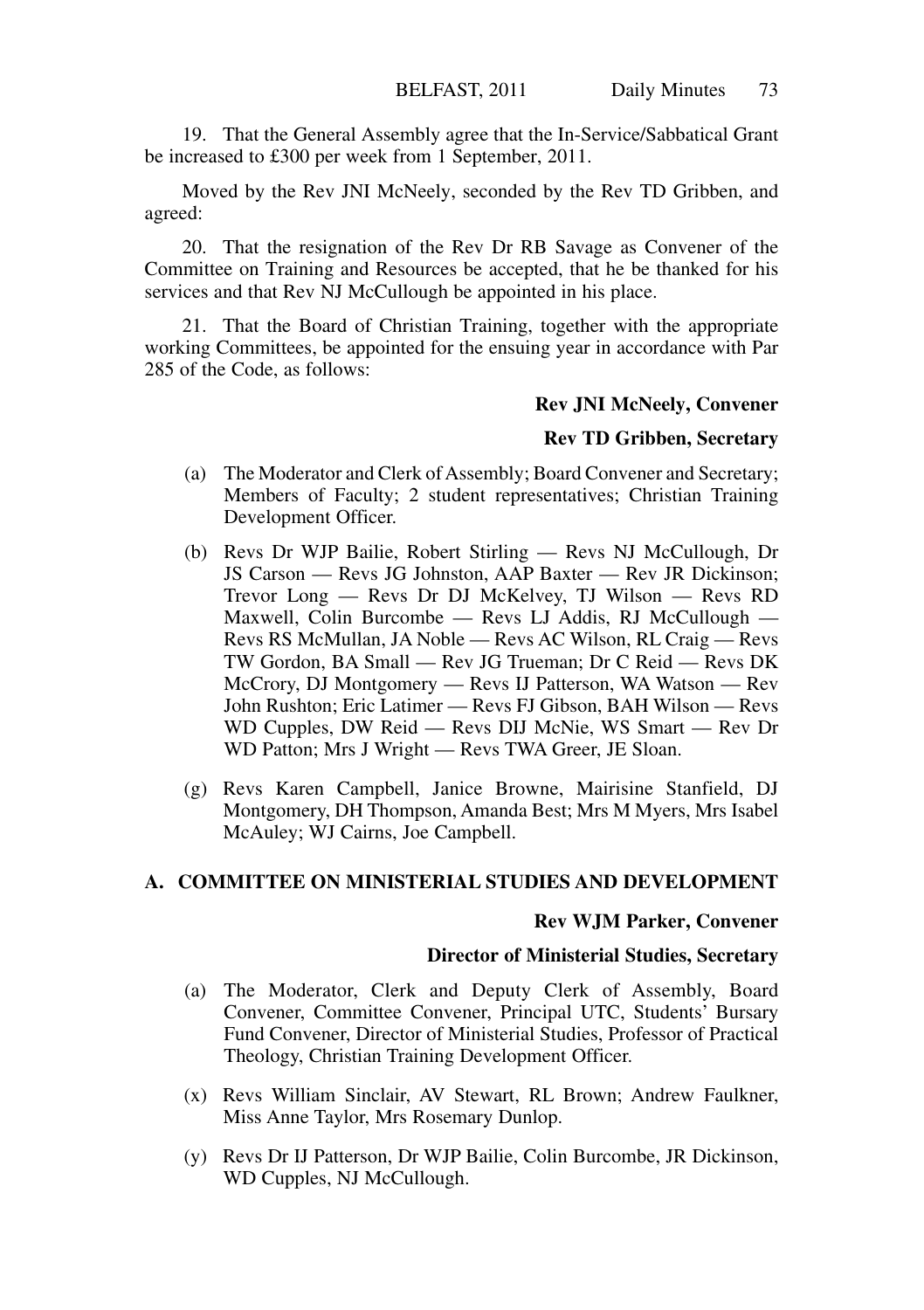#### **B. COMMITTEE FOR TRAINING AND RESOURCES**

#### **Rev NJ McCullough, Convener**

#### **Christian Training Development Officer, Secretary**

- (a) The Moderator, Clerk and Deputy Clerk of Assembly, Board Convener, Committee Convener, Convener of Ministerial Studies and Development Committee, Professor of Practical Theology, Christian Training and Development Officer; Director of Ministerial Studies, Rev Dr RB Savage.
- (x) Revs AV Stewart, Lorraine Kennedy-Ritchie, David Johnston; Roy Thompson, Ossie McAuley, Mrs J Gibson.
- (y) Revs WD Cupples, TWA Greer, TW Gordon, BAH Wilson, RL Craig, John Rushton.

# **C. UNION THEOLOGICAL COLLEGE MANAGEMENT COMMITTEE**

#### **Very Rev Dr Alastair Dunlop, Convener**

### **Deputy Clerk, Secretary**

- (a) The Moderator and Clerk of Assembly, Convener and Secretary of the Board of Christian Training, Principal of Union Theological College, Convener of Ministerial Studies and Development Committee, one member of Faculty (on annual rotation), Convener of the Union Theological College Management Committee.
- (x) Revs Dr JS Carson, Dr Philip Wilson, WJ Orr, SP Moore; Dr Lena Morrow, Robert Martin, Uel McCrea, Trevor Bradford, Mrs Evelyn Shaw.

The **Overture anent Par 190(2)(a) of the Code** (Reports p 217) was submitted by the Rev Trevor Gribben.

Moved by the Rev Trevor Gribben, seconded by the Rev Dr RB Savage and agreed:That the overture anent Par 190(2)(a) of the Code be received and that, under Par 111 of the Code, it be made the rule of the Church.

**BOARD OF SOCIAL WITNESS** (Reports pp 157-175) – debate resumed **SOCIAL** (see page 40) Moved by Mr Lindsay Conway, OBE, seconded by the Rev RA Liddle, and agreed: 2. That the General Assembly continue to call on government to increase the budget of the Department of Health, Social Services and Public Safety and **DHSSPS BOARD OF WITNESS (cont'd)**

ask the Minister to review decisions on the distribution of funding.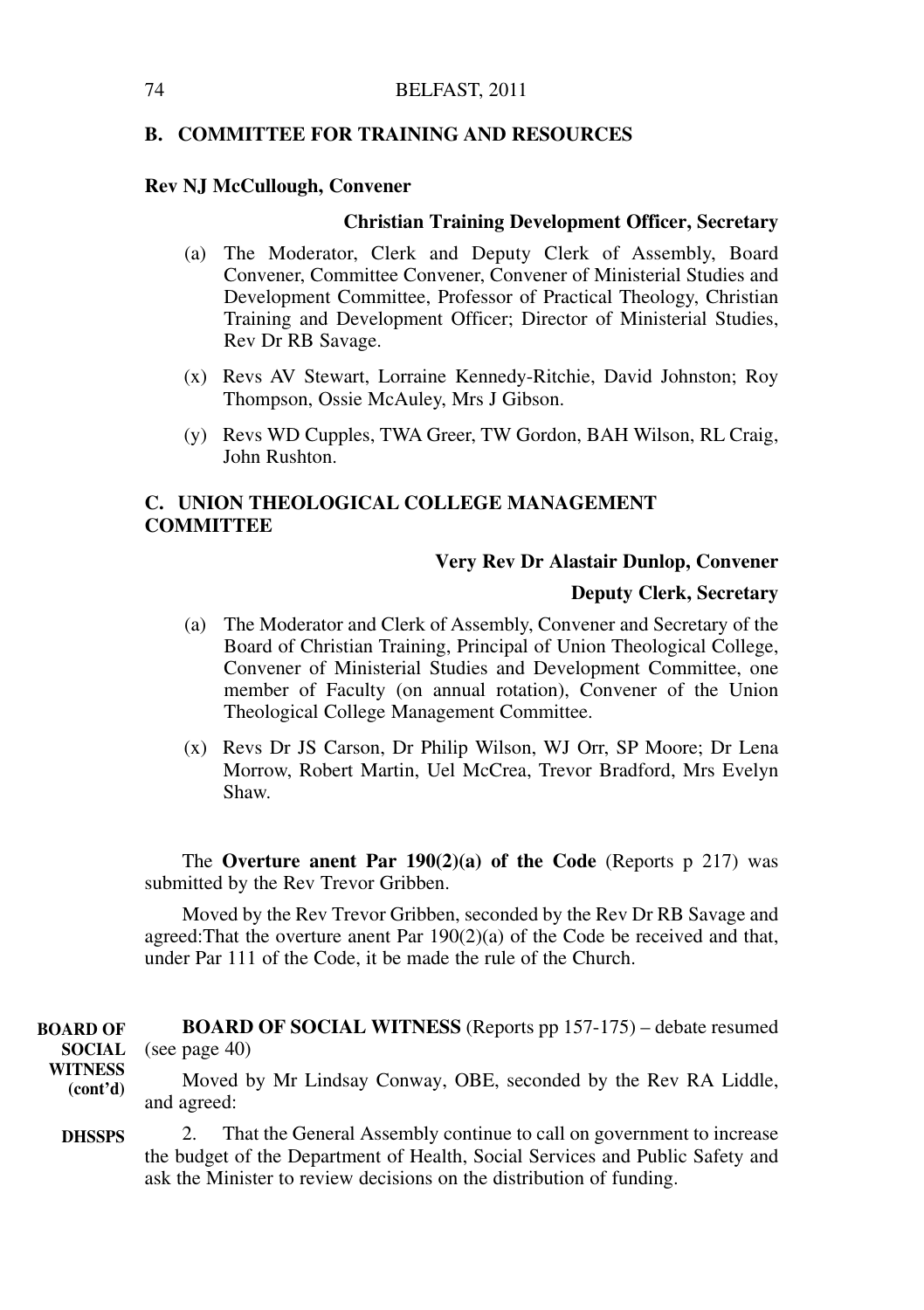3. That the General Assembly thank those Congregations who participated **Taking Care**in the recent Taking Care Audit, assisting greatly in the future planning of Taking Care Training and Resources.

4. That the General Assembly agree that a Taking Care Audit be carried out in Congregations every three years.

5. That the Board of Social Witness, with its associated working Committees for the ensuing year, be appointed with Par 281 of the Code as follows:

#### **Rev RA Liddle, Convener**

#### **L Conway, Secretary**

- (a) The Moderator and Clerk of Assembly, Board Convener and Secretary, Residential Services Manager.
- (b) Revs HS Boyd, Dr WJA Sleith; Laurence Willoughby Revs WJI Thompson, PL McKelvey, BA McDonald — Revs CK McDowell, DB McCorriston; Mrs Phyllis Linton — Revs JK Doherty, JN Seawright; Mrs Sadie McCullough — Revs JA Braithwaite, BR Hughes; Miss Muriel Cromie — Don Harley; Mrs Margaret Cromie, AJ Spence — Revs David Chapman, AE Tolland; Mrs Kay Fisher — Rev Dr RA Kane; Mrs Lorna Livingston, Miss Helen Lowry — Revs Amanda Best, RA Mulholland; Mrs Heather Buick — Rev \_\_\_\_\_\_\_\_\_\_; Barry Redhead, Mrs Joan Telford — Miss J McKee, Brian Magowan, Mrs A Magowan — Revs SW Rea, DT Moore; Elizabeth Nicholson — Rev PD Thompson; Mrs Ruby Hamilton, Mrs Elsie Kinnear — Rev WJA Buchanan; Mrs Joyce Blackburn, Mr Wilfred Carleton — Rev NJE Reid; RE McWilliams, Mrs Esther Barry — Rev Kenneth Nelson; Mrs EM Patterson, Miss IM Anderson — Rev Dr Mark Jones; Mrs Michele McClean, Mrs Maeve Magowan — Rev JL Tosh; Neil Simpson, Mrs Jane Robinson — Rev SJM Lindsay; WR McKee, Mrs Eva Russell.
- (p) President, Home Vice President and General Secretary of PW; Mrs Winnie Moffett, Mrs Lynda Stothers, Dr Jean Shannon, Mrs Anne Thompson, Mrs Sandra Stokes.

# **A. SPECIALIST MINISTRIES COMMITTEE**

#### **Very Rev Dr WD Patton, Convener**

- (a) The Moderator and Clerk of Assembly, Board Convener, Committee Convener, Director of Social Service, Convener Kinghan Mission, Chaplains, Forces, Student Services Committees.
- (x) Miss Muriel Cromie, Mrs Carol Houston, Mrs Sadie McCullough.
- (y) Rev SJM Lindsay; Mrs Kay Fisher, Mrs Winnie Moffett.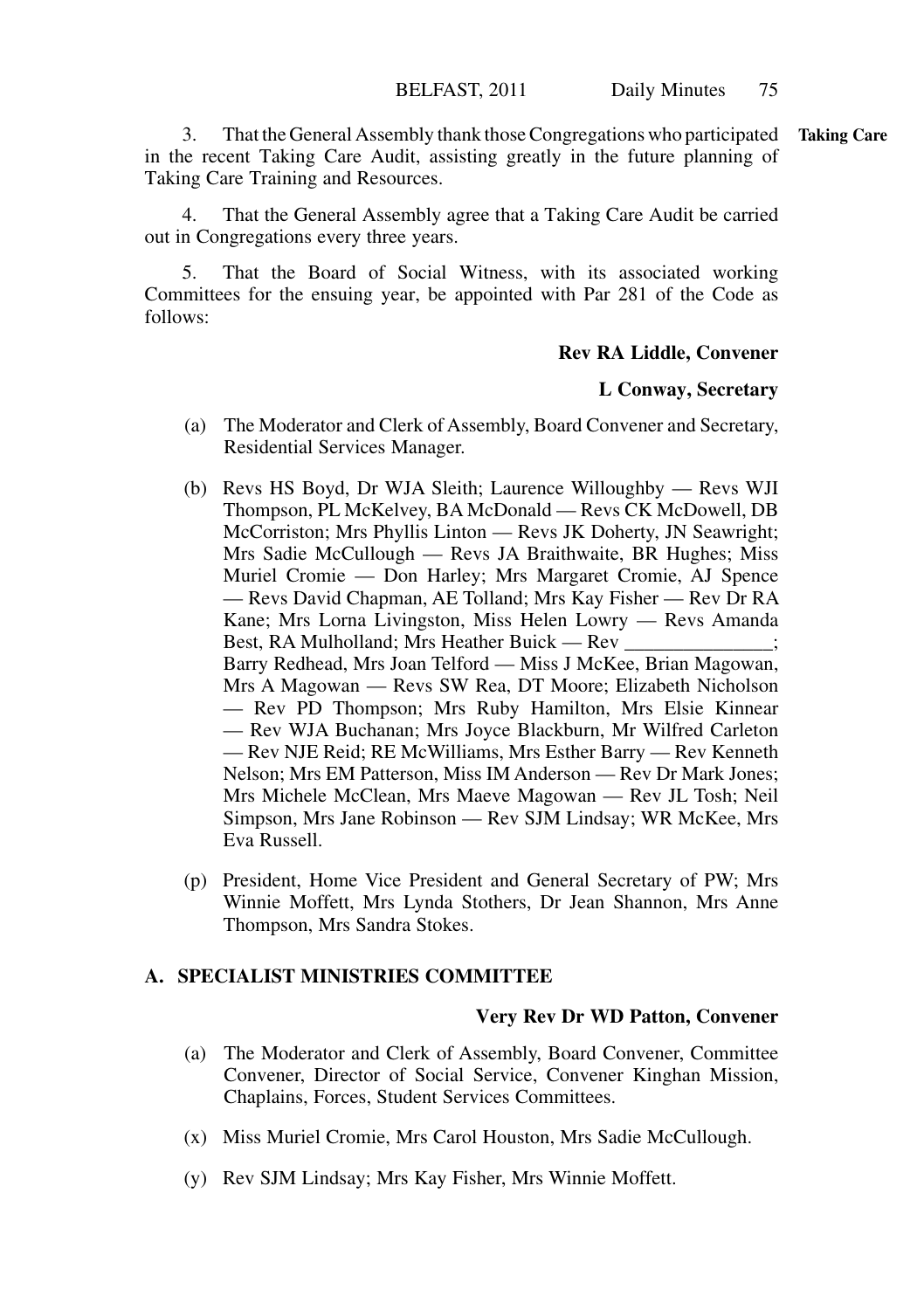#### 76 BELFAST, 2011

#### **B. OLDER PEOPLE SERVICES COMMITTEE**

#### **Rev JN Seawright, Convener**

- (a) The Moderator and Clerk of Assembly, Board Convener, Committee Convener, Director of Social Service, Residential Services Manager.
- (x) Local Support Committee Representatives.
- (y) Revs Amanda Best, PD Thompson, CK McDowell; Mrs Margaret Stevenson, Mrs Winnie Moffett, Mrs Caroline Hawthorne, Mrs Lynda Stothers, Mrs Sandra Stokes.

#### **C. FAMILY SERVICES COMMITTEE**

#### **Rev Anne Tolland, Convener**

- (a) The Moderator and Clerk of Assembly, Board Convener, Committee Convener, Director of Social Service, Conveners Taking Care, Learning Disability; Disability, Health and Wellbeing, Residential Services Manager.
- (x) Miss Joyce McKee, Mrs Margaret McGuiggan, Mrs Sylvia McCracken.
- (y) Miss Muriel Cromie, Mrs Winnie Moffett, Mrs Maeve Magowan.

#### **D. ADULT SERVICES COMMITTEE**

#### **Rev CW Megaw, Convener**

- (a) The Moderator and Clerk of Assembly, Board Convener, Committee Convener, Director of Social Service, Conveners Addiction Services, Carlisle House and Thompson House, Residential Services Manager.
- (x) Dr Lesley Calderwood, David McAuley, John Luke.
- (y) Revs JK Doherty, Dr Mark Jones; Laurence Willoughby.

**BOARD OF MISSION OVERSEAS** (Reports pp 102-121) – debate resumed (see page 68) Moved by the Rev WS Marrs, seconded by the Rev John Hanna, and agreed: 2. That the General Assembly give thanks for the faithful service and **BOARD OF MISSION OVERSEAS (cont'd) Personnel**

dedicated witness of PCI's overseas missionary personnel and their families, recognise the particular benefits of incarnational, long-term missionary service, and encourage BMO to equip missionary personnel for costly discipleship given the diversity of new situations of risk encountered.

> 3. That the General Assembly encourage BMO to explore further the possibility of offering associate missionary status to PCI members serving with other mission agencies and societies.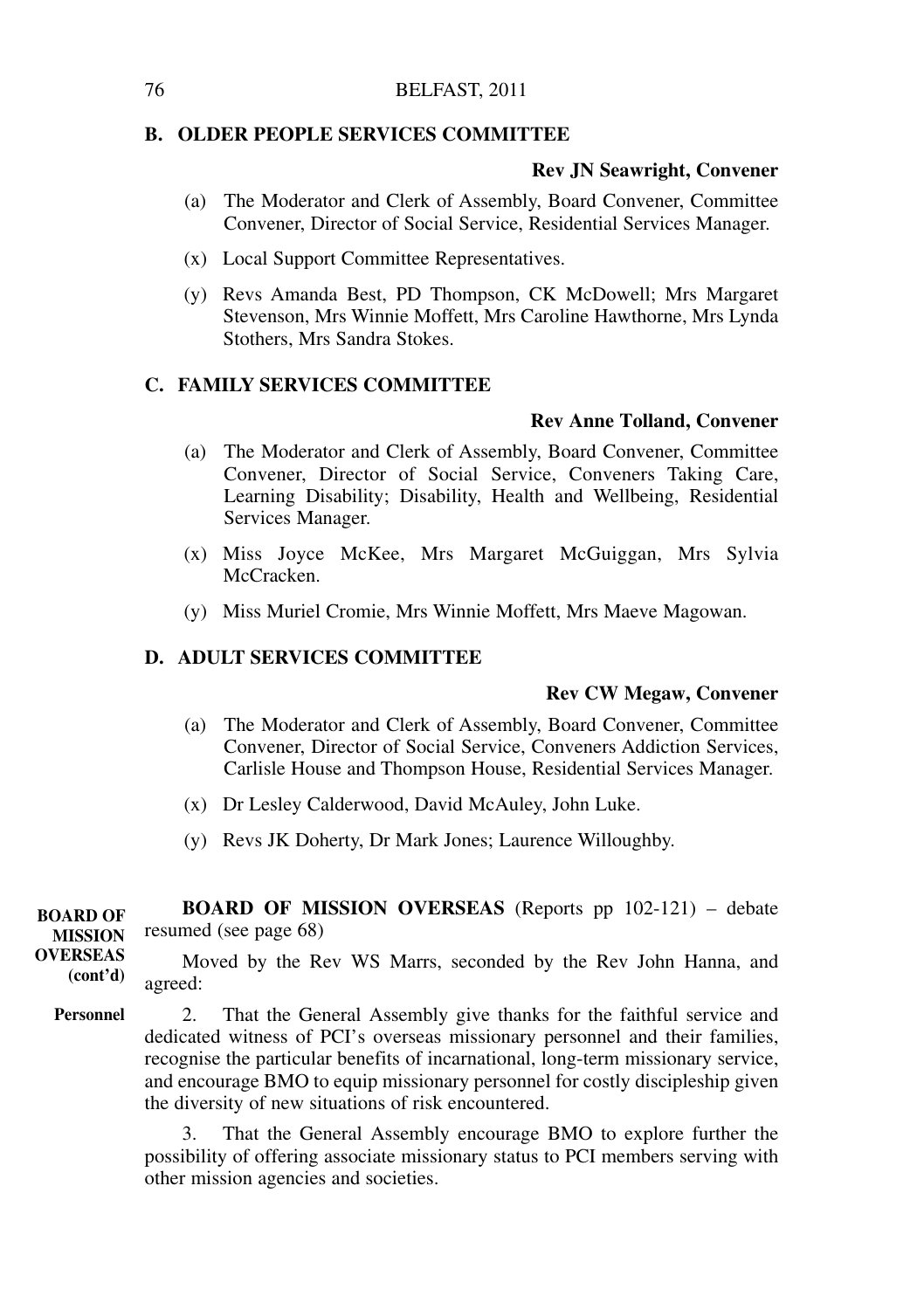4. That the General Assembly encourage BMO to establish and maintain **Partners** standards for partnering in mission, and prepare guidelines for PCI Congregations and Presbyteries seeking to partner overseas.

5. That the resignation of the Rev Dr Mark Gray as Convener of the World Development Committee be accepted, that he be thanked for his services and the Rev Katherine Meyer appointed in his place.

Moved by the Rev WS Marrs, seconded by the Rev Dr DJ Watts, and agreed:

6. That the resignation of the Rev John Hanna as Convener of the Board of Mission Overseas be accepted, that he be thanked for his services and the Rev Cheryl Meban appointed in his place.

Moved by the Rev WS Marrs, seconded by the Rev John Hanna, and agreed:

7. That the General Assembly give thanks for the witness of all who come from partner Churches and agencies to study and serve in Ireland, recognise the role of overseas partner Churches in shaping PCI's journey in mission, and acknowledge BMO's commitment to consult with and listen to the voice of such partners in the process of forging genuinely reciprocal relationships of interdependency and mutuality.

8. That the General Assembly acknowledge the guidelines on sustainable development and affirm its continued commitment to encourage and assist PCI's overseas partners in this work. **Sustainable** 

9. That the General Assembly affirm the work of World Development as an integral part of Christian calling and give thanks that the World Development Appeal continues to be well supported in an exceptionally difficult economic period.

10. That the General Assembly give thanks for the exceptional generosity shown across PCI for the Moderator supported Haiti and Pakistan Special Appeals.

11. That the General Assembly encourage Ministers, along with Congregational and Presbytery mission agents, to make known the resources and opportunities available through BMO for informing and envisioning PCI Church members about what God is doing in his world today, in order that PCI might increasingly become a mission-hearted Church. **Resources and Opportunities**

12. That the General Assembly give thanks for those Congregations sending teams overseas and encourage them to 'Do It Well', by making good use of the various training events and resources available through BMO. **and** 

13. That the Board of Mission Overseas, with its associated working Committees, be appointed for the ensuing year in accordance with Par 279 of the Code as follows:

# **Rev Cheryl Meban, Convener Rev WS Marrs, Secretary**

(a) The Moderator and Clerk of Assembly; Convener and Secretary of the Board; Representative of Church Relations, Board of Mission in

**Development**

**Training Resources**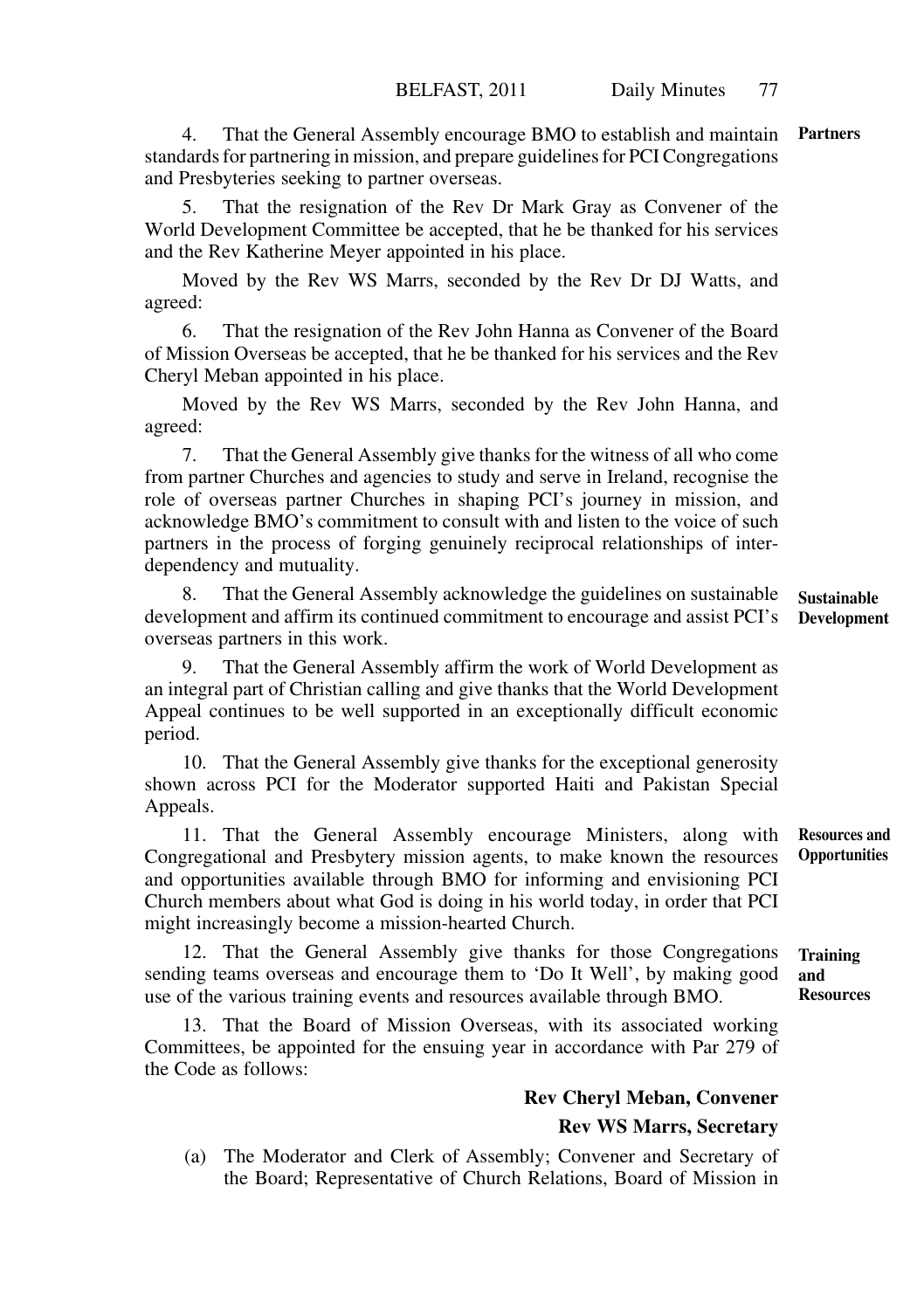Ireland, Board of Youth and Children's Ministry, Personnel Officer (Overseas), Finance Officer (Overseas), Rev SJ Hanna.

- (b) Revs NW McAuley, Dr WJP Bailie; Mrs OE Byers Revs DR Byers, Philip McKelvey; Mrs Joan Thompson — Rev DB McCorriston; Nathaniel Rea, Mrs Joan Hamill — Revs JSB Drennan, IK McDonald; Mrs Renee Gifford — Revs Robert Love, Prof WG Campbell; Mrs Margaret Jackson — Rev Joan Scott; Mrs Ruth Campbell, Miss Leonora Wasson — John McKay, Miss Denise Savage, Miss Marie Kane — Rev Dr Clive Glass; George McIntyre, Mrs Margaret Conn — Rev GP Young; Victor McKean, Miss Kathleen McConnell — Revs Mairisine Stanfield, Dr AF Nel, \_\_\_\_\_\_\_\_\_\_\_\_\_\_\_ — Rev RA McLernon; Norman McKinney, Mrs Elma Leeburn — Revs KP Meyer, JG Faris; Heather Moore — Rev PD Thompson; Dr John Kyle, Miss Muriel Groves — Rev Daniel Reyes-Martin; Eric Latimer, Mrs Patricia Martin — Revs RK Graham, BAH Wilson; Mrs Grace McCullough — Revs JH Hanson, CI Dickson; Mrs Rosemary Honeyford — Revs RW Gaston, KDW Crowe; Miss DE McCaughan — Rev DJ Steele; HH Meekin, Mrs Jean Duncan — Rev JA Curry; Dr Maureen Stevenson, Mrs Anne McGuckin.
- (p) President, Overseas Vice President and General Secretary of PW; Mrs Margaret Stevenson, Mrs Lynn Murray, Mrs. Valerie Reid, Mrs Edith Holmes, Mrs Moyra Stirling.

#### **A. LEADERSHIP DEVELOPMENT COMMITTEE (5)**

#### **Rev Dr WG Campbell, Convener**

#### **Miss Pamela Forester, Secretary**

- (a) The Moderator and Clerk of Assembly, Board Convener and Secretary, Committee Convener; Mission Development Officer (Overseas), Mission Training Officer.
- (x) Revs BAH Wilson, NSR Lockhart, Stephen McCracken, David Stanfield; Miss Deborah Ford, Mrs Isobel McAuley.
- (y) Revs Dr Clive Glass, JH Hanson, D Reyes-Martin; Mrs Margaret Jackson, Miss Marie Kane, Mrs Ruth Campbell.

#### **B. MISSION INVOLVEMENT COMMITTEE (5)**

#### **Rev Dr MJ Welsh, Convener**

#### **CN Eves, Secretary**

(a) The Moderator and Clerk of Assembly, Board Convener and Secretary, Committee Convener, Mission Development Officer (Overseas), Mission Training Officer, Personnel Officer (Overseas).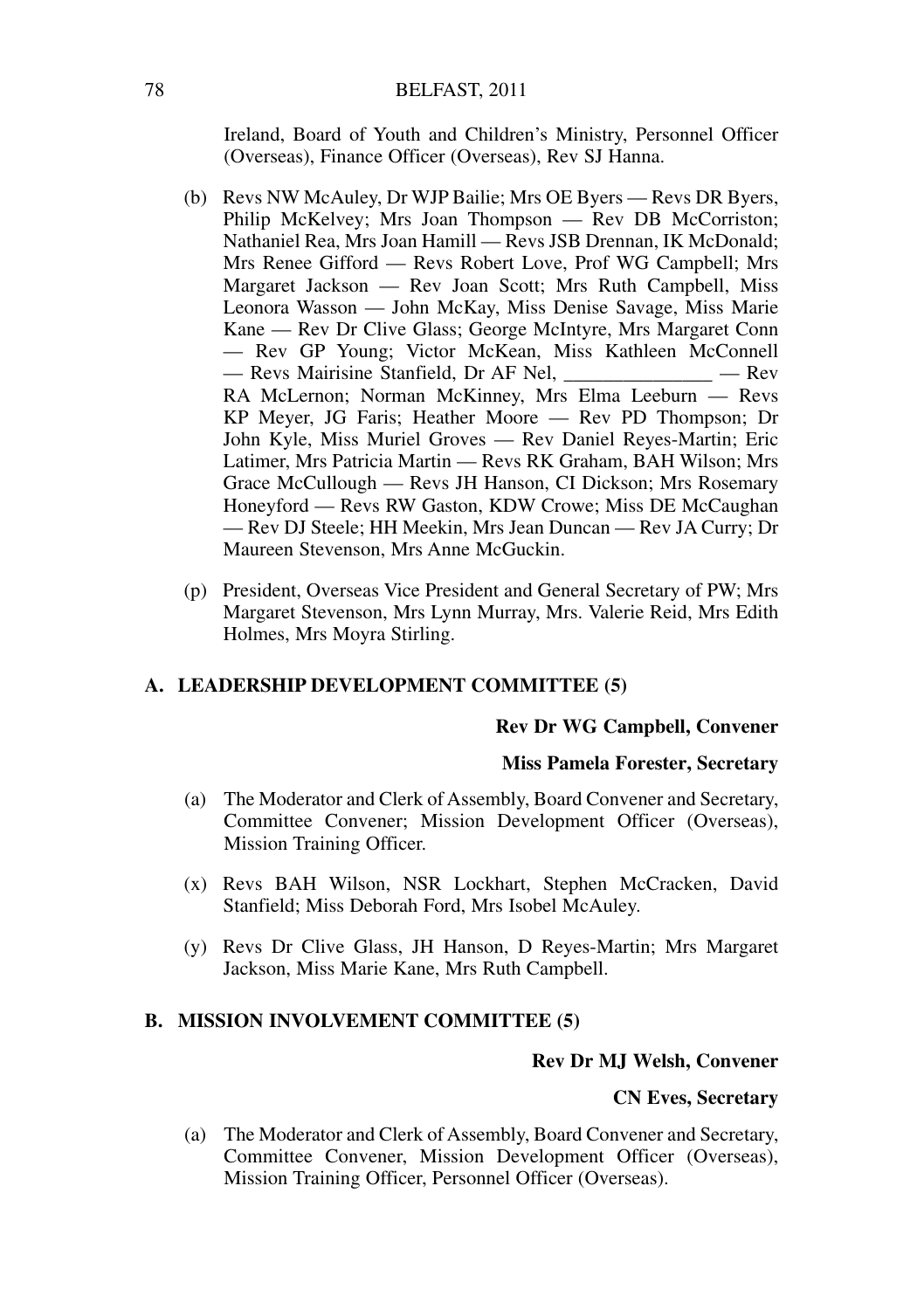- (x) Rev DH Thompson; Miss Sharon Creighton, Miss Deborah Ford, Stephen Lynas, Maurice McNicholl, Mrs Brenda Kerr.
- (y) Rev JSB Drennan; Norman McKinney, HH Meekin, Mrs OE Byers, Mrs Edith Holmes, Mrs Elizabeth Moffett.

#### **C. OUTREACH MINISTRIES COMMITTEE (5)**

#### **Rev SJ Richmond, Convener**

#### **Rev WS Marrs, Secretary**

- (a) The Moderator and Clerk of Assembly, Board Convener and Secretary, Committee Convener, Mission Development Officer (Overseas), Convener of World Development.
- (x) Revs TP Fleming, NE Dorrans, David Steele; Mrs Valerie Tweedie, Dr Maureen Stevenson.
- (y) Revs CI Dickson, RA McLernon, PD Thompson; Mrs Patricia Martin, Miss Denise Savage, Mrs Lynn Murray.

# **D. WORLD DEVELOPMENT COMMITTEE (5)**

#### **Rev KP Meyer, Convener**

#### **Rev WS Marrs, Secretary**

- (a) The Moderator and Clerk of Assembly, Board Convener and Secretary, Committee Convener, Mission Development Officer (Overseas), Mission Training Officer, Church Relations representative, Convener of Outreach Ministries Committee, Rev Dr MCA Gray.
- (x) Revs Dr Samuel Hutchinson, JT Magowan; Alf McCreary, Mrs Shiela Phillips, Ralph Sheppard, Mrs Fiona Watts.
- (y) Revs Joan Scott, Gilbert Young, Dr AF Nel; George McIntyre, Miss Leonora Wasson, Mrs Moyra Stirling.

The **Overture anent Par 57 of the Code** (Reports pp100 - 101) was **Overtures**submitted by the Rev Dr SA Matthews.

Moved by the Rev Dr SA Matthews, seconded by the Rev TD Gribben, and agreed:

That the overture anent Par 57 of the Code, having lain on the books for one year, be enacted as the law of the Church.

The **Overtures anent Pars 106(g), 128(3), 128(5)(a), 128(5)(d), 128(6)(b) of the Code** (Reports p101) were submitted by the Rev Dr SA Matthews.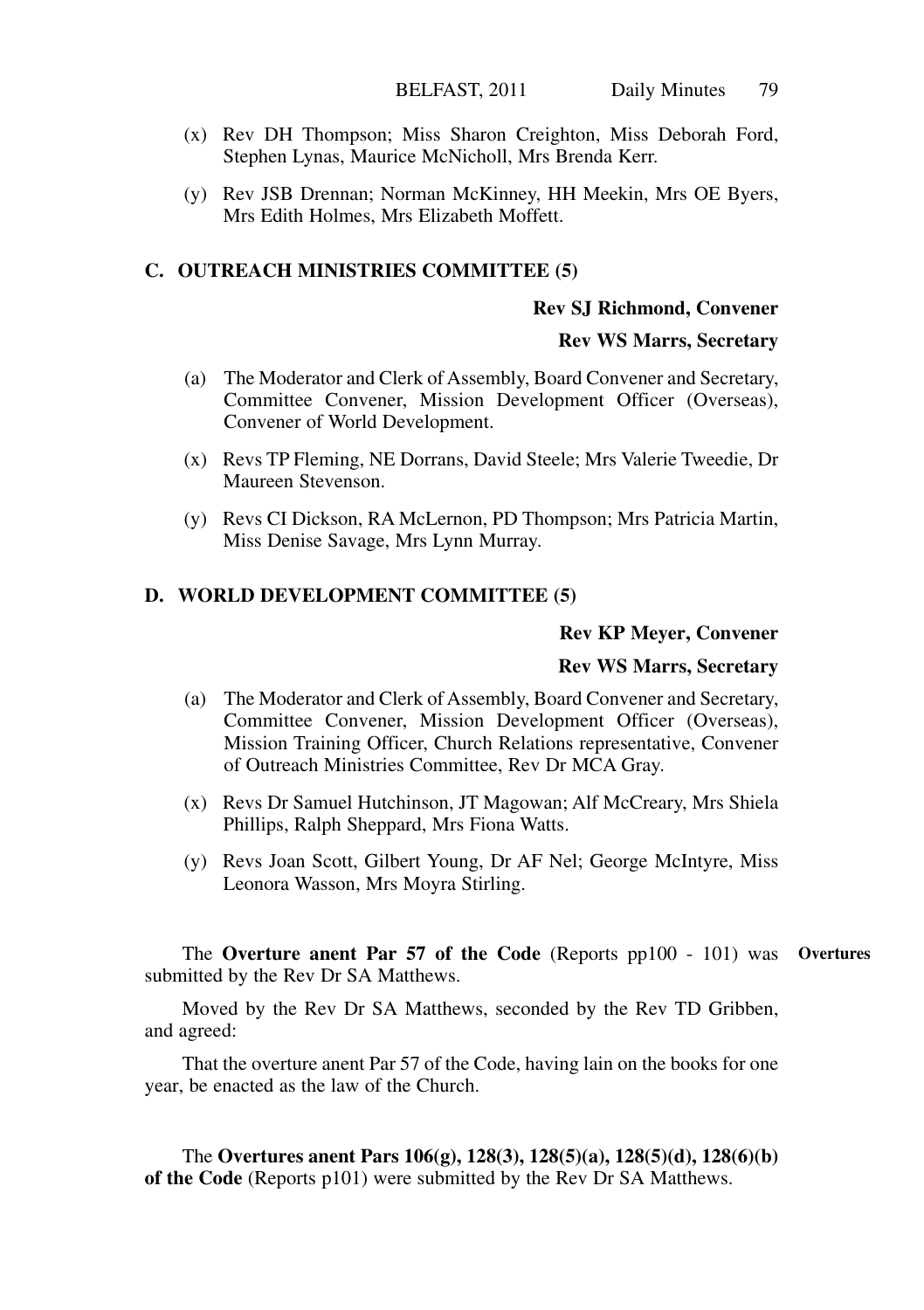#### 80 BELFAST, 2011

Moved by the Rev Dr SA Matthews, seconded by the Rev TD Gribben, and agreed:

That the overtures anent Pars 106(g), 128(3), 128(5)(a), 128(5)(d), 128(6)(b) of the Code, having lain on the books for one year, be enacted as the law of the Church.

The final report of the **BUSINESS BOARD** was submitted by the Clerk, **BOARD** the Rev Dr DJ Watts, as follows:

> The Business Board notes the dates agreed for the General Assembly next year due to public holidays in the UK on Monday 4 and Tuesday 5 June: Monday, 28 May – Thursday, 31 May, 2012

> Moved by the Rev Dr DJ Watts, seconded by the Rev TD Gribben and agreed:

1. That the Report be received.

2. That the General Assembly express appreciation of the important contribution of the SPUD delegates which have greatly enhanced the work of the Assembly.

3. That the following corresponding members be appointed:

*To the Church of Scotland 2012*

The Right Rev Dr Ivan J Patterson

Chaplain

Mr Brownlow McClean

4. That the delegates to the Presbyterian Church of Wales 2012, the General Synod of the Church of Ireland 2012 and the Methodist Conference 2012 be appointed by the Business Board.

5. That the Clerk be given authority to make corrections to the Daily Minutes as and when required.

6. That the next General Assembly be held in Belfast on Monday, 28 May, 2012.

# **CLOSE OF ASSEMBLY**

The Moderator conducted a closing act of worship and thanked: the Clerk of Assembly and the Deputy Clerk; his Chaplains; Mrs Joyce Anderson and the staff of the General Secretary's Office; Mr Stephen Lynas, the audio visual and IT teams and the media; the Church House staff, including Mr Harry Orr; the Rev GE Best, Mrs Fiona Watts; the caterers, McKees; Mrs Pat Crossley; the organists, musicians and others who assisted in leading worship; the SPUD delegates; those who acted as stewards from Belfast City Mission and others; the time-keepers.

**BUSINESS Final Report**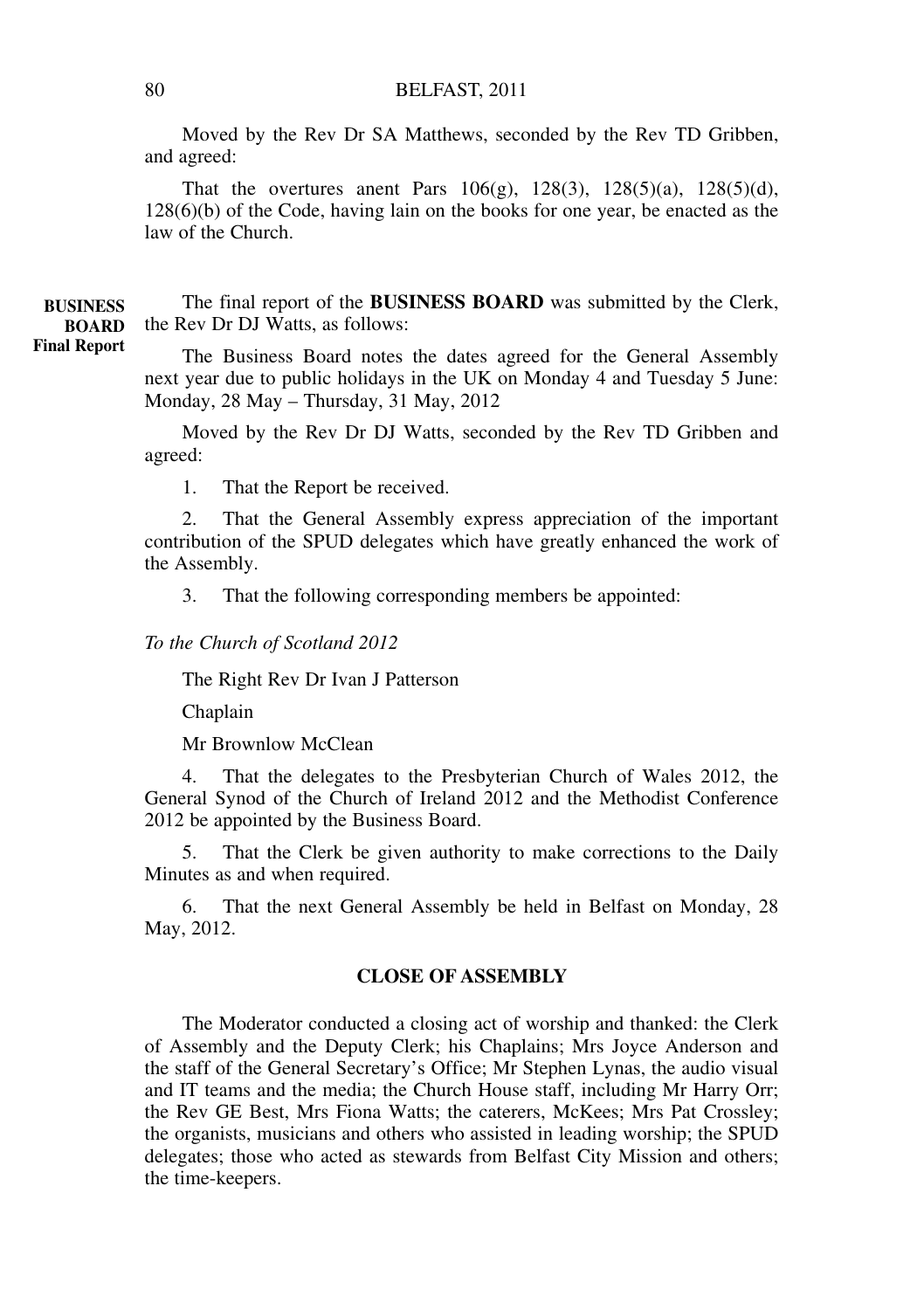Thereafter he declared the Assembly to be dissolved and convened the next Stated General Assembly of the Presbyterian Church in Ireland to meet in Church House, Belfast, on Monday 28th May, 2012.

The Moderator pronounced the Benediction.

The sederunt came to a close at 5.45pm.

Attested by DONALD J WATTS Clerk of Assembly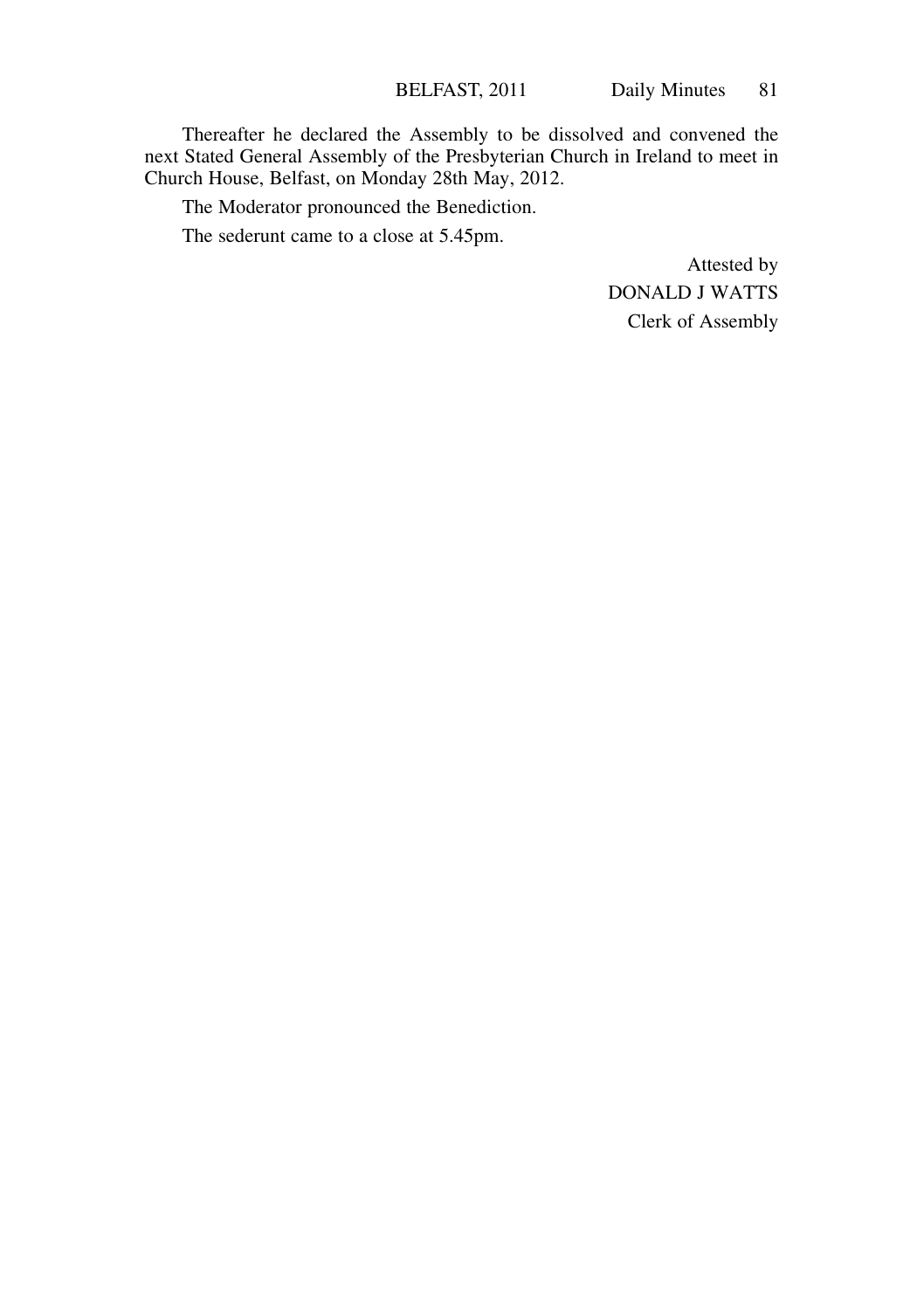# **CHANGES IN THE CODE 2011**

ASSEMBLY BUILDINGS, BELFAST, BT1 6DW AUGUST, 2011

The following changes have been made in the 1997 edition of the Code, which should be corrected accordingly.

Donald J. Watts Clerk of Assembly

#### **Par 25**

Add the following sub-paragraph:

"(3) Remunerated employees of the congregation may be members of the Kirk Session but shall not sit and deliberate with the Session when matters affecting their employment, and that of other remunerated employees, are under discussion." (IA 2010, confirmed 2011)

#### **Par 33**

Add the following sub-paragraph:

"(3) A ruling elder who has reached the age of 65, or is in special circumstances, may retire from their duties in a congregation with the consent of the Presbytery, who may if it so wishes, in consultation with the Kirk Session, deem the elder to be an 'elder-emeritus' of the Presbyterian Church in Ireland." and re-number the subsequent sub-paragraphs. (IA 2010, confirmed 2011)

#### **Par 48**

Add the following sub-paragraph:

"(5) Remunerated employees of the congregation may be members of the Committee but shall not sit and deliberate with the Committee when matters affecting their employment, and that of other remunerated employees, are under discussion." (IA 2010, confirmed 2011)

#### **Par 57**

Delete Par 57 and substitute the following:

"57(1) **Subject to sub-paragraph (3) below, it shall be the duty of congregational trustees** to carry out the lawful directions given to them on behalf of the congregation by the Congregational Committee and, in giving such directions and in administering the property of the congregation, the Committee shall be bound by the subsequent provisions of this paragraph.

(2) Subject to sub-paragraph (3) below, transactions creating, transferring or affecting any estate or interest in congregational property shall not be entered into without the authorisation of the congregation and the sanction of the Presbytery being first obtained; save that the Kirk Session may, subject to this Code and to rules, authorise what meetings shall be held in or on congregational property.

(3) When deciding upon the terms of any amalgamation or dissolution the Union Commission shall have power to determine the future ownership or dispersal of property and assets belonging to both or either congregation and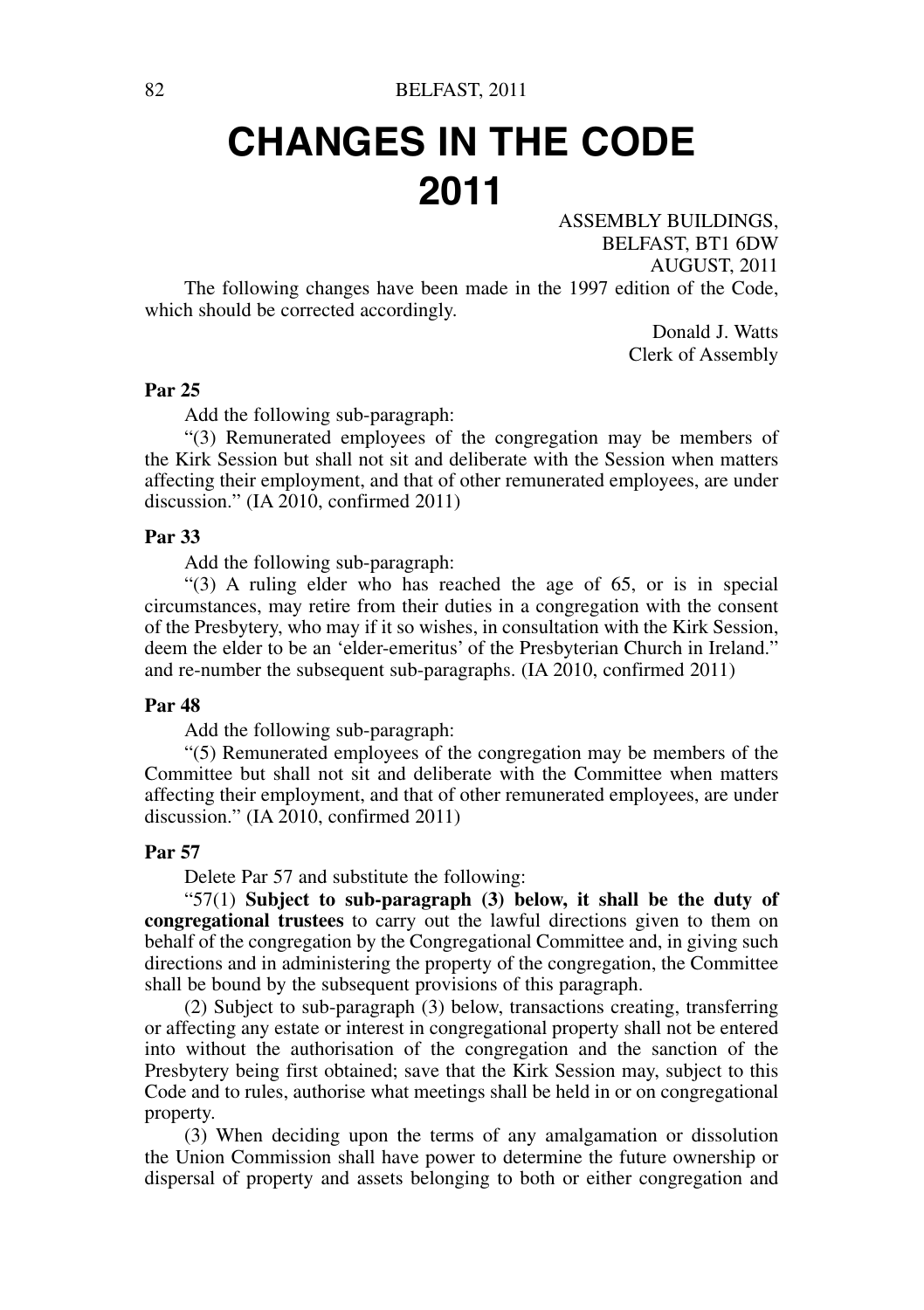congregational trustees shall carry out such directions given to them on behalf of the Commission.

(4) All leases, declarations of trust or other assurances relating to the acquisition, disposal or use of congregational property shall before being executed be submitted to the Presbytery and shall not be executed without the prior approval of the Presbytery. It shall be the responsibility of the minister and the representative elder to ensure that this submission is made.

(5) The site and plans of all new buildings proposed to be erected on congregational property and of all proposed demolition, structural alterations of or structural additions to existing buildings thereon (including all proposals and designs for memorials, windows, artificial lighting and for seating and furnishings requisite for public worship) shall be submitted for the approval of the Committee on Church Architecture and of the Presbytery and, without such approval, and without the approval of the congregation, no such erection or alteration shall be undertaken or made.

(6) In all situations where augmentation or incremental grant is being paid to the minister of a congregation the Presbytery shall consult with the Union Commission and obtain the Commission's consent before authorising any project under section (5) above.

(7) Notice of the convening of a meeting of the congregation for the purpose of giving an approval required under sub-paragraphs (2) or (5) or paragraph 46(f) shall be given from the pulpit on the two Sundays immediately preceding the date of the meeting." (IA 2010, confirmed 2011)

#### **Par 81**

Add the following sub-paragraph::

"(6) The minister emeritus of a congregation shall not exercise any pastoral role or conduct any services in connection with the congregation without the specific prior permission of the minister of the congregation, or in a vacancy, the convener of the Vacancy Commission." (IA 2010, confirmed 2011)

# **Par 106(g)**

In Par  $106(g)$  delete the word "unite" and substitute the word "link", and delete the word "unions" and substitute the word "linkages". (IA 2010, confirmed 2011)

#### **Pars 128(3), 128(5)(d)**

In Pars 128(3), 128(5)(d) delete the word "united" and substitute the word "linked". (IA 2010, confirmed 2011)

#### **Par 128(5)(a)**

In Par 128(5)(a) delete the word "union" and substitute the word "linkage", and delete the word "unions" and substitute the word "linkages". (IA 2010, confirmed 2011)

#### **Par 128(6)(b)**

In Par 128(6)(b) delete the word "union" and substitute the word "linkage". (IA 2010, confirmed 2011)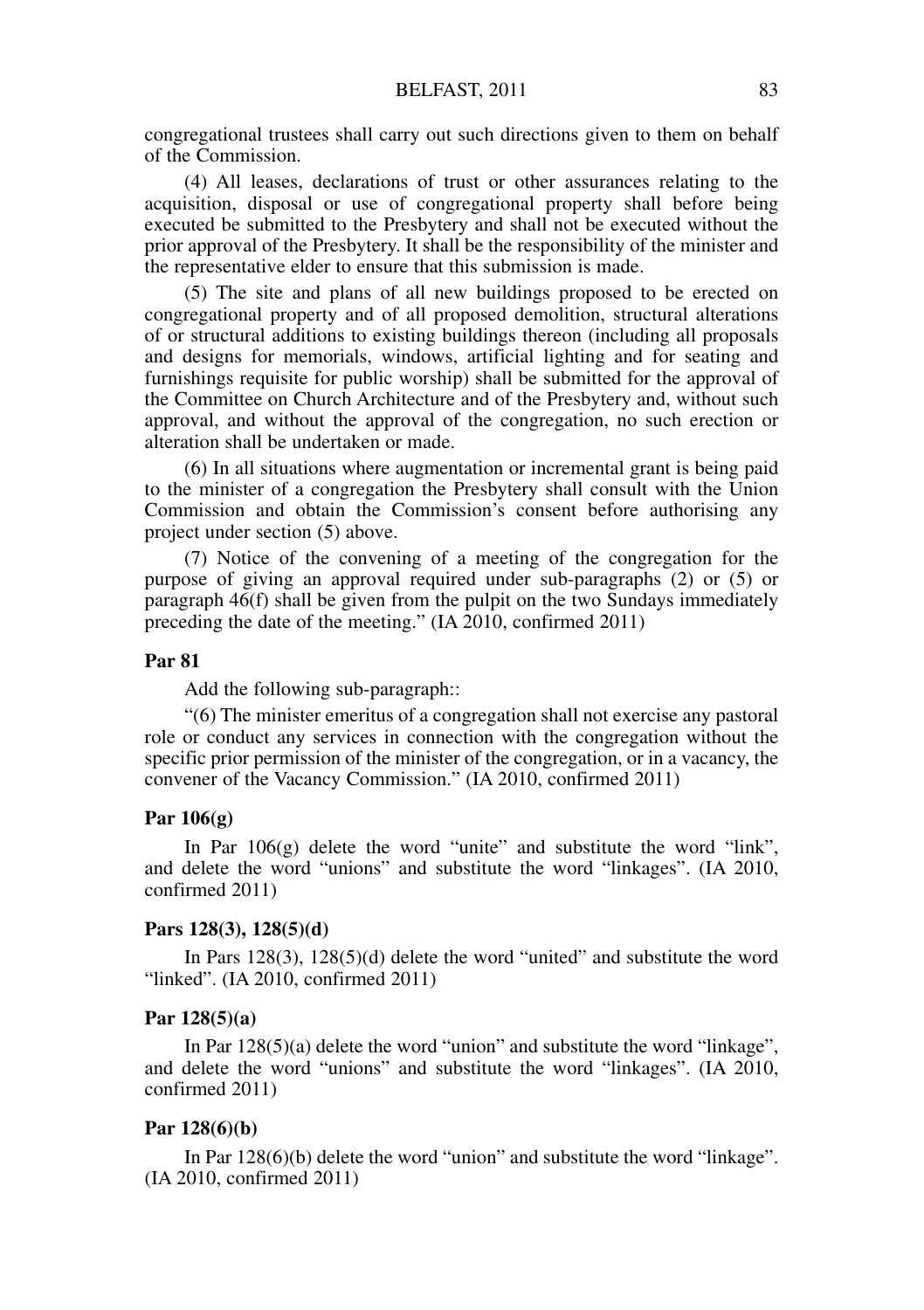### **Par 190(2)(a)**

In Par  $190(2)(a)$  add the words ", accredited preachers" after the words "students for the ministry". (2011)

# **Par 205(2)**

In Par 205(2) delete the words:

"(a) The Presbytery shall then be constituted publicly by prayer.

(b) The Moderator shall then make a Declaration on the following lines –" and substitute the words:

"The Presbytery, having been constituted by prayer, the Moderator shall then make a Declaration on the following lines  $-$ " (2011)

#### **Par 212(2)**

In Par 212(2) delete the words "shall then be constituted publicly by prayer; and the Clerk" and substitute the words "having been constituted by prayer, the Clerk or Convener". (2011)

#### **Par 318(2)**

Delete sub-paragraph 318(2) and substitute the following:

"(2) If there is any failure to make the foregoing returns or notifications or any failure to transmit any portion of the quarterly moneys which may be due, either from a congregation or a minister:

- (a) the Financial Secretary shall immediately refer the case to Presbytery, which shall be under obligation to take such action as it may deem necessary to ensure that the information is supplied or moneys paid up without delay;
- (b) if the Presbytery fails to ensure that the information is supplied or moneys paid without delay, the Presbytery and/or the Board of Finance and Personnel shall refer the matter to the Union Commission which shall investigate and take whatever action it may deem necessary. This referral shall take place no later than following the third failure within any three year period to transmit any portion of the quarterly moneys which may be due.

(3) The Union Commission shall have the power, in the foregoing circumstances:

- (a) to instruct the Pensions and Assessments Committee to reduce the assessments payable by the congregation in the current financial year;
- (b) to make any appropriate arrangement for future ministry in the congregation;
- (c) to instruct the Presbytery, under Union Commission guidelines, to loose the minister from the charge and declare the congregation vacant, prior to a reconfiguration of ministry;
- (d) to make appropriate arrangements for the minister. In so acting, the Union Commission shall have power to fix a retiring allowance, according to the rules for the time being of the General Assembly, or to fix an allowance for a temporary period.

(4) The Union Commission shall not give leave to call to any vacant congregation, or linkage, which remains in default to the Central Ministry Fund or other funds of the Church." (2011)